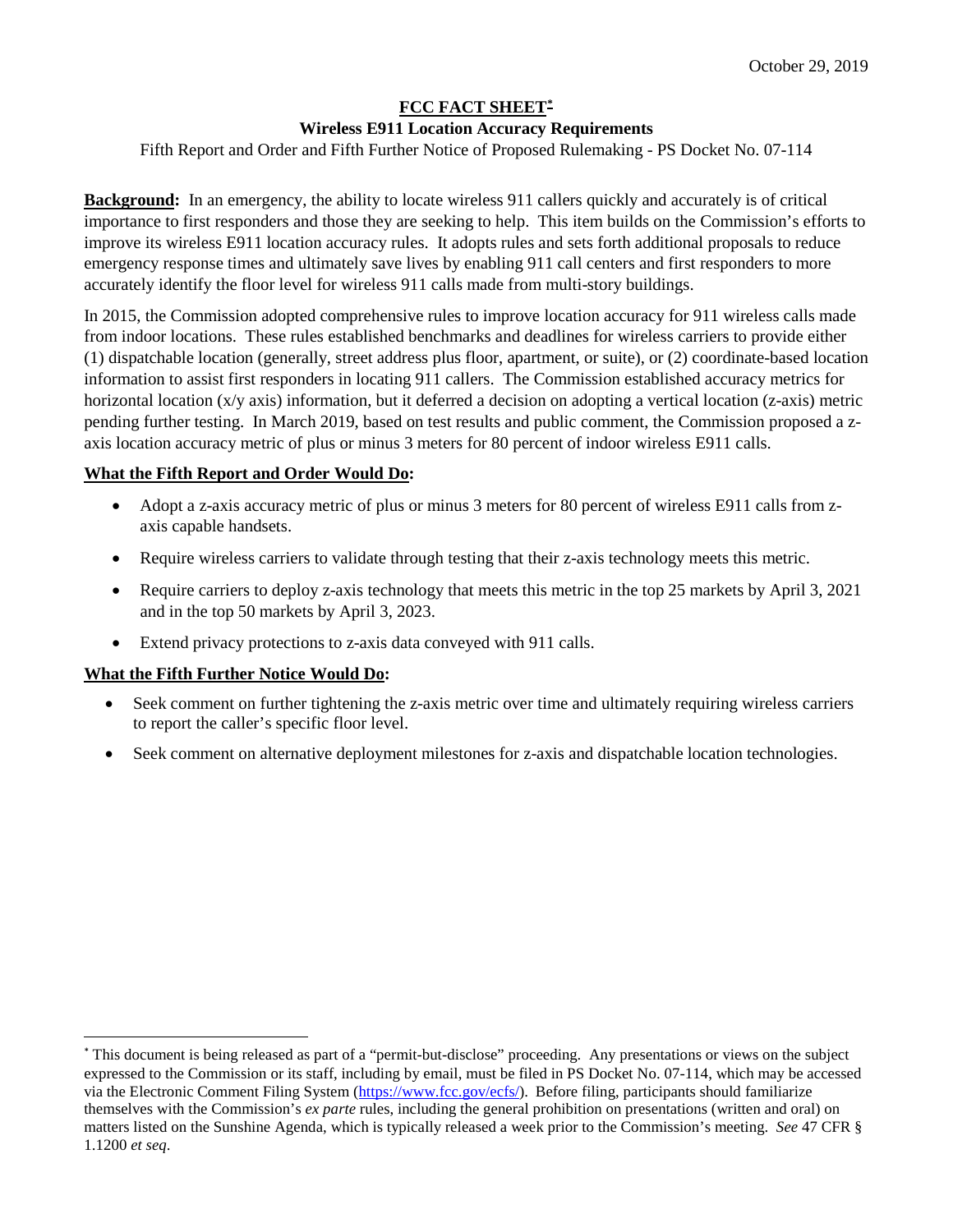## **Before the Federal Communications Commission Washington, D.C. 20554**

**) )**

**)** PS Docket No. 07-114

Wireless E911 Location Accuracy Requirements

#### **FIFTH REPORT AND ORDER AND FIFTH FURTHER NOTICE OF PROPOSED RULEMAKING\***

#### **Adopted: [] Released: []**

In the Matter of

**Comment Date: [30 days from the date of publication in Federal Register] Reply Comment Date: [60 days from the date of publication in Federal Register]**

## **TABLE OF CONTENTS**

| $\mathbf{I}$ |                                                        |  |
|--------------|--------------------------------------------------------|--|
|              |                                                        |  |
|              |                                                        |  |
|              |                                                        |  |
|              |                                                        |  |
|              |                                                        |  |
|              |                                                        |  |
|              | Е.                                                     |  |
|              |                                                        |  |
|              |                                                        |  |
|              |                                                        |  |
|              |                                                        |  |
|              |                                                        |  |
|              |                                                        |  |
|              |                                                        |  |
|              |                                                        |  |
|              | <b>APPENDIX A Final Rules</b>                          |  |
|              | <b>APPENDIX B Proposed Rules</b>                       |  |
|              | APPENDIX C Final Regulatory Flexibility Act Analysis   |  |
|              | APPENDIX D Initial Regulatory Flexibility Act Analysis |  |
|              | <b>APPENDIX E List of Commenting Parties</b>           |  |

#### **I. INTRODUCTION**

 $\overline{a}$ 

1. All Americans using mobile phones—whether they are calling from urban or rural areas, buildings or outdoor venues—should have the capability to dial 911 and receive the support they need in times of an emergency. Consumers make 240 million calls to 911 each year, and in many areas 80% or more of these calls are from wireless phones. [1](#page-1-0) While advances in technology have improved the overall

Heading Paragraph  $#$ 

<span id="page-1-0"></span><sup>\*</sup> This document has been circulated for tentative consideration by the Commission at its November 19, 2019, open meeting. The issues referenced in this document and the Commission's ultimate resolutions of those issues remain under consideration and subject to change. This document does not constitute any official action by the Commission. However, the Chairman has determined that, in the interest of promoting the public's ability to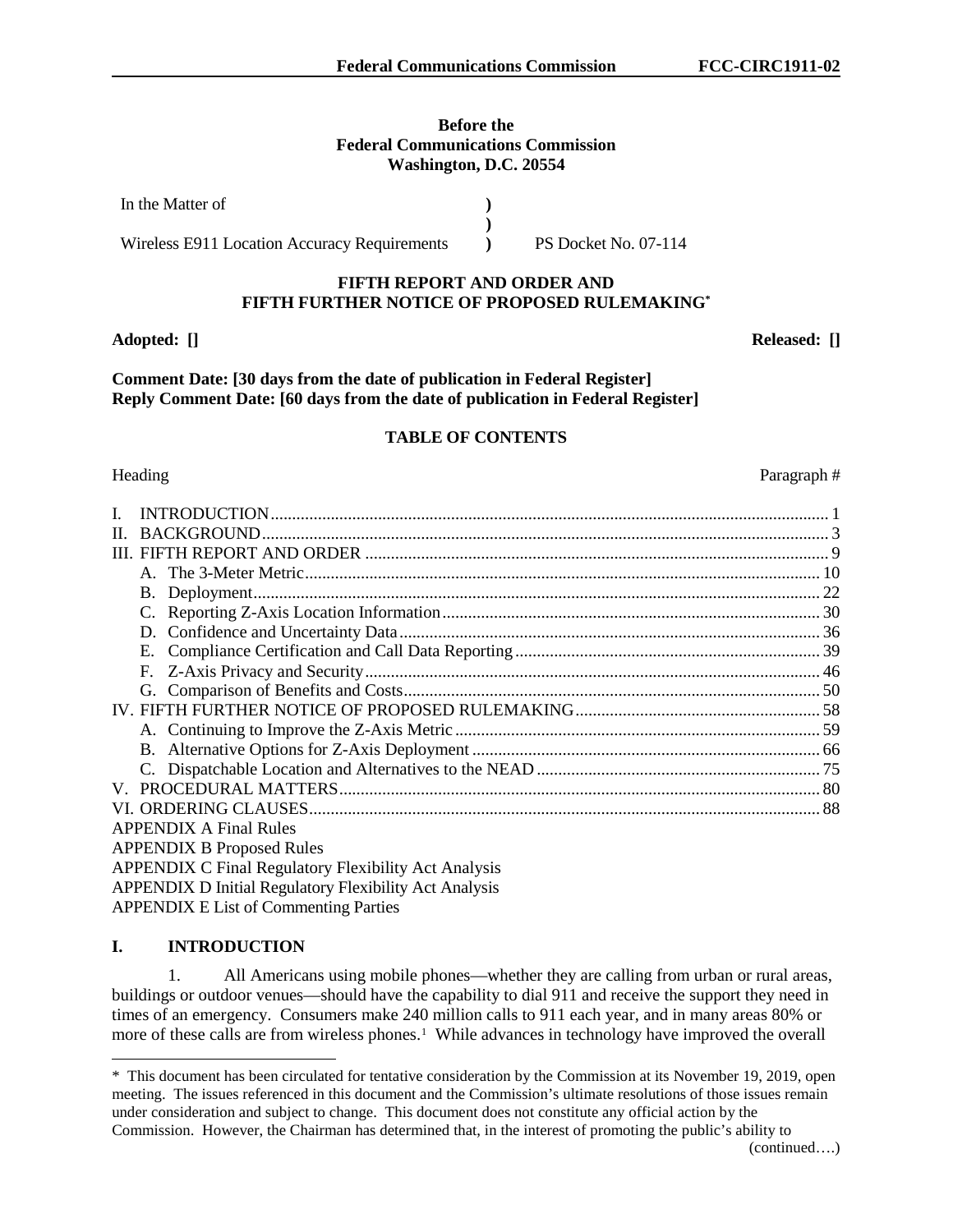ability of first responders to locate 911 callers, challenges remain particularly for locating 911 callers in multi-story buildings.

2. To ensure that first responders and Public Safety Answering Points (PSAPs) can find 911 callers quickly and accurately when a consumer calls from a multi-story building, we adopt a vertical, or z-axis, location accuracy metric of plus or minus 3 meters relative to the handset for each of the benchmarks and geographic requirements previously established in the Commission's E911 wireless location accuracy rules. This action will more accurately identify the floor level for most 911 calls, reduce emergency response times, and save lives.

## **II. BACKGROUND**

 $\overline{a}$ 

3. The Commission has been working with the public safety community and industry partners to ensure the accurate delivery of 911 vertical location information for the better part of a decade. In 2011, the Commission tasked the Communications Security, Reliability, and Interoperability Council (CSRIC) with testing indoor location accuracy technologies, including barometric pressure sensors, in a test bed. CSRIC conducted tests on a variety of technologies in 2012, and the results showed that at least one vendor—NextNav LLC (NextNav)—could locate a caller's vertical location within 3 meters more than 67% of the time in dense urban, urban, and rural morphologies.<sup>[2](#page-2-0)</sup> In 2013, NextNav conducted additional testing on the second generation of its location technology and reported that it provided callers' vertical location within [3](#page-2-1).2 meters 80% of the time, across all morphologies.<sup>3</sup> Accordingly, in 2014, the Commission proposed measures and timeframes to improve location accuracy for wireless E911 calls originating indoors, including, among others, a 3-meter z-axis metric for 80% of such calls.[4](#page-2-2)

4. In 201[5](#page-2-3), the Commission adopted rules for improving E911 wireless location accuracy.<sup>5</sup> Under these rules, Commercial Mobile Radio Service (CMRS) providers must meet a series of accuracy benchmarks by either conveying dispatchable location (e.g., street address, floor level, and office or

understand the nature and scope of issues under consideration, the public interest would be served by making this document publicly available. The Commission's *ex parte* rules apply, and presentations are subject to "permit-but disclose" *ex parte* rules. *See, e.g.,* 47 CFR §§ 1.1206, 1.1200(a). Participants in this proceeding should familiarize themselves with the Commission's *ex parte* rules, including the general prohibition on presentations (written and oral) on matters listed on the Sunshine Agenda, which is typically released a week prior to the Commission's meeting. *See* 47 CFR §§ 1.1200(a), 1.1203.

<sup>1</sup> Nat'l Emer. Number Assoc., *9-1-1 Statistics*,<https://www.nena.org/page/911Statistics> (last visited Oct. 24, 2019).

<span id="page-2-0"></span><sup>2</sup> *See* CSRIC III WG3, Indoor Location Test Bed Report at 36 (Mar. 14, 2013) [http://transition.fcc.gov/bureaus/pshs/advisory/csric3/CSRIC\\_III\\_WG3\\_Report\\_March\\_%202013\\_ILTestBedReport](http://transition.fcc.gov/bureaus/pshs/advisory/csric3/CSRIC_III_WG3_Report_March_%202013_ILTestBedReport.pdf) [.pdf.](http://transition.fcc.gov/bureaus/pshs/advisory/csric3/CSRIC_III_WG3_Report_March_%202013_ILTestBedReport.pdf)

<span id="page-2-1"></span><sup>&</sup>lt;sup>3</sup> See Letter from Bruce A. Olcott, Counsel, NextNav, LLC, to Marlene H. Dortch, Secretary, FCC, PS Docket No. 07-114, at 8 (filed Aug. 14, 2013) (NextNav Aug. 14, 2013 *Ex Parte* Letter).

<span id="page-2-2"></span><sup>4</sup> *See Wireless E911 Location Accuracy Requirements*, Third Further Notice of Proposed Rulemaking, 29 FCC Rcd 2374, 2390-91, para. 38 (2014) (*Third Further Notice*). The Commission proposed to require that CMRS providers provide z-axis information within 3 meters of the caller for 67% of indoor 911 calls within 3 years of the adoption of rules, and for 80% of calls within 5 years. *Id*. at 2403, para. 73. *See* Federal Communications Commission, Wireless E911 Location Accuracy Requirements, 79 Fed. Reg. 17819 (Mar. 28, 2014).

<span id="page-2-3"></span><sup>5</sup> *Wireless E911 Location Accuracy Requirements*, Fourth Report and Order, 30 FCC Rcd 1259, 1304, para. 117 (2015) (*Fourth Report and Order*).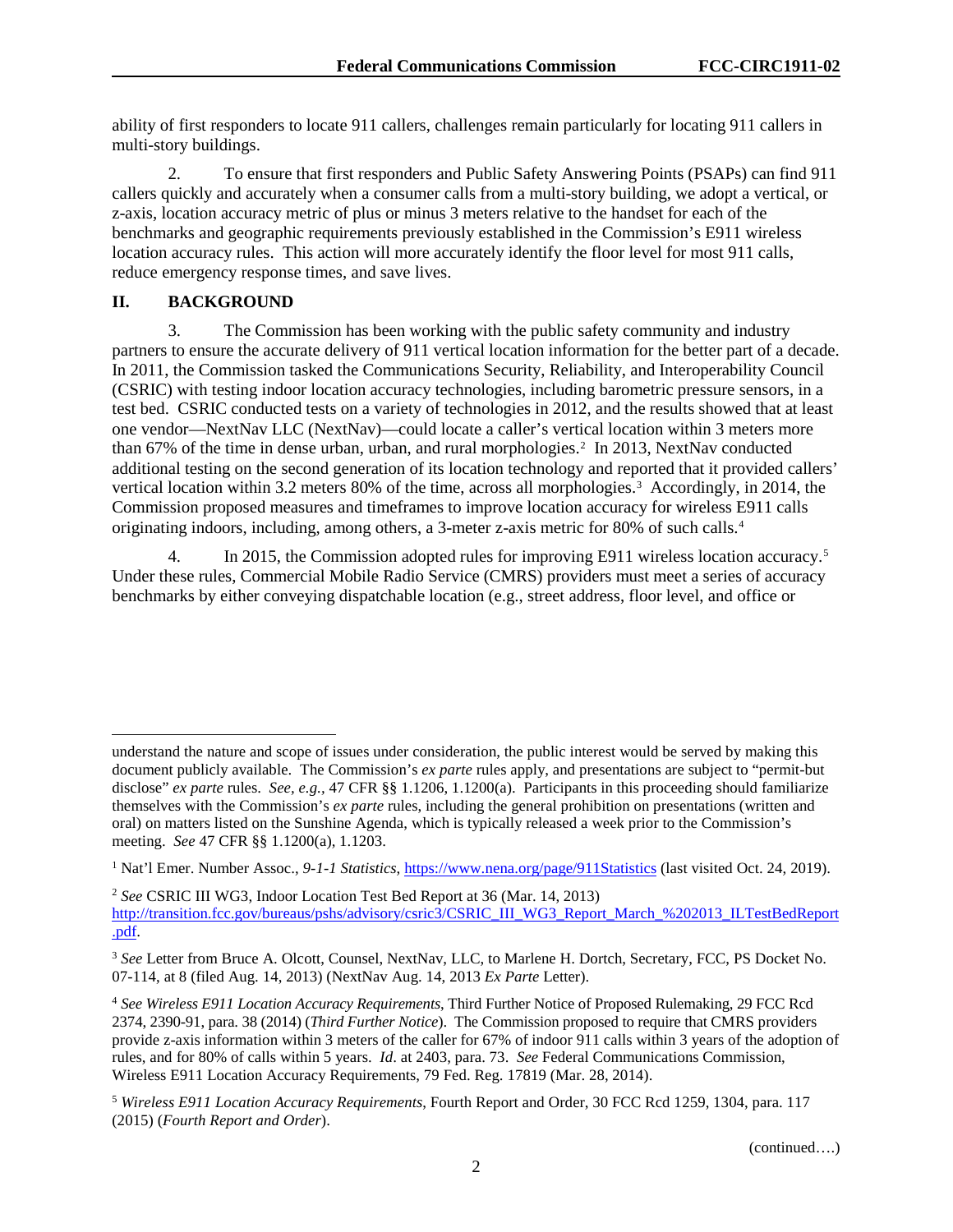apartment number) $6$  or coordinate-based location information to the appropriate PSAP.<sup>[7](#page-3-1)</sup> For vertical location, the Commission required wireless providers to provide either dispatchable location using the National Emergency Address Database (NEAD) or vertical (z-axis) location information in compliance with the FCC-approved metric. If dispatchable location is used, there must be a density of NEAD reference points distributed throughout the CMA equivalent to 25% of the population in that CMA.<sup>[8](#page-3-2)</sup> If z-axis location technology is used, it must be deployed to cover 80% of the CMA population.<sup>[9](#page-3-3)</sup> Nationwide CMRS providers must meet these benchmarks in each of the top 25 Cellular Market Areas (CMAs) by April 3, 2021 and in each of the top 50 CMAs by April 3, 2023.<sup>10</sup> Non-nationwide CMRS providers that serve any of the top 25 or 50 Cellular Market Areas have an additional year to meet these benchmarks.<sup>11</sup> In addition, the Commission required the nationwide CMRS providers to test and develop a proposed zaxis accuracy metric and submit the proposed metric to the Commission for approval by August 3, 2018.[12](#page-3-6) 

5. On August 3, 2018, CTIA submitted the "Stage Z Test Report" (Report or Stage Z Test Report) on behalf of the four nationwide CMRS providers.[13](#page-3-7) According to the Report, Stage Z testing sought to assess the accuracy of solutions that use barometric pressure sensors in the handset for determining altitude in support of E911.<sup>[14](#page-3-8)</sup> Two vendors, NextNav and Polaris Wireless, Inc. (Polaris),

<span id="page-3-3"></span> $9$  *Id.* § 9.10(i)(2)(ii)(C)(2).

<span id="page-3-4"></span> $10$  *Id.* § 9.10(i)(2)(ii)(C)-(D).

<span id="page-3-5"></span> $11$  *Id.* § 9.10(i)(2)(ii)(E).

<span id="page-3-7"></span><sup>13</sup> 9-1-1 Location Technologies Test Bed, LLC, Report on Stage Z (2018),

<https://www.fcc.gov/ecfs/filing/10803074728956> (Report or Stage Z Test Report). CTIA is a wireless communications industry trade association. The four nationwide CMRS providers are AT&T Mobility, Sprint, T-Mobile USA, and Verizon.

<span id="page-3-8"></span><sup>14</sup> *Id.* at 27. According to the Report, the overall objective of the z-axis test campaign was to "provide a rigorous, transparent process to evaluate the accuracy and overall assessment of Z-axis technology based on standard testing methodologies." *Id.* at 3. "The Stage Z testing was specifically conducted in accordance with ATIS standards and testing parameters, which account for unique factors beyond those that affect x/y (horizontal) technologies." *Id*.

(continued….)

<span id="page-3-0"></span> <sup>6</sup> *See* 47 CFR § 9.10(i)(1)(iii); *Fourth Report and Order*, 30 FCC Rcd at 1273-74, paras. 43-44. "Dispatchable location" is "[a] location delivered to the PSAP by the CMRS provider with a 911 call that consists of the street address of the calling party, plus additional information such as suite, apartment or similar information necessary to adequately identify the location of the calling party. The street address of the calling party must be validated and, to the extent possible, corroborated against other location information prior to delivery of dispatchable location information by the CMRS provider to the PSAP."  $47$  CFR §  $9.10(i)(1)(i)$ .

<span id="page-3-1"></span><sup>&</sup>lt;sup>7</sup> *See id.* § 9.10(i)(2)(i)(B).

<span id="page-3-2"></span><sup>8</sup> *Id*. § 9.10(i)(2)(ii)(C)(1); ATIS Test Bed Program Management, E911 Location Test Bed Dispatchable Location Summary Report at 8 (2019),

https://ecfsapi.fcc.gov/file/104260730612217/190425%20911%20Loc%20Tech%20Test%20Bed%20LLC%20Aggr egated%20NEAD%20Based%20DL%20Summary%20Report.pdf at 3 (ATIS Repoert) (Describing the NEAD as the "The National Emergency Address Database (NEAD) – the 'Reference Point' database that associates WiFi Access Point and Bluetooth Beacon identities with validated civic address information, and that provides a secure system for database access and maintenance.").

<span id="page-3-6"></span><sup>12</sup> *Fourth Report and Order*, 30 FCC Rcd at 1304, para. 116. *See, e.g., Public Safety and Homeland Security Bureau Provides Guidance to CMRS Providers Regarding Upcoming Certification Of Compliance with Three-Year E911 Location Accuracy Benchmark and Reminds CMRS Providers of Additional Location Accuracy Deadlines in 2018*, PS Docket No. 07-114, Public Notice, 33 FCC Rcd 2981 (2018) (reminding nationwide CMRS providers of the August 3, 2018, deadline to submit the proposed z-axis metric).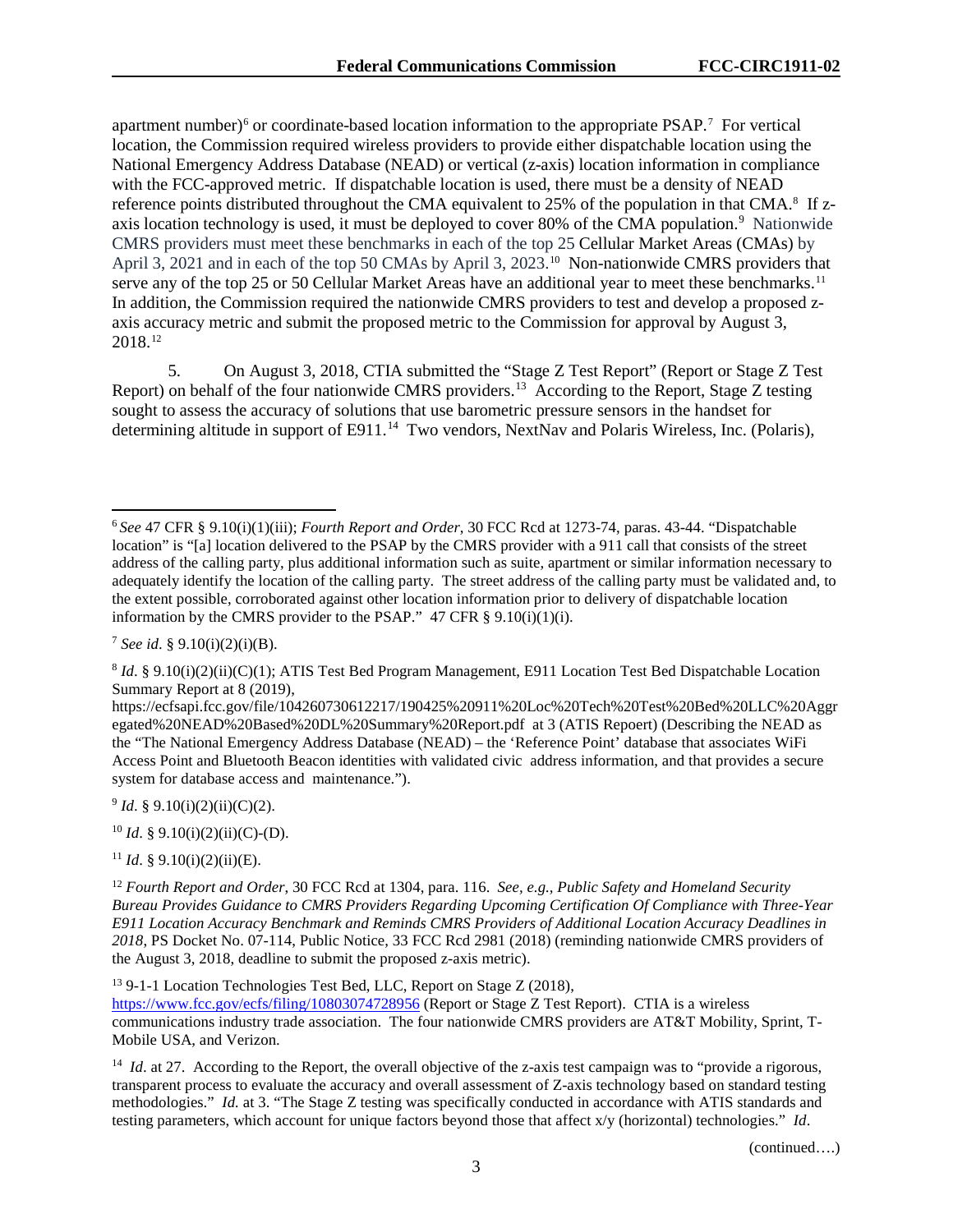participated in Stage Z.<sup>[15](#page-4-0)</sup> The test results showed that in 80% of NextNav test calls, vertical location was identified to a range of 1.8 meters or less, while 80% of Polaris test calls yielded a vertical accuracy range of 4.8 meters or less.[16](#page-4-1) The Report noted that Polaris' performance "could likely be significantly improved should a more robust handset barometric sensor calibration approach [than that used in the test bed] be applied."<sup>17</sup>

6. In its August 3, 2018, cover letter submitting the Report, CTIA stated that the test results provided "helpful insight" into the state of z-axis technologies, but that "significant questions remain about performance and scalability in live wireless 9-1-1 calling environments."[18](#page-4-3) On behalf of the four nationwide wireless providers, CTIA therefore proposed a z-axis metric of "5 meters for 80% of fixes from mobile devices capable of delivering barometric pressure sensor-based altitude estimates."[19](#page-4-4) CTIA also stated that further testing of vertical location technologies could yield results to validate adoption of a more accurate z-axis metric.<sup>20</sup> On September 10, 2018, the Public Safety and Homeland Security Bureau (Bureau) released a *Public Notice* seeking comment on the Report and the carriers' proposed z-axis metric.<sup>[21](#page-4-6)</sup>

7. In March 2019, the Commission released the *Fourth Further Notice of Proposed Rulemaking* (*Fourth Further Notice*) in this proceeding.<sup>22</sup> There, we proposed a z-axis metric of 3 meters relative to the handset for 80% of indoor wireless E911 calls for each of the benchmarks and geographic requirements previously established in the Commission's E911 wireless location accuracy rules.[23](#page-4-8) Based on existing test data from the two vendors that participated in the industry test bed, we tentatively concluded that achieving this standard was technically feasible. We also tentatively concluded that unlike the 5-meter standard originally proposed by the wireless carriers, a 3-meter standard would provide

<span id="page-4-2"></span><sup>17</sup> *Id.* at 99.

<span id="page-4-3"></span><sup>18</sup> Letter from Scott K. Bergmann, Senior Vice President of Regulatory Affairs, CTIA *et al*., to Marlene H. Dortch, Secretary, FCC, PS Docket No. 07-114, at 5 (filed Aug. 3, 2018) (Stage Z Cover Letter).

<span id="page-4-4"></span><sup>19</sup> Stage Z Cover Letter at 6. CTIA notes that a "fix" is a location estimate. *See id*. at 2.

<span id="page-4-5"></span><sup>20</sup> *See id*. at 6.

<span id="page-4-0"></span><sup>&</sup>lt;sup>15</sup> *Id.* at 3. The Report notes that the systems tested are "primarily based on barometric pressure observations but may include additional location sources or a form of vendor-specific processing customized by each z-axis technology vendor." *Id.*at 13.

<span id="page-4-1"></span><sup>&</sup>lt;sup>16</sup> *Id.* at 120. The Report defines Vertical Location Accuracy as "the error between the reported altitude location of the device, as provided by the Stage Z vendor's location system under test, and the surveyed ground truth position of the test location (determined through a precise land survey)." *Id*. at 55. For both participants in the Stage Z testing, the Report included delivered altitude (Z) and computed vertical distance error in meters. Test results also included "the following for each test handset, at a test point, in a test building, and aggregated per morphology: average (arithmetic mean) altitude error, standard deviation of altitude error (in meters), average (arithmetic mean) vertical distance error (absolute value of altitude error; always positive), and 67th, 80<sup>th</sup>, and 90th percentiles of vertical distance error (in meters)." *Id*.

<span id="page-4-6"></span><sup>21</sup> *Public Safety and Homeland Security Bureau Seeks Comment on Vertical (Z-Axis) Accuracy Metric Proposed by the Nationwide Wireless Carriers*, PS Docket No. 07-114, Public Notice, 33 FCC Rcd 8616 (PSHSB 2018) (*Public Notice*).

<span id="page-4-7"></span><sup>22</sup> *Wireless E911 Location Accuracy Requirements*, Fourth Further Notice of Proposed Rulemaking, 34 FCC Rcd 1650 (2019) (*Fourth Further Notice*). After the close of comments, the Commission adopted a *Report and Order* in the Kari's Law and RAY BAUM'S Act proceeding that consolidated the 911 rules under Part 9, and therefore renumbered Section 20.18 as new Section 9.10. *See generally Implementing Kari's Law and Section 506 of RAY BAUM'S Act,* PS Docket No. 18-261, Report and Order, 34 FCC Rcd 6607 (2019) (*Kari's Law/RAY BAUM'S Act Order*).

<span id="page-4-8"></span><sup>23</sup> *Fourth Further Notice*, 34 FCC Rcd at 1654, para. 11.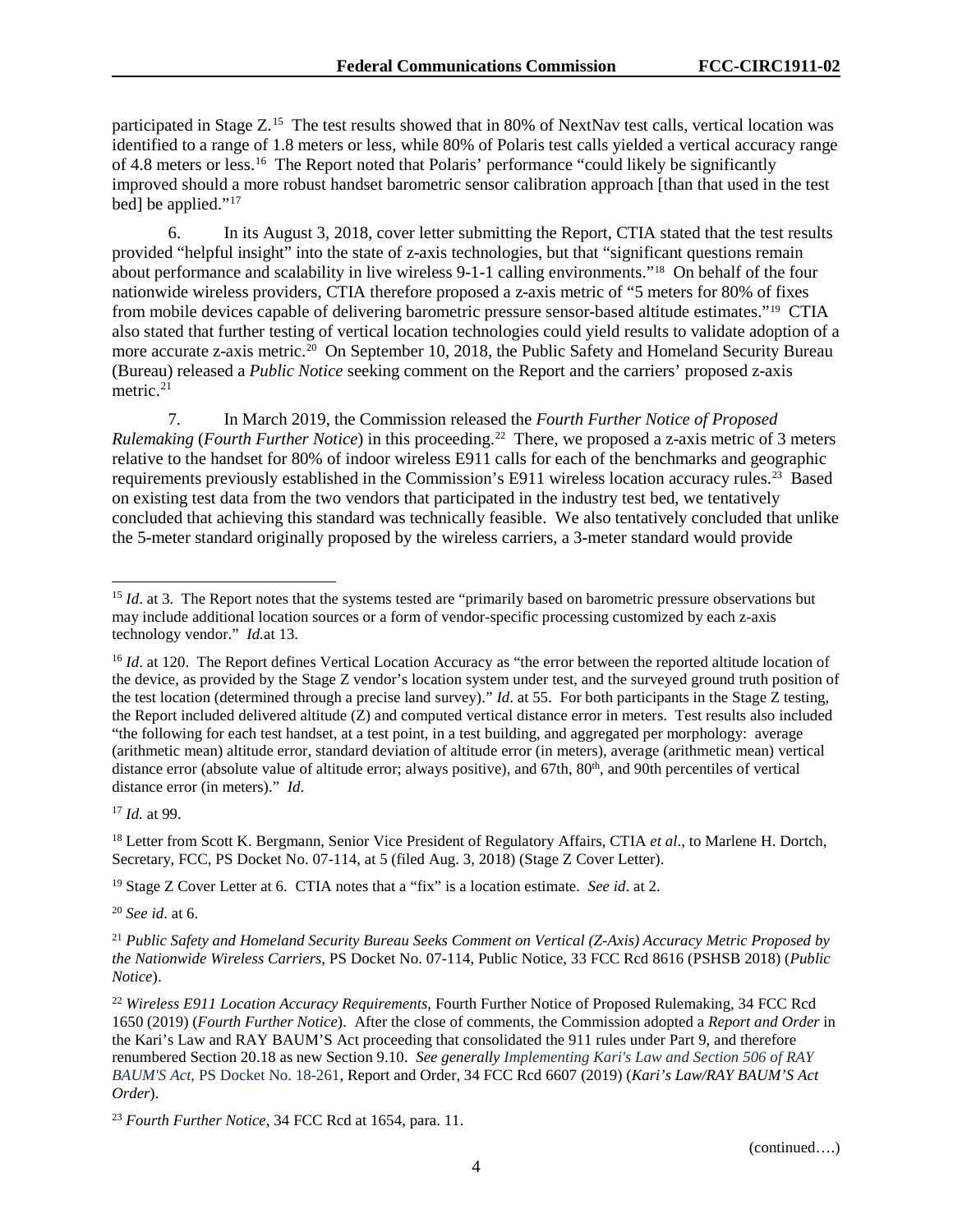sufficient accuracy to identify the caller's floor level in most cases.<sup>[24](#page-5-0)</sup> We sought comment on adopting a stricter 2-meter metric but tentatively concluded that it was not yet technically achievable on a consistent basis, although it could become achievable in the longer term as technology continues to evolve.<sup>[25](#page-5-1)</sup>

8. In response to the *Fourth Further Notice*, the Commission received 20 comments and 11 reply comments, filed by public safety entities, vendors, wireless carriers, technology companies, and industry associations.[26](#page-5-2) 

## **III. FIFTH REPORT AND ORDER**

9. We adopt a 3-meter z-axis 911 location accuracy metric to be implemented by the April 2021 and 2023 vertical accuracy deadlines as proposed in the *Fourth Further Notice*. Numerous commenters, including public safety entities, vendors, and carriers, agree that implementing the proposed 3-meter metric within existing timelines will benefit public safety and is technically feasible. Although some industry commenters contend that we should take a phased approach or delay adopting a metric pending further testing, and some public safety commenters advocate adopting stricter accuracy standards for the 2021 and 2023 deadlines, we find these arguments unpersuasive.

## **A. The 3-Meter Metric**

10. We agree with commenters who conclude that a 3-meter metric will bring real public safety benefits to the American public and is technically feasible in the near term.<sup>[27](#page-5-3)</sup> A broad cross-section of public safety commenters agree that, in the near term, a 3-meter metric will meet public safety needs and will provide actionable information to first responders. Public safety organizations in support of the

<span id="page-5-2"></span><sup>26</sup> Comments were filed by: ADT LLC  $d/b/a$  ADT Security Services (ADT); Airwave Developer LLC (AWD); Association of Public-Safety Communications Officials-International, Inc. (APCO); AT&T Services, Inc. (AT&T); Alliance for Telecommunications Industry Solutions (ATIS); Boulder Emergency Telephone Service Authority (BRETSA); Competitive Carriers Association (CCA); CTIA; Google LLC (Google); International Association of Fire Chiefs (IAFC) *et al*.; International Association of Fire Fighters (IAFF); NENA: The 9-1-1 Association (NENA); NextNav, LLC (NextNav); Precision Broadband LLC (Precision Broadband); Public Knowledge; Qualcomm Inc. (Qualcomm); State of Florida Department of Management Services, Division of Telecommunications, Bureau of Public Safety (Florida); Texas 9-1-1 Alliance, the Texas Commission on State Emergency Communications (CSEC), and the Municipal Emergency Communication Districts Association (Texas 9-1-1 Entities); T-Mobile; and Verizon. Reply comments were filed by AT&T; BRETSA; CTIA; IAFC; IAFF; NCTA – The Internet & Television Association (NCTA); NENA; NextNav; Polaris Wireless (Polaris); Precision Broadband; and T-Mobile. For a list of all parties filing comments, reply comments, and *ex partes*, see *infra* Appendix E.

<span id="page-5-3"></span><sup>27</sup> *See* AWD Comments at 2; Polaris Reply at 1; NextNav Comments at 2; Verizon Comments at 2-3; NENA Comments at 2; IAFF Comments at 1; IAFC *et al*. Comments at 2; State of Florida Comments at 1; Texas 911 Entities Comments at 2. *See also* Letter from Matthew Gerst, Assistant Vice President, Regulatory Affairs, CTIA, to Marlene H. Dortch, Secretary, FCC, PS Docket No. 07-114, at 2 (filed Dec. 19, 2018), (CTIA Dec. 19, 2018 *Ex Parte Letter*) (recognizing "that public safety representatives have encouraged the Commission to adopt a more aggressive Z-Axis metric of  $\pm 3$  meters in the near term... [and] participants noted that certainty as to the Z-Axis metric in the near term, whether via an Order or expeditiously seeking public comment, may help advance the development process necessary to meet the 2021 and 2023 vertical location accuracy benchmarks in the *Fourth Report & Order*."); AT&T Comments at 2 ("AT&T is in favor of the Commission's proposal to adopt a z-axis metric based on a 3- meter standard. Although… "CTIA Test Bed" results did not indicate with certainty that a 3 meter metric was currently achievable in all scenarios, AT&T supports adoption of this requirement as it will give the industry certainty and advance the development process necessary to meet the 2021 and 2023 vertical location accuracy benchmarks in the *Fourth Report & Order*); *But see* AT&T Reply at 3 ("solutions meeting the proposed metric are not available, scalable, and ready for action…the best way to speed up the availability of this date may be through adoption of a phased-in approach.").

(continued….)

<span id="page-5-0"></span> <sup>24</sup> *Id.* at 1654-55, paras. 11-12.

<span id="page-5-1"></span><sup>25</sup> *Id.* at 1655, para. 13.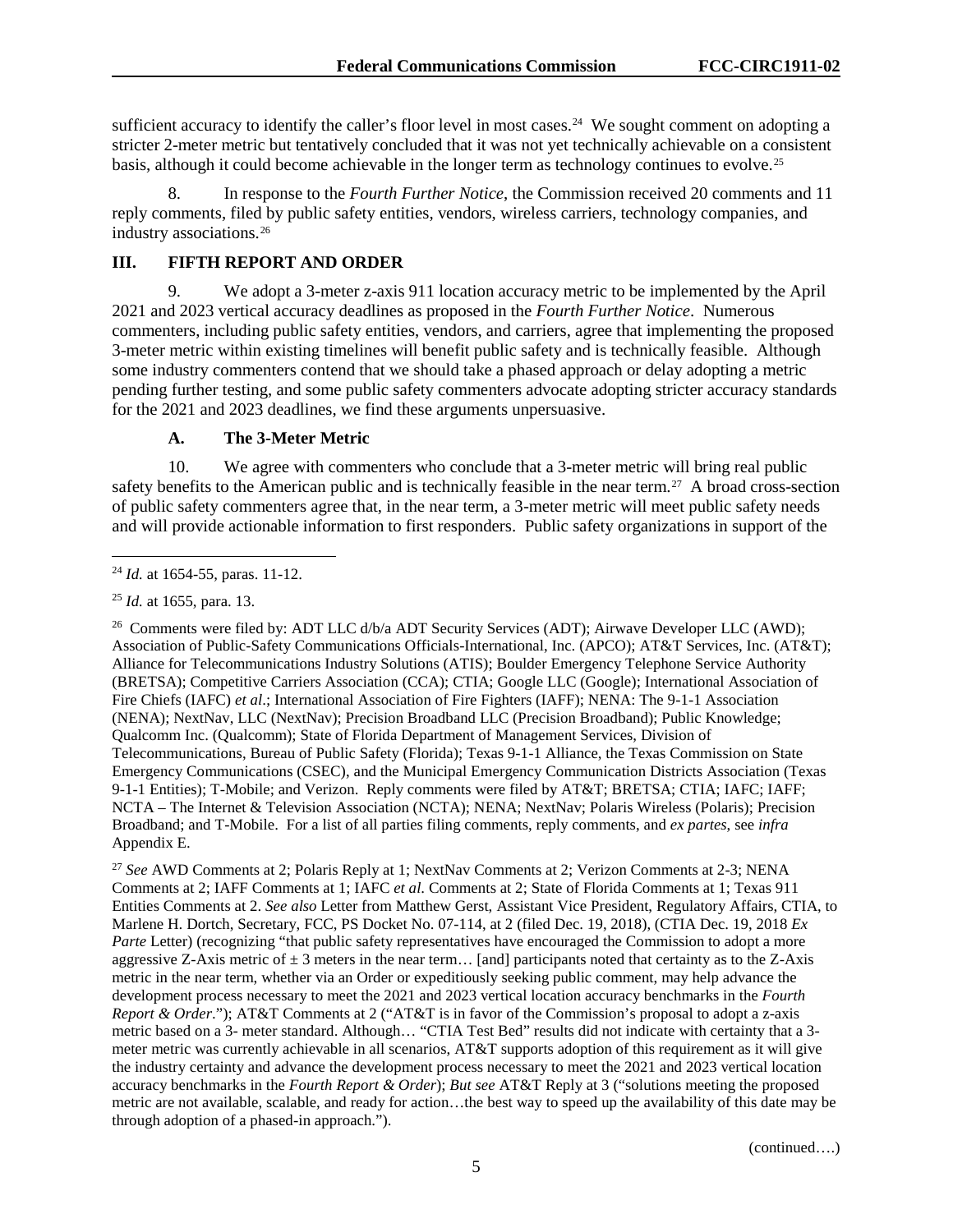3-meter metric include the International Association of Fire Chiefs (IAFC), the International Association of Chiefs of Police (IACP), the National Association of State EMS Officials (NASEMSO), the National Sheriffs' Association (IAFC *et al*.); International Association of Fire Fighters (IAFF); NENA: The 9-1-1 Association (NENA); State of Florida Department of Management Services, Division of Telecommunications, Bureau of Public Safety (Florida); and Texas 9-1-1 Alliance, the Texas Commission on State Emergency Communications (CSEC), and the Municipal Emergency Communication Districts Association (Texas 911 Entities). [28](#page-6-0) The Boulder Emergency Telephone Service Authority (BRETSA) notes that "floor-level accuracy is a critical objective, and 3-meter accuracy is floor level accuracy."[29](#page-6-1) The International Association of Fire Fighters states that the Commission was "correct in concluding that a 3 meters vertical accuracy requirement 'will significantly narrow the scope of the search and can provide a reasonable basis for identifying the correct floor in most cases."<sup>30</sup> For example, in-building tests that International Association of Fire Fighters conducted in July 2014 using NextNav technology showed significant improvement in search time compared to searching without any vertical location information component.<sup>[31](#page-6-3)</sup> The International Association of Fire Fighters asserts that "vertical altitude information can provide a substantial improvement in search effectiveness in multistory structures, even without a precise floor number or a dispatchable address."[32](#page-6-4) Texas 911 Entities supports immediate adoption of a 3-meter metric on the grounds that "the 'perfect' should not be the enemy of the 'good.'["33](#page-6-5) International Association of Fire Chiefs similarly supports adopting a 3 meter metric and then narrowing the metric "over a timeframe as technology develops."[34](#page-6-6)

11. What is more, we find that implementing the 3-meter metric on schedule is technically feasible. Two vendors have consistently shown in testing that they can meet or surpass this standard.[35](#page-6-7) Since 2012, NextNav has repeatedly achieved 3-meter accuracy in multiple independently-conducted tests.[36](#page-6-8) In the Stage Z test bed, NextNav's technology was accurate within 1.8 meters or better for 80% of

<span id="page-6-2"></span><sup>30</sup> IAFF Comments at 1.

<span id="page-6-3"></span><sup>31</sup> *Id.* at 2.

<span id="page-6-4"></span><sup>32</sup> Letter from Harold A. Schaitberger, General President, International Association of Fire Fighters, to Commissioner Jessica Rosenworcel, FCC at 1 (Sept. 16, 2019) (on file in PS Docket No. 07-114) (IAFF Letter).

<span id="page-6-5"></span><sup>33</sup> Texas 911 Entities Comments at 2.

<span id="page-6-0"></span><sup>&</sup>lt;sup>28</sup> Florida Comments at 1 (supporting "the FCC's proposed z-axis metric of 3 meters relative to the handset for 80% of wireless E911 calls."); IAFC *et al*. Comments at 3 (recommending that the Commission "should immediately adopt a 3 meter vertical location accuracy requirement and mandate its implementation in the top 25 cellular market areas (CMAs) by April 2021 and in the top 50 CMAs by April 2023."); IAFF Comments at 1 (strongly supporting the Commission's proposal "to adopt a vertical location metric of 3 meters to assist fire fighters and other responders in locating wireless callers to E911 emergency services."); NENA Comments at 2 (finding "the proposed accuracy thresholds — 3 meters of vertical accuracy and 50 meters of horizontal accuracy — reasonable."); Texas 911 Comments at 2 (urging the Commission to adopt the proposed 3-meter z-axis metric without requiring additional testing).

<span id="page-6-1"></span><sup>&</sup>lt;sup>29</sup> BRETSA Comments at 4 ("While BRETSA would not object to a 3-meter accuracy standard for 80% of all calls, BRETSA believes the Commission should not adopt a standard significantly less stringent than that which technology providers already meet. The Stage Z testing of NextNav's 2-meter standard for 80% of all calls results in a 3-meter standard for 94% of all calls.").

<span id="page-6-6"></span><sup>&</sup>lt;sup>34</sup> Letter from Brandon W. Allen, Manager, Government Relations, International Association of Fire Chiefs (IAFC), to Marlene H. Dortch, Secretary, FCC, PS Docket No. 07-114, at 1 (filed on April 30, 2019) (IAFC *Ex Parte*)

<span id="page-6-7"></span><sup>35</sup> BRETSA Comments at 4; Polaris Reply Comments at 3; NextNav Comments at 2.

<span id="page-6-8"></span><sup>36</sup> NextNav Comments at 2; *see also Third Further Notice*, 29 FCC Rcd at 2401-02, para. 71; NextNav Comments at 24; Letter from Bruce A. Olcott, Counsel to NextNav, LLC to Marlene H. Dortch, Secretary, FCC, PS Docket No. 07-114, at 2 (filed Aug. 16, 2018) (NextNav Aug. 16, 2018 *Ex Parte*).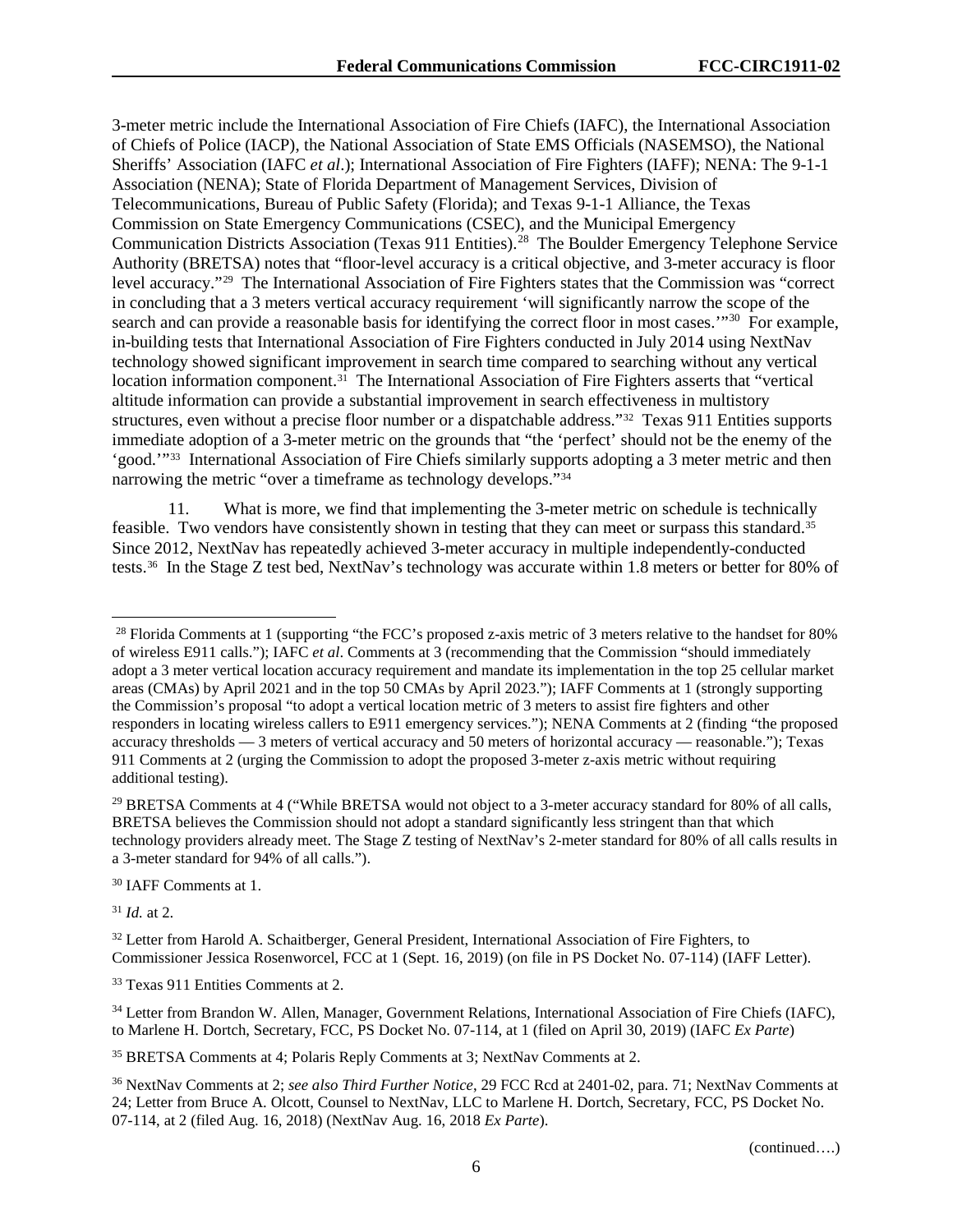indoor fixes and 3 meters or better for 94% of indoor fixes.<sup>[37](#page-7-0)</sup> In other words, NextNav's technology is capable of "consistent performance within an accuracy metric of 3 meters or less."[38](#page-7-1)

12. Polaris too can achieve accuracy within 2.8 meters for 80% of test calls by using additional available location data to recalibrate and refine its Stage Z data[.39](#page-7-2) Although Polaris did not employ active calibration of the barometric sensors during Stage Z testing, the Stage Z Report acknowledges that the test results for Polaris "may underestimate the performance results that might be achieved" if a calibration approach had been employed.<sup>40</sup> We agree with Polaris that its technology can deliver 3-meter accuracy,<sup>[41](#page-7-4)</sup> and with NextNav that "the Stage Z test process confirmed, once again, that existing location technologies available from multiple vendors can reliably achieve floor level vertical accuracy within +/-3 meters for at least 80 percent of indoor wireless calls to E911 emergency services."[42](#page-7-5)

13. The record suggests that other technological options for vertical location accuracy are emerging, and that, as T-Mobile describes, the market is driving innovation in location accuracy technology for E911.<sup>[43](#page-7-6)</sup> AWD submits that CBRS technology low cost antennas installed on each floor of a building will generate data allowing for the PSAP to pinpoint the floor from which the wireless call was made.[44](#page-7-7) In 2018, CTIA announced nationwide wireless providers AT&T, Sprint, T-Mobile and Verizon were adding new location-based tools with existing wireless 9-1-1 location technologies by the end of that year.[45](#page-7-8) Two device based approaches are Apple's delivery of Hybridized Emergency Location (HELO) data and Google's Android Emergency Location Service (ELS).<sup>[46](#page-7-9)</sup> Apple has announced that it will use

<span id="page-7-2"></span><sup>39</sup> Stage Z Test Report at 130-34. Polaris states that it originally proposed to include an active compensation correction model that would operate in an application running in the background of the device but that it did not enable this feature on the basis of communications with the test bed administrator and Polaris' understanding of instructions from the test bed on allowable procedures. *Id*. at 131-132. The reprocessed data offers adjusted performance outcomes accordingly.

<span id="page-7-3"></span><sup>40</sup> Stage Z Test Report at 51.

<span id="page-7-4"></span><sup>41</sup> Polaris Reply at 3. Polaris reiterates "the current capabilities of its software-based solution that delivers affordable and scalable 3-meter z-axis accuracy." Polaris states that "its technology is available today as an overthe-top offering for First Responders and other commercial applications." Letter from Ian D. Volner, Counsel, Polaris Wireless, to Marlene H. Dortch, Secretary, FCC, PS Docket No. 07-114, at 1 (filed Sept. 19, 2019) (Polaris Sept. 19 *Ex Parte*).

<span id="page-7-5"></span><sup>42</sup> NextNav Comments at 3.

- <span id="page-7-6"></span><sup>43</sup> T-Mobile Comments at 8.
- <span id="page-7-7"></span><sup>44</sup> AWD Comments at 2-3.

<span id="page-7-8"></span><sup>45</sup> *See* CTIA, *Press Release*, *Wireless Industry Announces Development in Improving 9-1-1 Location Accuracy* (Sept. 2018), [https://www.ctia.org/news/wireless-industry-announces-development-in-improving-9-1-1-location](https://www.ctia.org/news/wireless-industry-announces-development-in-improving-9-1-1-location-accuracy)[accuracy.](https://www.ctia.org/news/wireless-industry-announces-development-in-improving-9-1-1-location-accuracy) CTIA stated that device-based hybrid "solutions use a combination of technologies and sensors including satellite GPS and crowd-sourced Wi-Fi measurements— that can supplement wireless providers' existing 9- 1-1 network and device-assisted information to produce a higher-accuracy location, particularly indoors." *Id*. CTIA added that by integrating DBH "location technology solutions – similar to those used by popular commercial services, like ride-sharing and navigation apps – the public safety community can more accurately determine a wireless 9-1-1 caller's location, particularly inside buildings.").

<span id="page-7-9"></span><sup>46</sup> AT&T Reply at 5. In September 2018, Google announced the launch of ELS in the U.S. with RapidSOS, T-Mobile and West. Jen Chai, *Expanding Emergency Location Service in Android to the U.S.* (Sept. 19, 2018), [https://www.blog.google/products/android/expanding-emergency-location-service-android-us/.](https://www.blog.google/products/android/expanding-emergency-location-service-android-us/) Google also

(continued….)

<span id="page-7-0"></span> <sup>37</sup> Stage Z Test Report at 120.

<span id="page-7-1"></span><sup>38</sup> NextNav Comments at 2-3; NextNav Reply at 4 (stating that the Stage Z report "clearly validated the highly accurate performance capabilities of NextNav's vertical location technology. The Stage Z report also mirrored the results of prior independently conducted test beds in which NextNav's vertical location technology produced very consistent levels of accuracy.").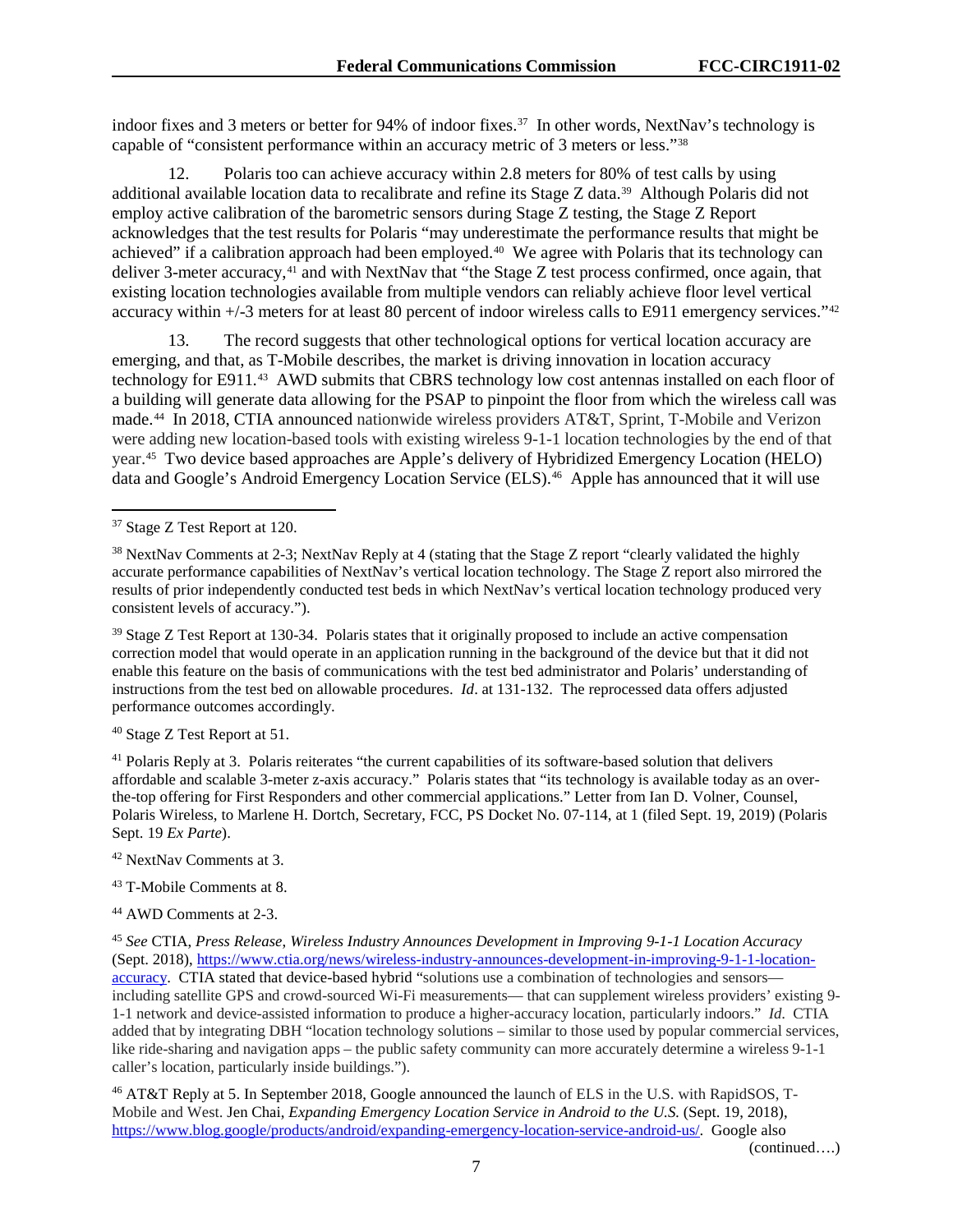new technology to quickly and securely share Hybridized Emergency Location information with 911 call centers.[47](#page-8-0) Google in turn has described its Emergency Location Service solution, which can record and report z-axis information, as a feature fully integrated in the operating system on 99% of Android handsets that makes handset location known when the user initiates an emergency call or text.<sup>[48](#page-8-1)</sup> Google plans to test the vertical accuracy capabilities of its Emergency Location Service solution in Stage Za.[49](#page-8-2) In short, companies are exploring new types of cellular air interfaces for location accuracy "including 5G interfaces, additional satellite constellations, and other wireless infrastructure, such as Wi-Fi access points, Bluetooth beacons and small cells, as well as information provided by sensors within today's smartphones."<sup>[50](#page-8-3)</sup>

14. We further conclude that adopting the 3-meter metric will keep deployment of z-axis information to public safety officials on schedule. Public safety commenters support the current 2021 and

<span id="page-8-0"></span><sup>47</sup> *See* Press Release, Apple, *Apple's iOS 12 Securely and Automatically Shares Emergency Location with 911* (June 18, 2018), [https://www.apple.com/newsroom/2018/06/apple-ios-12-](https://www.apple.com/newsroom/2018/06/apple-ios-12-%20securely-and-automatically-shares-emergency-location-with-911/) securely-and-automatically-shares-emergency[location-with-911/;](https://www.apple.com/newsroom/2018/06/apple-ios-12-%20securely-and-automatically-shares-emergency-location-with-911/) T-Mobile Comments at 10. In an August 2018 Enhanced Emergency Data (EED) white paper for PSAPs, Apple explained that it has "offered wireless carriers free access to HELO in response to traditional Network-Initiated Location Requests (NILR)." Apple, Inc., Enhanced Emergency Data at 3 (2018) [https://cdn.ymaws.com/www.nena.org/resource/resmgr/docs/Apple\\_Enhanced\\_Emergency\\_Dat.pdf](https://cdn.ymaws.com/www.nena.org/resource/resmgr/docs/Apple_Enhanced_Emergency_Dat.pdf) (Apple White Paper). NILR are 3GPP-standardized transport mechanisms that allows 2G 3G and 4G "mobile networks to securely acquire location data, like HELO fixes, from user devices during an emergency call, and route that data to local 9-1-1 centers." *Id.* at 5. Apple stated that "HELO is a measurement and estimation technology, not a location transport." *Id*. at 9. "Apple began offering HELO to wireless carriers using the traditional Network Initiated Location Request transport and "Mobile Station - Based" (MSB) location determination in 2015." *Id*. at 9. Advanced Mobile Location (AML) "is a transport protocol that conveys HELO data via a specially-formatted SMS text message to one end-point for each AML country." *Id*. "Support for AML transport was added in 2018 (iOS 11.3) in countries that lack NILR support." *Id*. We note that in 2016, the European Telecommunications Standards Institute (ETSI) Emergency Telecommunications Subcommittee (EMTEL) specified AML in Technical Report (TR) EMTEL-00035. *See* ETSI, Emergency Communications (EMTEL); Advanced Mobile Location for Emergency Calls, Technical Report (2016),

[https://www.etsi.org/deliver/etsi\\_tr/103300\\_103399/103393/01.01.01\\_60/tr\\_103393v010101p.pdf](https://www.etsi.org/deliver/etsi_tr/103300_103399/103393/01.01.01_60/tr_103393v010101p.pdf) (AML Technical Report). Apple also explained that its "Enhanced Emergency Data (EED) is a new location transport that uses a secure internet-protocol data connection to convey HELO data to RapidSOS, and standards-compliant NG9-1-1 methods to make that data available to PSAPs." Apple White Paper at 9.

<span id="page-8-1"></span><sup>48</sup> Google Comments at 2-4. In 2016, Google launched ELS in Europe and announced that ELS is supported by over 99% of existing Android devices (version 2.3 out and upwards) through Google Play services. *See* Akshay Kannan, Google, *Helping emergency services find you when you need it most*, (July 25, 2016), [https://blog.google/around-the-globe/google-europe/helping-emergency-services-find-you/.](https://blog.google/around-the-globe/google-europe/helping-emergency-services-find-you/)

<span id="page-8-2"></span><sup>49</sup> Google Comments at 2-4. With ELS, Google states that when a user contacts a configured emergency number from a handset, the device automatically activates ELS to send location information. *See* Google, *Android ELS - How It Works*,<https://crisisresponse.google/emergencylocationservice/how-it-works/> (last visited Oct. 24, 2019) (describing ELS as "a supplemental service that sends enhanced location directly from Android handsets to emergency services when an emergency call is placed."). This happens, according to Google, "via a high accuracy location request that is registered with the Android Fused Location Provider (FLP)." *Id*. The FLP is a location API in Google Play services that combines different signals to provide the location information that a user app needs. *See* Google, *Fused Location Provider API*,<https://developers.google.com/location-context/fused-location-provider/> (last visited Oct, 24, 2019). The fused location provider manages the underlying location technologies, such as GPS and Wi-Fi. *Id*.

<span id="page-8-3"></span><sup>50</sup> Qualcomm Comments at 4.

 $\overline{a}$ 

announced that it "already launched ELS in the U.S. Virgin Islands through a partnership with West and a regional wireless provider, Viya." *Id*.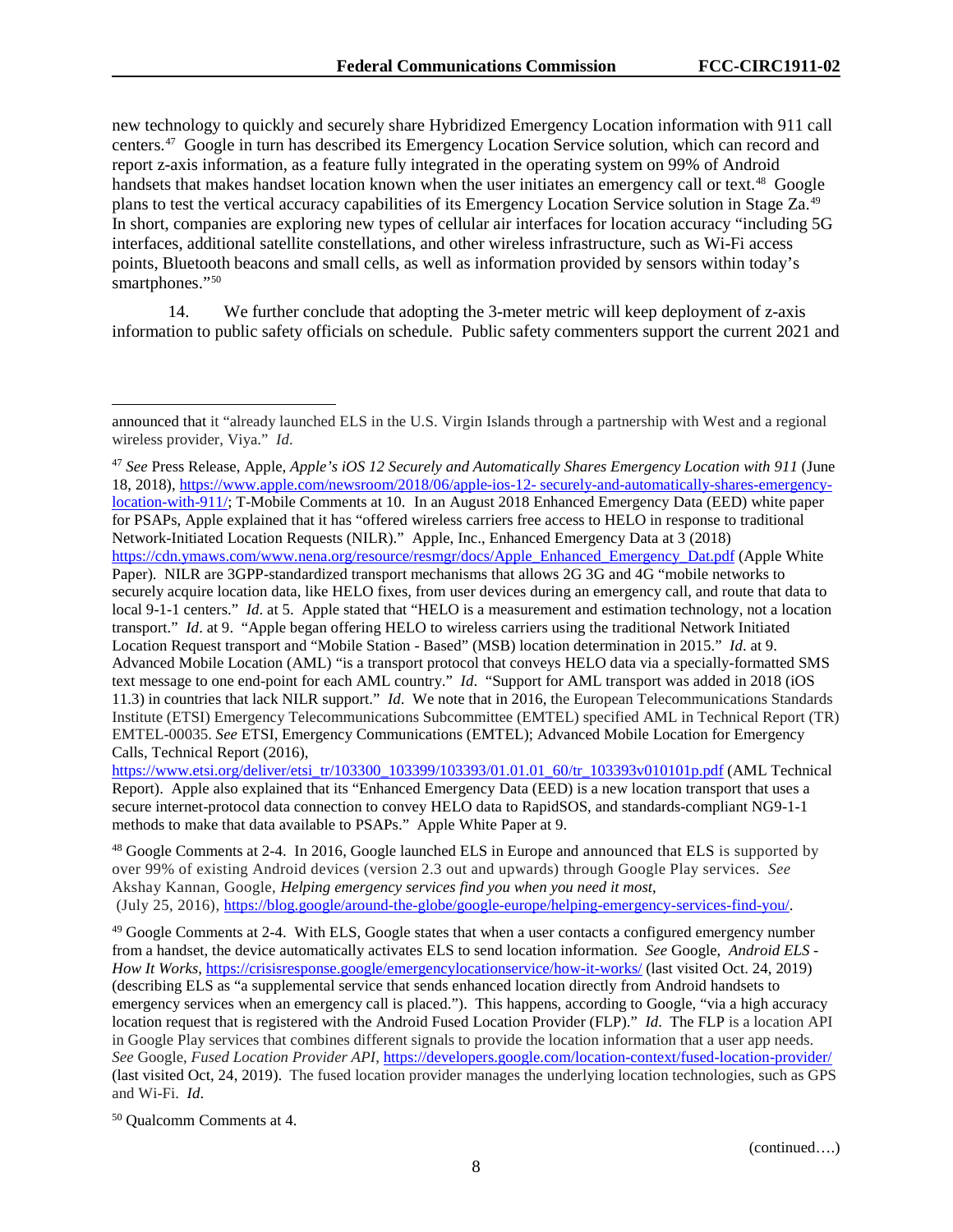2023 deadlines for applying the z-axis metric and oppose delay for further testing.<sup>[51](#page-9-0)</sup> The International Association of Fire Fighters finds it "inconceivable . . . that either the Commission or the public safety community would allow themselves to get this close to achieving a historic benefit in the capabilities of emergency services and so much as hesitate in taking the next step."<sup>52</sup> BRETSA maintains that "[a]doption of a vertical location standard will benefit the public"[53](#page-9-2) and "additional testing should not delay provision of the public benefit."[54](#page-9-3) Vendors also support adoption of a z-axis metric without further delay.[55](#page-9-4) NextNav states "[n]ot only would further delay pose a continued risk to public safety, but it is also unclear whether it would appreciably improve the information that is currently available to the Commission."<sup>[56](#page-9-5)</sup> AWD notes that current technology is able to meet the 3-meter metric.<sup>[57](#page-9-6)</sup>

15. We disagree with commenters that raise a number of objections. To start, we disagree with commenters like Google, who argue for a "phased" approach that would involve setting a 4-meter metric initially and tightening the metric to 3 meters by 2023.<sup>[58](#page-9-7)</sup> Google argues that "[w]hile major progress has been made, consensus has not been reached on the appropriate z-axis metric, and the full capabilities of alternative technologies cannot yet be determined," so that a phased approach would "better reflect[] the current abilities and future promise of vertical location technologies."[59](#page-9-8) We believe sufficient testing that has already occurred and that the technology trends that Google itself cites validate our conclusion that 3 meters is already technically feasible and provides the appropriate target for the development of alternative new technologies.

16. Similarly, we disagree with commenters who ask us to delay action for further testing. To start, we note that these arguments ring hollow when several CMRS providers—those who bear direct responsibility for complying with the 3-meter metric on schedule—are on record as supporting adoption of the 3-meter metric without further testing.<sup>[60](#page-9-9)</sup> For example, AT&T favors the Commission's proposal because "it will give the industry certainty and advance the development process necessary to meet the 2021 and 2023 vertical location accuracy benchmarks in the *Fourth Report & Order*."[61](#page-9-10) CTIA states that "[t]he Fourth Further Notice offers a reasoned approach to the definition of floor level accuracy as part of the proposed z-axis metric: within 3 meters above or below the vertical location provided by the phone."[62](#page-9-11)

<span id="page-9-1"></span><sup>52</sup> IAFF Reply at 2.

<span id="page-9-2"></span><sup>53</sup> BRETSA Comments at 1.

<span id="page-9-3"></span><sup>54</sup> *Id*. at 1.

<span id="page-9-0"></span> <sup>51</sup> IAFC Comments at 3 ("the FCC should immediately adopt its 3 meter metric proposal, ensure its implementation in major cities by the existing deadlines for vertical location accuracy, and act upon narrowing the metric in 5 years' time ."); IAFF Reply at 2; BRETSA Comments at 1; Texas 911 Entities Comments at 2; Letter from Douglas M. Aiken, Acting Chairman Nat'l Pub. Safety Telecommunications Council, to Marlene H. Dortch, Secretary, FCC, PS Docket No. 07-114, at 1, 3 (filed Sept. 25, 2019) (NPSTC *Ex Parte*) (urging "the Commission to hold fast to the 2021 and 2023 deadlines established in the Fourth Report and Order, regardless of any further testing carriers may plan to conduct.").

<span id="page-9-4"></span><sup>55</sup> Polaris Reply at 2; NextNav Reply at 9.

<span id="page-9-5"></span><sup>56</sup> NextNav Reply at 9.

<span id="page-9-6"></span><sup>57</sup> AWD Comments at 2.

<span id="page-9-7"></span><sup>58</sup> Google Comments at 10.

<span id="page-9-8"></span><sup>59</sup> *Id*. at 5.

<span id="page-9-9"></span><sup>60</sup> AT&T Comments at 2; CTIA Comments at 9; Verizon Comments at 2.

<span id="page-9-10"></span> $<sup>61</sup> AT&T$  Comments at 2. AT&T states that "the biggest determinant to meeting the vertical accuracy metric is</sup> incorporating the technology into the handsets." *Id.* As discussed below, we conclude that there is adequate time to deploy z-axis technologies into handsets before the April 2021 initial vertical accuracy deadline.

<span id="page-9-11"></span><sup>62</sup> CTIA Comments at 9.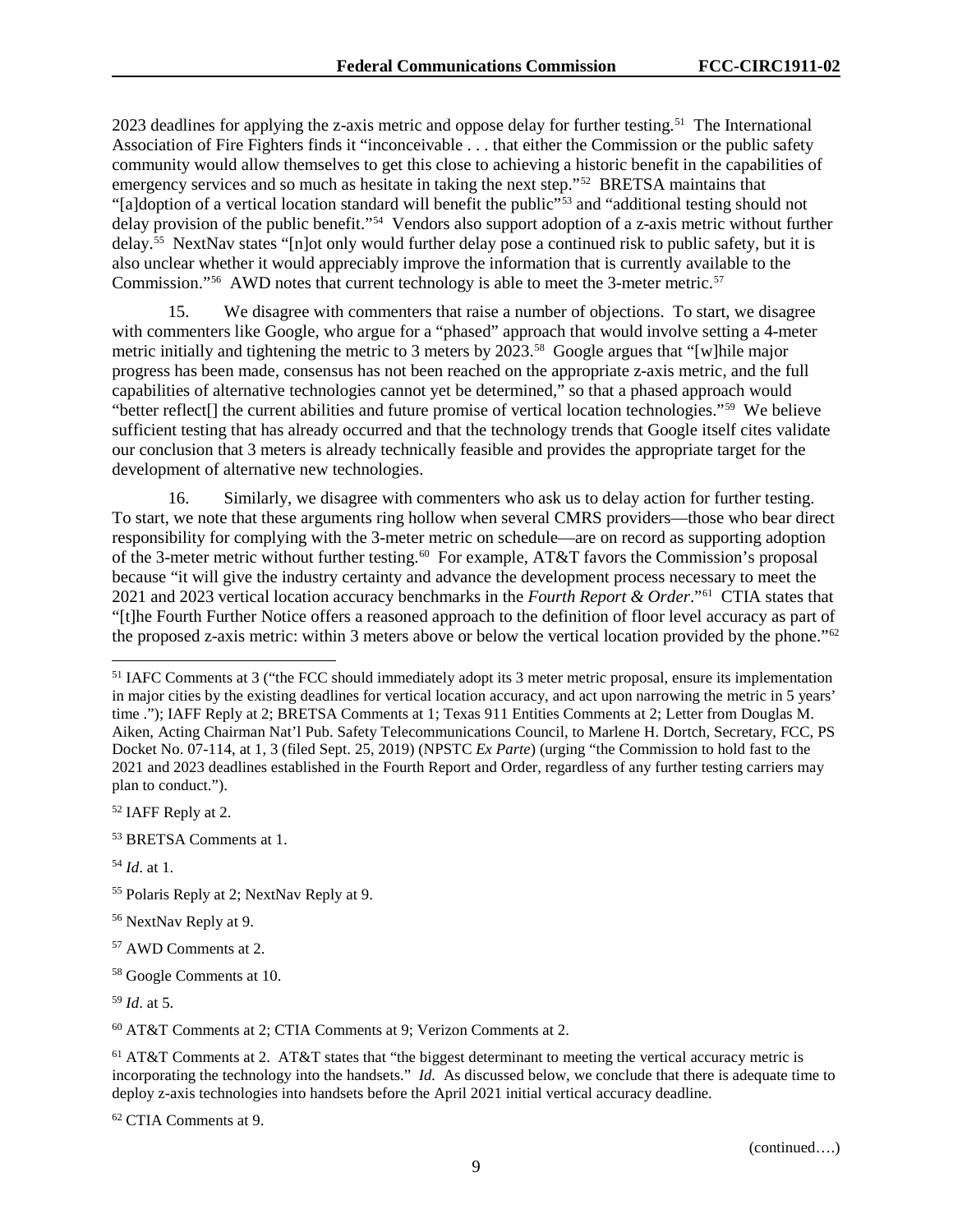And Verizon supports the Commission's proposed metric, stating that it is "a good target for 9-1-1 calls from devices with the necessary capability."[63](#page-10-0)

17. More specifically, we disagree with Google and Qualcomm that there has been insufficient testing of barometric sensor-based technologies in extreme cold-weather conditions. [64](#page-10-1) Although CTIA and Qualcomm note that NextNav was unable to participate in Stage Z winter testing in Chicago,<sup>[65](#page-10-2)</sup> we do not consider this to be sufficient reason to delay our decision. Polaris did participate in Stage Z winter testing in Chicago and achieved results that were comparable to the results it achieved in the other test bed locations in more moderate weather conditions. [66](#page-10-3) Moreover, as BRETSA states, "[e]ven if vertical location results would be less accurate during episodes of climactic extremes; that cannot justify delaying adoption of a standard and deployment of vertical location technologies which have been proven in common weather conditions."<sup>67</sup> Finally, despite its own complaints about a lack of cold weather data, CTIA waited to conduct Stage Za testing to conclude in late 2019, so it will be unable to provide winter test data for at least another year.<sup>[68](#page-10-5)</sup> We cannot accept such a long delay in adopting a metric, given that two vendors can meet the metric and there are emerging device-based solutions.

18. We disagree with Google that additional testing is needed in rural morphologies. [69](#page-10-6) The rural morphology is "the sparsest environment overall" and is mostly residential, with most structures between 1 and 2 stories high.<sup>70</sup> As Verizon notes, urban areas are important for vertical location accuracy because "[i]t is in these areas where multi-story buildings are concentrated, so service providers should focus their deployments on urban and dense urban areas within the covered CMAs."<sup>[71](#page-10-8)</sup> In these morphologies, the test bed shows that NextNav's solution would meet a 3-meter metric.<sup>72</sup> Additionally, NextNav's technology was tested for vertical accuracy in rural areas during the original CSRIC Test Bed conducted in 2012, and NextNav's results from that testing fell within 3 meters for 80% of all calls.<sup>73</sup> In the Addendum to the Stage Z Report, Polaris explains that its results in all morphologies would fall below 3 meters had it used limited active calibration during the Stage Z test.[74](#page-10-11) The Stage Z Test Report

<span id="page-10-4"></span><sup>67</sup> BRETSA Comments at 2-3.

<span id="page-10-5"></span><sup>68</sup> Letter from Matthew Gerst, Vice President, Regulatory Affair, CTIA, to Marlene H. Dortch, Secretary, FCC, PS Docket No. 07-114 at 2 (filed on Sept. 11, 2019) (CTIA Sept. 11, 2019 *Ex Parte*) (stating Stage Za testing should begin in late September 2019 and conclude later in 2019).

<span id="page-10-6"></span><sup>69</sup> Google Comments at 12-13.

<span id="page-10-7"></span><sup>70</sup> Stage Z Test Report at 24.

<span id="page-10-8"></span><sup>71</sup> Verizon Comments at 5.

<span id="page-10-10"></span><sup>73</sup> *See* CSRIC III WG3, Indoor Location Test Bed Report at 36 (2013) [http://transition.fcc.gov/bureaus/pshs/advisory/csric3/CSRIC\\_III\\_WG3\\_Report\\_March\\_%202013\\_ILTestBedReport](http://transition.fcc.gov/bureaus/pshs/advisory/csric3/CSRIC_III_WG3_Report_March_%202013_ILTestBedReport) .pdf.

<span id="page-10-11"></span><sup>74</sup> Stage Z Test Report, Addendum at 133-134; Polaris Oct. 18, 2018 Reply at 2 (submitting a statement from Dr. R. Michael Buehrer opining that the gains demonstrated in the Addendum are "consistent with what one would expect using Polaris' "'limited active compensation' process" and that the gains shown are likely a "conservative estimate of the improvement that could be achieved through active compensation.")

<span id="page-10-0"></span> <sup>63</sup> Verizon Comments at 2.

<span id="page-10-1"></span><sup>64</sup> *See, e.g.*, Google Comments at 12-13; Qualcomm Comments at 6-7.

<span id="page-10-2"></span><sup>65</sup> Qualcomm Comments at 6-7; Stage Z Cover Letter at 3.

<span id="page-10-3"></span><sup>66</sup> NextNav Aug. 16, 2018 *Ex Parte* at 2 ("In any event, the Chicago tests that were conducted did not produce any novel results. For example, as shown in the figure below, the z-axis results for Polaris' indoor location technology were arguably better in Chicago than Polaris' results for San Francisco.").

<span id="page-10-9"></span><sup>72</sup> Stage Z Test Report at 65.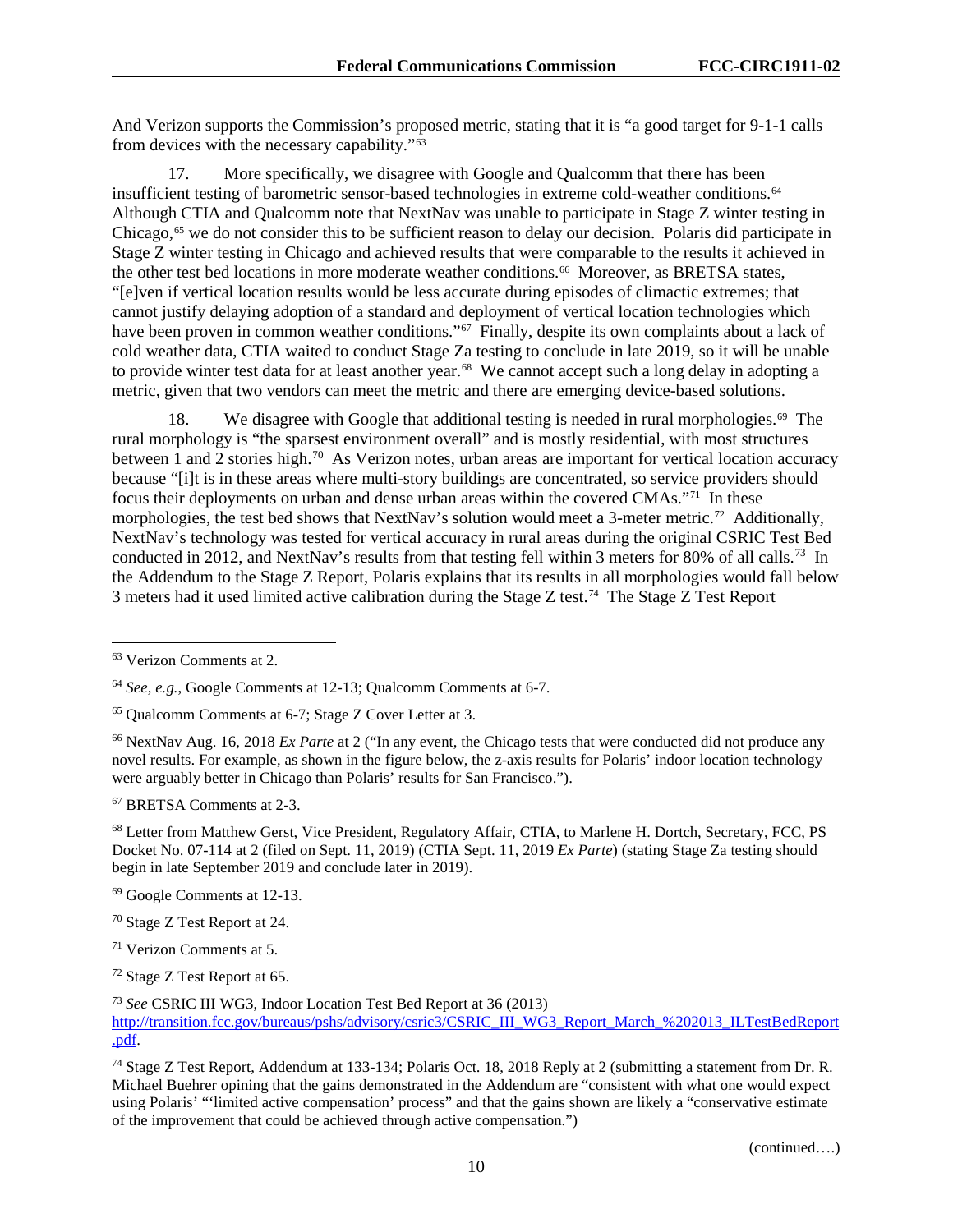acknowledges that Polaris did not employ continuous calibration during the test[75](#page-11-0) and that Polaris' results "may underestimate the performance results that might be achieved using an effective continuous (background) calibration algorithm for each individual mobile device."[76](#page-11-1)

19. And we disagree with T-Mobile that further testing is first needed with a wider variety of handsets, including older handsets.<sup>77</sup> NextNav and Polaris each tested six handsets, for a total of twelve handsets, in Stage Z.<sup>[78](#page-11-3)</sup> These handsets were selected by the test bed administrator, not the vendors, and the Report states that they were selected "to ensure variety between sensor manufacturers, the age of handsets (within limits) and their overall use characteristics"<sup>[79](#page-11-4)</sup> The handsets used in testing were "the same production-ready handsets sold by wireless carriers and available to the general public" and did not contain any hardware modification that would favor these handsets over any commercially available handsets. [80](#page-11-5) Thus, we adopt our tentative conclusion from the *Fourth Further Notice* that a sufficient variety of devices have been tested to support moving forward with our proposed 3-meter metric at this  $time<sup>81</sup>$  $time<sup>81</sup>$  $time<sup>81</sup>$ 

20. We also decline to adopt a 2-meter metric, as suggested by BRETSA, at this time.<sup>82</sup> The record confirms that a 2-meter metric is not technically feasible under the existing timelines, although it may become achievable in the long term as technology continues to evolve.<sup>[83](#page-11-8)</sup>

21. Finally, we need not address APCO's suggestion in its comments that the Commission proceed without adopting a metric.[84](#page-11-9) In a recent *ex parte* filing, APCO stated that based on the record and its discussions with stakeholders, it "does not recommend that the Commission decline to adopt a z-axis metric altogether."[85](#page-11-10) APCO's revised position aligns with the views of all other public safety commenters that adopting a z-axis metric remains an essential measure to ensure that first responders receive

<span id="page-11-1"></span><sup>76</sup> *Id*. at 51.

<span id="page-11-2"></span><sup>77</sup> T-Mobile Comments at 4-5.

<span id="page-11-3"></span><sup>78</sup> NextNav tested the following handsets: Samsung Galaxy S8, Samsung Galaxy 8 Plus, iPhone 7, iPhone 7 Plus, iPhone 8 and iPhone 8 Plus. Stage Z Test Report at 48. Polaris tested the following handsets: Essential PH-1, Huawei Mate 9, Motorola Z2 Force, Samsung Galaxy Note 8, Samsung Galaxy S8, and Sony Xperia XZ1 Compact. Stage Z Test Report at 52. The Report notes that Polaris did not test iOS (i.e., Apple iPhone) devices. *See* Stage Z Test Report at 52; Cover Letter at 3. Polaris responds that while the application it tested in the Stage Z test bed was developed only for Android devices, its barometric sensor-based solution is supported on iOS devices, and it has developed and tested a test application for iOS devices. Letter from James Arden Barnett, Jr., Counsel to Polaris Wireless, Inc., to Marlene H. Dortch, Secretary, FCC, PS Docket No. 07-114, at 3 (filed Sept. 10, 2018) (Polaris Sept. 10, 2018 *Ex Parte*); Polaris Nov. 30, 2018 *Ex Parte* at 1-2. Polaris submits that its technology "can achieve a vertical location benchmark metric of 3 meters on 80% of fixes for E9-1-1 calls, including iPhones." *Id*. at 1-2.

<span id="page-11-4"></span><sup>79</sup> Stage Z Test Report at 24.

<span id="page-11-5"></span><sup>80</sup> *Id.* at 26. By agreement between the Test Bed, LLC and the z-axis technology vendors, the Report adds, "only relatively new handsets, released more recently than mid-2016, were tested." *Id*.

<span id="page-11-6"></span><sup>81</sup> *Fourth Further Notice,* 34 FCC Rcd at 1659-60, para. 25.

<span id="page-11-7"></span><sup>82</sup> BRETSA Comments at 4-5.

<span id="page-11-8"></span><sup>83</sup> Stage Z Test Report at 65 (reflecting that NextNav did not consistently achieve sub-2 meter accuracy); *Id*. at 74 (reflecting that Polaris did not achieve sub-3 meter accuracy).

<span id="page-11-9"></span><sup>84</sup> APCO Comments at 2.

<span id="page-11-10"></span>85 Letter from Jeffrey S. Cohen, Chief Counsel, APCO, to Marlene H. Dortch, Secretary, FCC, PS Docket No. 07-114, at 1 n.1 (filed Oct. 25, 2019) (APCO Oct. 25, 2019 *Ex Parte*).

(continued….)

<span id="page-11-0"></span> <sup>75</sup> Stage Z Test Report at 53 (noting that "[c]ontinuous opportunistic (background) calibration procedures could potentially improve location accuracy performance, and therefore their absence may have had an impact on the performance results of the Polaris Wireless solution under test.").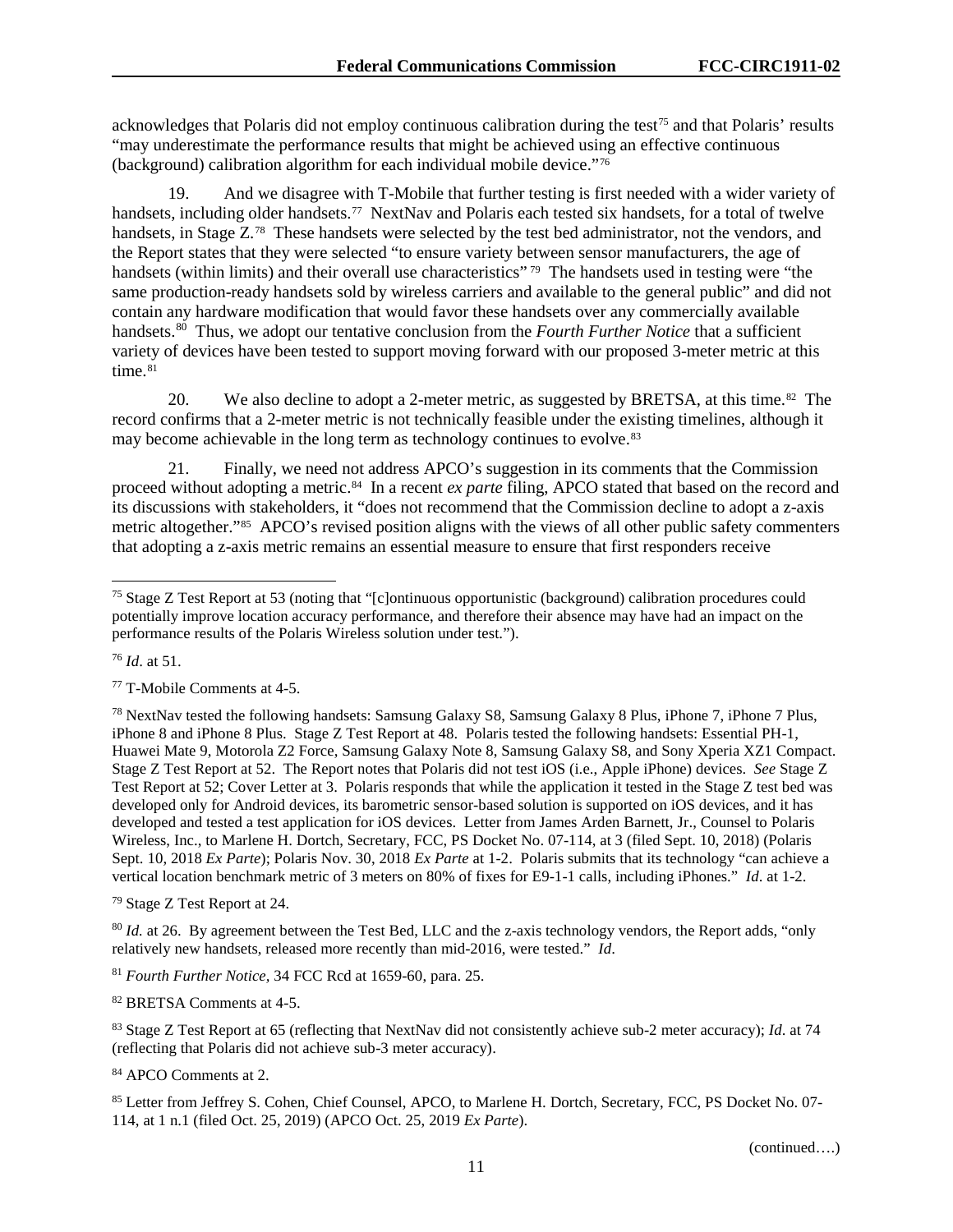important location information when providing dispatchable location is not feasible. We agree.

## **B. Deployment**

22. In the *Fourth Further Notice*, we proposed that the 3-meter z-axis metric apply to 80% of calls from all handsets, i.e., that to comply with the metric, z-axis technologies would have to be demonstrated in the test bed to provide 3-meter accuracy for 80% of wireless calls.<sup>86</sup> We asked whether applying the metric to 80% of wireless calls was appropriate, and if not, what percentage of calls would be appropriate.<sup>87</sup> We also noted that CTIA had proposed that its 5-meter metric apply only to "mobile" devices capable of delivering barometric pressure sensor-based altitude estimates." [88](#page-12-2) We asked whether the z-axis metric should only be applied to devices with barometric pressure sensors, or to devices manufactured after a date certain, or whether it should apply to all handsets, as we proposed.[89](#page-12-3) We observed that to the extent that CMRS providers elect to use solutions that rely on barometric pressure readings, nearly all smartphones on the market appear to be equipped with barometric pressure sensors.<sup>[90](#page-12-4)</sup> We observed that barometric sensor-based solutions are likely to be scalable and can be made readily available to wireless consumers within the timeframes required by the rules.<sup>[91](#page-12-5)</sup> We sought comment on this assessment and its underlying factual assumptions. We also sought comment on the potential for development and deployment of other new or emerging vertical location solutions that could be used to meet the proposed z-axis metric.

23. As proposed, we apply the 3-meter accuracy metric to 80% of wireless E911 calls. This is consistent with our approach to E911 horizontal accuracy, which requires wireless carriers to meet horizontal accuracy requirements for 80% of calls by April 2021. Thus, as the basis for validation of any z-axis technology, we require wireless carriers to demonstrate in the test bed that the technology achieves 3-meter accuracy for 80% of wireless E911 calls.<sup>[92](#page-12-6)</sup>

24. We also conclude that application of the 3-meter metric should apply to all handsets that have the capability to support vertical location, regardless of technology, not just new handsets or barometric pressure sensor capable handsets. We thus clarify that a device will be considered "z-axis capable" so long as is it can support vertical location without a hardware upgrade. Thus, devices that can

<span id="page-12-1"></span><sup>87</sup> *Id.*

<span id="page-12-2"></span><sup>88</sup> *Id.*

<span id="page-12-3"></span><sup>89</sup> *Id*.

<span id="page-12-5"></span><sup>91</sup> The *Fourth Further Notice* noted that "both NextNav and Polaris state that calibration of the barometric sensors in their z-axis solutions would be software-based and thus would scale readily for widespread use," and "also state that industry standards necessary to implement the barometric sensor-based solutions tested in Stage Z are already adopted and that implementation of these standards is in the hands of carriers and device manufacturers." *Fourth Further Notice*, 34 FCC Rcd at 1660-61, para. 26.

<span id="page-12-6"></span> $92$  T-Mobile and Verizon support requiring carriers to meet the specified accuracy metric for 80 percent of test calls collected in the Test Bed rather than for 80 percent of all indoor wireless 911 calls. T-Mobile Comments at 6; Verizon Comments at 3.

<span id="page-12-0"></span> <sup>86</sup> *Fourth Further Notice,* 34 FCC Rcd at 1655, para. 11.

<span id="page-12-4"></span><sup>&</sup>lt;sup>90</sup> For the second quarter of 2019, the U.S. smartphone shipments showed Apple with a 41% market share, Samsung with a 21% share, LG with a 13% share, and Lenovo/Motorola with an 8% share. *See* Counterpoint Research, U.S. Smartphone Market by Quarter (Aug. 27, 2019)[, https://www.counterpointresearch.com/us-market-smartphone](https://www.counterpointresearch.com/us-market-smartphone-share/)[share/](https://www.counterpointresearch.com/us-market-smartphone-share/) (website updated quarterly). Since 2014, the iPhone 6 and later models have had a barometer, while Samsung Galaxy smartphones have had barometers since 2011. *See* Kaveh Wadell, *How Phones can Help Predict Thunderstorms* (Aug. 11, 2016), [https://www.theatlantic.com/technology/archive/2016/08/how-phones-can-help](https://www.theatlantic.com/technology/archive/2016/08/how-phones-can-help-predict-thunderstorms/495389/)[predict-thunderstorms/495389/.](https://www.theatlantic.com/technology/archive/2016/08/how-phones-can-help-predict-thunderstorms/495389/) *See also Fourth Report and Order*, 30 FCC Rcd at 1299, para. 107 (noting that barometric sensors are increasingly common in handsets, and some analysts project that the number of smartphones equipped with such sensors will increase to 681 million new units per year in 2016).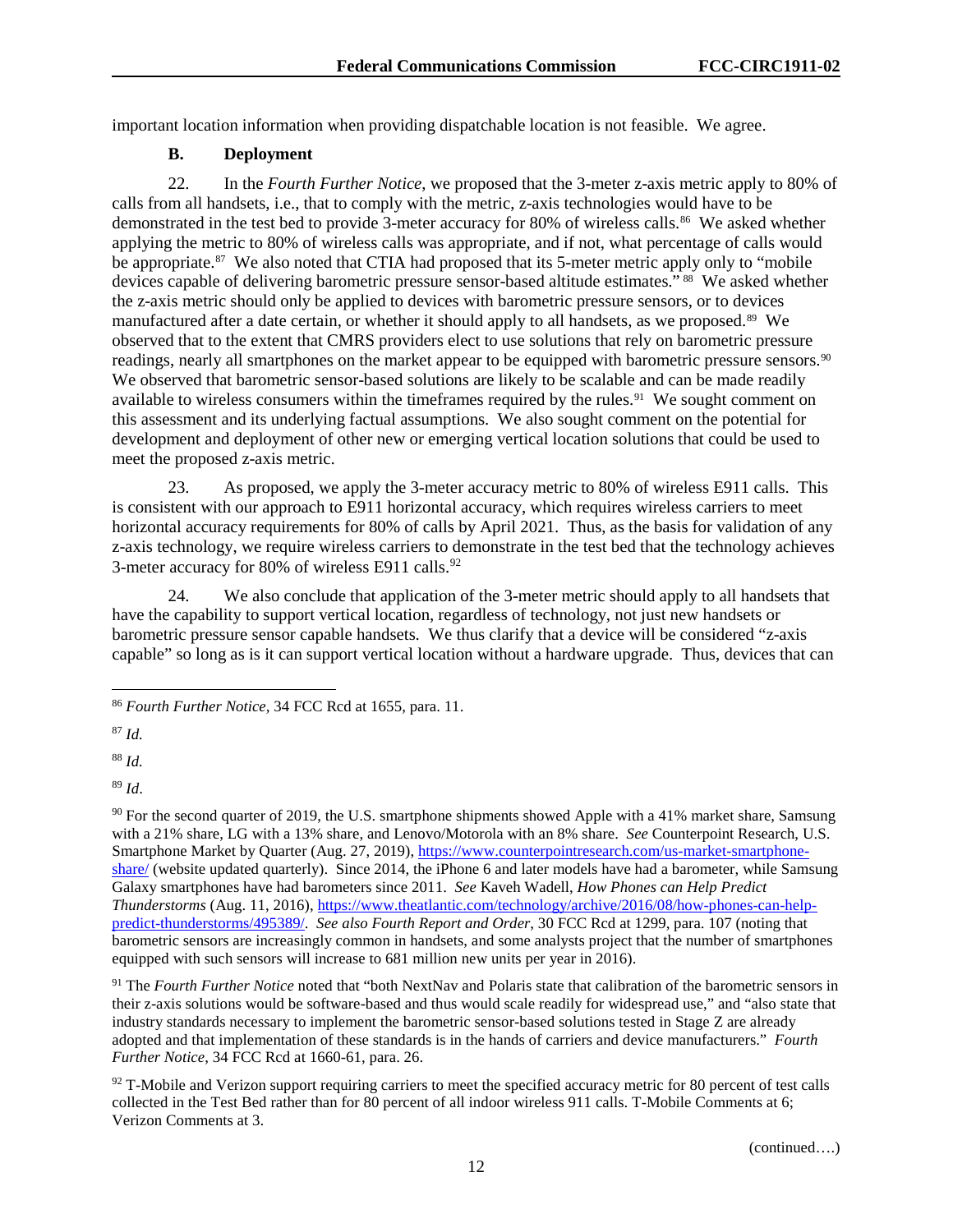be modified to support vertical location by means of a firmware or software upgrade will be considered zaxis capable.<sup>93</sup>

25. The record reflects that z-axis capable devices are widely available. NENA concludes that "it is safe to assume that a comparatively small portion of modern phones lack [barometric pressure] sensors."<sup>[94](#page-13-1)</sup> NENA also states that market trends suggest an increase in barometric pressure sensor prevalence "as applications such as fitness apps and small electronic devices like standalone GPS and fitness trackers increasingly incorporate altitude measurements, driving incentives to include [barometric pressure] sensor hardware."[95](#page-13-2) As Google points out, the *Fourth Report & Order* "established benchmarks and timetables clear enough to signal that development of z-axis capability should be a top priority."[96](#page-13-3) Google states that "industry has risen to the challenge with manifold options to enable z-axis capability,["97](#page-13-4) including the barometric pressure sensor-based solutions developed by NextNav and Polaris and "handset-based solutions like ELS [that] have been widely deployed around the world."[98](#page-13-5) Google credits this rapid and widespread availability of z-axis capable devices to the Commission's flexible and evolutionary approach to location accuracy.<sup>[99](#page-13-6)</sup>

26. What is more, both NextNav and Polaris have software-based solutions.<sup>[100](#page-13-7)</sup> Thus, if carriers choose either of these solutions, hardware upgrades to handsets are not required and solutions can be implemented by means of software modifications that are readily achievable ahead of the 2021 deadline.[101](#page-13-8) The record describes scalable methods of implementation for barometric-based solutions that do not require hardware changes."[102](#page-13-9) As Polaris states, "[o]ne method is to implement adopted 3GPP and OMA standards for barometric compensation"<sup>[103](#page-13-10)</sup> which is a "firmware-based approach [that] is achievable through cooperation among carriers, device manufacturers, and chipmakers."[104](#page-13-11) Another method Polaris describes is to "place necessary functionality on devices," which is a "software-based approach [that] is achievable through cooperation among carriers, location vendors, and device Operating

<span id="page-13-4"></span><sup>97</sup> *Id*.

<span id="page-13-5"></span><sup>98</sup> *Id.*

<span id="page-13-6"></span><sup>99</sup> *Id*.

<span id="page-13-10"></span><sup>103</sup> *Id*. at 2.

<span id="page-13-11"></span><sup>104</sup> *Id*.

<span id="page-13-0"></span><sup>&</sup>lt;sup>93</sup> Firmware is a special type of software designed for a specific piece of hardware and is updated by the manufacturer to either fix a problem or to introduce new features.

<span id="page-13-1"></span><sup>94</sup> Letter from Daniel Henry, Director of Government Affairs, NENA, to Marlene H. Dortch, Secretary, FCC, PS Docket No. 07-114, at 1-2 (filed on Oct. 11, 2019) (NENA Oct. 11, 2019 *Ex Parte*) (stating that "BP sensors have been present in Android handsets since as early as 2011, and in Apple handsets dating to 2014"). *See also* Letter from Bruce Olcott, Counsel to NextNav, LLC, to Marlene H. Dortch, Secretary, FCC, PS Docket No. 07-114, at 1-2 (filed Oct. 24, 2019) (NextNav Oct. 24, 2019 *Ex Parte*) (identifying Apple, Samsung, LG, and Google handset models that are equipped with barometric pressure sensors and noting that these manufacturers "account for more than 85 percent of the handsets sold in the United States during the 15 month period between April 1, 2018 and June 30, 2019").

<span id="page-13-2"></span><sup>95</sup> NENA Oct. 11, 2019 *Ex Parte* at 2

<span id="page-13-3"></span><sup>96</sup> Google Comments at 9.

<span id="page-13-7"></span><sup>100</sup> *See Fourth Further Notice*, 34 FCC Rcd at 1660-61, para. 26.

<span id="page-13-8"></span><sup>&</sup>lt;sup>101</sup> Letter from Ian D. Volner, Counsel to Polaris Wireless, to Marlene H. Dortch, Secretary, FCC, PS Docket No. 07-114, at 1 (filed Sept. 19, 2019) (Polaris Sept. 19, 2019 *Ex Parte*).

<span id="page-13-9"></span><sup>102</sup> Polaris Sept. 19, 2019 *Ex Parte* at 1.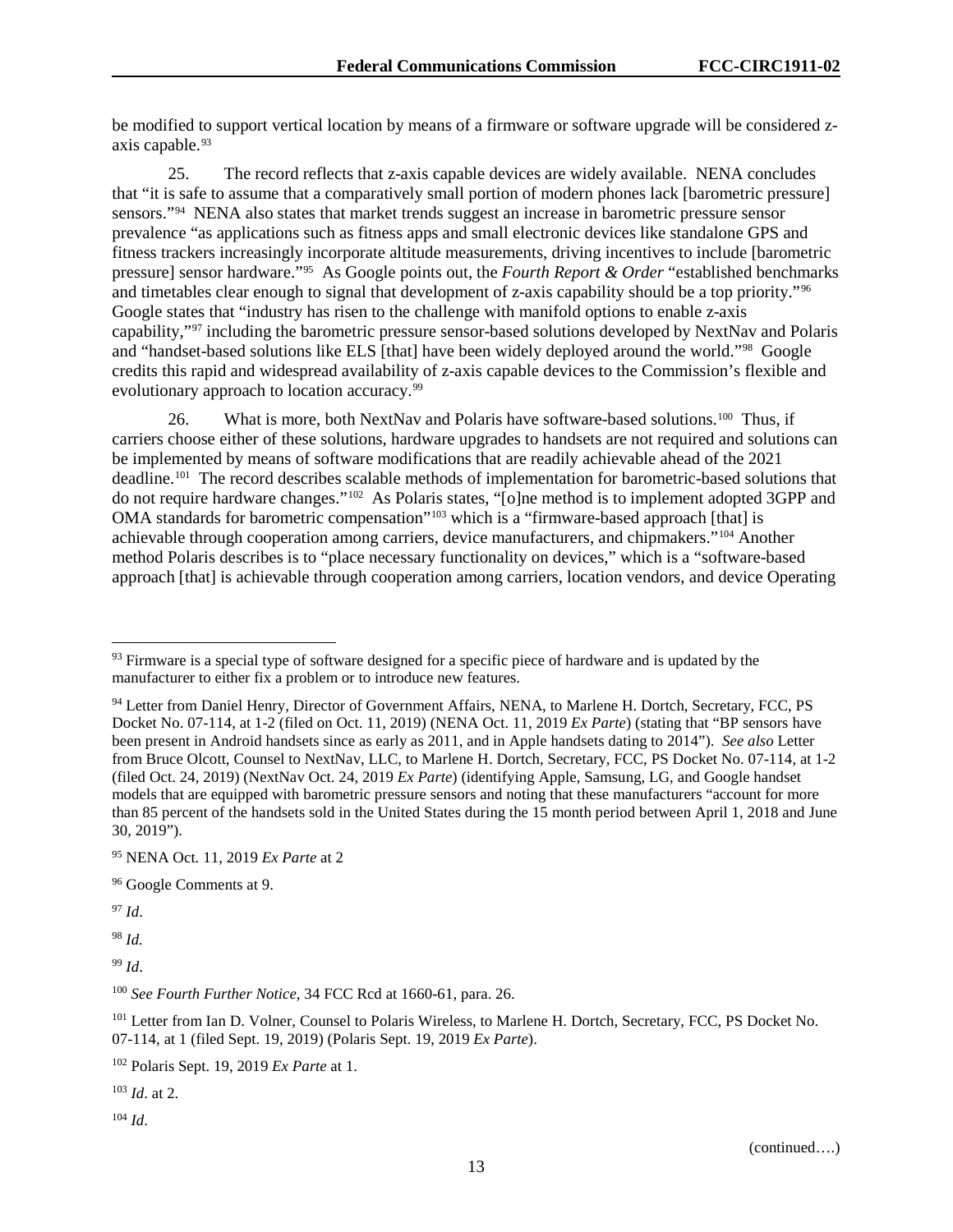System providers."<sup>[105](#page-14-0)</sup> Polaris maintains that it "can support a variety of implementation methodologies and remains committed to work with carriers and other involved parties to implement any agreed upon methodology."[106](#page-14-1) NextNav also states handsets can be made z-axis compliant with over-the-air updates.[107](#page-14-2)

27. We disagree with some commenters that suggest that old handsets should be categorically excluded from the rules; they do not propose or provide a clear rationale for a specific cutoff.<sup>[108](#page-14-3)</sup> Instead, we apply the metric to all z-axis capable devices as supported by commenters like  $AT&T.^{109}$  $AT&T.^{109}$  $AT&T.^{109}$ 

28. We also disagree with CTIA who suggests we apply the metric only to devices "equipped with barometers and any other functionality necessary to support barometric pressure-based altitude estimation solutions." [110](#page-14-5) As APCO argues, this approach would violate the principle of technological neutrality.[111](#page-14-6) We have previously recognized that no single technological approach will solve the challenge of indoor location, and we have consistently favored technologically neutral rules "so that providers can choose the most effective solutions from a range of options."[112](#page-14-7) Although both technologies tested in Stage Z relied on barometric pressure sensor capable handsets, and it is possible that the carriers could adopt barometric-based solutions exclusively, other vertical location technologies may develop that do not require a barometric sensor in the handset. In fact, Google has stated that its Stage Za testing will include solutions that do not use barometric pressure sensors.<sup>[113](#page-14-8)</sup> Therefore, in order to preserve the technological neutrality of the rules and encourage development of the broadest possible array of vertical location technologies, the metric will not be limited to barometric pressure sensor capable handsets.

29. Qualcomm and Google raise a concern that vertical location technology needs to be standardized so it can be "economically implemented."[114](#page-14-9) However, Verizon states that "extensive standardization work on vertical location solutions has already been completed,["115](#page-14-10) and further work is under way.<sup>[116](#page-14-11)</sup> BRETSA also comments that "one would expect the accuracy of vertical location systems to improve as they are deployed "at scale" and additional experience with them is gained."[117](#page-14-12) We also recognize that if carriers use barometric sensor based solutions, they will depend to some extent on third parties to support proper installation and calibration of barometric sensors in user devices. However, the

<span id="page-14-2"></span><sup>107</sup> Letter from Bruce Olcott, Counsel to NextNav, LLC, to Marlene H. Dortch, Secretary, FCC, PS Docket No. 07- 114, at 1 (filed June 14, 2019) (NextNav June 14, 2019 *Ex Parte*).

<span id="page-14-3"></span><sup>108</sup> NextNav Comments at ii ("To enable wireless carriers to report compliance with the first deadline in less than two years, the Commission likely should adopt certain safe harbors, such as requiring initial compliance only with newer handsets equipped with pressure sensors and possibly by requiring that older handsets that are equipped with pressure sensors be made compliant using over-the-air software updates.").

<span id="page-14-4"></span><sup>109</sup> AT&T Comments at 3.

<span id="page-14-5"></span><sup>110</sup> T-Mobile Comments at 4; CTIA Reply at 11.

<span id="page-14-6"></span><sup>111</sup> APCO Comments at 4.

<span id="page-14-8"></span><sup>113</sup> Google Comments at 3-4.

<span id="page-14-10"></span><sup>115</sup> NextNav Reply at 6 citing Verizon Comments at 5.

<span id="page-14-11"></span><sup>116</sup> Verizon Comments at 5 ("Some standards work is already complete (the LPP/LPPe interface), and other work is under way to address how service providers will format and deliver Z-axis information to PSAPs.")

<span id="page-14-12"></span><sup>117</sup> BRETSA Comments at 5.

<span id="page-14-0"></span> <sup>105</sup> *Id.*

<span id="page-14-1"></span><sup>106</sup> *Id.*

<span id="page-14-7"></span><sup>112</sup> *See Fourth Report and Order*, 30 FCC Rcd at 1260, para. 4.

<span id="page-14-9"></span><sup>114</sup> Qualcomm Comments at 8; Google Comments at 4-5.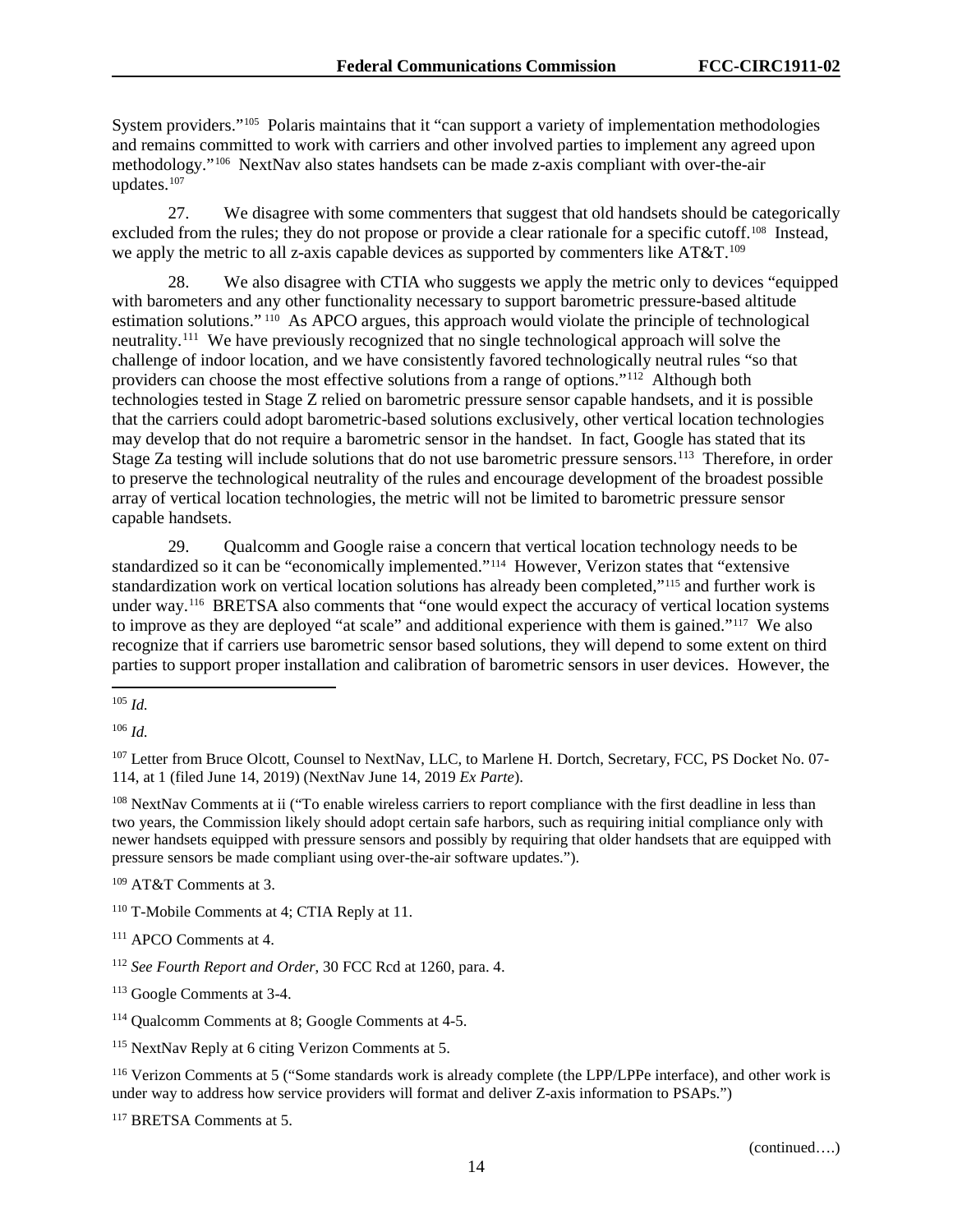wireless carriers are fully capable of setting requirements for such third parties and establishing contractual timelines that will enable timely deployment of z-axis solutions in time to meet the deadlines in the rules.

# **C. Reporting Z-Axis Location Information**

30. In the *Fourth Further Notice*, we sought comment on how CMRS providers should report vertical location information, noting that several measurement methods exist. Specifically, we sought comment on whether reporting vertical location information as height above ground level (AGL) would be preferable to reporting height above mean sea level (MSL), and whether to require CMRS providers to use one measurement standard exclusively.<sup>[118](#page-15-0)</sup> We asked commenters to address whether CMRS providers should be required to identify the floor level when reporting z-axis information.<sup>119</sup> Alternatively, we asked whether we should decline to specify this level of detail so that entities developing z-axis solutions have more flexibility.<sup>[120](#page-15-2)</sup>

31. We require CMRS providers to report z-axis information as Height Above Ellipsoid (HAE). [121](#page-15-3) In this regard, NENA and several other commenters point out that while vertical location information can be reported in multiple ways, e.g., HAE, MSL, or AGL, global standards are being developed around the measurement of such information as a value in HAE in meters, as defined in the World Geodetic System 1984 (WGS-84).<sup>[122](#page-15-4)</sup> NENA notes that 3GPP is developing standards relating to representation of vertical location information that are based on HAE,<sup>[123](#page-15-5)</sup> and industry commenters generally agree with NENA that HAE has emerged as the globally recognized standard for generating zaxis measurements.[124](#page-15-6)

32. There is a general consensus around using HAE as the baseline for measuring vertical location, but we recognize that the issue of how vertical location information should be *reported* to PSAPs is complex. ATIS ESIF argues that individual PSAPs may have different requirements for the processing and formatting of vertical location information, and that CMRS providers should not be required to convert location data into multiple formats.<sup>125</sup> ATIS, AT&T, and T-Mobile suggest that CMRS providers should be responsible only for providing raw location data that meets the z-axis metric,

<span id="page-15-1"></span><sup>119</sup>*Fourth Further Notice*, 34 FCC Rcd at 1655-56, para. 14.

<span id="page-15-2"></span><sup>120</sup> *Id*.

<span id="page-15-4"></span><sup>122</sup> NENA Comments at 2-3.

<span id="page-15-5"></span><sup>123</sup> *Id.* at 3.

<span id="page-15-0"></span> <sup>118</sup> *Fourth Further Notice,* 34 FCC Rcd at 1655-56, para. 14. We noted that AGL height at any horizontal (x,y) location can be obtained by subtracting the terrain height at that horizontal  $(x,y)$  location from the corresponding AMSL value. Terrain heights are typically provided in Digital Elevation Model (DEM) databases with varying horizontal (x,y) resolution or bin sizes (e.g., several meters) and corresponding digitized terrain heights resolution (*e.g*., 1 meter). *Fourth Further Notice,* 34 FCC Rcd at 1656, n.38. *See, e.g.*, Dai Yamazaki *et al*., *A high-accuracy map of global terrain elevations*, 44 Geophysical Res. Letters 5844-53 (2017),

[https://agupubs.onlinelibrary.wiley.com/doi/epdf/10.1002/2017GL072874.](https://agupubs.onlinelibrary.wiley.com/doi/epdf/10.1002/2017GL072874) We observed that "[c]onverting z axis values from AMSL to AGL, however, could introduce additional uncertainty generated by the resolution of the DEM database." *Fourth Further Notice,* 34 FCC Rcd at 1655-56, n.38.

<span id="page-15-3"></span><sup>&</sup>lt;sup>121</sup> HAE represents distance (height) between any given point and a globally defined reference ellipsoid. For our purposes, HAE represents altitude between the wireless devices that makes the 911 call and a globally defined (WGS-84) reference ellipsoid.

<span id="page-15-6"></span><sup>&</sup>lt;sup>124</sup> *Id.*; ATIS Comments at 4; CTIA Reply at 8-9; T-Mobile Reply at 6; NextNav Comments at 9 (stating that "the Commission should refrain from adopting a specific measurement standard…If a standard is adopted, however, it should be Height Above Ellipsoid (HAE)"); Polaris Reply at 3 (noting that "[c]urrent standards generally call for HAE").

<span id="page-15-7"></span><sup>125</sup> ATIS Comments at 3-4.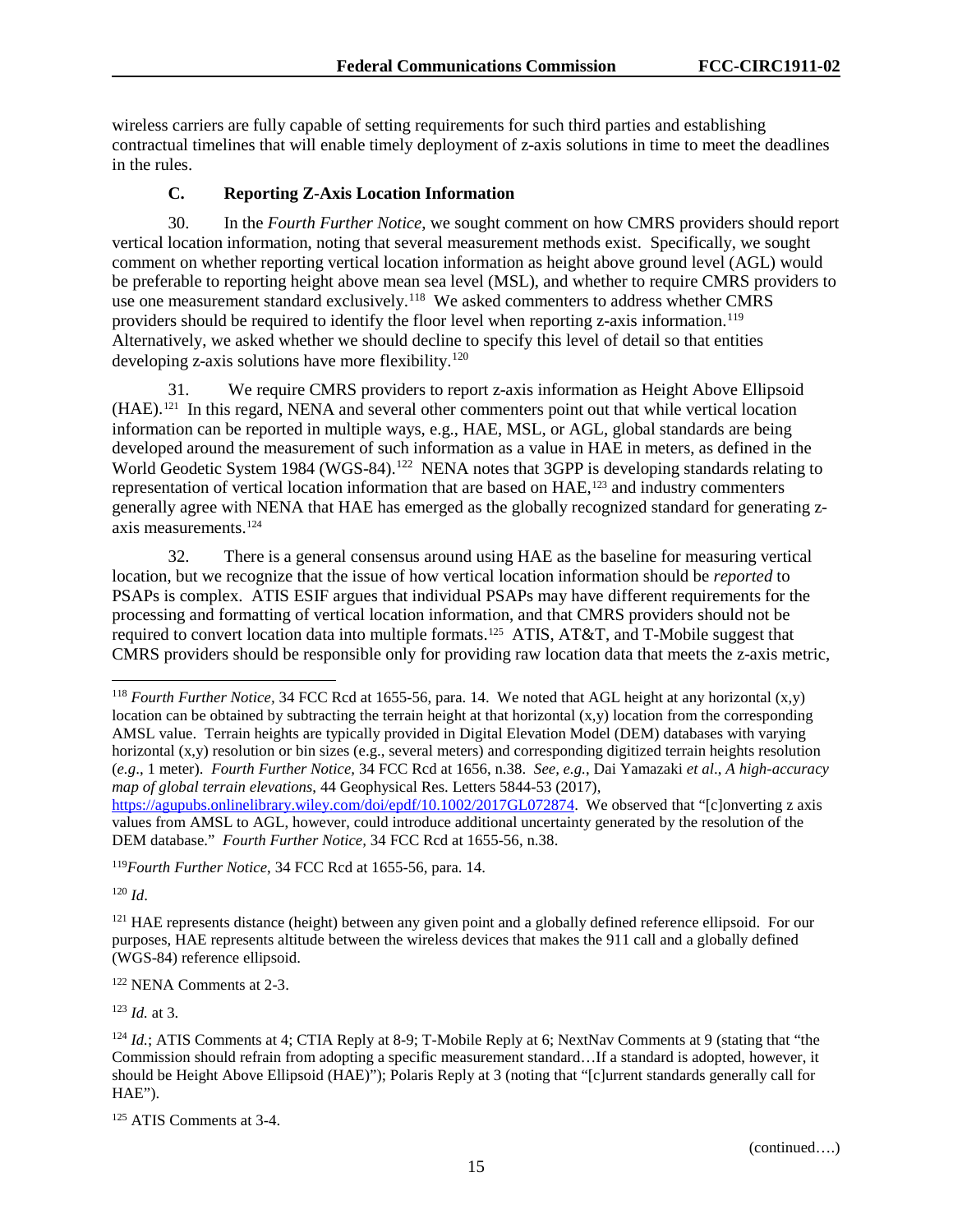and that PSAPs should be responsible for translating that data into a floor number or other actionable information.[126](#page-16-0) APCO counters that PSAPs do not have the resources to convert raw z-axis data to a floor number, "nor do they have three-dimensional maps to visualize raw z-axis information."<sup>127</sup> APCO argues that PSAPs "will be left without actionable vertical location information" unless CMRS providers are required to convert z-axis data to a floor level that is reported to the PSAP.[128](#page-16-2)

33. In arguing for floor level, APCO says that the Commission should also require carriers to provide floor level identification.<sup>[129](#page-16-3)</sup> Given the need for timely deployment on our existing timeline, we disagree. While public safety commenters broadly support the delivery of floor level information,<sup>[130](#page-16-4)</sup> the record is clear that it is not now technically feasible to reliably convert z-axis information to an identified floor level.<sup>[131](#page-16-5)</sup> ATIS states that "there currently exists no data source that correlates any form of z-axis

<span id="page-16-1"></span><sup>127</sup> APCO Comments at 7.

<span id="page-16-2"></span> $128$  *Id.* 

<span id="page-16-4"></span><sup>130</sup> *See* Letter from Tyrell T. Morris, Executive Director, Orleans Parish Communication District, to Marlene H. Dortch, Secretary, FCC, PS Docket No. 07-114 at 1 (filed Oct. 16, 2019) (Orleans Parish *Ex Parte*) (arguing that a "raw vertical estimate is of little operational value if it is relative to height above mean sea level (AMSL) or above ground level (AGL)[,]" given that 9-1-1 centers lack the resources to create and maintain indoor maps for buildings in our jurisdictions, and even if they did, PSAPs would not have the ability to translate AMSL or AGL to a floor, or visualize a three dimensional point in space.); Letter from Jason E. Kern, Executive Director, Southeast Emergency Communications (SEECOM), to Marlene H. Dortch, Secretary, FCC, PS Docket No. 07-114 at 1 (filed Oct. 16, 2019) (SEECOM *Ex Parte*); Letter from Melissa A. Alterio, 911 Communications Director, City of Roswell, to Marlene H. Dortch, Secretary, FCC, PS Docket No. 07-114 at 1 (filed Oct. 16, 2019) (Roswell *Ex Parte* at 1); Letter from Julie L. Buck, Chief of Operations, Klickitat County Department of Emergency Management, to Marlene H. Dortch, Secretary, FCC, PS Docket No. 07-114 at 1 (filed Oct. 16, 2019) (Klickitat *Ex Parte* at 1); Letter from Maureen A. Will, Director, Newtown Emergency Communications Center, to Marlene H. Dortch, Secretary, FCC, PS Docket No. 07-114 at 1 (filed Oct. 16, 2019) (Newton *Ex Parte* at 2); Letter from Joel Estes, Executive Director, Adams County Communications Center Authority, to Marlene H. Dortch, Secretary, FCC, PS Docket No. 07-114 at 1-2 (filed Oct. 16, 2019) (Adams County *Ex Parte*); Letter from Lora Ueland, Executive Director, Valley Communications Center, to Marlene H. Dortch, Secretary, FCC, PS Docket No. 07-114 at 1 (filed Oct. 16, 2019) (Valley *Ex Parte*); Letter from Melanie Bergers, Communications Director, Shawnee County Emergency Communications Center, Shawnee County Sheriff's Office, Marlene H. Dortch, Secretary, FCC, PS Docket No. 07- 114 at 1-2 (filed Oct. 17, 2019) (Shawnee *Ex Parte* at 1-2); Letter from Margie Moulin, Director, Emergency Communications of Southern Oregon, to Marlene H. Dortch, Secretary, FCC, PS Docket No. 07-114 at 1-2 (filed Oct. 18, 2019) (Southern Oregon *Ex Parte*); Letter from James White, Superintendent of Communication, Manchester Police Department, to Marlene H. Dortch, Secretary, FCC, PS Docket No. 07-114 at 1 (filed Oct. 18, 2019) (Manchester *Ex Parte*); Letter from Douglass Campbell, Deputy Director, Department of Emergency Communications, Alexandria, VA, to Marlene H. Dortch, Secretary, FCC, PS Docket No. 07-114 at 1-2 (filed Oct. 21, 2019) (Alexandria *Ex Parte*); Letter from Ericka Wilson, Emergency Communications Center, Albuquerque Police Department, to Marlene H. Dortch, Secretary, FCC, PS Docket No. 07-114 at 1-2 (filed Oct. 18, 2019) (Albuquerque *Ex Parte*);

<span id="page-16-5"></span><sup>131</sup> Verizon Comments at 2-3 ("Strict floor level accuracy might be a valid longer term goal, but the NPRM correctly finds that the Test Bed results did not support either it or a more stringent two-meter standard."). NextNav July 30, (continued….)

<span id="page-16-0"></span> <sup>126</sup> *See, e.g.*, ATIS Comments at 3-4 (noting "that, in providing altitude data, the responsibility of service providers should generally be limited to ensuring that the relevant location data gets to where it needs to go. How public safety answering points (PSAPs) use/convert this data is outside the jurisdiction and control of service providers."). AT&T Comments at 3 (stating that "[w]hile carriers will provide z-axis location data that meets the metric, first responders should be responsible for translating that data into actionable information."). T-Mobile Comments at 11-12 ("The PSAP, as the end-user of the information, should be in the position to directly use the altitude estimate as received, as they do today for x/y location, or to convert it to another reference system at their discretion." *Id*. at 12.).

<span id="page-16-3"></span> $129$  *Id.* at 2, 7 (arguing that if the Commission approves a z-axis metric, then it must include a floor number); APCO Oct. 25, 2019 *Ex Parte* at 6 (stating that z-axis information should "include an estimated floor number (which, consistent with the +/- 3 meter requirement, should be accurate within 1 floor for 80% of calls)").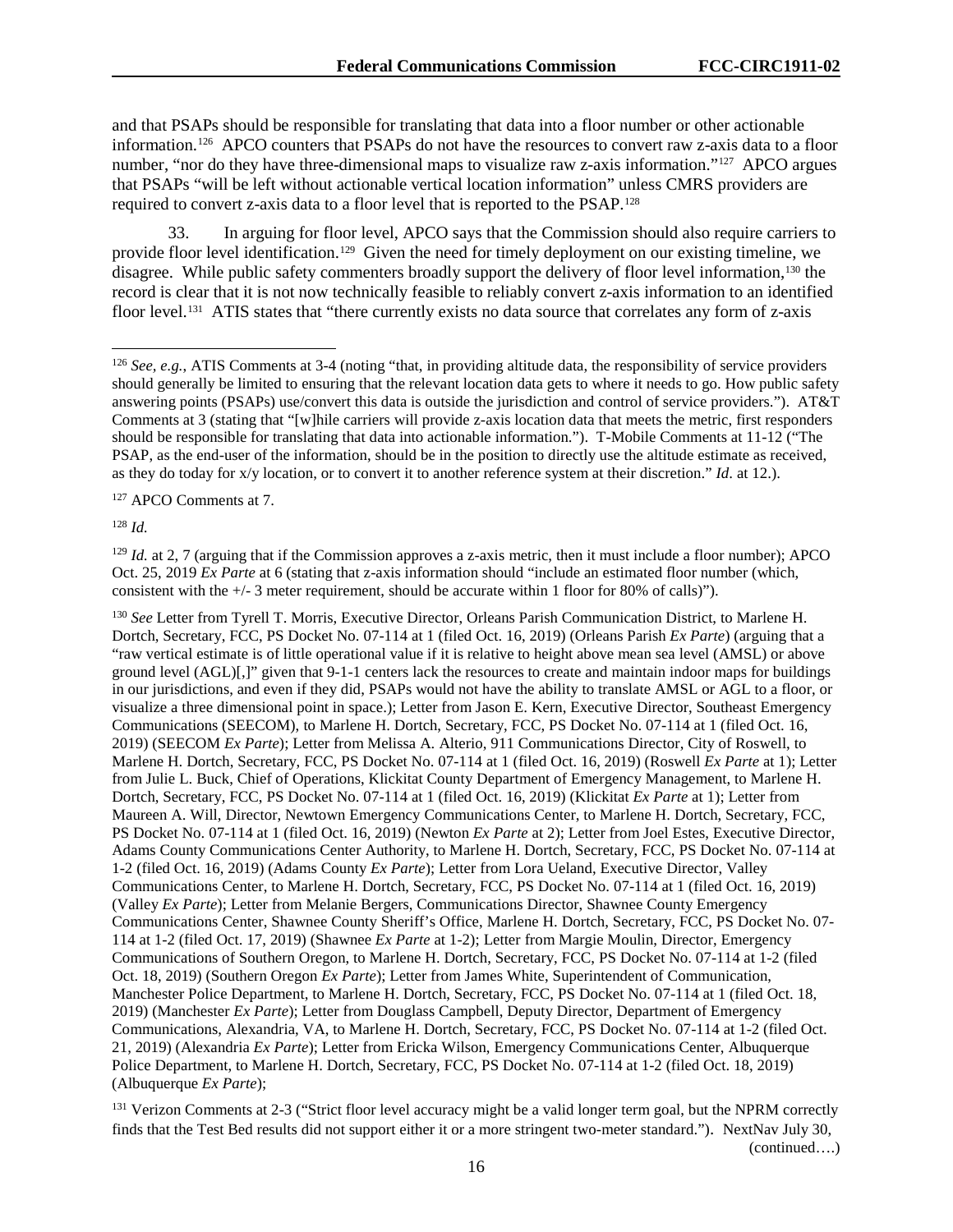data to a floor index or floor label."[132](#page-17-0) CTIA recognizes public safety's desire for the most actionable information, but states that it "is not aware of any z-axis technology solutions that can produce specific floor level information."<sup>[133](#page-17-1)</sup> In support of its argument, APCO cites an academic paper and trade press reports on emerging floor level reporting technologies, stating that they prove providing floor level is already technically feasible.<sup>[134](#page-17-2)</sup> Other commenters take issue with APCO sources,<sup>[135](#page-17-3)</sup> and CTIA points out that APCO claims are not supported by testing.[136](#page-17-4) While the sources cited by APCO suggest potential floor level location solutions may be on the horizon, the record here reflects that such solutions are untested and not yet sufficiently mature to support a comprehensive floor level requirement.[137](#page-17-5) Further, as NENA and BRETSA recognize, floor heights are not standard and an authoritative database for the mapping of floors in a given building does not yet exist, <sup>[138](#page-17-6)</sup> while building characteristics themselves vary greatly and floor numbering is not always consistent.<sup>[139](#page-17-7)</sup> Verizon notes that "floor level accuracy may depend at least in part on participation by not only service providers and vendors but third party building owners and tenants—which would have technical feasibility and jurisdictional implications beyond the

2019 *ex parte* at 1 ("[I]t is not currently possible to convert a highly accurate "floor level" vertical altitude measurement into the corresponding "floor number" of a building. First, there is no uniformity in the height of each floor level in different buildings and many buildings have unique floor numbering systems (such as skipping the 13th floor) that cannot be taken into consideration absent extensive mapping of every building in a covered area. Second, regardless of the precision of the vertical location information, the current requirement of a horizontal location fix within 50 meters does not provide sufficient accuracy to reliably place a wireless caller in a particular building. Thus, the conversion of vertical altitude into a floor number could inadvertently place a wireless caller in the wrong building, inhibiting rather than helping emergency response efforts."); ATIS Comments at 3 (ATIS ESIF notes that floor level information is not derived directly from location determination processes. Rather floor level may be derived via: (1) manual processes in which data is associated with end devices via proximity techniques; or (2) software processes, such as reverse geocoding using geographic information system -based map data, using the z-axis component as input. However, there currently exists no data source that correlates any form of z-axis data to a floor index or floor label. Because this floor level data is more challenging to obtain and potentially limited by current practical manual or software processes, it should not be required. Instead, ATIS ESIF recommends that, when available, floor level information should be provided in addition to z-axis information.").

<span id="page-17-0"></span><sup>132</sup> ATIS Comments at 3.

 $\overline{a}$ 

<span id="page-17-1"></span><sup>133</sup> CTIA Comments at 9.

<span id="page-17-2"></span><sup>134</sup> APCO Comments at 6 n.22; APCO Oct. 25, 2019 *Ex Parte* at 6 n.15.

<span id="page-17-3"></span><sup>135</sup> T-Mobile Reply at 5-6; CTIA Reply at 10; NextNav Reply at 14 (stating that "...of the four technical sources APCO cites as evidence, none come even close to establishing the technical feasibility, particularly in light of the upcoming 2021 and 2023 deadlines.").

<span id="page-17-4"></span><sup>136</sup> CTIA Reply Comments at 10.

<span id="page-17-5"></span><sup>137</sup> In contrast to the comprehensive testing of z-axis solutions in multiple cities and morphologies that has occurred in the test bed, there has been no such comprehensive testing of the feasibility of floor-level identification. APCO cites a 2018 academic paper as describing a "system capable of predicting the correct floor level with 100% accuracy that does not require the use of beacons, prior knowledge of the building infrastructure, or knowledge of user behavior." APCO Comments at 6 (*citing* William Falcon & Henning Schulzrinne, *Predicting Floor Level for 911 Calls with Neural Networks and Smartphone Sensor Data* (2018), https://arxiv.org/pdf/1710.11122.pdf). However, this study was based on two days of limited testing in six buildings and found that the system could only estimate floor level with 65% accuracy "when the floor-ceiling distance in the building is unknown." Falcon & Schulzrinne at 2. We encourage further studies along these lines but do not regard the limited studies and press reports cited by APCO as sufficient to support a floor level requirement at this time.

<span id="page-17-6"></span><sup>138</sup> BRETSA Reply at 6; NENA Comments at 6.

<span id="page-17-7"></span><sup>139</sup> AT&T Reply at 4; Google Comments at 10-11.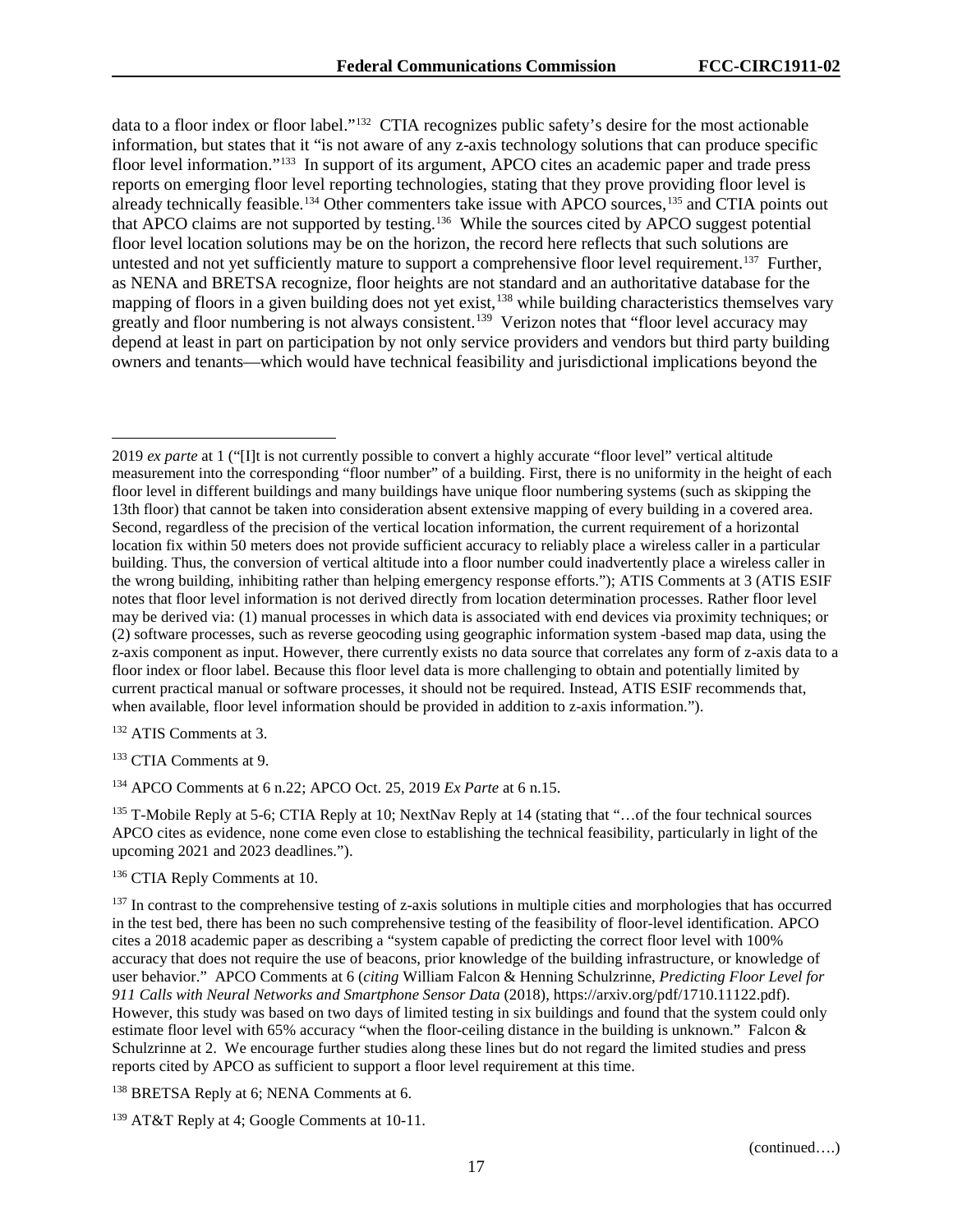scope of the rules contemplated in this proceeding based on test bed performance to date."<sup>[140](#page-18-0)</sup>

34. Current vertical location technology does not support floor level identification, and some public safety commenters, including the International Association of Fire Fighters and the International Association of Fire Chiefs, state that, contrary to APCO's view, z-axis data can provide actionable information to first responders.<sup>141</sup> Therefore, we decline to require CMRS providers to report floor level where it is not technically feasible to do so and instead require that they deliver z-axis information in HAE. However, we agree with Texas 911 Entities that in cases where the carrier has reliable information about the caller's floor level, they should provide it. [142](#page-18-2) 

35. While we require CMRS providers to deliver z-axis information in HAE, and we do not require providers to translate from HAE to other formats, we do not agree with ATIS, AT&T, and T-Mobile that this means all potential responsibility for translating HAE data should be borne exclusively by PSAPs. The record suggests that translation mechanisms can be developed using HAE as a baseline reference,<sup>[143](#page-18-3)</sup> and that for the time being we should afford industry and public safety flexibility to develop solutions that are cost-effective for both sides. Finally, we agree with public safety commenters that providing a floor level is the ultimate goal and therefore seek comment below on the feasibility of requiring CMRS providers to deliver floor level information in the longer term.

#### **D. Confidence and Uncertainty Data**

36. In the *Third FNPRM* in this proceeding, the Commission proposed to require provision of confidence and uncertainty data for the location information provided with all wireless 911 calls, whether outdoor or indoor, on a per-call basis at the request of a PSAP, with a uniform confidence level of 90%.[144](#page-18-4)  The Commission anticipated that any requirements adopted regarding standardization of the delivery and format of confidence and uncertainty data would apply in conjunction with the delivery of both indoor and outdoor location information.[145](#page-18-5) In the *Fourth Report and Order*, the Commission adopted specific confidence and uncertainty requirements for horizontal (x- and y-axis) data for all wireless 911 calls.<sup>146</sup> The rules require that the data "specify (i) The caller's location with a uniform confidence level of 90 percent, and; (ii) The radius in meters from the reported position at that same confidence level.["147](#page-18-7) Because the *Fourth Report and Order* deferred the adoption of a z-axis metric, it also deferred action on

<span id="page-18-2"></span><sup>142</sup> Texas 911 Entities Comments at 5. *See also* ATIS Comments at 3 (recommending "that, when available, floor level information should be provided in addition to z-axis information.")

<span id="page-18-3"></span><sup>143</sup> *See., e.g.*, ATIS Comments at 4 (recommending "that, to ensure that PSAPs can convert location information to the format that best suits their needs, a baseline requirement would be to deliver this information as height above ellipsoid per World Geodetic System 1984 (WGS-84) datum."); CTIA Reply at 8-9 (agreeing "with those commenters that support delivery of z-axis data as height above ellipsoid in meters, as defined in the WGS-84 standard. WGS-84 is a trusted standard and would enable PSAPs to best prepare for and efficiently utilize z-axis information with 9-1-1 calls."); T-Mobile Reply at 6 ("The record is clear that if carriers are required to provide altitude information to local emergency authorities, they should utilize the WGS-84 standard which provides altitude information as height above the ellipsoid to ensure the best and most consistent information—and allow those authorities to use that information as best meets their needs and capabilities.").

<span id="page-18-4"></span><sup>144</sup> *Third Further Notice*, 29 FCC Rcd at 2431-33, paras. 150-156 & Appendix C.

<span id="page-18-5"></span><sup>145</sup> *Id.* at 2433, para. 158.

<span id="page-18-6"></span> $146$  47 CFR § 9.10(j)(1).

<span id="page-18-7"></span><sup>147</sup> 47 CFR § 9.10(j)(1). The rules provide that "[a]ll entities responsible for transporting confidence and uncertainty between CMRS providers and PSAPs, including LECs, CLECs, owners of E911 networks, and emergency service providers, must enable the transmission of confidence and uncertainty data provided by CMRS providers to the requesting PSAP. *Id*.

<span id="page-18-0"></span> <sup>140</sup> Verizon Comments at 2-3.

<span id="page-18-1"></span><sup>141</sup> IAFF Comments at 1; IAFC Comments at 2-3.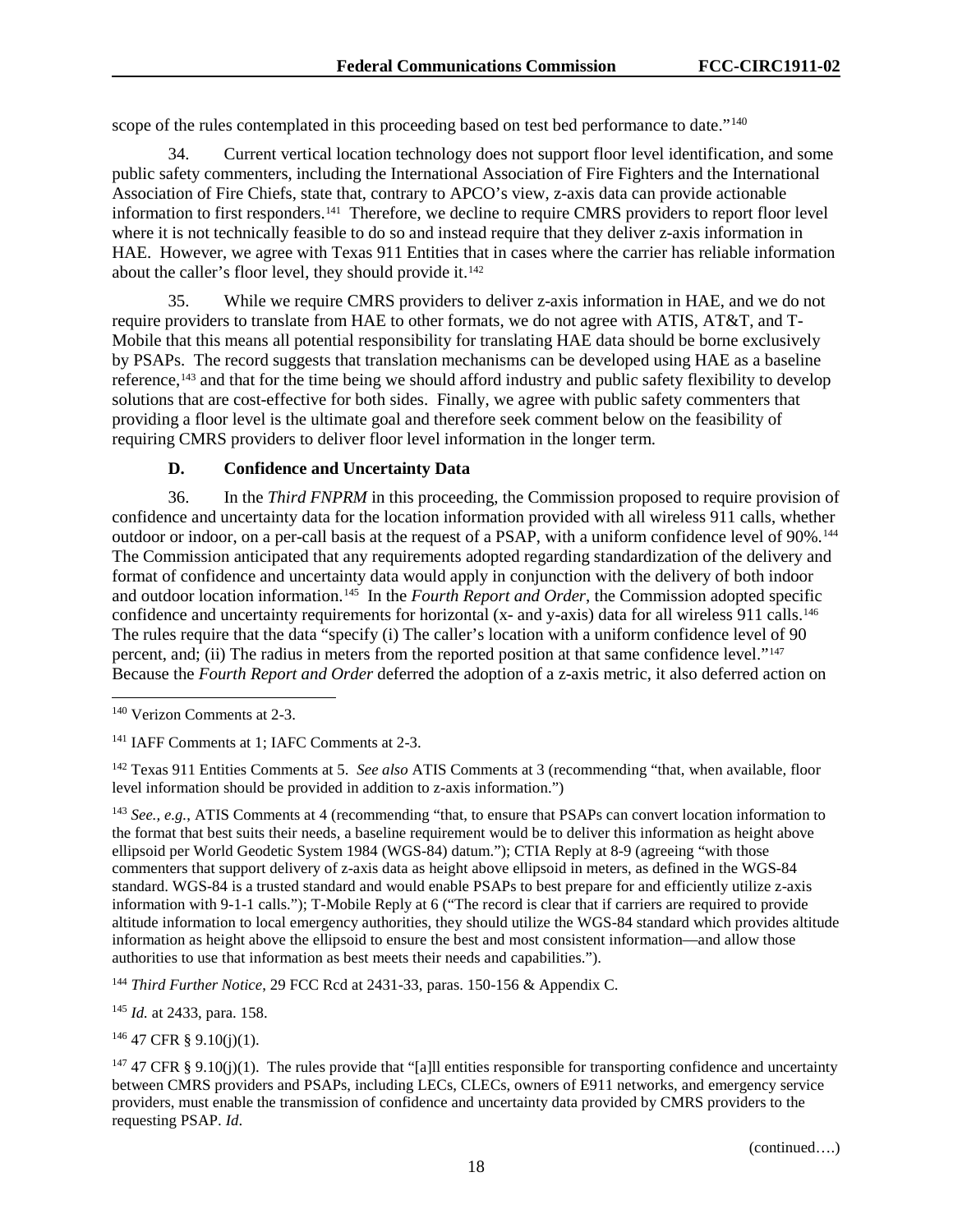extending confidence and uncertainty requirements to z-axis data.

37. We amend our rules to extend the equivalent confidence and uncertainty requirements to z-axis data. As commenters point out, it is just as important for PSAPs to be able to assess the reliability of vertical location information as it is to assess the reliability of horizontal location information. APCO states that without uncertainty data "public safety professionals would lack information that is essential when deciding whether to break down a door or how to develop a search strategy."<sup>[148](#page-19-0)</sup> NENA asserts that it is critical that all location information, including z-axis, include detailed uncertainty information.<sup>149</sup> BRETSA supports the provision of confidence and uncertainty data along with z-axis information to help public safety assess data that may include sources of error.[150](#page-19-2) NextNav and Polaris support extending confidence and uncertainty requirements to z-axis data and indicate that their technologies can generate vertical confidence and uncertainty data for each call that can be provided to the PSAP.[151](#page-19-3)

38. In light of the public safety benefits of confidence and uncertainty data, we require CMRS providers to provide vertical confidence and uncertainty data on a per call basis to requesting PSAPs. As with horizontal confidence and uncertainty data, providers must report vertical confidence and uncertainty data using a confidence level of 90%, i.e., they must identify the range above and below the estimated z-axis position within which there is a 90% probability of finding the caller's true vertical location.

# **E. Compliance Certification and Call Data Reporting**

39. Under our existing rules, CMRS providers, within 60 days after each horizontal and vertical location benchmark, "must certify that they are in compliance with the location accuracy requirements applicable to them as of that date."[152](#page-19-4) The rules require CMRS providers to "certify that the indoor location technology (or technologies) used in their networks are deployed consistently with the manner in which they have been tested in the test bed."[153](#page-19-5) In the *Fourth Further Notice*, we proposed to use this same certification mechanism to validate provider compliance with the 3-meter metric.<sup>154</sup>

40. We adopt our proposal. In order to be deemed in compliance under our existing rules, nationwide CMRS providers electing to use z-axis technology for vertical location shall certify for purposes of the April 2021 and April 2023 compliance deadlines that z-axis technology is deployed

<span id="page-19-4"></span> $152$  47 CFR § 9.10(i)(2)(iii).

<span id="page-19-5"></span><sup>153</sup> 47 CFR § 9.10(i)(2)(iii)(A).

<span id="page-19-0"></span> <sup>148</sup> APCO Comments at 4 (observing that "the Commission requires carriers to provide C/U data for horizontal location information on a per call basis, with a uniform confidence level of 90% and the uncertainty radius expressed in meters from the reported position[ and, unless] the Commission similarly defines C/U requirements for the z-axis metric, ECCs would receive inconsistent C/U data or none at all."); APCO Oct. 25, 2019 *Ex Parte* at 6.

<span id="page-19-1"></span><sup>&</sup>lt;sup>149</sup> NENA Comments at 4 (stating that '[r]ecent advances in the availability of geodetic location data have demonstrated the clear benefits of providing telecommunicators with a visual representation of that data.).

<span id="page-19-2"></span><sup>150</sup> BRETSA Comments at 9 (stating that providing vertical location information presented as a height AGL and AMSL, with accuracy and confidence data would "best provide dispatchers and First Responders an accurate picture of the area within which a caller may be located, and allow them to apply local knowledge, experience and CAD premises and incident data to estimate the caller's location. Provision of a street and unit address derived from proximity to radio frequency emitters, without accuracy and confidence information, would be nothing more than Commission-sanctioned 'Swatting,' exposing First Responders and the public to unnecessary risk.").

<span id="page-19-3"></span><sup>151</sup> NextNav Reply at 20-21; Polaris Reply at 3.

<span id="page-19-6"></span><sup>154</sup> *Fourth Further Notice*, 34 FCC Rcd at 1654, para. 11. *See* Letter from Matthew Gerst, Assistant Vice President, Regulatory Affairs, CTIA, to Marlene H. Dortch, Secretary, FCC, PS Docket No. 07-114 at 2 (filed Mar. 5, 2019), [https://ecfsapi.fcc.gov/file/103061754909737/190305%20CTIA%20911%20Location%20Accuracy%20Ex%20Part](https://ecfsapi.fcc.gov/file/103061754909737/190305%20CTIA%20911%20Location%20Accuracy%20Ex%20Parte.pdf) [e.pdf](https://ecfsapi.fcc.gov/file/103061754909737/190305%20CTIA%20911%20Location%20Accuracy%20Ex%20Parte.pdf) (CTIA Mar. 5, 2019 *Ex Parte* Letter).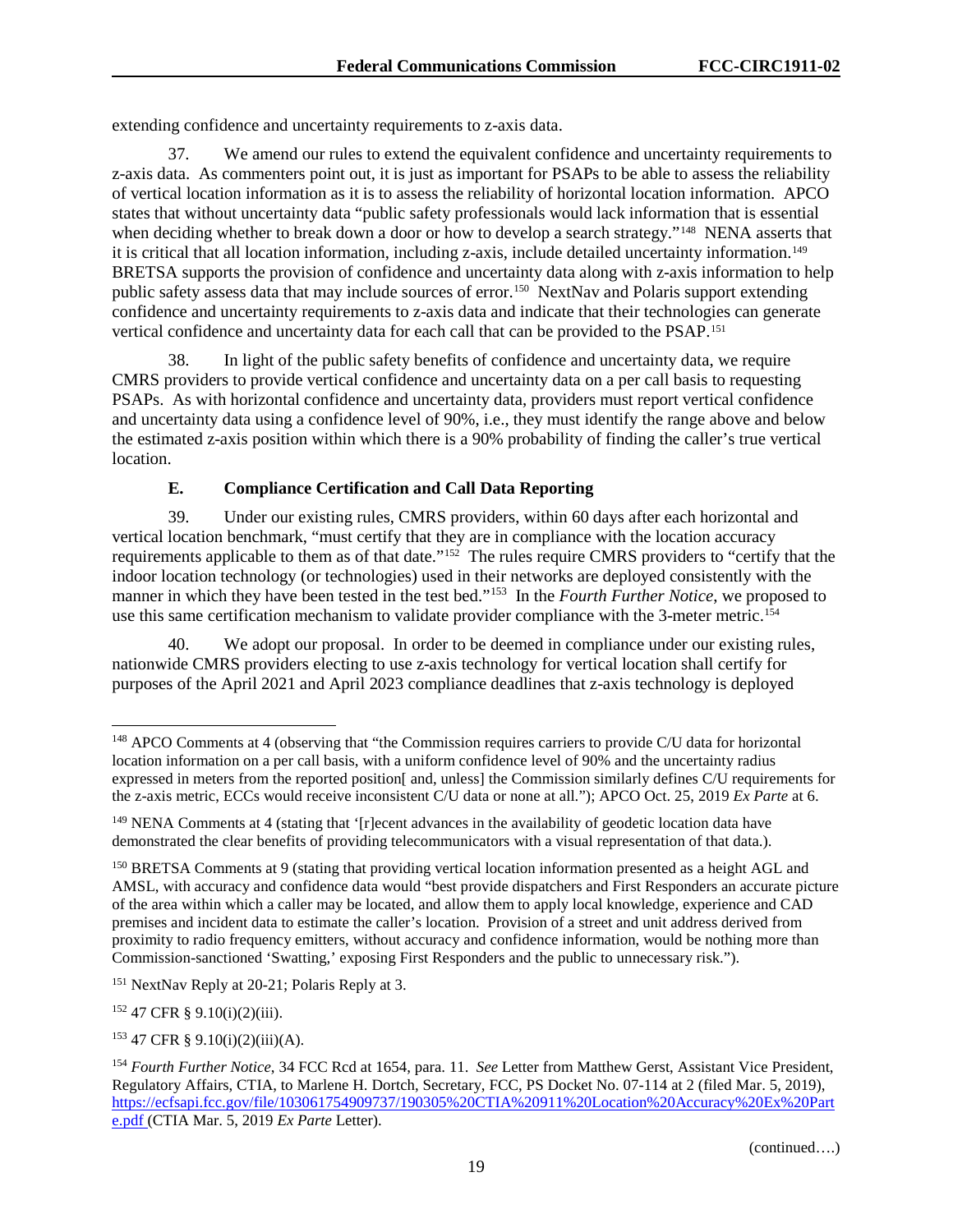consistent with the manner in which it was tested in the test bed.<sup>[155](#page-20-0)</sup> Commenters generally support this proposed compliance mechanism.[156](#page-20-1) As CTIA outlines, "the Test Bed would validate that a given technology solution can meet the proposed z-axis metric of  $\pm$  3 meters for 80 percent of indoor wireless calls in the Test Bed, and a wireless provider would then certify that the z-axis technology in its network is deployed consistently with how it was tested in the Test Bed."<sup>[157](#page-20-2)</sup> Verizon states that requiring compliance through the test bed process ensures "that solutions perform as vendors contend, and that they are technically feasible," and it is also consistent with the Commission's approach to horizontal accuracy.[158](#page-20-3)

41. APCO notes that in Stage Z, only barometric sensor-based technologies were tested in the test bed, and questions whether the test bed is configured to test all vertical location technologies on a technology-neutral basis.[159](#page-20-4) We believe the test bed is configured to support technology neutral testing. The Commission has previously stated that the core purpose of the test bed is to provide a means to evaluate "the accuracy of different indoor location technologies across various indoor environments."<sup>[160](#page-20-5)</sup> Thus, the test bed is not limited to testing barometric sensor solutions, but is designed to test all vertical location solutions in a uniform set of indoor test environments. We also note that Google's testing in Stage Za includes testing of technologies that are not barometric sensor-based.

42. BRETSA recommends that instead of using the test bed, the Commission should establish a "proof-of-performance" method of compliance with live call testing in each market.<sup>[161](#page-20-6)</sup> CTIA urges the Commission to reject this approach.<sup>162</sup> We decline to require live call proof-of-performance testing. In establishing the test bed approach, the Commission found it to be "the most practical and costeffective method for testing compliance with indoor location accuracy requirements."[163](#page-20-8) Indeed, the purpose of the test bed program is to provide a reliable mechanism for validating the performance of indoor location technologies without the need for the provider to conduct indoor testing in all locations where the technology is actually deployed, which would be impractical and highly burdensome.<sup>[164](#page-20-9)</sup> Accordingly, we decline to adopt or require proof of performance testing.

43. CTIA recommends that we add the language "as measured in the test bed" at the end of proposed Sections 9.10(i)(2)(ii)(C)&(D), "thus making explicit in the rules what is in the *Fourth Further Notice*."[165](#page-20-10) We find that the existing rules already clearly identify the test bed as the basis for certifying

<span id="page-20-2"></span><sup>157</sup> CTIA Comments at 8.

<span id="page-20-4"></span><sup>159</sup> APCO Comments at 4-5.

<span id="page-20-0"></span> <sup>155</sup> 47 CFR § 9.10(iii). Non-nationwide providers will have an additional year to make each certification. 47 CFR §  $9.10(iii)(c)$ .

<span id="page-20-1"></span><sup>156</sup> CTIA Comments at 8; NextNav Comments at 11-12; Verizon Comments at 3. AT&T Comments at 3; Polaris July 1, 2019 *Ex Parte* at 2; T-Mobile Reply at 1 ("Commenters across the ecosystem support adoption compliance obligations measured with reference to z-axis capable devices…as tested by the carriers in the representative environment of the 9-1-1 Location Technologies Test Bed ("Test Bed")).

<span id="page-20-3"></span><sup>&</sup>lt;sup>158</sup> Verizon Comments at 3; 47 CFR  $\S$  9.10(i)(2)(iii)(A).

<span id="page-20-5"></span><sup>160</sup> *Third Further Notice,* 29 FCC Rcd at 2407 para. 84.

<span id="page-20-6"></span><sup>&</sup>lt;sup>161</sup> BRETSA Comments at 5. *Cf*. T-Mobile Reply at 3-4 (describing BRETSA's approach as "clearly infeasible" because "the impracticability of conducting indoor test calls in each market is what led the Commission…to direct the wireless carriers to establish a representative Test Beed to validate technologies for indoor location.").

<span id="page-20-7"></span><sup>&</sup>lt;sup>162</sup> CTIA Reply at 11.

<span id="page-20-8"></span><sup>163</sup> *Fourth Report and Order*, 30 FCC Rcd at 1305, para 121.

<span id="page-20-9"></span><sup>164</sup> *Third Further Notice,* 29 FCC Rcd at 2407 para. 85.

<span id="page-20-10"></span><sup>165</sup> CTIA Comments at 8.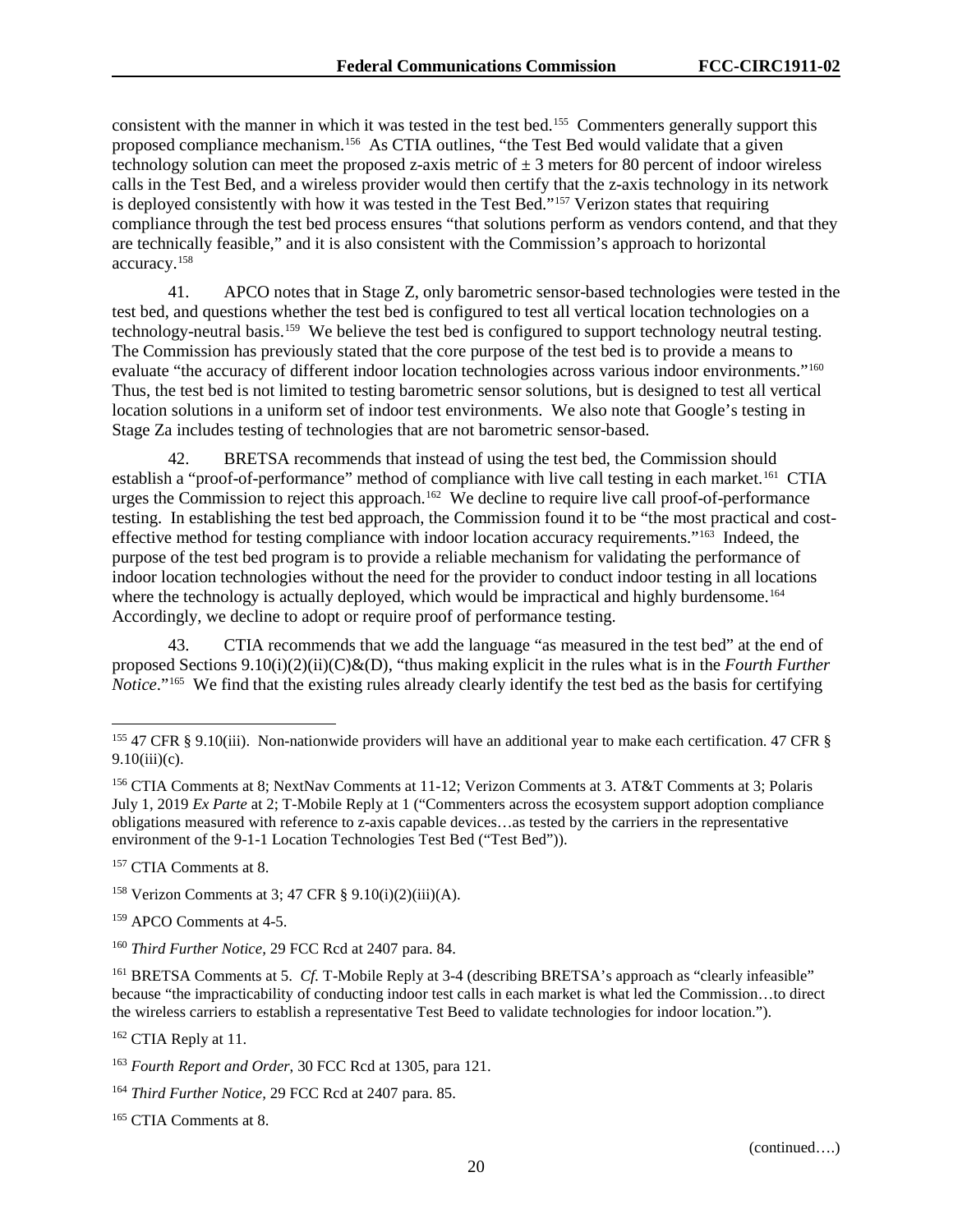compliance of all indoor location technologies, horizontal and vertical, making CTIA's proposed amendment unnecessary.[166](#page-21-0) 

44. In addition, to more fully inform the Commission's understanding of location accuracy progress, we expand the live call data reporting obligations in our existing rules to include z-axis data.[167](#page-21-1)  The Commission's live call data reporting rules require nationwide CMRS providers to file quarterly reports of their aggregate live 911 call use of each location technology in four geographic morphologies within six representative cities (Test Cities).<sup>168</sup> Non-nationwide CMRS providers must report aggregate live 911 call data collected in one or more of the Test Cities or the largest county in their footprint, depending on the area served by the provider.<sup>169</sup>

45. To date, CMRS providers have only reported on horizontal location technologies used for live 911 calls. However, we conclude that it is equally appropriate to require CMRS providers to report on live call use of vertical location technologies. The Commission's live call data reporting requirements established in the *Fourth Report and Order* require CMRS providers to "identify and collect information regarding the location technology or technologies used for each 911 call in the reporting area during the calling period," without distinguishing between reporting of horizontal and vertical location information.[170](#page-21-4) Moreover, in the indoor location technologies context, a key purpose of the reporting requirement is to "augment our understanding of the progress of such technologies."[171](#page-21-5) Although our vertical location requirements do not include live call compliance metrics, reporting on the use of z-axis technologies in live calls will provide important real-world data on how frequently z-axis location is provided, the types of technologies being used, and trends in such usage over time. We emphasize, however, that live call z-axis data reported by CMRS providers will be used solely for informational purposes, not compliance purposes.

#### **F. Z-Axis Privacy and Security**

46. In the *Fourth Further Notice*, we sought comment on the appropriate data privacy and security framework for z-axis data.<sup>172</sup> We noted that in establishing rules in 2015 governing CMRS provider usage of the NEAD, the Commission had stated that "'certain explicit requirements on individual CMRS providers are necessary to ensure the privacy and security of NEAD data and any other information involved in the determination and delivery of dispatchable location.'"[173](#page-21-7) We asked whether use of z-axis data should be limited to 911 calls except as otherwise required by law, and if such a limitation should be implemented and codified in a manner similar to the explicit limitations applicable to the NEAD.[174](#page-21-8) 

<span id="page-21-2"></span> $168$  47 CFR § 9.10(i)(3)(ii)(B).

<span id="page-21-3"></span><sup>169</sup> 47 CFR § 9.10(i)(3)(ii)(D)-(E)

<span id="page-21-5"></span><sup>171</sup> *Id.* at 1311, para. 138.

<span id="page-21-6"></span><sup>172</sup> *See Fourth Further Notice*, 34 FCC Rcd at 1662, para. 29.

<span id="page-21-0"></span> <sup>166</sup> 47 CFR § 9.10(i)(3)(i) ("CMRS providers must validate technologies intended for indoor location, including dispatchable location technologies and technologies that deliver horizontal and/or vertical coordinates, through an independently administered and transparent test bed process, in order for such technologies to be presumed to comply with the location accuracy requirements of this paragraph").

<span id="page-21-1"></span><sup>167</sup> 47 CFR § 9.10(i)(3)(ii).

<span id="page-21-4"></span><sup>170</sup> 47 CFR § 9.10(i)(3)(ii)(A). *See also Fourth Report and Order*, 30 FCC Rcd at 1310, para. 139 ("the live call data will include identification of the positioning source method or methods used for each call").

<span id="page-21-7"></span><sup>173</sup> *Id.* (quoting *Fourth Report and Order*, 30 FCC Rcd at 1285, para. 71).

<span id="page-21-8"></span><sup>174</sup> *See Fourth Further Notice*, 34 FCC Rcd at 1662, para. 29; *see also* 47 CFR § 9.10(i)(4)(iv) (NEAD Use certification); *Wireless E911 Location Accuracy Requirements*, Memorandum Opinion and Order, 32 FCC Rcd 9699 (2017) (approving privacy and security plan for NEAD); Letter from Harold Feld, Senior VP, Public Knowledge, to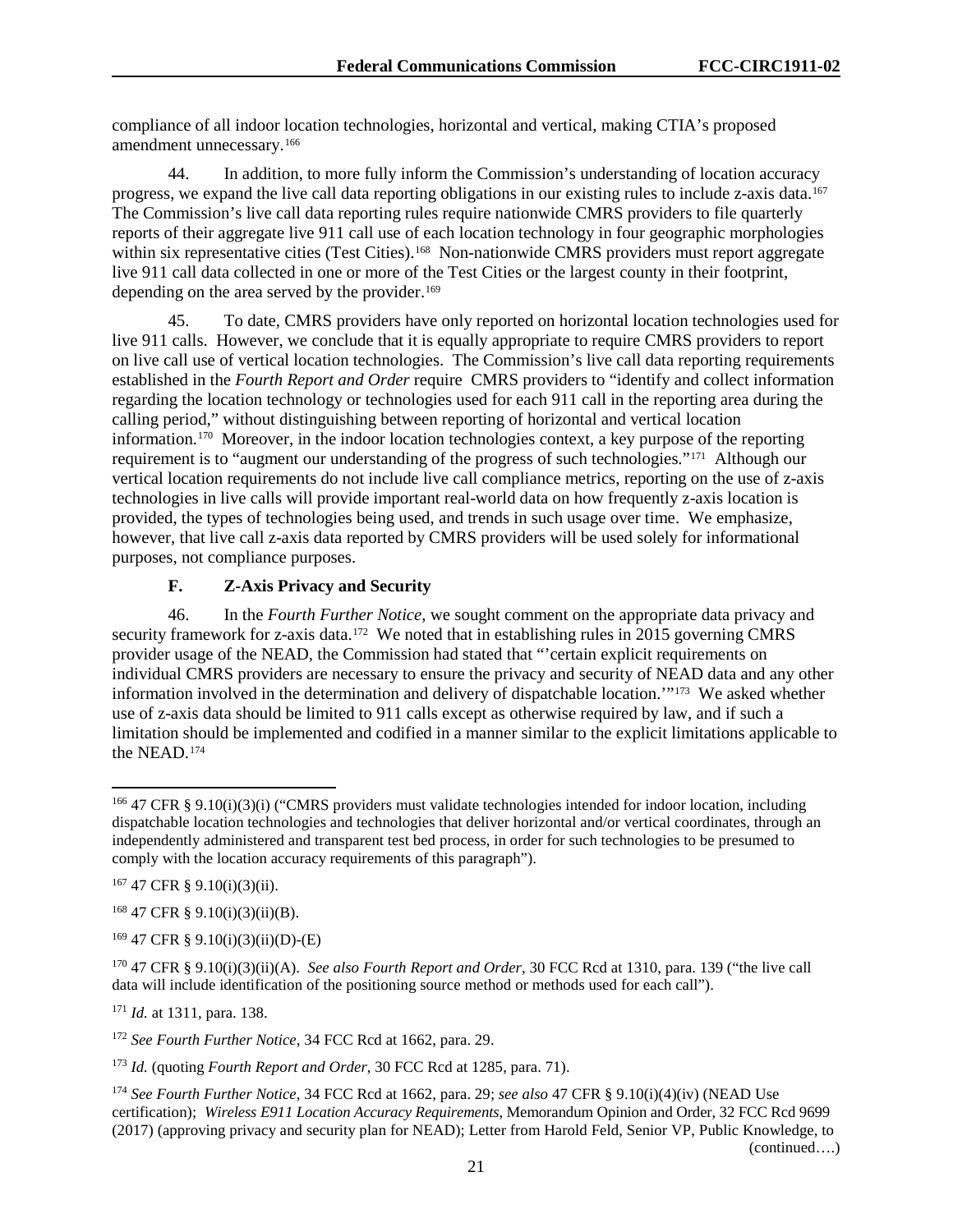<span id="page-22-8"></span>47. We amend our rules to make explicit that CMRS providers may only use 911 call z-axis information for 911 purposes, except as required by law.[175](#page-22-0) This approach is consistent with our longstanding approach to protection of 911 location data. Section 222 of the Communications Act requires CMRS providers, among others, to protect the confidentiality of Customer Proprietary Network Information (CPNI) without the customer's express prior authorization, but provides an exception for the provision of a customer's call location information to a PSAP or other emergency response authority in connection with a 911 call.[176](#page-22-1) CTIA also states that it "shares the Commission's view that location information derived from wireless 9-1-1 calls, including Z axis location data, should only be used for 9-1- 1 purposes, except as otherwise provided by law."[177](#page-22-2)

48. We also conclude that any 911-related z-axis information that is stored before or after the 911 call should be subject to the same privacy and security protections that apply to NEAD data. We agree with Public Knowledge that all 911 location data should be treated consistently from a privacy and security perspective, and that stored coordinate-based data, including z-axis data, should not be subject to lesser consumer privacy and data protection than NEAD data.[178](#page-22-3) As Precision Broadband puts it, we should "not decouple the choice of deploying z-axis technology from dispatchable location," as z-axis data is part of a holistic, multifaceted approach "to solving the vertical location problem."[179](#page-22-4) Consistent with the 2015 *Fourth Report and Order*, however, the practical application of this principle in the geolocation context may be dissimilar is some ways from its application in the dispatchable location context. For example, coordinate-based geolocation does not necessarily rely on previously stored customer location information in a database, and geolocation information generated at the time of a 911 call may be discarded rather than stored for later use. Therefore, we conclude that any 911 geolocation data that is *stored* by a CMRS provider should be subject to the same level of privacy and security protection as NEAD data. Thus, if a CMRS provider intends to store such data for 911 location purposes (like any other stored data not covered by a NEAD privacy and security plan), it "should file an addendum to ensure that the protections outlined in the NEAD plan will cover the provider's [coordinatebased] location transactions end-to-end."[180](#page-22-5) For 911 geolocation data that is not stored, our CPNI requirements continue to apply and prohibit unauthorized use of such data for any purpose other than emergency location.

49. We also clarify that we are in no way altering or addressing existing privacy or security rules or policies that apply to location data outside the 911 context. We agree with CTIA that such issues are outside the scope of this proceeding.[181](#page-22-6)

## **G. Comparison of Benefits and Costs**

50. In the *Fourth Further Notice*, we sought comment on "which z-axis metric would allow [the Commission] to achieve the anticipated level of benefits in the most cost-effective manner."[182](#page-22-7)We

 $\overline{a}$ Marlene H. Dortch, Secretary, PS Docket No. 07-114, FCC, at 2 (filed Mar. 12, 2019), https://ecfsapi.fcc.gov/file/103120844009252/Randy%20Clark%20Geolocation%203.12.19.pdf.

<span id="page-22-1"></span> $176$  47 U.S.C. § 222(d)(4)(A).

(continued….)

<span id="page-22-0"></span><sup>&</sup>lt;sup>175</sup> We adopt a z-axis certification requirement in section 9.10(i)(4)(v).

<span id="page-22-2"></span><sup>&</sup>lt;sup>177</sup> CTIA Comments at 10.

<span id="page-22-3"></span><sup>178</sup> *See* Public Knowledge Comments at 1.

<span id="page-22-4"></span><sup>&</sup>lt;sup>179</sup> Precision Broadband Reply at 2.

<span id="page-22-5"></span><sup>180</sup> *Fourth Report and Order*, 30 FCC Rcd at 1285, para. 71.

<span id="page-22-6"></span><sup>181</sup> *See* CTIA Reply Comments at 13.

<span id="page-22-7"></span><sup>&</sup>lt;sup>182</sup> *Fourth Further Notice*, 34 FCC Rcd at 1662-63, para. 30. Specifically, we sought "comment on how the benefits and costs of the proposed z-axis metric of 3 meters for 80% of calls compares to the benefits and costs of alternative metrics[,] . . . on the expected number of lives saved by adopting a 3-meter metric, versus a 2-meter or 5-meter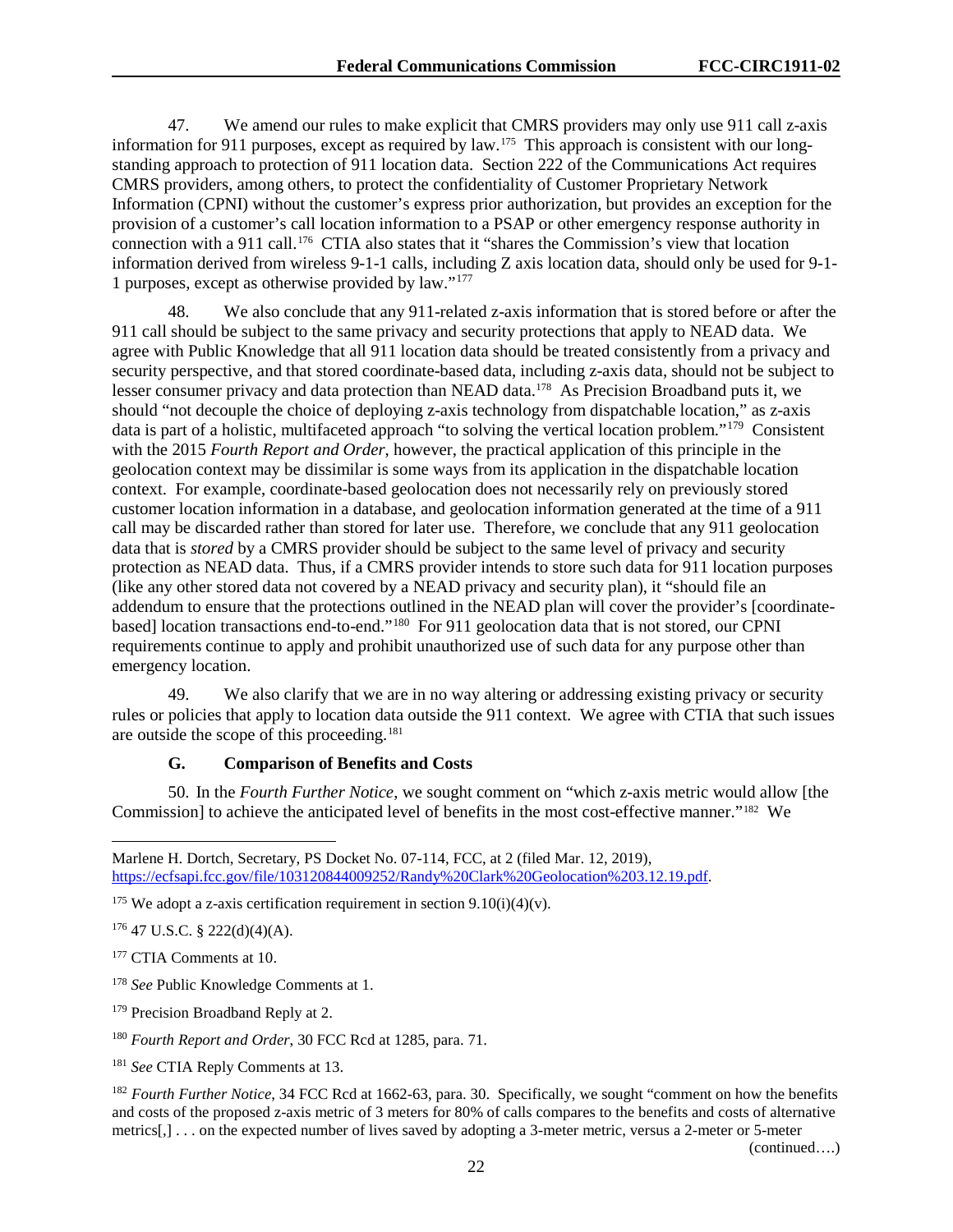tentatively concluded that "a z-axis metric of 3 meters for 80% of calls strikes the best balance between benefits and costs"<sup>[183](#page-23-0)</sup> because "some public safety commenters identify a 3-meter metric as providing sufficient accuracy to identify the caller's floor level in most cases."<sup>[184](#page-23-1)</sup> We also tentatively concluded that "the value of a 3-meter metric exceeds that of a 5-meter metric because the latter would result in a significant reduction" in benefits.<sup>[185](#page-23-2)</sup> A 5-meter metric could indicate a location up to 2 floors below, or up to 2 floors above, the actual floor where a 911 caller may be located.<sup>[186](#page-23-3)</sup> This large search range would make it far more likely that first responders would need to search 2 or more additional floors, significantly increasing average emergency response times and consequently degrading patient outcomes. "Due to the likely degradation of patient outcomes with a 5-meter metric," we tentatively concluded that a 3-meter metric provided greater value and sought comment on the conclusion.<sup>[187](#page-23-4)</sup> We also tentatively concluded that the "value of a 3-meter metric exceeded that of a 2-meter metric."[188](#page-23-5) We also sought comment on how the benefits and costs of "requiring CMRS providers to identify floor level when reporting z-axis information would compare to the benefits and costs of providing z-axis information as AGL or MSL height."<sup>[189](#page-23-6)</sup> We sought "comment on this analysis and tentative conclusions as to the comparative value of the z-axis metrics."[190](#page-23-7)

51. We conclude that a 3-meter z-axis metric is technically achievable and can be implemented successfully by CMRS providers by the April 2021 and 2023 deadlines in the top 25 and 50 CMAs, respectively. As the record reflects, a 3-meter metric will provide a substantial benefit to public safety because it will "identify the correct floor of wireless callers to E911 in most instances."<sup>191</sup> Additionally establishing a 3 meter metric will afford certainty that will drive innovation to create more zaxis location technological options for CMRS providers and lower technology costs. We now address the benefits and costs of the 3-meter metric.

52. *Implementation benefits*. In assessing the benefits of adopting a 3-meter metric, our

<span id="page-23-1"></span><sup>184</sup> *Id.*

 $\overline{a}$ 

<span id="page-23-2"></span><sup>185</sup> *Id.* at 1663, para. 32.

<span id="page-23-3"></span><sup>186</sup> *Id*.

<span id="page-23-4"></span><sup>187</sup> *Id.*.

<span id="page-23-5"></span><sup>188</sup> *Fourth Further Notice*, 34 FCC Rcd at 1664, para. 33. We acknowledged that "a 2-meter metric would further improve the accuracy of 911 calls by increasing the likelihood that the caller's floor level could be identified with certainty, which would further improve emergency response times and patient outcomes. In other words, while the margins of both the 2-meter and 3-meter search ranges could extend one level above and below a caller's floor level, a greater portion of the 2-meter search range is likely to be concentrated at the correct floor level. However, because the Commission tentatively concluded that existing solutions are unlikely to achieve 2-meter accuracy for 80% of E911 calls prior to the deadlines established by the Commission's rules, it expected that adopting a 2-meter metric would likely cause developers of z-axis solutions to incur substantial development, testing, and implementation costs, without any guarantee of achieving the 2-meter metric before the deadline. Rather than force these expenditures in pursuit of additional benefits that may not materialize on schedule, we tentatively concluded that there is greater value in adopting the certain benefits of the achievable 3-meter metric." *Id*. We observed "that any delay in deployment of z-axis solutions necessitated by a 2-meter metric would also delay realization of the benefits of improved location accuracy—i.e., improved emergency response times, better patient outcomes, and lives saved." *Id*.

<span id="page-23-6"></span><sup>189</sup> *Id*.

<span id="page-23-7"></span><sup>190</sup> *Id*. at 1664, para. 34.

<span id="page-23-8"></span><sup>191</sup> NextNav Comments at ii.

metric," and, "comment on the expected number of lives that would be saved if it required CMRS providers to identify floor level when reporting z-axis information." *Id*.

<span id="page-23-0"></span><sup>183</sup> *Fourth Further Notice*, 34 FCC Rcd at 1663, para. 31.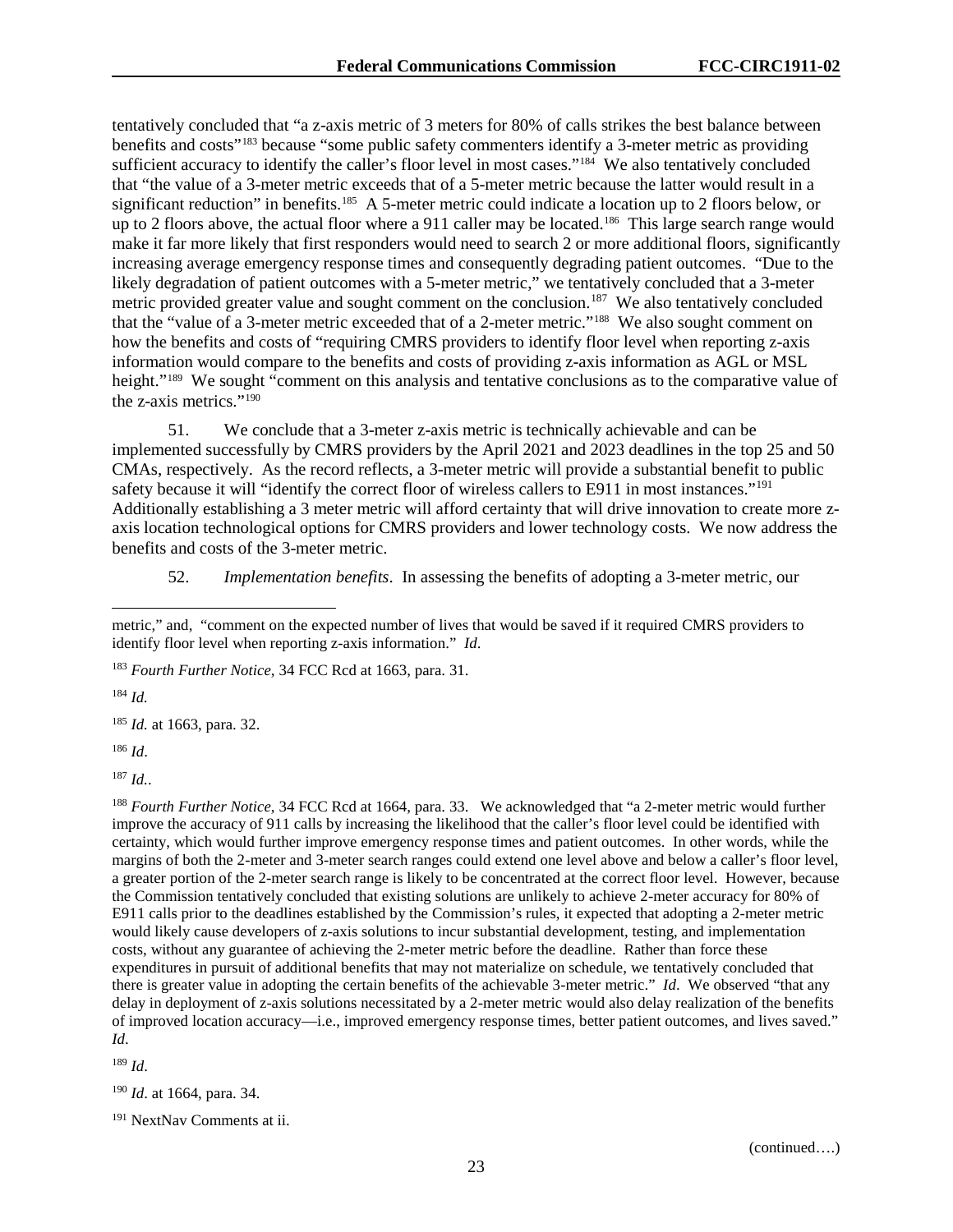analysis begins with the analysis presented in the *Fourth Report and Order* in this proceeding. There, the Commission sought to reduce emergency response time to improve patient outcomes and, ultimately save lives. In the Salt Lake City analysis referenced in the *Third FNPRM*, the Commission found that a one minute increase in response times increases mortality, and that a one minute decrease in response times decreases mortality.<sup>[192](#page-24-0)</sup> The Commission further found that reducing response times would result in an annual saving of 746 lives as reflected in the Salt Lake City analysis, which could amount to 10,120 lives annually when extrapolated across the United States.<sup>193</sup>

53. No commenter disputes the benefits of reduced emergency response times on patient outcomes, but NextNav suggests that the "Commission's analysis made very conservative assumptions and still arrived at an overwhelming economic benefit to the nation."[194](#page-24-2) Additionally, the International Association of Fire Fighters and NextNav emphasize that compelling evidence exists in the record in this proceeding that the provision of vertical location information to first responders with an accuracy of 3 meters would reduce response times as compared to not specifying a vertical metric or a less granular metric.<sup>[195](#page-24-3)</sup> NextNav observes that San Francisco emergency first responder field tests in 2014 "revealed dramatic reductions of between 4 and 17 minutes in search times with the addition of vertical information with an accuracy of  $+/-3$  meters."<sup>196</sup> We agree with NextNav's assertion that due to these "substantial" emergency response time improvements, the Commission's factoring of a *one minute* response time in its benefits analysis underestimates "by a substantial amount the quantifiable benefits of providing emergency first responders with z-axis information with an accuracy of 3 meters."<sup>197</sup>

54. The record reflects "increasing use of wireless phones by the public, thus further increasing the benefits that can be expected from the adoption of a 3 meter vertical metric."[198](#page-24-6) As we stated in the *Third Further* Notice, the addition of vertical location information—like the further refinement of horizontal location information—plays a major role in achieving the \$92 billion benefit floor for improving wireless location accuracy.[199](#page-24-7) As we affirmed in the *Fourth Further Notice*, this addition of new vertical information—together with the refinement of existing horizontal information has the potential of saving "approximately 10,120 lives annually at a value of \$9.1 million per statistical life, for an annual benefit of approximately \$92 billion or \$291 per wireless subscriber."<sup>200</sup> Due to U.S. Department of Transportation updates for value of a statistical life, we presently estimate this annual benefit floor at \$97 billion.

55. *Implementation costs*. The record indicates that software and hardware implementation

<span id="page-24-6"></span><sup>198</sup> *Id.* at 16.

<span id="page-24-0"></span> <sup>192</sup> *Third Further Notice*, 29 FCC Rcd at 2388-89, para. 33 & n.70.

<span id="page-24-1"></span><sup>193</sup> *Fourth Report and Order*, 30 FCC Rcd at 1317, para. 160.

<span id="page-24-2"></span><sup>194</sup> NextNav Comments at 15.

<span id="page-24-3"></span><sup>195</sup> *See* NextNav Comments at 15; *accord* IAFF Comments at 2-3.

<span id="page-24-4"></span><sup>196</sup> NextNav Comments at 15; *accord* IAFF Comments at 2-3.

<span id="page-24-5"></span><sup>197</sup> NextNav Comments at 15.

<span id="page-24-7"></span><sup>&</sup>lt;sup>199</sup> Because a 911 call may originate anywhere in the nation, it might seem that horizontal information would account for most of the \$92 billion benefit floor. Most of that horizontal information, however, was already being provided in 911 calls prior to the *Third Further Notice*. The *Third Further Notice* therefore did not propose to add horizontal information but, rather, to refine it by improving its accuracy from 150 meters to 50 meters. In contrast, vertical information had never been provided before, so the *Third Further Notice* proposed that it be provided "within 3 meters accuracy." *Third Further Notice*, 29 FCC Rcd at 2391, para 38. Hence, the *Third Further Notice*  attributed the \$92 billion benefit floor to both the addition of new vertical information and the refinement of existing horizontal information.

<span id="page-24-8"></span><sup>200</sup> *Fourth Further Notice*, 34 FCC Rcd at 1662-63, para. 30. *See also id.* at 1663, n.77.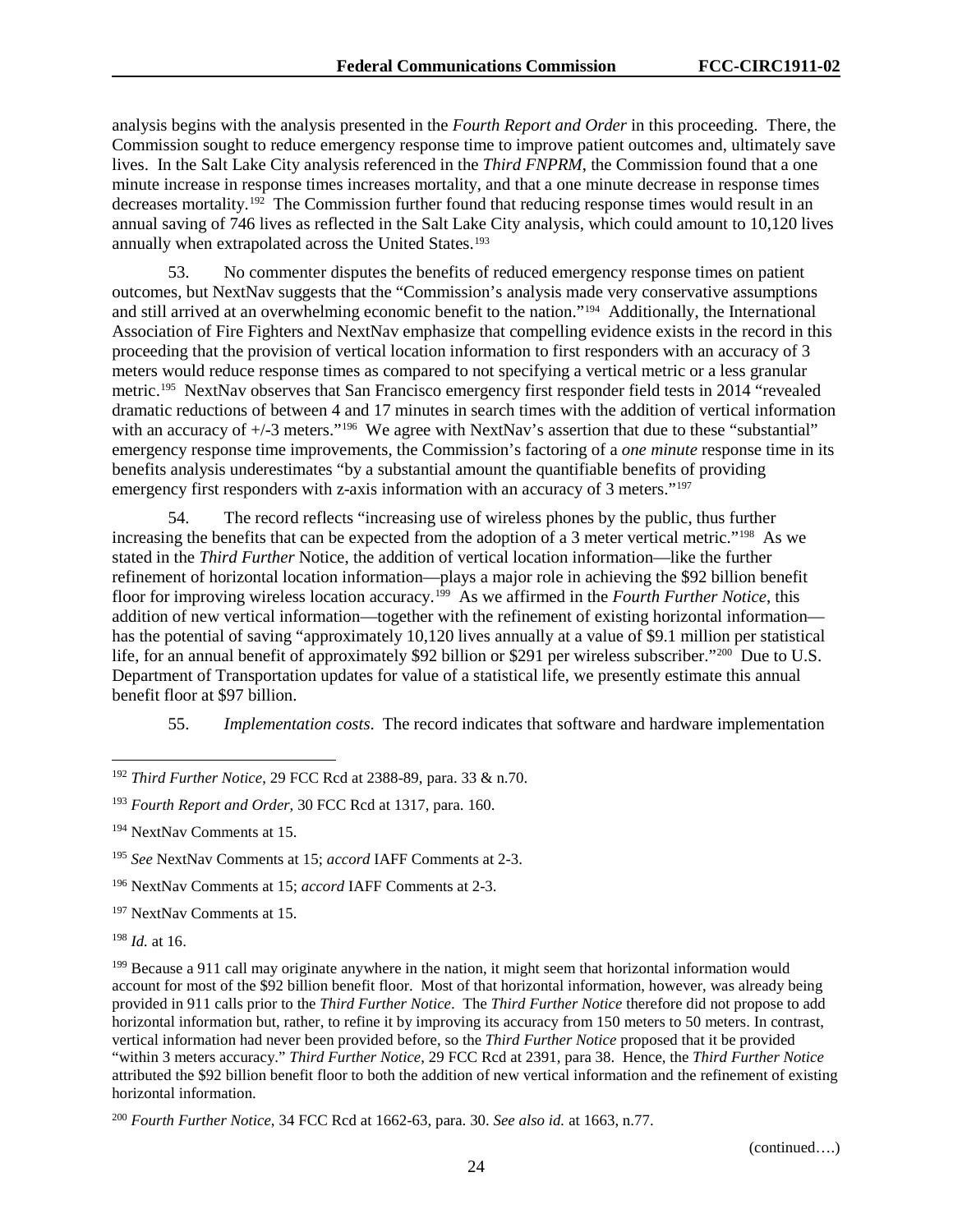costs are low, if not negligible. NextNav asserts that its z-axis solution, which requires only software changes to be made to each handset, could be made available for a nominal cost that amounts to significantly less than a penny per month per handset and would impose no incremental cost burdens on new handsets.[201](#page-25-0) Polaris states that its z-axis solution is "objectively affordable" because it is softwarebased, does not require hardware in networks or markets, and "does not require anything special in devices beyond implementation of adopted 3GPP and OMA standards."[202](#page-25-1) Polaris' solution also is "instantly available and deployable throughout a carrier's nationwide network."[203](#page-25-2) As the Commission noted in the *Fourth Report and Order*, we continue to expect that these costs "will decline as demand grows."[204](#page-25-3) Existing smartphone devices with installed barometric pressure sensors, can be further calibrated over-the-air with calibration signals from weather stations.[205](#page-25-4) Such calibration software is available "with no additional premium costs."[206](#page-25-5) NextNav estimates that given these factors, 3-meter compliant z-axis services can be provided "at a nominal cost (in aggregate, less than a penny per month per handset)." [207](#page-25-6) Moreover, with the emergence of handset-based solutions we expect costs to provide vertical location to further decrease. In addition to the barometric pressure sensor-based solutions developed by NextNav and Polaris, "handset-based solutions like ELS have been widely deployed around the world."[208](#page-25-7)

56. Beyond software solutions, hardware solutions are additionally nominal, as "nearly all smartphones on the market appear to be equipped with barometric pressure sensors."<sup>209</sup> One commenter notes that adding barometric sensors to phones does and will entail additional costs, but the cost of those sensors continues to drop.<sup>210</sup> We clarify that we amend our rules today to apply our 3 meter metric to zaxis *capable* devices—in other words, we are not mandating retrofitting of older devices with barometric sensors, thus obviating such costs or, as technological developments unfold, retrofitting older devices in any manner to make such devices z-axis capable.

57. *Cost/benefit comparison*. We reaffirm our earlier decision that implementation of a 3 meter metric for vertical location accuracy will account for a large share of the total annual benefit floor, which we presently estimate to be a total of \$97 billion. Because that estimate includes only the value of statistical lives saved, we expect that there will be many additional benefits—which we are unable to quantify—from the reductions in human suffering and the reduced property losses due to crime and uncontrolled fires. We derive our cost from an estimated annual handset cost of "a penny per month per handset" or \$0.12 per year.<sup>[211](#page-25-10)</sup> Assuming there are some 300 million handsets presently in use,<sup>[212](#page-25-11)</sup> we

<span id="page-25-1"></span><sup>202</sup> Letter from James Arden Barnett, Jr., Counsel to Polaris Wireless, Inc., to Marlene H. Dortch, Secretary, FCC, PS Docket No. 07-114, at 3, (filed Nov. 30, 2018) (Polaris Nov. 30, 2018 *Ex Parte*).

<span id="page-25-2"></span><sup>203</sup> *Id*.

<span id="page-25-3"></span><sup>204</sup> *Fourth Report and Order*, 30 FCC Rcd at 1322, para. 170.

<span id="page-25-5"></span><sup>206</sup> *Id*.

<span id="page-25-6"></span> $^{207}$  *Id.* 

<span id="page-25-7"></span><sup>208</sup> Google Comment at 9.

<span id="page-25-8"></span><sup>209</sup> NextNav Comments at 16.

<span id="page-25-9"></span><sup>210</sup> *Id*.

<span id="page-25-10"></span><sup>211</sup> NextNav Comments at 17.

<span id="page-25-11"></span><sup>212</sup> As of 2017, CTIA estimates that there were approximately 273 million smartphones in active use, and circa 400 million "wireless subscriber connections." CTIA, 2017 Top-Line Annual Survey, at 4-5 (2017), [https://api.ctia.org/wp-content/uploads/2018/07/CTIA\\_ToplineWirelessIndustrySurvey.pdf.](https://api.ctia.org/wp-content/uploads/2018/07/CTIA_ToplineWirelessIndustrySurvey.pdf) For the purposes of our (continued….)

<span id="page-25-0"></span> <sup>201</sup> Letter from Bruce A. Olcott, Counsel to NextNav, LLC, to Marlene H. Dortch, Secretary, FCC, PS Docket No. 07-114, at 2 (filed Nov. 7, 2018) (NextNav Nov. 7, 2018 *Ex Parte*).

<span id="page-25-4"></span><sup>205</sup> *See* NextNav Comments at 17.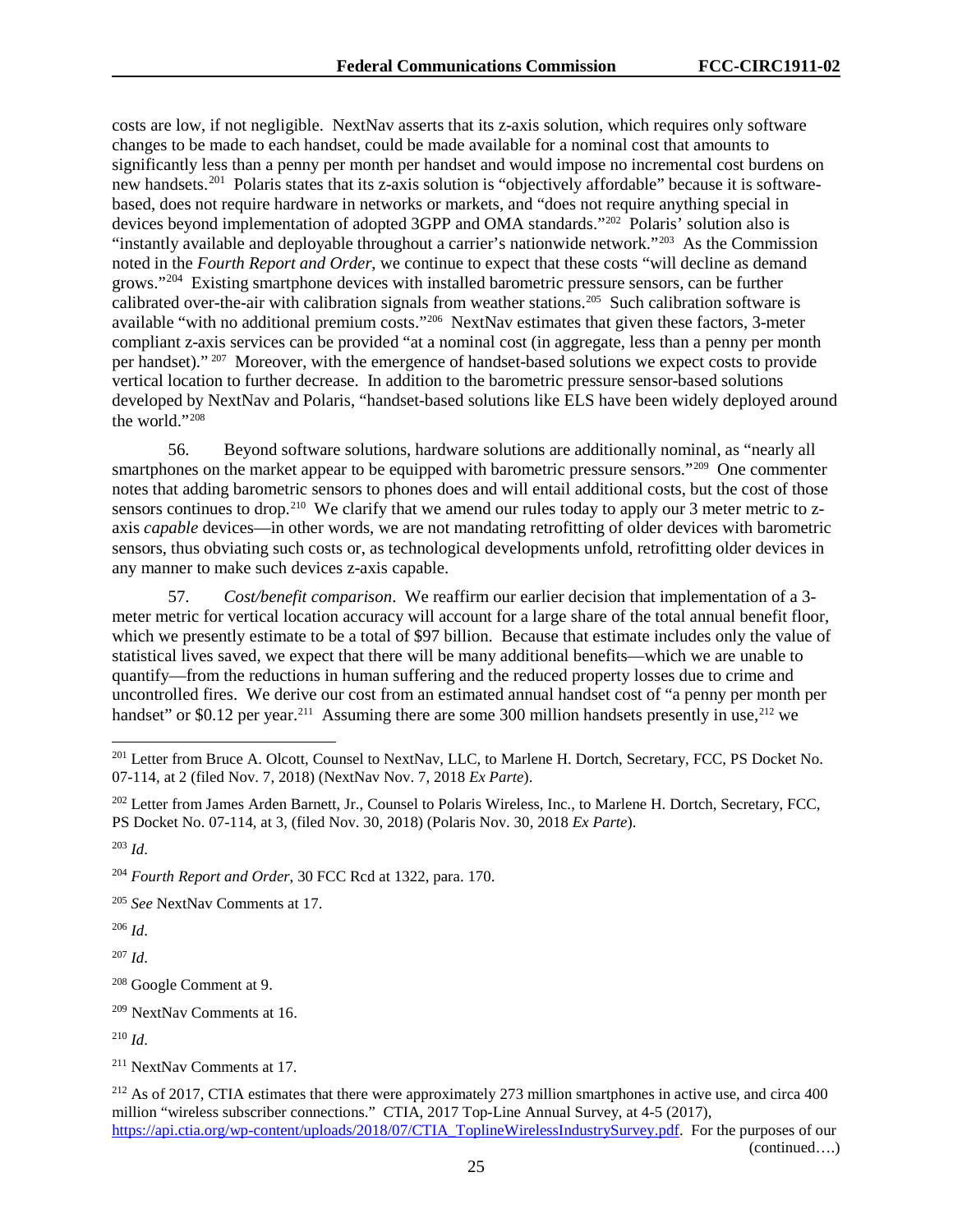apply the per-year handset cost to estimate a cost ceiling of approximately \$36 million per year. Accordingly, we find that the estimated benefits of this instant rules far outweigh the estimated costs.

## **IV. FIFTH FURTHER NOTICE OF PROPOSED RULEMAKING**

58. Given the likelihood that vertical location technology will continue to improve, we seek comment on whether to establish a long-term timeline for migrating to a more stringent z-axis metric than 3 meters, and ultimately whether to require CMRS providers carriers to deliver floor level information in conjunction with wireless indoor 911 calls. We also propose to amend the rules to expand on the current options for demonstrating deployment of z-axis or dispatchable location capability.

## **A. Continuing to Improve the Z-Axis Metric**

59. We seek comment on what additional steps we can take to facilitate our long-term location accuracy objectives. Public safety commenters that support the 3-meter standard in the short term also support taking additional steps to achieve floor level accuracy over the longer term. For example, the International Association of Fire Chiefs recommends narrowing the 3-meter metric over a five-year timeline.<sup>[213](#page-26-0)</sup> Commenters note that vertical location technology solutions will continue to improve, thus making application of a narrower metric more feasible over time.<sup>[214](#page-26-1)</sup>

60. We seek comment on phasing in more granular z-axis requirements over time, consistent with the approach that has worked well to date for horizontal location accuracy and allowed valuable vertical location technologies to evolve.<sup>215</sup> For example, should we adopt a phased five-year timeline for migrating from the 3-meter metric towards a 2-meter metric? As part of that phased-in approach should we require nationwide CMRS providers to meet a 2-meter metric within four years and non-nationwide CMRS providers to comply in the fifth year? Is a 1-meter metric feasible over the longer term?

61. Are there other alternatives we should consider for a narrower vertical location accuracy metric? Should we maintain the same requirements as in the current rules for applying future metrics to handsets (80% of wireless E911 calls from z-axis capable handsets) and for providing C/U data (based on a 90% confidence threshold)? Commenters advocating other alternatives and/or a mix of the options described here should explain the technical feasibility, benefits, and costs of their preferred approach(es).

62. To continue to improve the z-axis metric, we seek comment on whether enhancements are needed to the vertical location accuracy testing process. For example, APCO states that "[t]he Commission should require carriers to take additional steps to verify that real-world performance is consistent with test bed evaluation of z-axis technology,"[216](#page-26-3) and asserts that the Commission should require more comprehensive testing of devices and testing unique public safety use cases. [217](#page-26-4) Should we require testing to include specific first responder scenarios? How does z-axis technology work during power outages?[218](#page-26-5) Should power outage scenarios be included in a z-axis technology test bed? APCO

 $\overline{a}$ 

<sup>2019</sup> estimates here, we use a figure of 300 million. We use the number of smartphones (as opposed to all wireless connections), as we believe smartphone numbers best reflect the number z-axis capable wireless devices presently in use.

<span id="page-26-0"></span><sup>213</sup> *See* IAFC Reply at 1.

<span id="page-26-1"></span><sup>214</sup> *See* CTIA Comments at 2; Qualcomm Comments at 9; NextNav Comments at 7; Google Comments at 6.

<span id="page-26-2"></span><sup>215</sup> *See*, *e.g.*, Google Comments at 6.

<span id="page-26-3"></span><sup>216</sup> APCO Oct. 25, *Ex Parte* at 6-7.

<span id="page-26-4"></span><sup>&</sup>lt;sup>217</sup> *Id.* For example, APCO suggests testing "to what extent would barometric-based z-axis information be impacted by the various conditions that might arise during a high-rise apartment fire (temperature changes, pressurizing stairwells, etc.?" *Id.*

<span id="page-26-5"></span><sup>218</sup> Letter from Bruce A. Olcott, Esq, to Marlene H. Dortch, Secretary, FCC, PS Docket No. 07-114, at 3 (filed Oct. 24, 2019) (noting the "need to ensure that location technologies continue to function during power outages[.]").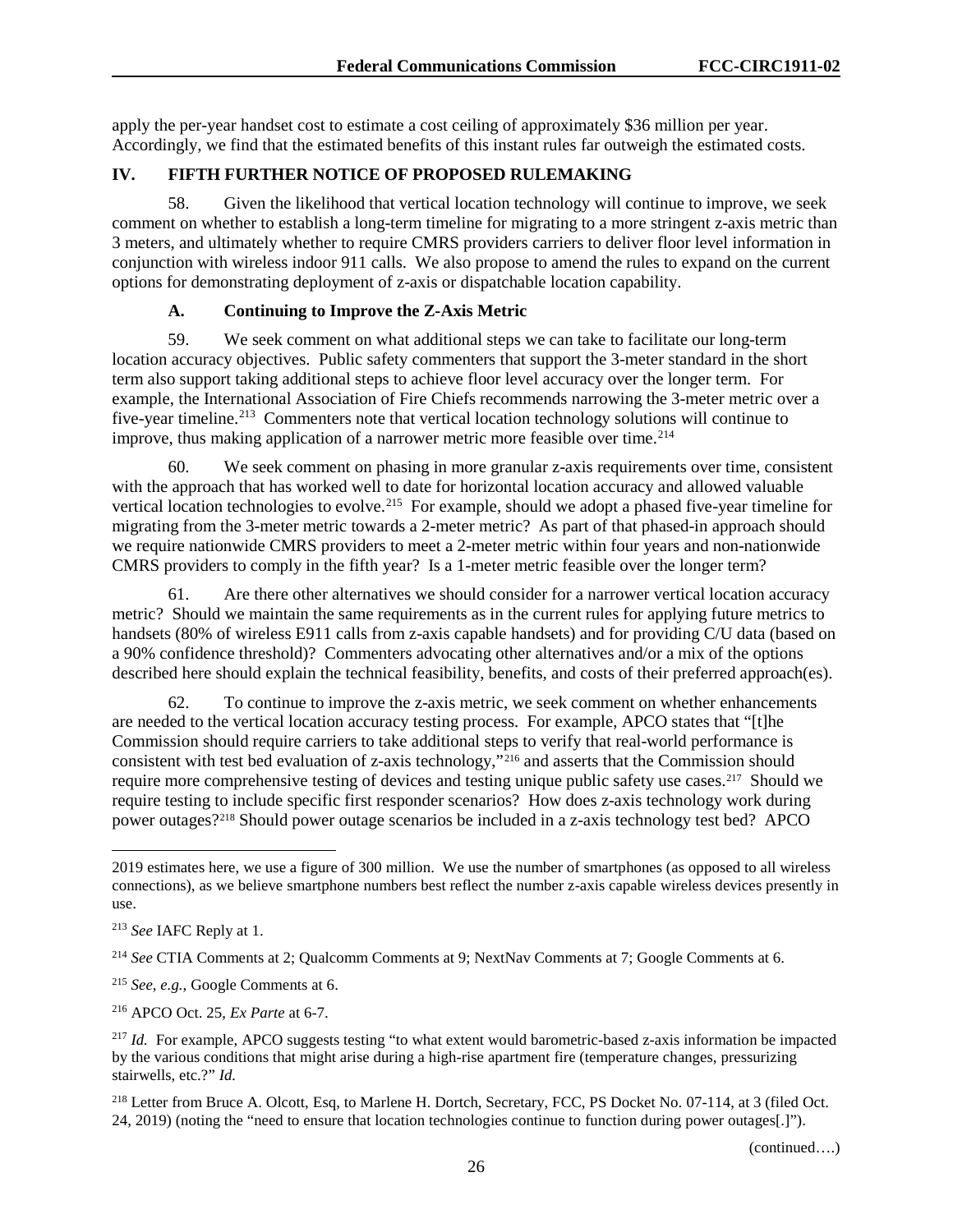also raises concerns about first responders trying to "match" a 911 caller's altitude when the first responders are using one technology vendor and the caller's device uses another.<sup>219</sup> Should we require testing protocols to ensure that the "use of different solutions does not produce additional error that exceeds the  $+/-$  3 accuracy baseline"?<sup>220</sup> We seek comments on APCO's proposals and other improvements to vertical location accuracy testing.

63. Public safety would benefit from actual floor level information. Given the lack of current mechanisms that are consistently and reliably capable of converting z-axis information to a floor level, we seek additional information on efforts to convert z-axis data to precise floor level. What resources are available today for public safety entities and CMRS providers to convert z-axis information into floorlevel information? Are there any local or regional tools currently available that could be scaled nationally? What tools and resources are being developed, and on what time horizon? Is there an appropriate timeline for converting z-axis information (as required to be reported above) to floor level information, taking into account the time needed to achieve technical feasibility and the relative costs of doing so? What are some of the technological challenges to delivering floor level and how can we overcome these challenges? BRETSA states that floor heights are not standard<sup>[221](#page-27-2)</sup> and other commenters note that an authoritative database for the mapping of floors in multi-story buildings does not exist.<sup>[222](#page-27-3)</sup> Are there initiatives under way to develop resources for mapping building heights and floor numbers? What are the costs to carriers and public safety to develop database solutions that can be used to convert altitude measurements to an actual floor-level?

64. Some public safety commenters encourage us to require CMRS providers to report floor-level, rather than simply z-axis information,<sup>[223](#page-27-4)</sup> or dispatchable location *and* z-axis information.<sup>[224](#page-27-5)</sup> If we were to do so, would a 5, 7, or 10-year timeline be sufficient to achieve floor level accuracy? What interim deadlines should the Commission impose and what other actions should the Commission take in order to ensure that CMRS providers can provide floor level information and/or multiple data points? If CMRS providers meet such a timeline, will PSAPs be ready within the same timeframe to accept floor level information? What should the testing and development process look like?

65. We seek comment on whether to require provision of confidence and uncertainty data with floor level information. We also seek comment on the costs and benefits associated with a requirement to provide floor level in comparison to the costs and benefits of providing z-axis information. In the *Fifth Report and Order* we determine that our location accuracy rules, including the 3-meter z-axis metric, would improve emergency response times, which, in turn, would improve patient outcomes and save lives.<sup>[225](#page-27-6)</sup> Expected benefits far exceed that temporary cost amount which lasts only for a few years. The benefit floor from enhanced horizontal and vertical accuracy for wireless phones adopted in the *Fifth Report and Order* is expected to account for a large part of \$97 billion. Are there alternatives beyond a five-year timeline that we should consider for implementing a floor-level accuracy metric? Commenters advocating a different approach should explain the technical feasibility, benefits, and costs of their preferred approach(es).

<span id="page-27-2"></span><sup>221</sup> BRETSA Reply at 6

<span id="page-27-3"></span><sup>222</sup> NextNav Reply at 15; Google Comments at 11; CTIA Reply at 9; T-Mobile Reply at 12; Verizon Comments at 2-3.

<span id="page-27-4"></span><sup>223</sup> *See, e.g*., APCO Comments at 7; *contra, e.g*, NENA Comments at 11.

<span id="page-27-5"></span><sup>224</sup> *See* Letter from Charles H. Simon, Founder & CEO, Precision Broadband LLC, to Marlene H. Dortch, Secretary, FCC, at 2 (Oct. 21, 2019) (Precision Broadband Oct. 21, 2019 *Ex Parte*).

<span id="page-27-6"></span><sup>225</sup> *See Fifth Report and Order supra*, n[.188.](#page-22-8)

<span id="page-27-0"></span> <sup>219</sup> APCO Oct. 25, *Ex Parte* at 7.

<span id="page-27-1"></span><sup>220</sup> *Id.*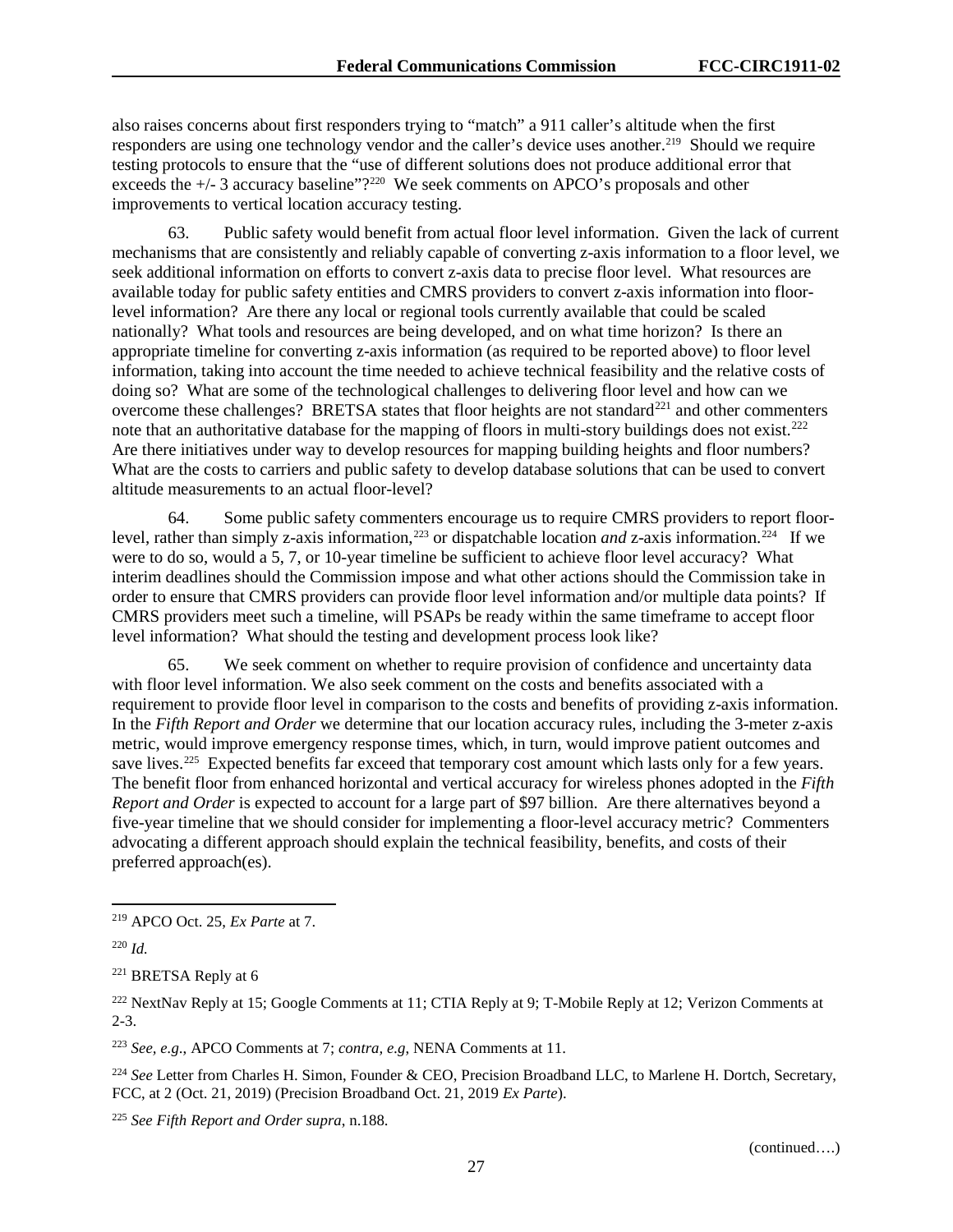## **B. Alternative Options for Z-Axis Deployment**

66. In each CMA where CMRS providers use z-axis technology to comply with vertical location requirements, the current rules require that CMRS providers deploy z-axis technology to cover 80% of the CMA population.<sup>226</sup> We seek comment on whether expanding options beyond the populationbased CMA coverage requirement would serve the public interest.

67. *Urban and Dense Urban Morphologies*. Verizon states that deploying the network-level components of z-axis solutions should focus on urban and dense urban areas where multi-story buildings are concentrated.[227](#page-28-1) Verizon reasons that "[t]he Commission's public safety objectives would not be served if deployment of the capability in a suburban area helps achieve the 80 percent coverage benchmark, but the result is that Z-axis coverage is provided for single-story residential dwellings, rather than the multi-story buildings where those residents work (but do not live).["228](#page-28-2) NextNav argues that focusing deployment on buildings above three stories would reduce costs and increase benefits because such deployment rules "would permit location service providers to focus deployment of their weather calibration reference points where they are most needed to achieve the mission (and correspondingly, to avoid deployment in areas where they do not add significant value)."<sup>[229](#page-28-3)</sup> Precision Broadband proposes mandating the provision of both dispatchable location and a z-axis location metric for 911 calls originating from "multi-story" buildings.[230](#page-28-4)

68. Some commenters recommend refining the per-CMA requirement in the rules to measure deployment based on coverage of 80% of the buildings that exceed three stories in each of the top 50 CMAs, rather than based on covering 80% of the population.<sup>231</sup> If afforded the option to focus z-axis deployment in dense and dense urban morphologies and buildings above three stories, how would CMRS providers document their deployment? Should the information be provided to the PSAPs so they know which areas and buildings are covered? Should the same information be provided to the public? Would NextNav and Verizon's proposal reduce compliance costs while preserving or increasing the benefits of the z-axis backstop?[232](#page-28-6) Would deployment criteria focused on urban and dense urban morphologies as opposed to population coverage promote deployment of handset-based solutions? Should the Commission mandate the provision of both dispatchable location and vertical location data for 911 calls originating from multi-story buildings?

69. *Handset Deployment.* The two z-axis solutions that have already been tested in the test bed (NextNav and Polaris) are handset-based. Google also supports focusing on handset-based solutions because such solutions have the advantage that they can be deployed on a nationwide basis so that all

<span id="page-28-2"></span><sup>228</sup> *Id*. at 5.

<span id="page-28-4"></span><sup>230</sup> *See* Letter from Charles H. Simon, Founder & CEO, Precision Broadband LLC, to Marlene H. Dortch, Secretary, FCC, at 2 (Oct. 21, 2019) (Precision Broadband Oct. 21, 2019 *Ex Parte*).

<span id="page-28-5"></span><sup>231</sup> *E.g*. NextNav Comments at 19.

<span id="page-28-6"></span><sup>232</sup> *Id.* ("Therefore, one factor that might reduce the costs of vertical location compliance while potentially improving the benefit would be requiring compliance based on coverage of 80 percent of the buildings that exceed three stories in each of the top 50 CMAs, rather than based on the residential locations of 80 percent of the population. This could reduce costs while enhancing benefits because it would permit location service providers to focus deployment of their weather calibration reference points where they are most needed to achieve the mission (and correspondingly, to avoid deployment in areas where they do not add significant value).").

(continued….)

<span id="page-28-0"></span> $226$  47 CFR § 9.10(i)(2)(ii)(C)(2).

<span id="page-28-1"></span><sup>227</sup> *See* Verizon Comments at 4-5.

<span id="page-28-3"></span><sup>229</sup> NextNav Comments at 19.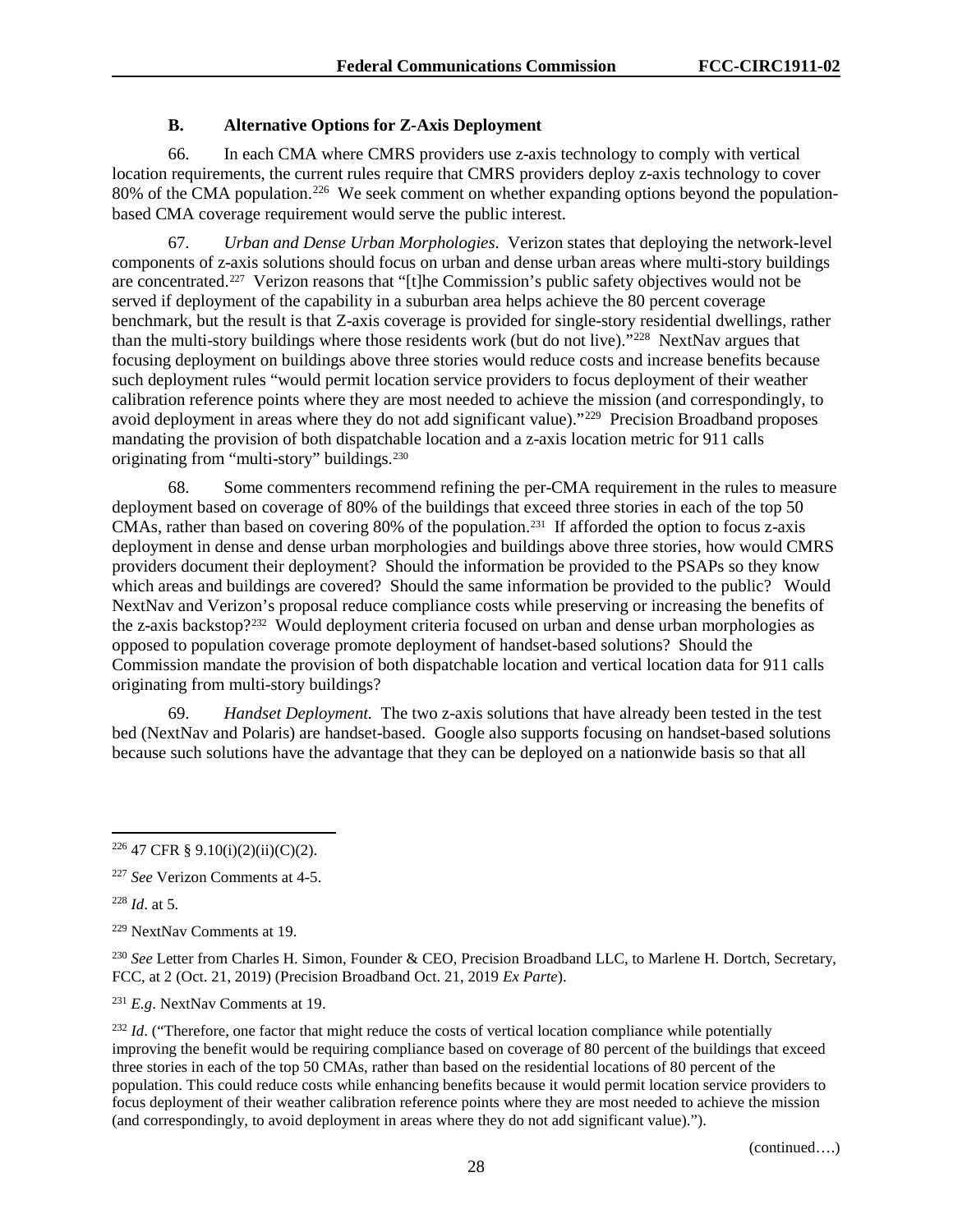wireless users have access to them.<sup>[233](#page-29-0)</sup>

70. Accordingly, we seek comment on establishing an option for CMRS providers to deploy z-axis capable handsets nationwide as a means of complying with our z-axis deployment requirements. What are the benefits and costs associated with handset-based z-axis deployment? Would a handset deployment option facilitate more rapid and widespread availability of nationwide z-axis solutions deployment than other options? Is a handset-based approach more-cost effective than a network-based approach? How do the costs change between deploying in the top 50 CMAs and nationwide? Can deployment nationwide be handled approaches that would require additions or modifications to network at the handset level rather than incurring infrastructure costs? We additionally seek comment on the costs and benefits of both deploying z-axis capable handsets in the top 50 CMAs and deploying them nationwide. We seek data on how likely consumers carrying z-axis capable handsets may travel in and out of one of the top 50 CMAs. What do carriers or other industry actors estimate the cost per handset is? Will a nationwide implementation of the instant rules reduce costs per handset? Can deployment nationwide be handled at the handset level rather than incurring infrastructure costs? We seek comment on how a nationwide deployment would impact compliance costs.

71. We also recognize that ensuring meaningful deployment of handset-based solutions requires z-axis capable devices to be widely available to consumers. How should we measure such deployment? Would it be sufficient for CMRS providers to show that they have made a certain percentage of the handset models that they market to customers z-axis capable? If so, what should that percentage be, and should we specify additional criteria to ensure that providers offer a reasonable selection of low-end handset models as well as higher-end models that have z-axis capability? What steps could we take to increase the number of older devices and lifeline phones that are z-axis capable? Alternatively, should we require CMRS providers to demonstrate actual market penetration of z-axis capable handsets, and if so, what penetration level would be sufficient? Should we take handset churn rates into account in setting penetration thresholds, or should we require providers to achieve specified penetration levels regardless of churn, as we did in implementing our Phase II rules?[234](#page-29-1)

72. Google suggests adopting an approach analogous to that in the European Electronics Communication Code (EECC).[235](#page-29-2) Google states that "[b]y December 2020, all European Union member states will be required to use handset-derived location in addition to network-based information for response to emergency calls."[236](#page-29-3) By March 17, 2022, "the EECC will require that all smartphones sold in the European Single Market be able to provide handset-based location data."[237](#page-29-4) Would such an approach to z-axis deployment be technically feasible, and if so, by when? What would the benefits of such an approach be?

73. As we consider future z-axis requirements for E911 location accuracy nationwide, CCA urges the Commission "to implement a glide path for non-nationwide carriers to comply with any adopted timeframes, particularly if these carriers operate outside of the FNPRM's proposed benchmark of the top

<span id="page-29-0"></span><sup>&</sup>lt;sup>233</sup> *Cf.* Google Comments at 11-12 ("Every user that tries to contact 911, no matter what handset they use and how much it cost, should be able to expect an equal level of protection for their life and safety. Thus, mobile operators should achieve the Commission's chosen z-axis metric for all handsets, as soon as possible.").

<span id="page-29-1"></span><sup>234</sup> *See Revision of the Commission's Rules to Ensure Compatibility with Enhanced 911 Emergency Calling Systems*, Third Report and Order, 14 FCC Rcd 17388, 17412, para. 52 (1999) (requiring CMRS providers to take additional steps necessary "to ensure that the public safety goals of th[e] proceeding are achieved within a reasonable period regardless of normal handset churn.").

<span id="page-29-2"></span><sup>235</sup> *See* Google Comments at 10.

<span id="page-29-3"></span> $^{236}$  *Id.* 

<span id="page-29-4"></span><sup>237</sup> *Id*.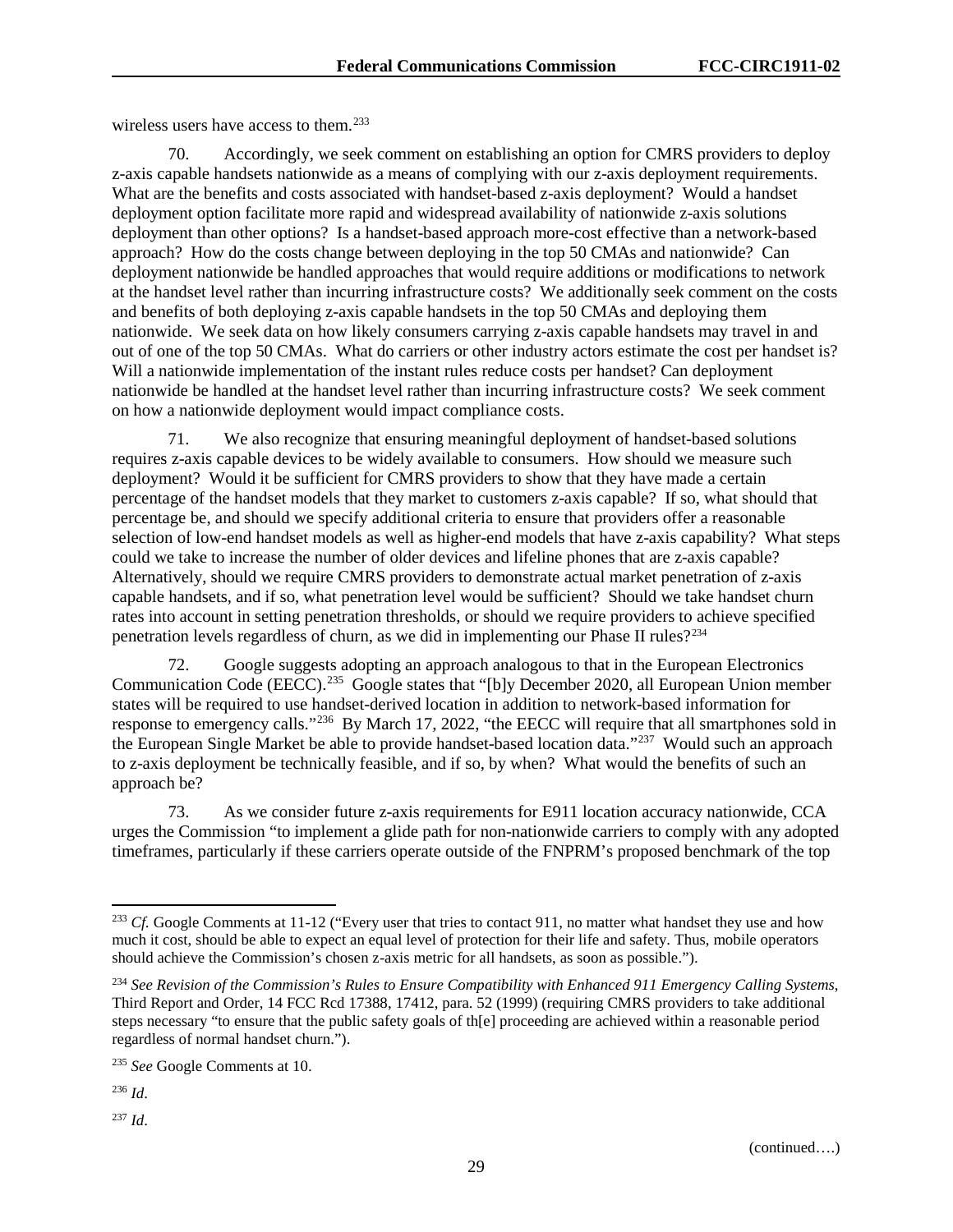50 markets."[238](#page-30-0) We seek comment on an appropriate timeline for affording new z-axis deployment options to non-nationwide CMRS providers. Non-nationwide CMRS providers already have an additional year to comply with CMA-based deployment metrics under our current rules.[239](#page-30-1) If we adopt other deployment options based on building type or nationwide deployment of handset-based z-axis solutions, would the extra year already afforded to non-nationwide providers be sufficient to enable them to take advantage of these options?

74. We also seek comment on costs and benefits associated with top 50 CMA and a possible nationwide deployment of z-axis technology, which would effectively result in a nationwide x, y and z location accuracy standard. How do the costs or benefits change between deploying in the top 50 CMAs and nationwide? Does a phased implementation approach change these costs and benefits? In order to reduce the infrastructure costs associated with vertical location, NextNav suggests that the Commission "consider revising its existing requirements regarding the geographic locations where z-axis services must be provided."[240](#page-30-2) NextNav argues that "[i]t is unclear . . . whether accurate vertical location information is urgently needed in every portion of the top CMAs, particularly in suburban and rural areas with a large preponderance of one and two story residences,"[241](#page-30-3) and as such, one way to reduce cost would be to require compliance based on "coverage of 80 percent of the buildings that exceed three stories in each of the top 50 CMAs, rather than based on the residential locations of 80 percent of the population."[242](#page-30-4) Would such a proposal, for example, minimize carrier compliance costs while directing z-axis coverage to the areas that need it most? We seek comment on this proposal and solicit comments on any other methods to reduce costs while increasing benefits, especially if the Commission opts to implement these rules nationwide.

## **C. Dispatchable Location and Alternatives to the NEAD**

75. In each CMA where dispatchable location is used, our rules require nationwide CMRS providers to "ensure that the NEAD is populated with a sufficient number of total dispatchable location reference points to equal 25 percent of the CMA population."<sup>243</sup> This requirement precludes carriers from implementing dispatchable location solutions that rely on data sources other than the NEAD, even where such solutions might be more viable and cost-effective. Accordingly, we propose to allow CMRS providers to demonstrate dispatchable location deployment by means other than NEAD reference points. We seek comment on this proposal.

76. We recognize the importance to public safety of obtaining dispatchable location information regarding which "door to kick in."[244](#page-30-6) However, the record indicates that the NEAD faces challenges that could slow down implementation of dispatchable location.[245](#page-30-7) Meanwhile, alternatives to

<span id="page-30-2"></span><sup>240</sup> NextNav Comments at 19.

<span id="page-30-3"></span><sup>241</sup> *Id*.

<span id="page-30-4"></span><sup>242</sup> *Id*. *See also* NextNav June 14, 2019 *Ex Parte* at 1-2 (discussing "permitting carriers to comply with the z-axis requirement by providing vertical location information for 80% of buildings in excess of 3 stories in the top 25 and 50 [CMAs] . . . rather than for 80% of the population in those CMAs.").

<span id="page-30-5"></span><sup>243</sup> 47 CFR § 20.18(i)(C)(*1*).

<span id="page-30-6"></span><sup>244</sup> NENA Comments at 14; *see also* APCO Comments at 2 (referring to dispatchable location as the "gold standard").

<span id="page-30-7"></span><sup>245</sup> *See* NENA Comments at 1 (questioning if "the NEAD will continue to keep pace with commercially available location services."); NENA Oct. 11, 2019 *Ex Parte* at 2 (expressing "continued concerns that the National Emergency Address Database ("NEAD") could potentially generate dangerously inaccurate results for public safety, and that its compliance regime — which is based merely on the quantity of NEAD-registered access points in a given CMA, not necessarily on the population served by those access points or even whether the system successfully (continued….)

<span id="page-30-0"></span> <sup>238</sup> CCA Comments at 5-6.

<span id="page-30-1"></span><sup>239</sup> 47 CFR § 9.10(i)(2)(ii)(E).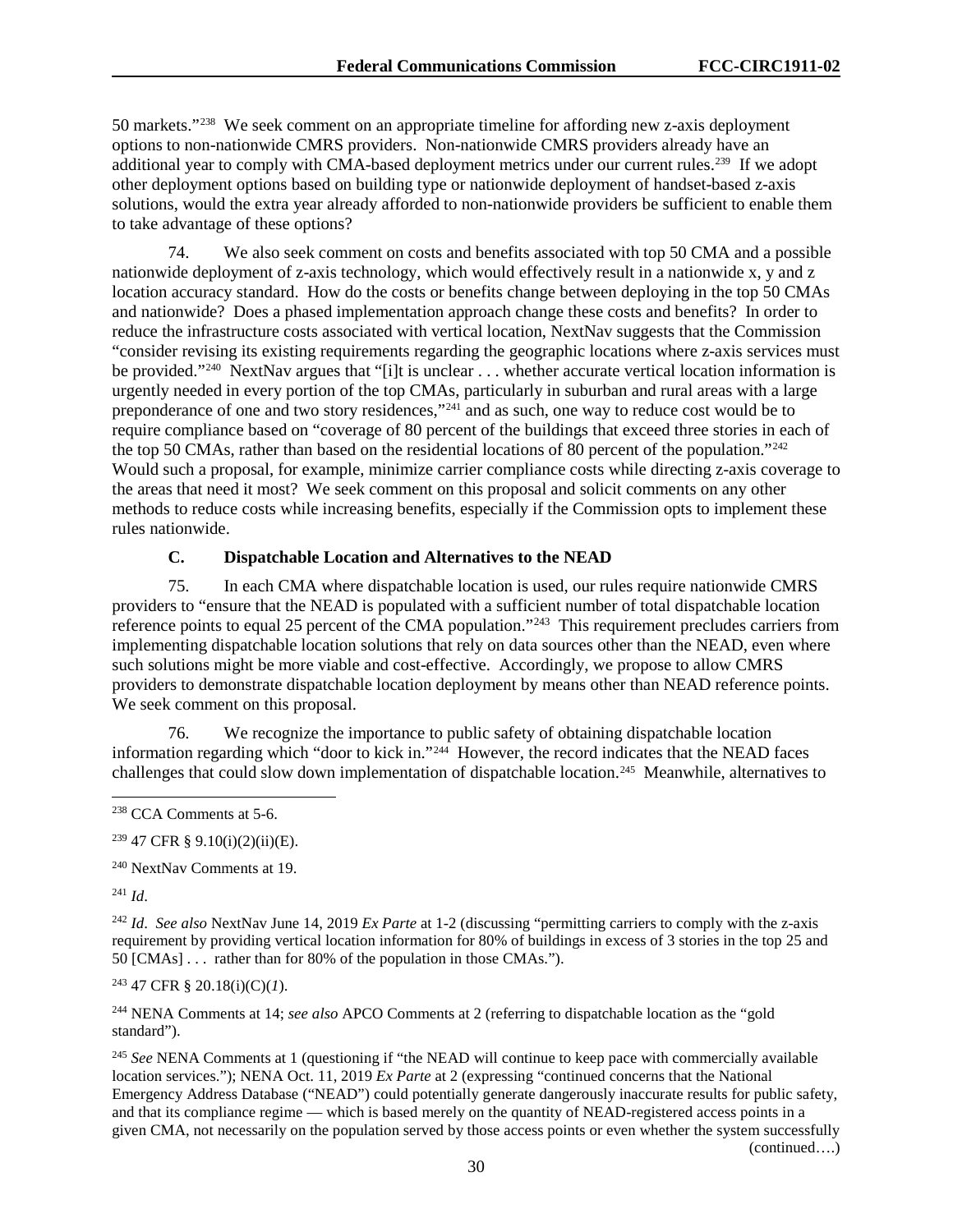the NEAD are emerging that could support dispatchable location. As APCO puts it, "dispatchable location can be provided without the NEAD" and use of the NEAD to provide a caller's location does not necessarily mean a "dispatchable location has been provided."<sup>[246](#page-31-0)</sup> The Texas 9-1-1 Entities point to location solutions such as Apple's HELO, Google's Android ELS, and West Public Safety's proximity check.<sup>247</sup> Texas 9-1-1 Entities state that "[t]o the extent additional issues regarding the NEAD or alternative dispatchable location solutions can be further clarified early in the development process, any such clarifications may enhance the development process."<sup>248</sup> Precision Broadband explains that it will soon propose a fixed broadband alternative dispatchable location solution—independent of the NEAD— which relies on internet service provider interfaces to provide dispatchable location.<sup>249</sup>

77. Our proposal to expand the range of possible dispatchable location solutions for CMRS providers is also consistent with the approach to dispatchable location that we recently adopted for non-CMRS providers in the Kari's Law and RAY BAUM's Act proceeding. In that proceeding, we sought comment on whether database location solutions, including the NEAD, could potentially assist non-CMRS providers in determining the "dispatchable location of MLTS end users."[250](#page-31-4) Commenters in that proceeding generally expressed skepticism that the NEAD has any near-term utility for MLTS location,<sup>[251](#page-31-5)</sup> but commenters suggested that dispatchable location may be achievable if carriers can leverage other data sources, such as third-party databases or crowd-sourced location data.<sup>[252](#page-31-6)</sup> To address concerns about relying on database location solutions, the Commission adopted a more flexible approach to providing dispatchable location for non-CMRS providers.[253](#page-31-7)

78. Because the Commission has applied specific privacy and security safeguards to the

<span id="page-31-0"></span><sup>246</sup> APCO Oct. 25, 2019 *Ex Parte*, at 8.

<span id="page-31-1"></span><sup>247</sup> *See* Texas 911 Entities Comments at 6-7.

<span id="page-31-2"></span><sup>248</sup> *Id.*

 $\overline{a}$ 

<span id="page-31-3"></span><sup>249</sup> *See* Letter from Charles H. Simon, Founder & CEO, Precision Broadband LLC, to Marlene H. Dortch, Secretary, FCC, PS Docket No. 07-114, at 2 (Oct. 21, 2019) (Precision Broadband Oct. 21, 2019 *Ex Parte*).

<span id="page-31-4"></span><sup>250</sup> *Implementing Kari's Law and Section 506 of RAY BAUM'S Act*, PS Docket No. 18-261, Notice of Proposed Rulemaking, 33 FCC Rcd 8984, 9006, para. 65.

<span id="page-31-5"></span><sup>251</sup> *See Kari's Law/RAY BAUM'S Act Order*, FCC 19-76 at para. 152 n.417.

provides accurate location at all — creates the potential for vast swaths of unserved 9-1-1 callers and poor quality of location provided to answering points."); NCTA Reply at 1-3 (reflecting the reluctance of cable operators to support the NEAD citing concerns about the effectiveness of the NEAD, the cable industry's ability to populate the NEAD with meaningful data, and potential unintended consequences that would negatively affect cable operators' customers); Letter from Catherine Bohigian, Executive Vice President, Government Affairs, Charter Communications and Kathryn A. Zachem, Executive Vice President, Regulatory and State Legislative Affairs, Comcast Corporation, to Marlene H. Dortch, Secretary, FCC, PS Docket No. 07-114, at 1 (filed May 24, 2019) (Charter and Comcast *Ex Parte*) (expressing "concerns regarding the substantial risks, including compromising their customers' privacy, which is of paramount importance to them, and practical challenges that have caused cable operators to exercise caution before sharing information and participating in the NEAD[.]"); Charter and Comcast also "expressed concern that, given the availability and market-driven development of alternative device-based hybrid (DBH) 911 solutions, which appear likely to result in more accurate and reliable location information for more calls, a continued focus on a NEAD-based system could detract from the widespread implementation of innovative and likely more effective location technologies." *Id.*

<span id="page-31-6"></span><sup>252</sup> *See generally* Precision Broadband Comments at 13-14 (comparison of proposed location methods such as sensor-based applications, and wi-fi, beacon proximity based applications that leverage crowd-sourced databases); *but see* BRETSA Reply at 6 (stating "The development and use of a massive, accurate, "floor-level database" for all multi-story buildings is not likely susceptible to implementation of reliable crowd-sourcing given the absence of reliable elevation reference information.").

<span id="page-31-7"></span><sup>253</sup> *See Kari's Law/RAY BAUM'S Act Order*, FCC 19-76 at para. 153.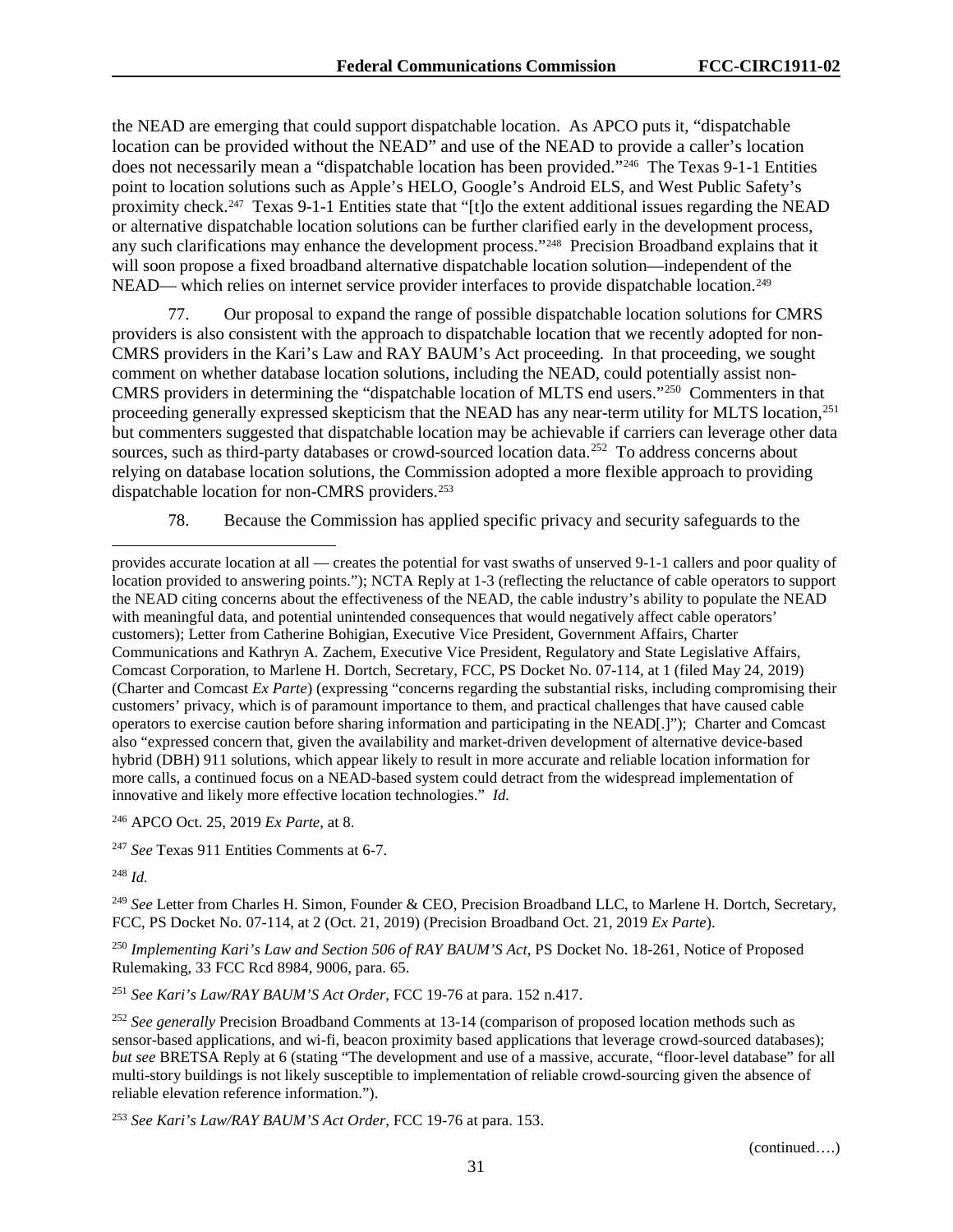NEAD, we propose that any dispatchable location alternative used by CMRS providers should include equivalent safeguards. We seek comment on this tentative conclusion. What are the costs and benefits of employing alternative information sources, either to supplement or replace the NEAD? How reliable are third-party and crowd-sourced location data alternatives? Are there other alternative information sources that we should consider? Should, for example, the Commission consider fixed broadband location data as a NEAD information source? What are the relative costs and benefits of applying NEAD-type security and privacy protections to alternative information sources? How would such sources meet the validation criteria in the definition of dispatchable location applicable to CMRS providers?

79. We also seek comment on the possible costs and benefits associated with dispatchable location alternatives to the NEAD. For example, what are the costs and benefits associated with Precision Broadband's multi-faceted proposal to require the reporting of both (1) dispatchable location and (2) zaxis information in the top 50 Cellular Market Areas.<sup>254</sup> What are the associated costs and benefits of relying on alternative data sources for dispatchable location, including,

(1) WiFi access points and Bluetooth beacons in the NEAD; (2) unique fixed broadband connections identified by Internet Service Provider (ISP)-provisioned customer premise gateways such as cable modems, DSL modems, fiber-to-the-premise devices (Optical Network Terminals or connected routers), and fixed wireless connected modems or routers; (3) locations created from crowd-sourced technology; and (4) locations identified in multistory building blueprints that can be used to provide reference data capable of converting a vertical z-axis measurement into an actual floor level. [255](#page-32-1) 

## **V. PROCEDURAL MATTERS**

80. *Final Regulatory Flexibility Analysis*. As required by the Regulatory Flexibility Act of 1980, as amended (RFA),<sup>256</sup> the Commission has prepared a Final Regulatory Flexibility Analysis (FRFA) of the possible significant economic impact on small entities of the policies and rules adopted in the *Fifth Report and Order*. The FRFA is set forth in Appendix B.

81. *Initial Regulatory Flexibility Analysis*. As required by the RFA, the Commission has prepared an Initial Regulatory Flexibility Analysis (IRFA) of the possible significant economic impact on small entities of the policies and rules addressed in the *Fifth Further Notice of Proposed Rulemaking*. [257](#page-32-3)  Written public comments are requested on the IRFA. Comments must be identified as responses to the IRFA and must be filed by the deadlines for comments on the *Fifth Report and Order* and *Fifth Further Notice of Proposed Rulemaking*. The IRFA is set forth in Appendix C.

82. Paperwork Reduction Act Analysis. The requirements in sections  $9.10(i)(2)(ii)(C)$  and (D),  $9.10$ ,  $9.10(i)(4)(v)$  and  $9.10(i)(4)$ , constitute modified information collections. These requirements solicit information for a certification of z-axis information use, and confidence and confidence and uncertainty data, respectfully. They will be submitted to the Office of Management and Budget (OMB) for review under section 3507(d) of the PRA.<sup>[258](#page-32-4)</sup> OMB, the general public, and other Federal agencies are invited to comment on the new information collection requirements contained in this proceeding. This document will be submitted to OMB for review under section 3507(d) of the PRA. In addition, we note that, pursuant to the Small Business Paperwork Relief Act of 2002,<sup>[259](#page-32-5)</sup> we previously sought, but did not

<span id="page-32-0"></span><sup>&</sup>lt;sup>254</sup> Precision Broadband Reply at 6.

<span id="page-32-1"></span><sup>&</sup>lt;sup>255</sup> Precision Broadband Reply at 7.

<span id="page-32-2"></span><sup>256</sup> 5 U.S.C. § 601 *et seq*.

<span id="page-32-3"></span><sup>257</sup> *See id*. § 603

<span id="page-32-4"></span><sup>258</sup> 44 U.S.C. § 3507(d).

<span id="page-32-5"></span><sup>259</sup> Pub. L. No. 107-198, 116 Stat. 729 (2002) (codified at 44 U.S.C. § 3506(c)(4)).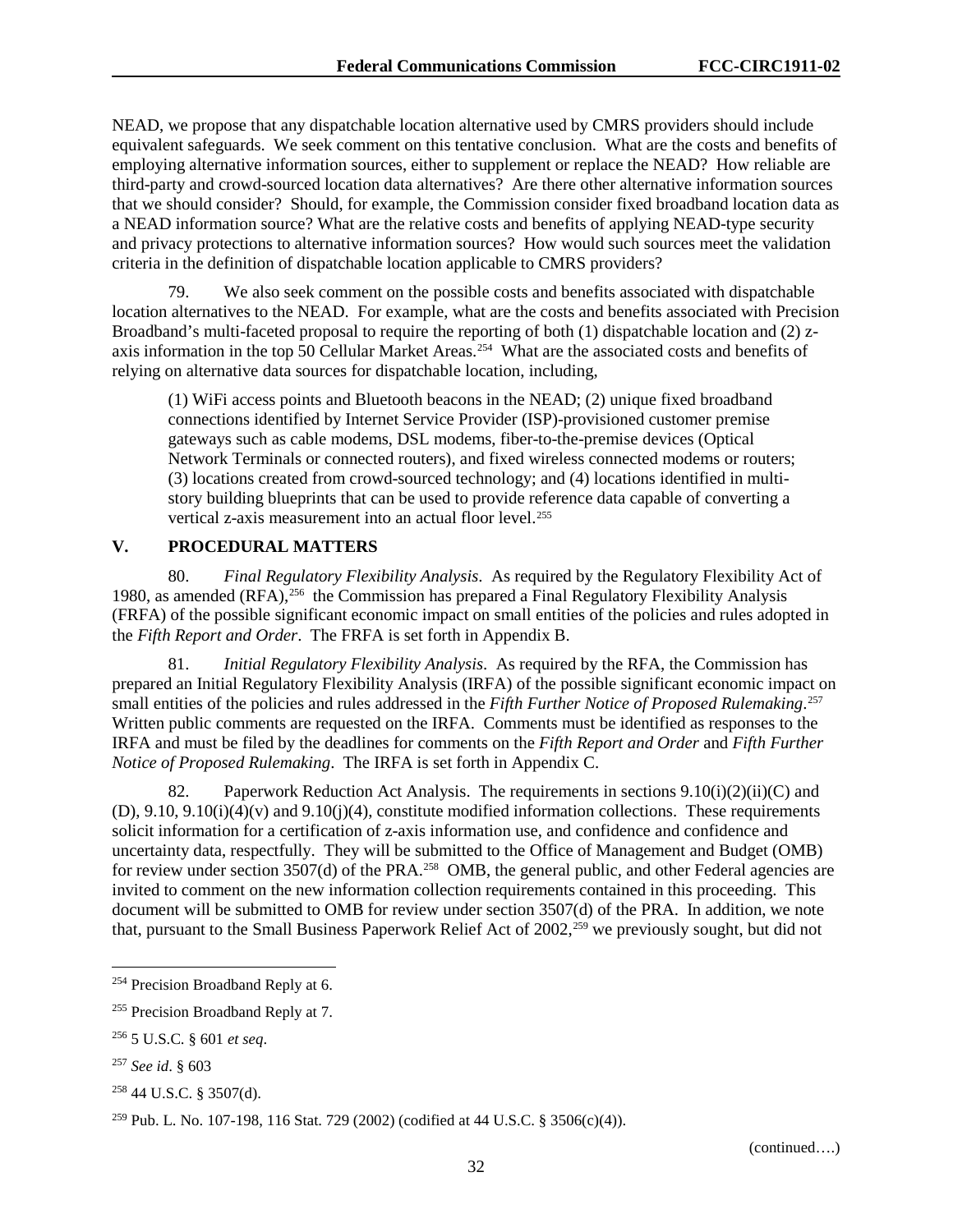receive, specific comment on how the Commission might further reduce the information collection burden for small business concerns with fewer than 25 employees. The Commission does not believe that the new or modified information collection requirements in sections  $9.10(i)(2)(ii)(C)$  and (D), 9.10(i)(4)(v) and (j)(4), will be unduly burdensome on small businesses.<sup>260</sup> Applying these new or modified information collections will promote 911 service and emergency response, to the benefit of all size governmental jurisdictions, businesses, equipment manufacturers, and business associations by providing greater confidence in 911 location accuracy and greater consistency between the Commission's horizontal and vertical location rules. We describe impacts that might affect small businesses, which includes most businesses with fewer than 25 employees, in the Final Regulatory Flexibility Analysis in Appendix B.

83. Congressional Review Act. [[The Commission will submit this draft Fifth Report and Order and Fifth Notice of Proposed Rulemaking to the Administrator of the Office of Information and Regulatory Affairs, Office of Management and Budget, for concurrence as to whether these rules are "major" or "non-major" under the Congressional Review Act, 5 U.S.C. § 804(2).]] The Commission will send a copy of this Fifth Report and Order and Fifth Further Notice of Proposed Rulemaking to Congress and the Government Accountability Office pursuant to 5 U.S.C. §  $801(a)(1)(A)$ .

84. Ex Parte Presentations. The proceeding shall be treated as a "permit-but-disclose" proceeding in accordance with the Commission's ex parte rules.<sup>261</sup> Persons making ex parte presentations must file a copy of any written presentation or a memorandum summarizing any oral presentation within 2 business days after the presentation (unless a different deadline applicable to the Sunshine period applies). Persons making oral ex parte presentations are reminded that memoranda summarizing the presentation must (1) list all persons attending or otherwise participating in the meeting at which the ex parte presentation was made, and (2) summarize all data presented and arguments made during the presentation. If the presentation consisted in whole or in part of the presentation of data or arguments already reflected in the presenter's written comments, memoranda or other filings in the proceeding, the presenter may provide citations to such data or arguments in his or her prior comments, memoranda, or other filings (specifying the relevant page and/or paragraph numbers where such data or arguments can be found) in lieu of summarizing them in the memorandum. Documents shown or given to Commission staff during ex parte meetings are deemed to be written ex parte presentations and must be filed consistent with rule 1.1206(b). In proceedings governed by rule 1.49(f) or for which the Commission has made available a method of electronic filing, written ex parte presentations and memoranda summarizing oral ex parte presentations, and all attachments thereto, must be filed through the electronic comment filing system available for that proceeding, and must be filed in their native format (e.g., .doc, .xml, .ppt, searchable .pdf). Participants in this proceeding should familiarize themselves with the Commission's ex parte rules.

85. Comment Filing Procedures. Pursuant to sections 1.415 and 1.419 of the Commission's rules, 47 CFR §§ 1.415, 1.419, interested parties may file comments and reply comments on or before the dates indicated on the first page of this document. Comments and reply comments may be filed using the Commission's Electronic Comment Filing System (ECFS). See Electronic Filing of Documents in Rulemaking Proceedings, 63 FR 24121 (1998).

 Electronic Filers: Comments may be filed electronically using the Internet by accessing the ECFS: http://apps.fcc.gov/ecfs/.

<span id="page-33-1"></span><span id="page-33-0"></span><sup>&</sup>lt;sup>260</sup> The Commission anticipates the burden and cost levels of these two requirements to be similar to the existing collections which OMB approved under OMB Control No. 3060-1210, ICR Reference No: 201801-3060-010. *See generally* Exec. Office of the President, Office of Info. & Regulatory Affairs, View ICR – OIRA Conclusion, https://www.reginfo.gov/public/do/PRAViewICR?ref\_nbr=201801-3060-010 (OIRA review for Wireless E911 Location Accuracy Requirements, OMB Control No. 3060-1210). The Commission seeks comment on these costs in its upcoming Paperwork Reduction Act comment periods.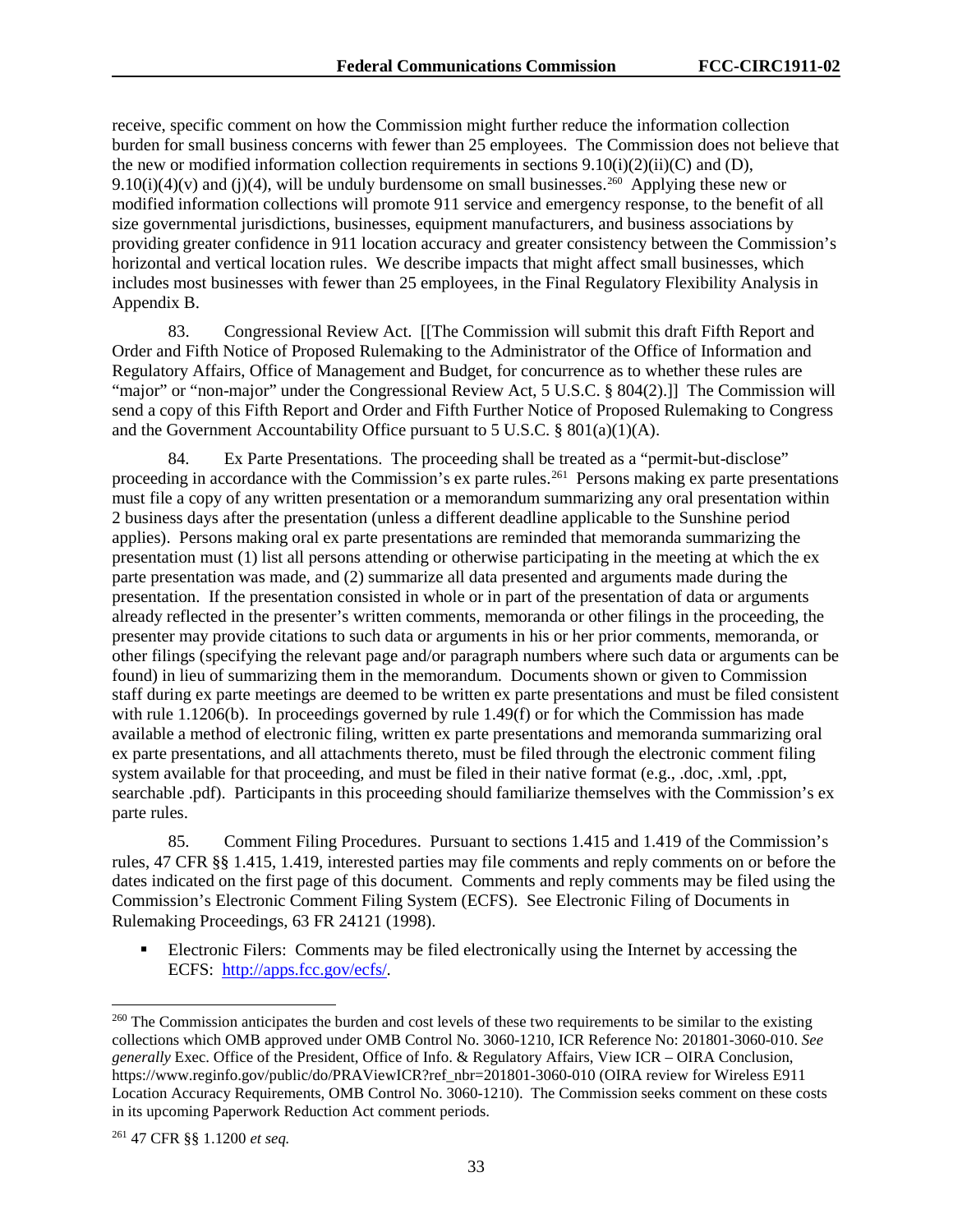Paper Filers: Parties who choose to file by paper must file an original and one copy of each filing. If more than one docket or rulemaking number appears in the caption of this proceeding, filers must submit two additional copies for each additional docket or rulemaking number.

Filings can be sent by hand or messenger delivery, by commercial overnight courier, or by firstclass or overnight U.S. Postal Service mail. All filings must be addressed to the Commission's Secretary, Office of the Secretary, Federal Communications Commission.

- All hand-delivered or messenger-delivered paper filings for the Commission's Secretary must be delivered to FCC Headquarters at 445 12<sup>th</sup> St., SW, Room TW-A325, Washington, DC 20554. The filing hours are 8:00 a.m. to 7:00 p.m. All hand deliveries must be held together with rubber bands or fasteners. Any envelopes and boxes must be disposed of before entering the building.
- Commercial overnight mail (other than U.S. Postal Service Express Mail and Priority Mail) must be sent to 9050 Junction Drive, Annapolis Junction, MD 20701.
- $\blacksquare$  U.S. Postal Service first-class, Express, and Priority mail must be addressed to 445 12<sup>th</sup> Street, SW, Washington DC 20554.

86. People with Disabilities: To request materials in accessible formats for people with disabilities (braille, large print, electronic files, audio format), send an e-mail to fcc504@fcc.gov or call the Consumer & Governmental Affairs Bureau at 202-418-0530 (voice), 202-418-0432 (tty).

87. *Further Information*. For further information, contact Nellie Foosaner, Attorney-Advisor, Policy and Licensing Division, Public Safety and Homeland Security Bureau, (202) 418-2925 or via e-mail a[t Nellie.Foosaner@fcc.gov;](mailto:Nellie.Foosaner@fcc.gov) or Alex Espinoza, Attorney-Advisor, Policy and Licensing Division, Public Safety and Homeland Security Bureau, (202) 418-0849 or via e-mail at [Alex.Espinoza@fcc.gov.](mailto:Alex.Espinoza@fcc.gov)

# **VI. ORDERING CLAUSES**

88. Accordingly, IT IS ORDERED, pursuant to Sections 1, 2, 4(i), 7, 10, 201, 214, 222, 251(e), 301, 302, 303, 307, 309, 316, and 332, of the Communications Act of 1934, 47 U.S.C. §§ 151, 152(a), 154(i), 157, 160, 201, 214, 222, 251(e), 301, 302, 303, 307, 309, 316, 332; the Wireless Communications and Public Safety Act of 1999, Pub. L. No. 106-81, 47 U.S.C. §§ 615 note, 615, 615a, 615b; and Section 106 of the Twenty-First Century Communications and Video Accessibility Act of 2010, Pub. L. No. 111-260, 47 U.S.C. § 615c, that this *Fifth Report and Order and Further Notice of Proposed Rulemaking*, is hereby ADOPTED.

89. IT IS FURTHER ORDERED that the amendments of the Commission's rules as set forth in Appendix A ARE ADOPTED, effective thirty days from the date of publication in the Federal Register. Sections  $9.10(i)(2)(ii)(C)$  and  $(D)$ ,  $(i)(4)(v)$  and  $9.10(i)(4)$  contain new or modified information collection requirements that require OMB review under the PRA. The Commission directs the Public Safety and Homeland Security Bureau (Bureau) to announce the effective date of those information collections in a document published in the Federal Register after the Commission receives OMB approval, and directs the Bureau to cause section 9.10(s) to be revised accordingly.

90. IT IS FURTHER ORDERED that the Commission's Consumer and Governmental Affairs Bureau, Reference Information Center, SHALL SEND a copy of this *Fifth Report and Order and Fifth Further Notice of Proposed Rulemaking*, including the Initial Regulatory Flexibility Analysis, to the Chief Counsel for Advocacy of the Small Business Administration.

91. The Commission will submit this draft *Fifth Report and Order and Fifth Further Notice of Proposed Rulemaking* to the Administrator of the Office of Information and Regulatory Affairs, Office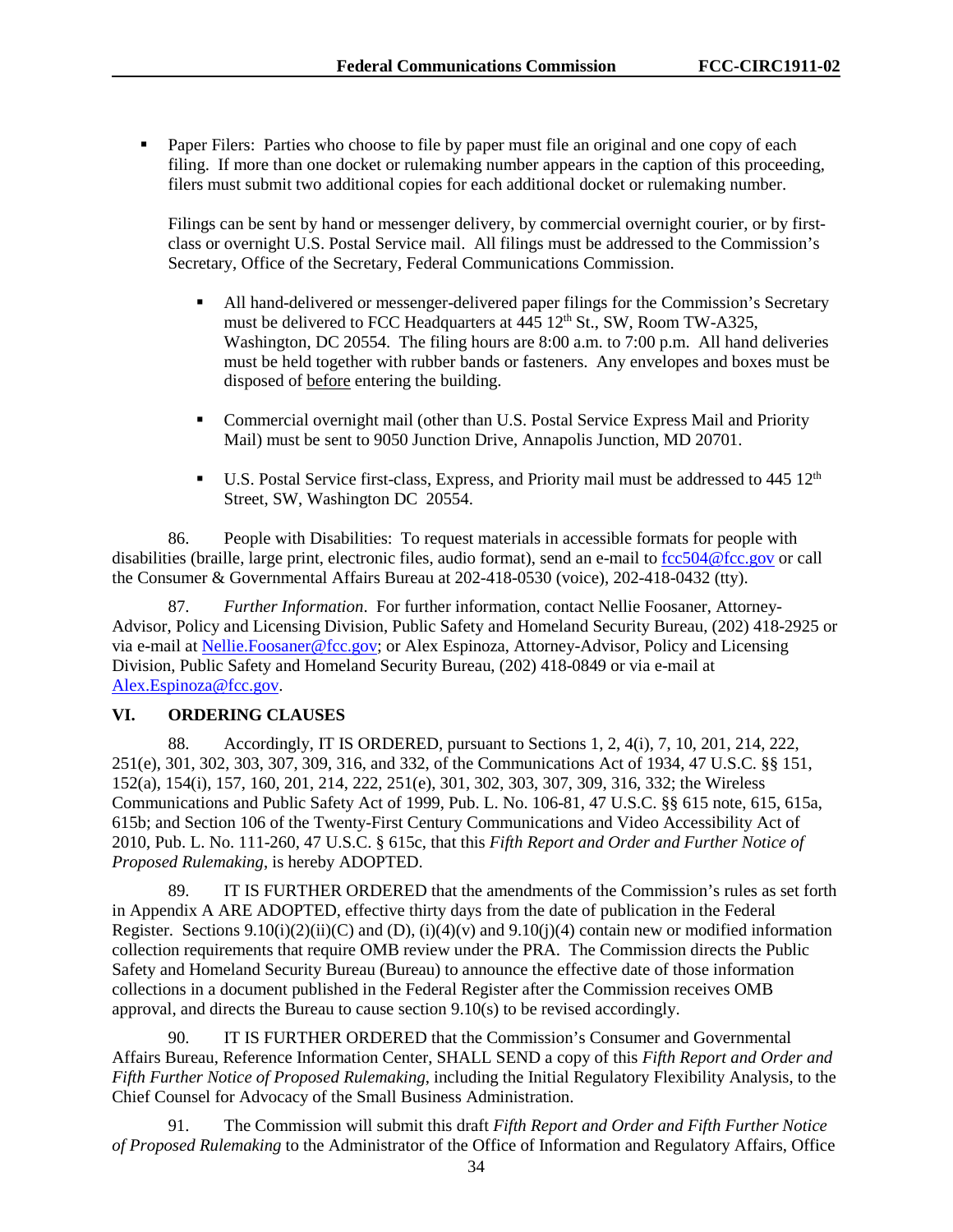of Management and Budget, for concurrence as to whether these rules are "major" or "non-major" under the Congressional Review Act, 5 U.S.C. § 804(2). The Commission will send a copy of this *Fifth Report and Order and Fifth Further Notice of Proposed Rulemaking* to Congress and the Government Accountability Office pursuant to 5 U.S.C. §  $801(a)(1)(A)$ .

## FEDERAL COMMUNICATIONS COMMISSION

Marlene H. Dortch Secretary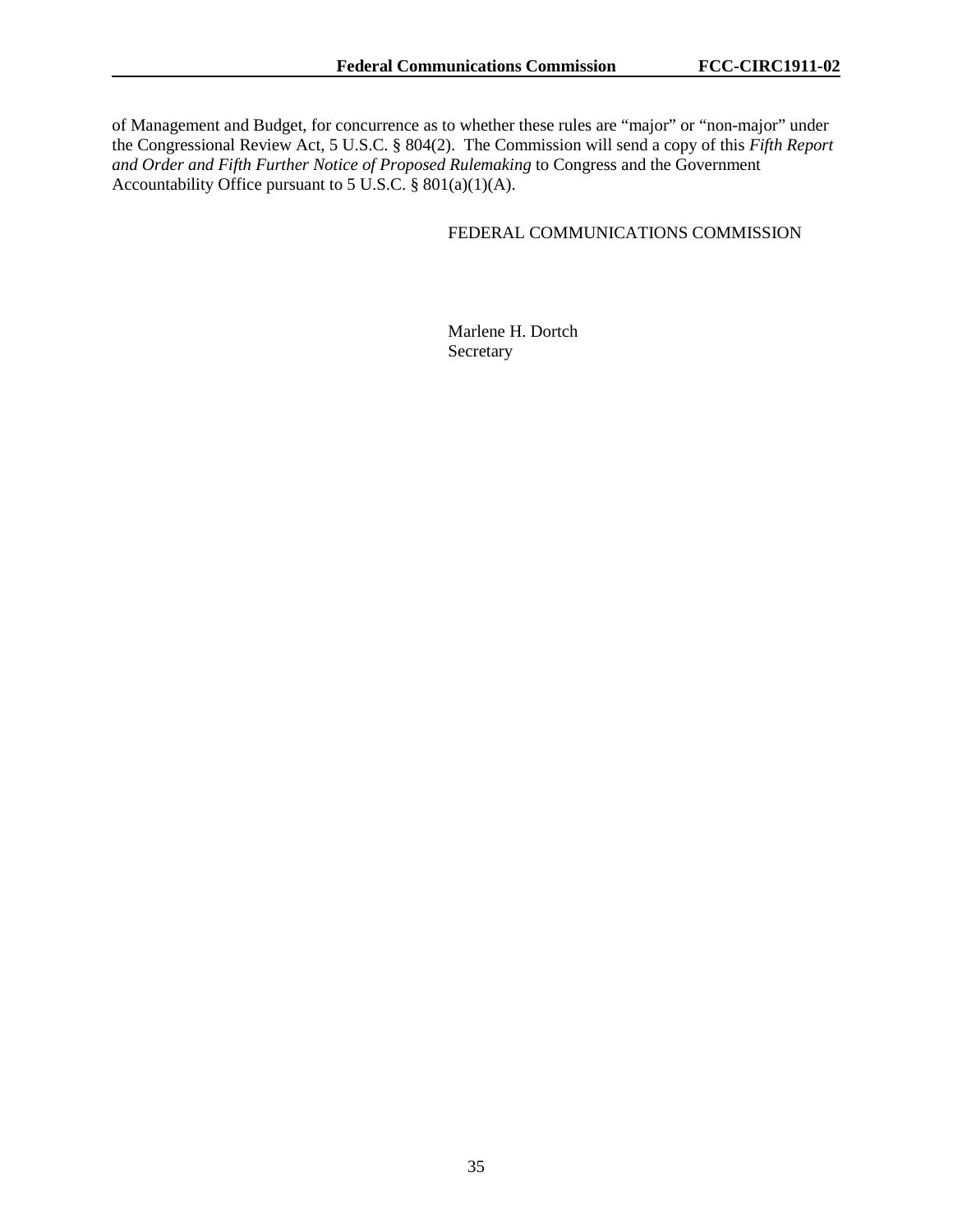## **APPENDIX A**

#### **Final Rules**

The Federal Communications Commission proposes to amend chapter I of title 47 of the Code of Federal Regulations as follows:

#### **PART 9 – [911 Rules]**

1. The authority citation for part 9 continues to read as follows:

#### [INSERT CURRENT AUTHORITY CITATION]

2. Section 9.10 is amended by revising paragraphs  $(i)(2)(ii)(C)$ ,  $(D)$ ,  $(i)$  and  $(s)$ ; and adding paragraphs  $(i)(4)(v)$  and  $(j)(4)$  to read as follows:

#### **§ 9.10 [911 Service].**

\* \* \* \* \*  $(i) * * *$  $(2)$  \* \* \*  $(ii)$  \* \* \*

(C) By April 3, 2021: In each of the top 25 CMAs, nationwide CMRS providers shall deploy either dispatchable location, or z-axis technology in compliance with the following z-axis accuracy metric: within 3 meters above or below (plus or minus 3 meters) the handset for 80% of wireless E911 calls made from the z-axis capable device. CMRS providers must deliver z-axis information in Height Above Ellipsoid. Where available to the CMRS provider, floor level information must be provided in addition to z-axis location information. CMRS providers that deploy z-axis technology must also comply with the compliance certification and call data reporting requirements of paragraphs  $(i)(2)(iii)$  and  $(i)(3)$ .

 $(1)$  \* \* \*

(D) By April 3, 2023: In each of the top 50 CMAs, nationwide CMRS providers shall deploy either dispatchable location, or z-axis technology in compliance with the following z-axis accuracy metric: within 3 meters above or below (plus or minus 3 meters) the handset for 80% of wireless E911 calls made from the z-axis capable device. CMRS providers must deliver z-axis information in Height Above Ellipsoid. Where available to the CMRS provider, floor level information must be provided in addition to z-axis location information. CMRS providers that deploy z-axis technology must also comply with the compliance certification and call data reporting requirements of paragraphs  $(i)(2)(iii)$  and  $(i)(3)$ .

\* \* \* \* \*  $(4)$  \* \* \*  $(i) * * *$ 

 $(2)$  \* \* \*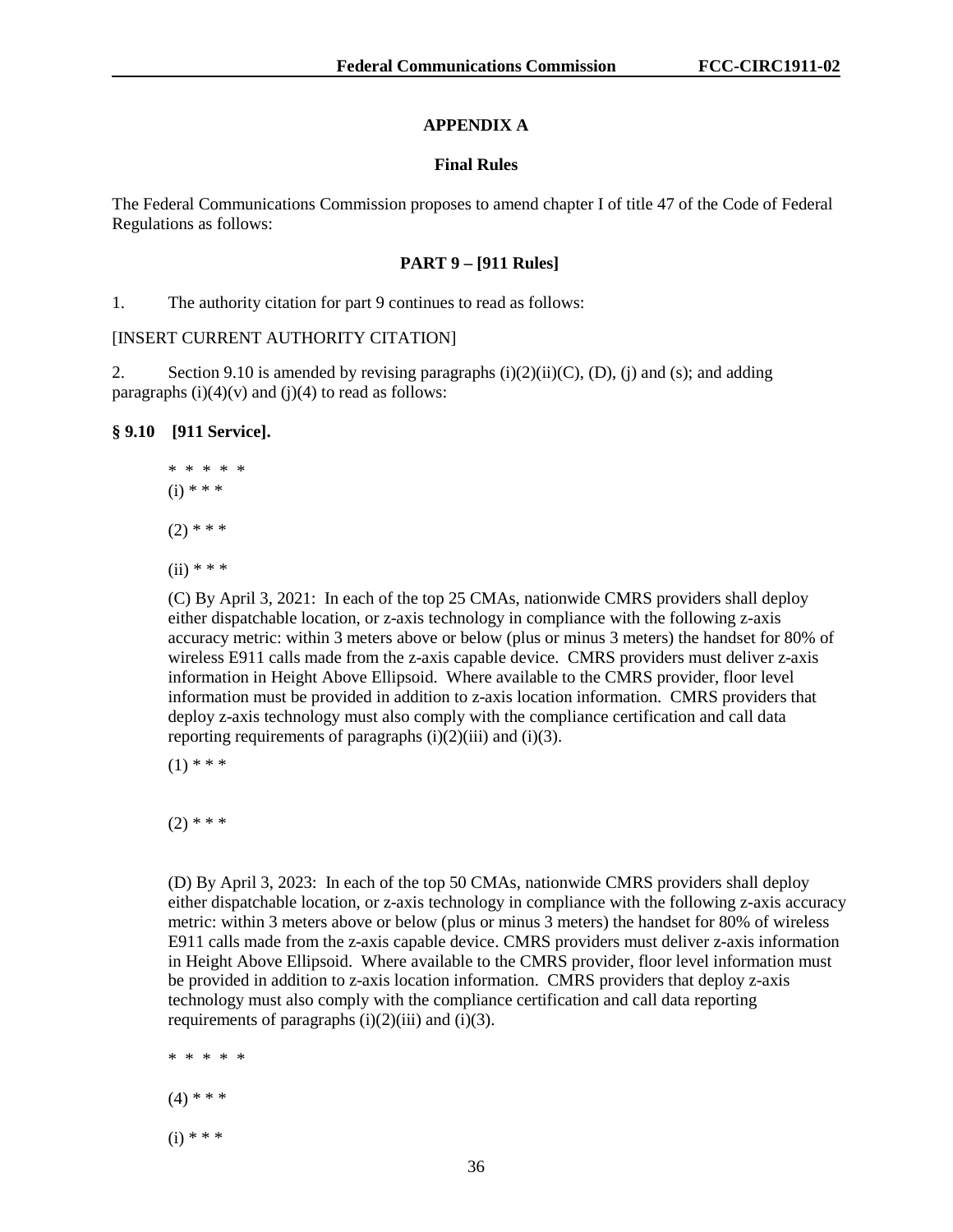$(ii)$  \* \* \*

 $(iii) * * *$ 

 $(iv) * * *$ 

(v) *Z-axis use certification*. Prior to use of z-axis information to meet the Commission's 911 vertical location accuracy requirements, CMRS providers must certify that they will not use z-axis information or associated data for any non-911 purpose, except as otherwise required by law. The certification must state that CMRS providers will provide z-axis location information privacy and security protection equivalent to the NEAD.

\* \* \* \* \*

(j) *Confidence and uncertainty data*. (1) Except as provided in paragraphs (j)(2)-(4) of this section, CMRS providers subject to this section shall provide for all wireless 911 calls, whether from outdoor or indoor locations, x- and y-axis (latitude, longitude) and z-axis (vertical) confidence and uncertainty information (C/U data) on a per-call basis upon the request of a PSAP. The data shall specify:

 $(i) * * *$ 

 $(ii)$  \* \* \*

 $(2)$  \* \* \*

 $(3)$  \* \* \*

(4) Upon meeting the timeframes pursuant to paragraph  $(i)(2)(ii)(C)$  and  $(D)$  of this section, CMRS providers shall provide with wireless 911 calls that have dispatchable location or z-axis (vertical) information the C/U data required under paragraph  $(j)(1)$  of this section.

\* \* \* \* \*

(s) *Compliance date(s)*. Paragraphs (i)(2)(ii)(C) and (D), (i)(4)(v), (j)(4), and (q)(10)(v) of this section contain information-collection and recordkeeping requirements. Compliance with those individual rule sections will not be required until after approval by the Office of Management and Budget. The Commission will publish a document in the *Federal Register* announcing compliance dates with those sections and revising this paragraph accordingly.

\* \* \* \* \*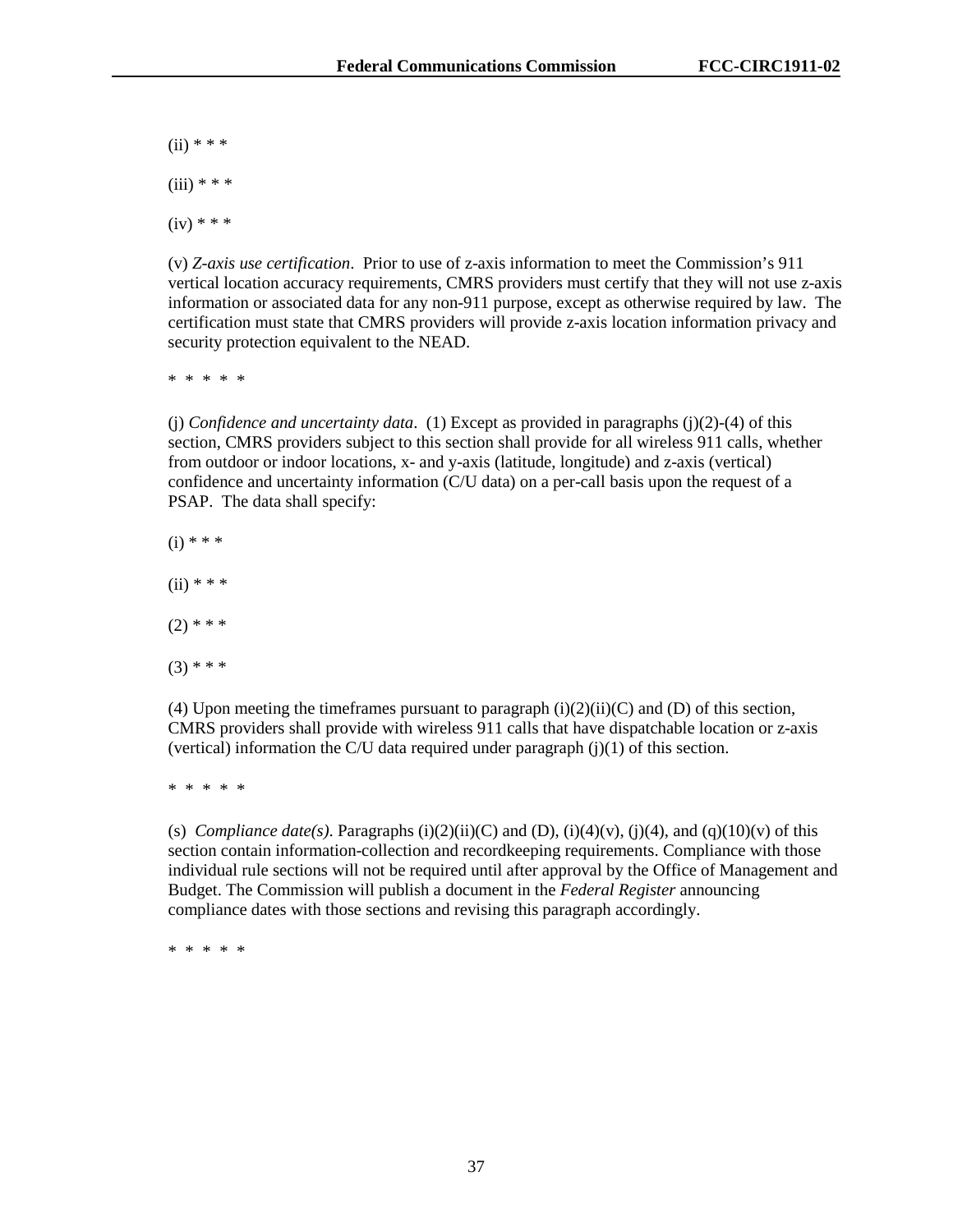#### **APPENDIX B**

#### **Proposed Rules**

The Federal Communications Commission proposes to amend chapter I of title 47 of the Code of Federal Regulations as follows:

#### **PART 9 – 911 REQUIREMENTS**

1. The authority citation for part 9 continues to read as follows:

Authority: [INSERT CURRENT AUTHORITY CITATION PLACEHOLDER]

2. Section 9.10 is proposed to be amended by revising paragraph (i)(2)(ii)(C)(1) and (2) to read as follows:

#### **§ 9.10 911 Service Requirements.**

\* \* \* \* \*  $(i) * * *$  $(2)$  \* \* \*  $(ii)$  \* \* \*

 $(C)$  \* \* \*

(1) In each CMA where dispatchable location is used: nationwide CMRS providers ensure that the NEAD is populated with a sufficient number of total dispatchable location reference points to equal 25 percent of the CMA population. CMRS providers may demonstrate dispatchable location deployment by means other than the NEAD reference points, provided that any dispatchable location option that does not rely on the NEAD includes equivalent privacy and security safeguards; or

(2) In each CMA where z-axis technology is used:

(a) nationwide CMRS providers must deploy z-axis technology to cover 80 percent of the CMA population; or

(b) CMRS providers may also demonstrate z-axis deployment to cover 80 percent of the buildings that exceed three stories in the CMA; or

(c) CMRS providers may also demonstrate z-axis deployment by deploying z-axis capable handsets nationwide. By 2021, CMRS providers choosing nationwide deployment shall ensure that 80 percent of handsets on the network are z-axis capable.

(D) \* \* \*

(1) In each CMA where dispatchable location is used: nationwide CMRS providers ensure that the NEAD is populated with a sufficient number of total dispatchable location reference points to equal 25 percent of the CMA population. CMRS providers may demonstrate dispatchable location deployment by means other than the NEAD reference points, provided that any dispatchable location option that does not rely on the NEAD includes equivalent privacy and security safeguards; or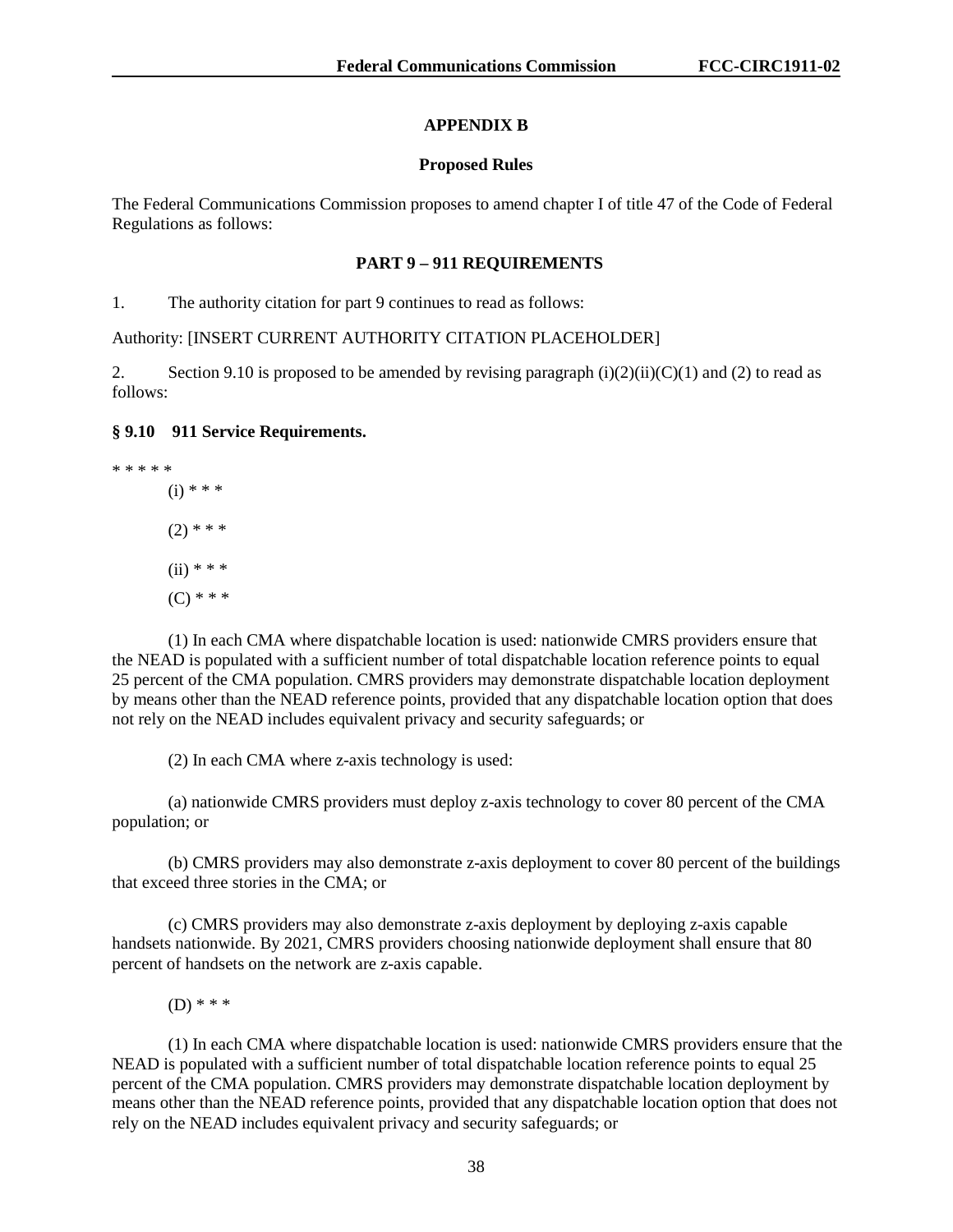(2) In each CMA where z-axis technology is used:

(a) nationwide CMRS providers must deploy z-axis technology to cover 80 percent of the CMA population; or.

(b) CMRS providers may also demonstrate z-axis deployment to cover 80 percent of the buildings that exceed three stories in the CMA; or

(c) CMRS providers may also demonstrate z-axis deployment by deploying z-axis capable handsets nationwide. By 2023, CMRS providers choosing nationwide deployment shall ensure that 100 percent of handsets on the network are z-axis capable.

\* \* \* \* \*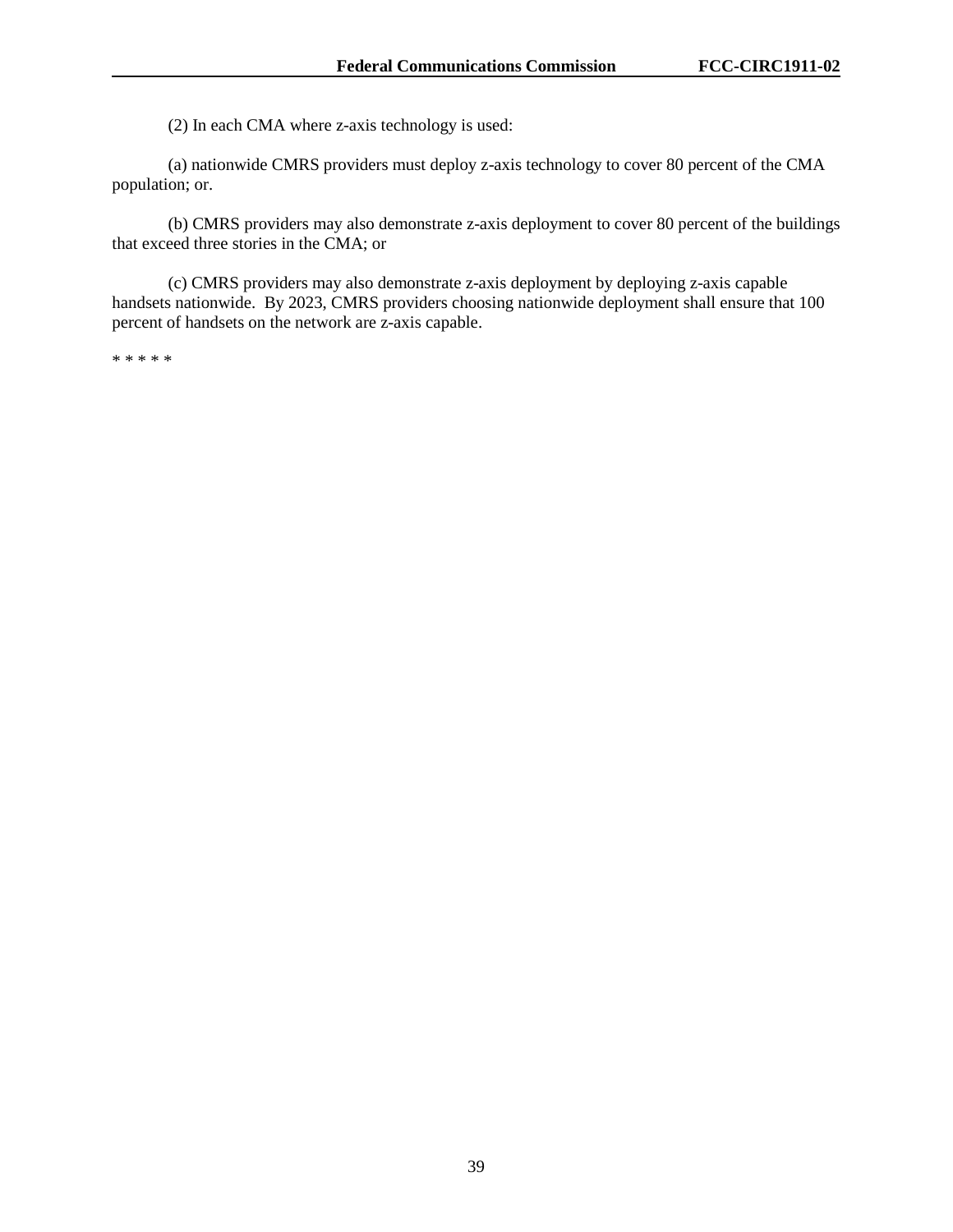## **APPENDIX C**

## **Final Regulatory Flexibility Analysis**

[1](#page-40-0). As required by the Regulatory Flexibility Act of 1980, as amended  $(RFA)$ ,<sup>1</sup> an Initial Regulatory Flexibility Analysis (IRFAs) was incorporated in the *Fourth Further Notice of Proposed*  Rulemaking (Fourth Further Notice) adopted in March [2](#page-40-1)019.<sup>2</sup> The Commission sought written public comment on the proposals in the *Notice* including comment on the IRFA. No comments were filed addressing the IRFA. This present Final Regulatory Flexibility Analysis (FRFA) conforms to the RFA.[3](#page-40-2)

# **A. Need for, and Objectives of, the Report and Order**

2. The *Fifth Report and Order* advances the Commission's goal of ensuring "that all Americans using mobile phones – whether they are calling from urban or rural areas, from indoors or outdoors – have technology that is functionally capable of providing accurate location information so that they receive the support they need in times of an emergency."[4](#page-40-3) In the *Fifth Report and Order*, the Commission adopts a metric to more precisely identify the location of a 911 wireless caller located in a multi-story building. More specifically, the Commission amends its rules to require the provisioning of vertical location (z-axis) information that would help enable first responders to identify the caller's floor level within 3 meters for most wireless calls to 911 from multi-story buildings, which represents a critical element to achieving the Commission's indoor location accuracy objectives. Consistent with the regulatory framework established in the last major revision of the Commission's wireless location accuracy rules in 2015 and the information developed in the associated docket, the *Fifth Report and Order* adopts a z-axis location accuracy metric of 3 meters above or below a handset for 80 percent of wireless Enhanced 911 (E911) indoor calls from z-axis capable devices as demonstrated in the test bed used to develop and test proposed z-axis accuracy metrics. CMRS providers must deliver z-axis information in Height Above Ellipsoid (HAE). Where available to the CMRS Provider, , CMRS providers must deliver floor level information with z-axis location. The Commission will also apply its current Confidence and Uncertainty (C/U) data requirements for  $x/y$  location information to z-axis information that will be collected and provisioned by Commercial Mobile Radio Service (CMRS) providers. The Commission extends to z-axis location existing compliance certification and live call data reporting requirements applicable to CMRS Providers. Additionally, the Commission extends consumer privacy and data security protections to 911 calls that convey z-axis location information in the *Fifth Report and Order*.

3. For z-axis compliance, the *Fifth Report and Order* requires CMRS providers to use a technology proven to meet the 3-meter metric in the test bed. The adopted metric should augment the ability of Public Safety Answering Points (PSAPs) and first responders to more accurately identify the floor level for most 911 calls made from multi-story buildings, reduce emergency response times, and, ultimately, save lives. It also implements the final element of the Commission's existing indoor location accuracy regime, which already includes a timetable for CMRS providers to deliver vertical location information by deploying either dispatchable location or z-axis technology in specific geographic areas. The adopted z-axis metric provides certainty to all parties and establishes a focal point for further testing, development, and implementation of evolving z-axis location technologies. The *Fifth Report and Order*  also clarifies that z-axis location information may only be used for 911 purposes except as required by law. In addition, the *Fifth Report and Order* amends the location accuracy rules to require CMRS providers to deliver confidence and uncertainty data along with z-axis information.

<span id="page-40-0"></span><sup>&</sup>lt;sup>1</sup> See 5 U.S.C. § 603. The RFA, 5 U.S.C. §§ 601–612, was amended by the Small Business Regulatory Enforcement Fairness Act of 1996 (SBREFA), Pub. L. No. 104-121, Title II, 110 Stat. 857 (1996).

<span id="page-40-1"></span><sup>2</sup> *Wireless E911 Location Accuracy Requirements*, PS Docket No. 07-114, Fourth Further Notice of Proposed Rulemaking, FCC 19-20 (March 15, 2019) (*Fourth Further Notice*).

<span id="page-40-2"></span><sup>3</sup> *See* 5 U.S.C. § 604.

<span id="page-40-3"></span><sup>4</sup> *Third Further Notice*, 29 FCC Rcd at 2377, para. 6.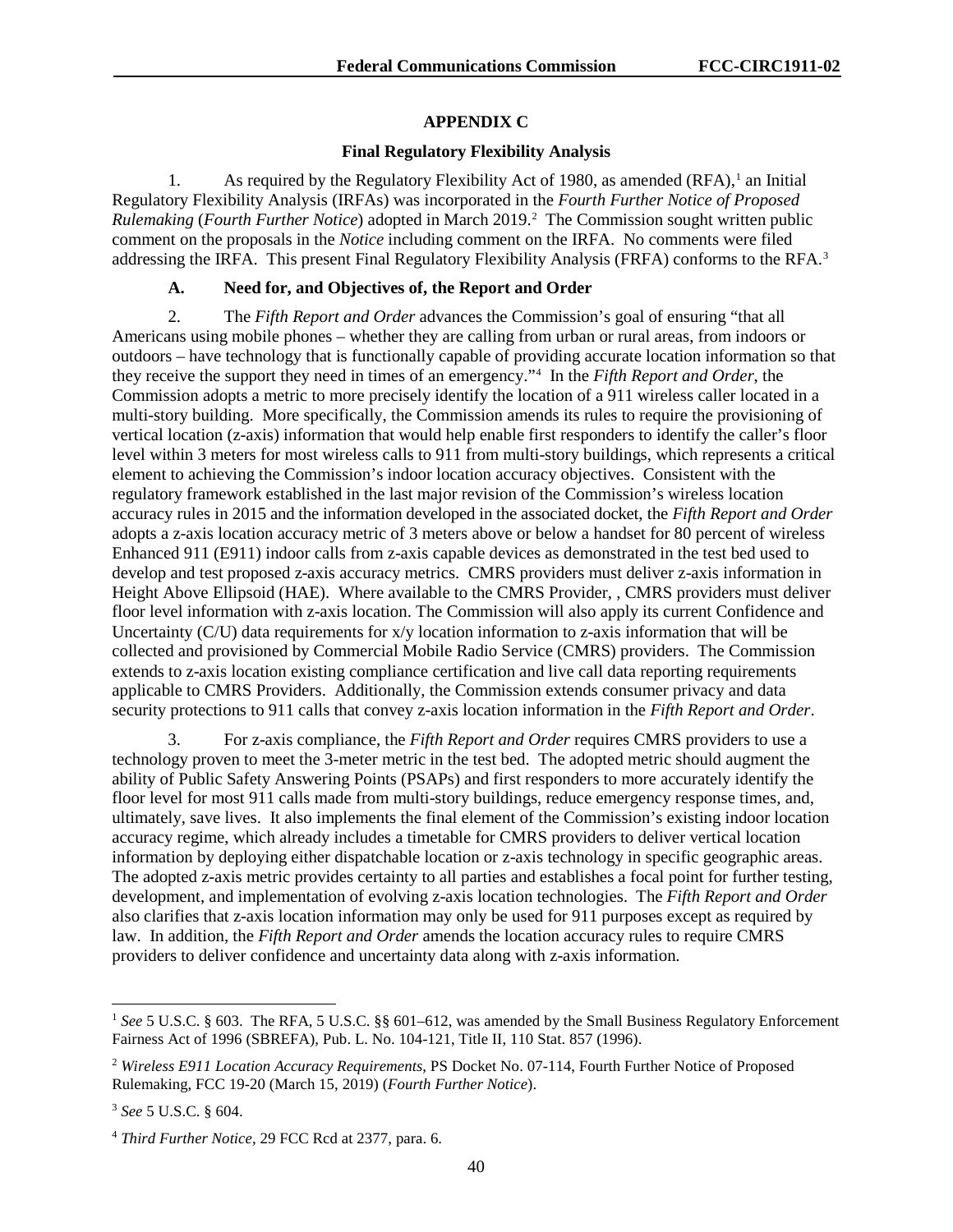## **B. Summary of Significant Issues Raised by Public Comments in Response to the IRFA**

4. There were no filed comments that specifically addressed the proposed rules and policies presented in the IRFA.

## **C. Response to Comments by the Chief Counsel for Advocacy of the Small Business Administration**

5. Pursuant to the Small Business Jobs Act of 2010, which amended the RFA, the Commission is required to respond to any comments filed by the Chief Counsel for Advocacy of the Small Business Administration (SBA), and to provide a detailed statement of any change made to the proposed rules as a result of those comments. $5<sup>5</sup>$  $5<sup>5</sup>$ 

6. The Chief Counsel did not file any comments in response to the proposed rules in this proceeding.

# **D. Description and Estimate of the Number of Small Entities To Which the Rules Will Apply**

7. The RFA directs agencies to provide a description of and, where feasible, an estimate of the number of small entities that may be affected by the rule changes.<sup>[6](#page-41-1)</sup> The RFA generally defines the term "small entity" as having the same meaning as the terms "small business," "small organization," and "small governmental jurisdiction."[7](#page-41-2) In addition, the term "small business" has the same meaning as the term "small business concern" under the Small Business Act.[8](#page-41-3) A small business concern is one which: (1) is independently owned and operated; (2) is not dominant in its field of operation; and (3) satisfies any additional criteria established by the SBA.[9](#page-41-4)

8. *Small Businesses, Small Organizations, Small Governmental Jurisdictions*. Our actions, over time, may affect small entities that are not easily categorized at present. We therefore describe here, at the outset, three broad groups of small entities that could be directly affected herein.<sup>[10](#page-41-5)</sup> First, while there are industry specific size standards for small businesses that are used in the regulatory flexibility analysis, according to data from the SBA's Office of Advocacy, in general a small business is an independent business having fewer than 500 employees.<sup>11</sup> These types of small businesses represent 99.9% of all businesses in the United States which translates to 28.8 million businesses.[12](#page-41-7)

<span id="page-41-2"></span> $75$  U.S.C. § 601(6).

<span id="page-41-4"></span><sup>9</sup> 15 U.S.C. § 632.

<span id="page-41-5"></span><sup>10</sup> *See* 5 U.S.C. § 601(3)-(6).

<span id="page-41-6"></span><sup>11</sup> See SBA, Office of Advocacy, "Frequently Asked Questions, Question 1 – What is a small business?" [https://www.sba.gov/sites/default/files/advocacy/SB-FAQ-2016\\_WEB.pdf](https://www.sba.gov/sites/default/files/advocacy/SB-FAQ-2016_WEB.pdf) (June 2016)

<span id="page-41-7"></span><sup>12</sup> See SBA, Office of Advocacy, "Frequently Asked Questions, Question 2- How many small businesses are there in the U.S.?" [https://www.sba.gov/sites/default/files/advocacy/SB-FAQ-2016\\_WEB.pdf](https://www.sba.gov/sites/default/files/advocacy/SB-FAQ-2016_WEB.pdf) (June 2016).

(continued….)

<span id="page-41-0"></span> $5 \text{ U.S.C. }$  § 604(a)(3).

<span id="page-41-1"></span> $65$  U.S.C. § 603(b)(3).

<span id="page-41-3"></span><sup>8</sup> 5 U.S.C. § 601(3) (incorporating by reference the definition of "small business concern" in Section 3 of the Small Business Act, which is codified at 15 U.S.C. § 632). Pursuant to the RFA, the statutory definition of a small business applies "unless an agency, after consultation with the Office of Advocacy of the Small Business Administration and after opportunity for public comment, establishes one or more definitions of such term which are appropriate to the activities of the agency and publishes such definition(s) in the Federal Register." 5 U.S.C. § 601(3).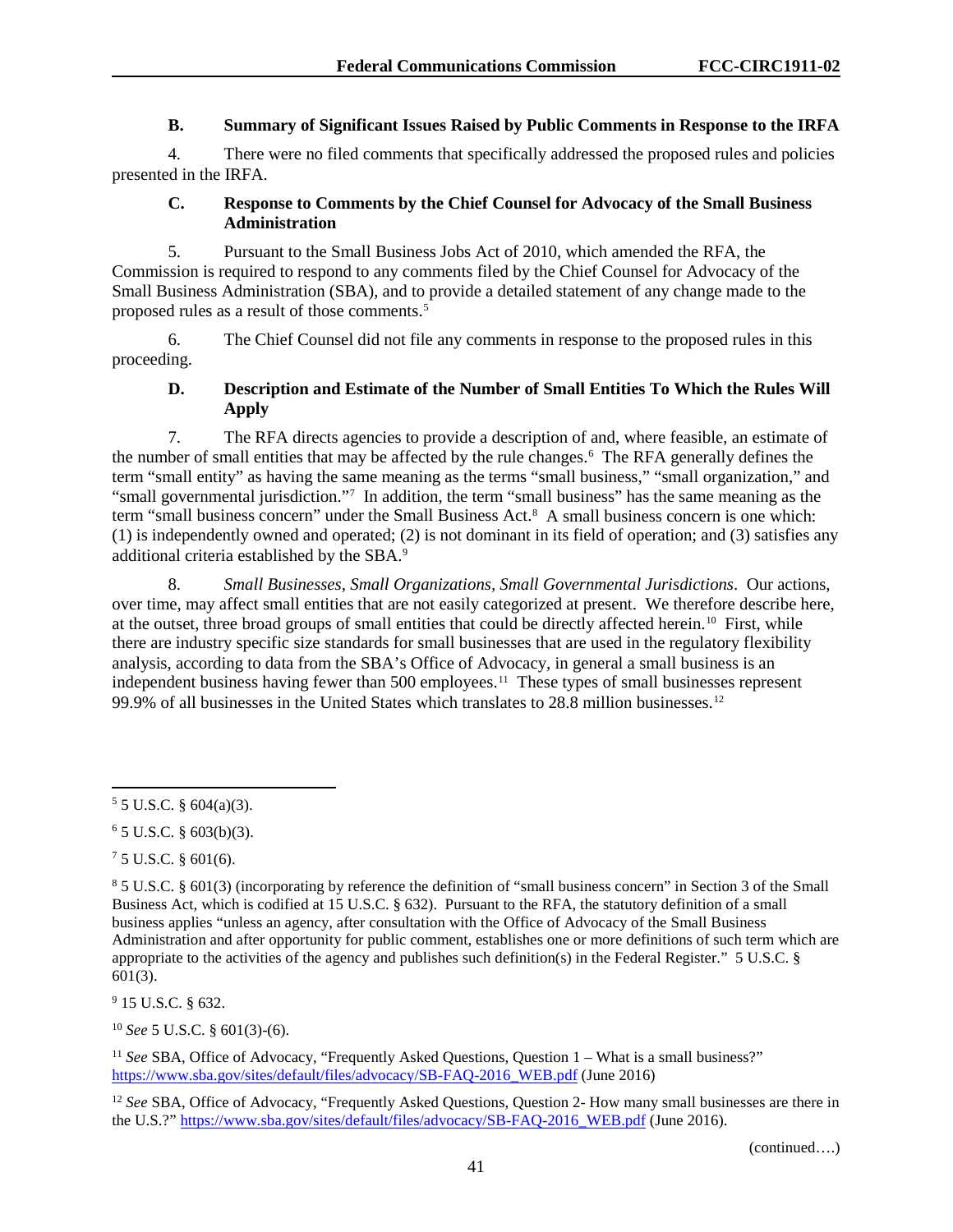9. Next, the type of small entity described as a "small organization" is generally "any notfor-profit enterprise which is independently owned and operated and is not dominant in its field."[13](#page-42-0) Nationwide, as of August 2016, there were approximately 356,494 small organizations based on registration and tax data filed by nonprofits with the Internal Revenue Service (IRS).[14](#page-42-1)

10. Finally, the small entity described as a "small governmental jurisdiction" is defined generally as "governments of cities, counties, towns, townships, villages, school districts, or special districts, with a population of less than fifty thousand."<sup>[15](#page-42-2)</sup> U.S. Census Bureau data from the 2012 Census of Governments<sup>[16](#page-42-3)</sup> indicate that there were 90,056 local governmental jurisdictions consisting of general purpose governments and special purpose governments in the United States.[17](#page-42-4) Of this number there were 37,132 General purpose governments (county,<sup>[18](#page-42-5)</sup> municipal and town or township<sup>[19](#page-42-6)</sup>) with populations of less than 50,000 and 12,184 Special purpose governments (independent school districts<sup>[20](#page-42-7)</sup> and special districts<sup>21</sup>) with populations of less than 50,000. The 2012 U.S. Census Bureau data for most types of governments in the local government category show that the majority of these governments have

<span id="page-42-2"></span> $15$  5 U.S.C. § 601(5).

<span id="page-42-3"></span><sup>16</sup> See 13 U.S.C. § 161. The Census of Government is conducted every five (5) years compiling data for years ending with "2" and "7." *See also* Program Description Census of Government *[https://factfinder.census.gov/faces/affhelp/jsf/pages/metadata.xhtml?lang=en&type=program&id=program.en.CO](https://factfinder.census.gov/faces/affhelp/jsf/pages/metadata.xhtml?lang=en&type=program&id=program.en.COG) [G#](https://factfinder.census.gov/faces/affhelp/jsf/pages/metadata.xhtml?lang=en&type=program&id=program.en.COG)*.

<span id="page-42-4"></span><sup>17</sup> See U.S. Census Bureau, 2012 Census of Governments, Local Governments by Type and State: 2012 - United States-States. [https://factfinder.census.gov/bkmk/table/1.0/en/COG/2012/ORG02.US01.](https://factfinder.census.gov/bkmk/table/1.0/en/COG/2012/ORG02.US01) Local governmental jurisdictions are classified in two categories - General purpose governments (county, municipal and town or township) and Special purpose governments (special districts and independent school districts).

<span id="page-42-5"></span><sup>18</sup> *See* U.S. Census Bureau, 2012 Census of Governments, County Governments by Population-Size Group and State: 2012 **-** United States-States. [https://factfinder.census.gov/bkmk/table/1.0/en/COG/2012/ORG06.US01.](https://factfinder.census.gov/bkmk/table/1.0/en/COG/2012/ORG06.US01) There were 2,114 county governments with populations less than 50,000.

<span id="page-42-6"></span><sup>19</sup> See U.S. Census Bureau, 2012 Census of Governments, Subcounty General-Purpose Governments by Population-Size Group and State: 2012 - United States – States. [https://factfinder.census.gov/bkmk/table/1.0/en/COG/2012/ORG07.US01.](https://factfinder.census.gov/bkmk/table/1.0/en/COG/2012/ORG07.US01) There were 18,811 municipal and 16,207

town and township governments with populations less than 50,000.

<span id="page-42-7"></span><sup>20</sup> *See* U.S. Census Bureau, 2012 Census of Governments, Elementary and Secondary School Systems by Enrollment-Size Group and State: 2012 - United States-States. [https://factfinder.census.gov/bkmk/table/1.0/en/COG/2012/ORG11.US01.](https://factfinder.census.gov/bkmk/table/1.0/en/COG/2012/ORG11.US01) There were 12,184 independent school districts with enrollment populations less than 50,000.

<span id="page-42-8"></span><sup>21</sup> *See* U.S. Census Bureau, 2012 Census of Governments, Special District Governments by Function and State: 2012 - United States-States. [https://factfinder.census.gov/bkmk/table/1.0/en/COG/2012/ORG09.US01.](https://factfinder.census.gov/bkmk/table/1.0/en/COG/2012/ORG09.US01) The U.S. Census Bureau data did not provide a population breakout for special district governments.

<span id="page-42-0"></span> $13$  5 U.S.C. § 601(4).

<span id="page-42-1"></span><sup>&</sup>lt;sup>14</sup> Data from the Urban Institute, National Center for Charitable Statistics (NCCS) reporting on nonprofit organizations registered with the IRS was used to estimate the number of small organizations. Reports generated using the NCCS online database indicated that as of August 2016 there were 356,494 registered nonprofits with total revenues of less than \$100,000. Of this number, 326,897 entities filed tax returns with 65,113 registered nonprofits reporting total revenues of \$50,000 or less on the IRS Form 990-N for Small Exempt Organizations and 261,784 nonprofits reporting total revenues of \$100,000 or less on some other version of the IRS Form 990 within 24 months of the August 2016 data release date. *See* [http://nccs.urban.org/sites/all/nccs-archive/html//tablewiz/tw.php](http://nccs.urban.org/sites/all/nccs-archive/html/tablewiz/tw.php) where the report showing this data can be generated by selecting the following data fields: Report: "The Number and Finances of All Registered 501(c) Nonprofits"; Show: "Registered Nonprofits"; By: "Total Revenue Level (years 1995, Aug to 2016, Aug)"; and For: "2016, Aug" then selecting "Show Results."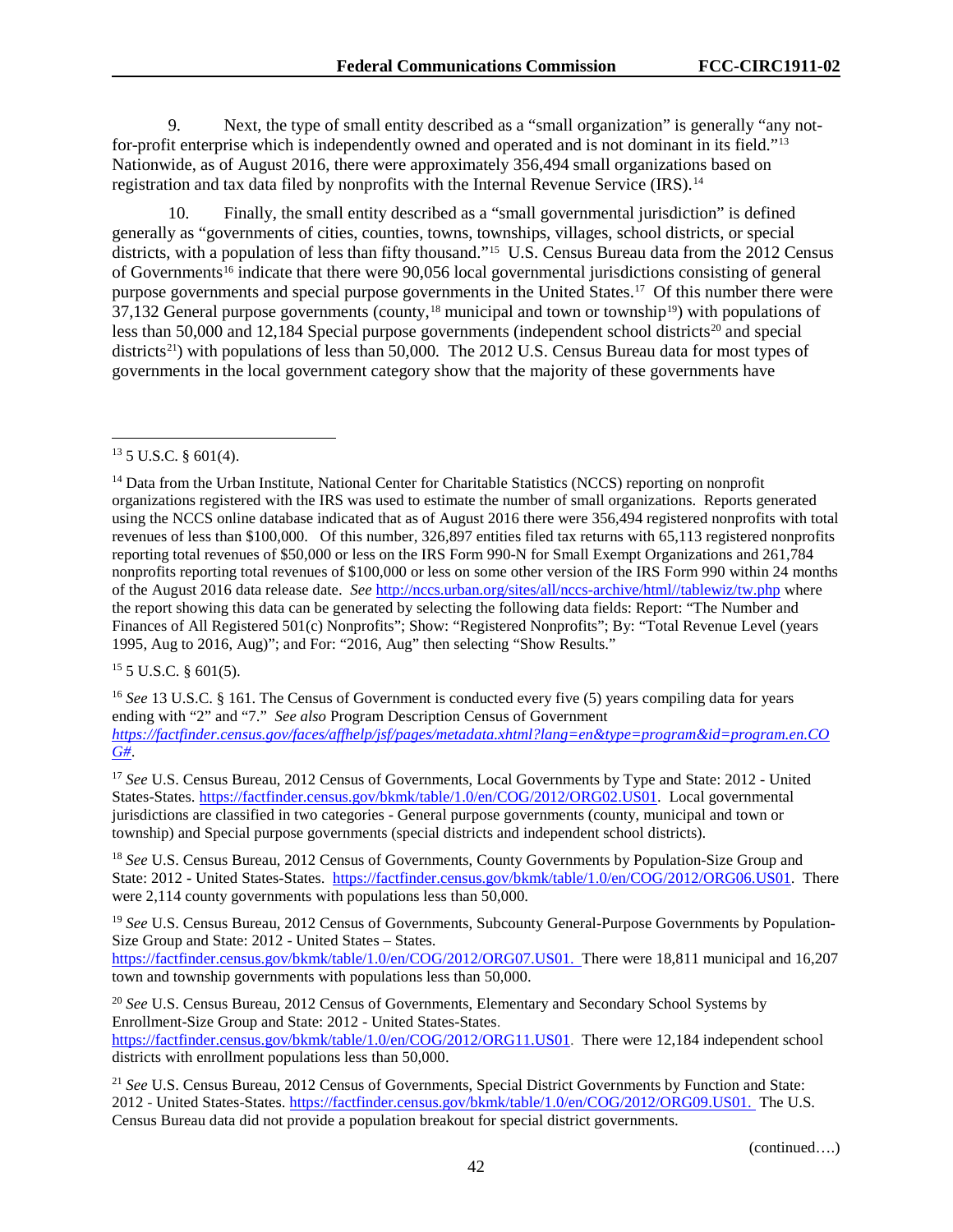populations of less than  $50,000^{22}$  $50,000^{22}$  $50,000^{22}$  Based on this data we estimate that at least 49,316 local government jurisdictions fall in the category of "small governmental jurisdictions."[23](#page-43-1)

## **1. Telecommunications Service Providers**

#### **a. Wireless Telecommunications Providers**

11. Pursuant to 47 CFR § 20.18(a), the Commission's 911 service requirements are only applicable to Commercial Mobile Radio Service (CMRS) "[providers], excluding mobile satellite service operators, to the extent that they: (1) Offer real-time, two way switched voice service that is interconnected with the public switched network; and (2) Utilize an in-network switching facility that enables the provider to reuse frequencies and accomplish seamless hand-offs of subscriber calls. These requirements are applicable to entities that offer voice service to consumers by purchasing airtime or capacity at wholesale rates from CMRS licensees."

12. Below, for those services subject to auctions, we note that, as a general matter, the number of winning bidders that qualify as small businesses at the close of an auction does not necessarily represent the number of small businesses currently in service. Also, the Commission does not generally track subsequent business size unless, in the context of assignments or transfers, unjust enrichment issues are implicated.

13. *All Other Telecommunications.* The "All Other Telecommunications" category is comprised of establishments primarily engaged in providing specialized telecommunications services, such as satellite tracking, communications telemetry, and radar station operation.<sup>[24](#page-43-2)</sup> This industry also includes establishments primarily engaged in providing satellite terminal stations and associated facilities connected with one or more terrestrial systems and capable of transmitting telecommunications to, and receiving telecommunications from, satellite systems.[25](#page-43-3) Establishments providing Internet services or voice over Internet protocol (VoIP) services via client-supplied telecommunications connections are also included in this industry.<sup>[26](#page-43-4)</sup> The SBA has developed a small business size standard for All Other Telecommunications, which consists of all such firms with annual receipts of \$32.5 million or less.<sup>[27](#page-43-5)</sup> For this category, U.S. Census Bureau data for 2012 shows that there were 1,442 firms that operated for the entire year.[28](#page-43-6) Of those firms, a total of 1,400 had annual receipts less than \$25 million and 42 firms had

<span id="page-43-1"></span><sup>23</sup> *Id.*

<span id="page-43-3"></span><sup>25</sup> *Id.*

<span id="page-43-4"></span><sup>26</sup>*Id*.

<span id="page-43-0"></span> <sup>22</sup> *See* U.S. Census Bureau, 2012 Census of Governments, **C**ounty Governments by Population-Size Group and State: 2012 - United States-States **-** [https://factfinder.census.gov/bkmk/table/1.0/en/COG/2012/ORG06.US01;](https://factfinder.census.gov/bkmk/table/1.0/en/COG/2012/ORG06.US01) Subcounty General-Purpose Governments by Population-Size Group and State: 2012 - United States–States [https://factfinder.census.gov/bkmk/table/1.0/en/COG/2012/ORG07.US01;](https://factfinder.census.gov/bkmk/table/1.0/en/COG/2012/ORG07.US01) and Elementary and Secondary School Systems by Enrollment-Size Group and State: 2012 - United States-States. [https://factfinder.census.gov/bkmk/table/1.0/en/COG/2012/ORG11.US01.](https://factfinder.census.gov/bkmk/table/1.0/en/COG/2012/ORG11.US01) While U.S. Census Bureau data did not

provide a population breakout for special district governments, if the population of less than 50,000 for this category of local government is consistent with the other types of local governments the majority of the 38, 266 special district governments have populations of less than 50,000.

<span id="page-43-2"></span><sup>24</sup> *See* U.S. Census Bureau, 2017 NAICS Definitions, NAICS Code "517919 All Other Telecommunications", [https://www.census.gov/cgi-bin/sssd/naics/naicsrch?input=517919&search=2017+NAICS+Search&search=2017.](https://www.census.gov/cgi-bin/sssd/naics/naicsrch?input=517919&search=2017+NAICS+Search&search=2017)

<span id="page-43-5"></span><sup>27</sup> *See* 13 CFR § 121.201, NAICS code 517919.

<span id="page-43-6"></span><sup>28</sup> U.S. Census Bureau, *2012 Economic Census of the United States*, Table EC1251SSSZ4, Information: Subject Series - Estab and Firm Size: Receipts Size of Firms for the United States: 2012, NAICS code 517919, [https://factfinder.census.gov/bkmk/table/1.0/en/ECN/2012\\_US/51SSSZ4//naics~517919.](https://factfinder.census.gov/bkmk/table/1.0/en/ECN/2012_US/51SSSZ4/naics%7E517919)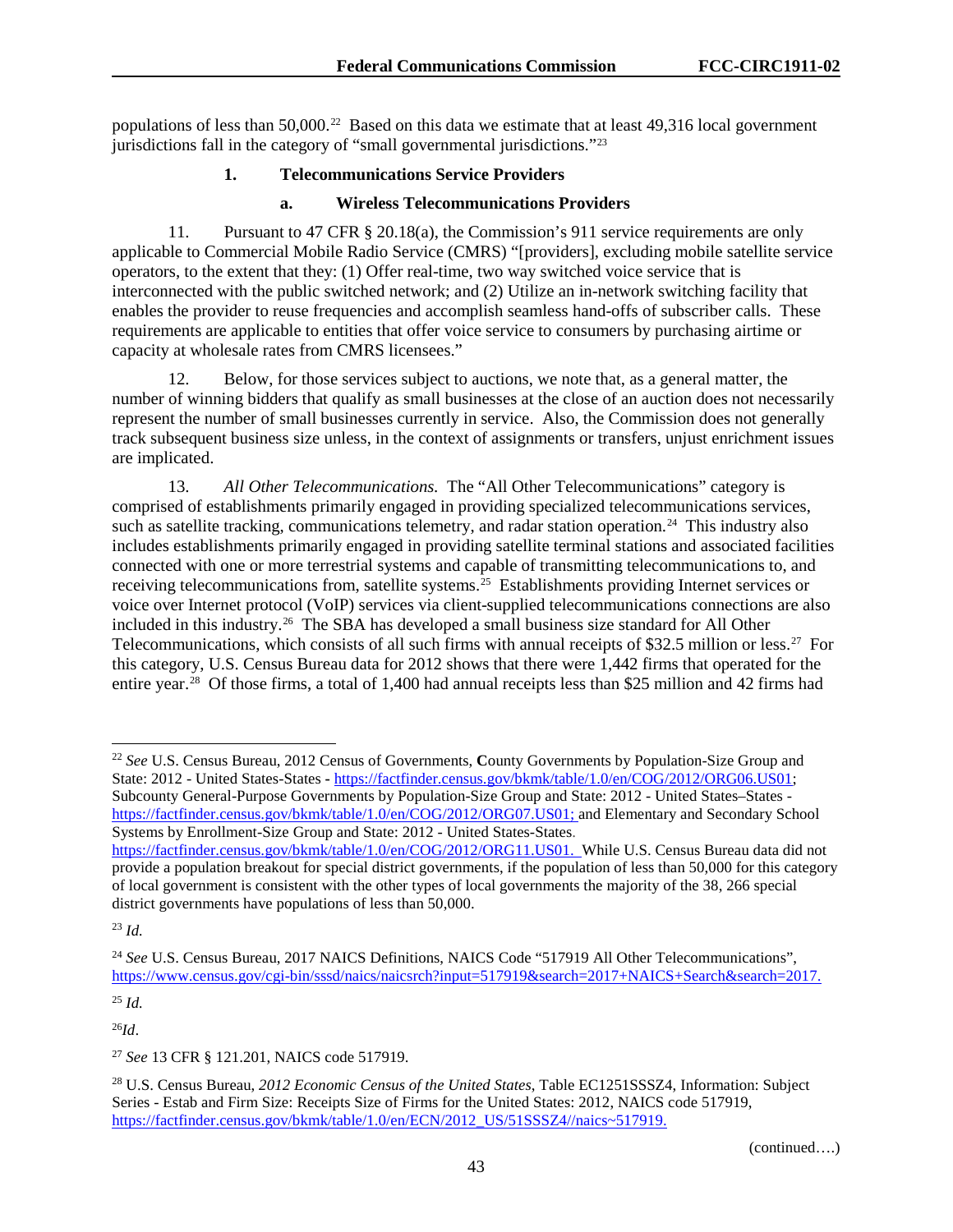annual receipts of \$25 million to \$49,999,999.[29](#page-44-0) Thus, the Commission estimates that the majority of "All Other Telecommunications" firms potentially affected by our action can be considered small.

14. *AWS Services (1710–1755 MHz and 2110–2155 MHz bands (AWS-1); 1915–1920 MHz, 1995–2000 MHz, 2020–2025 MHz and 2175–2180 MHz bands (AWS-2); 2155–2175 MHz band (AWS-3*)). For the AWS-1 bands,<sup>[30](#page-44-1)</sup> the Commission has defined a "small business" as an entity with average annual gross revenues for the preceding three years not exceeding \$40 million, and a "very small business" as an entity with average annual gross revenues for the preceding three years not exceeding \$15 million. For AWS-2 and AWS-3, although we do not know for certain which entities are likely to apply for these frequencies, we note that the AWS-1 bands are comparable to those used for cellular service and personal communications service. The Commission has not yet adopted size standards for the AWS-2 or AWS-3 bands but proposes to treat both AWS-2 and AWS-3 similarly to broadband PCS service and AWS-1 service due to the comparable capital requirements and other factors, such as issues involved in relocating incumbents and developing markets, technologies, and services.<sup>[31](#page-44-2)</sup>

15. *Competitive Local Exchange Carriers (Competitive LECs). Competitive Access Providers (CAPs), Shared-Tenant Service Providers, and Other Local Service Providers.* Neither the Commission nor the SBA has developed a small business size standard specifically for these service providers. The appropriate NAICS Code category is Wired Telecommunications Carriers and under that size standard, such a business is small if it has 1,500 or fewer employees.<sup>[32](#page-44-3)</sup> U.S. Census Bureau data for 2012 indicate that 3,117 firms operated during that year.<sup>33</sup> Of that number, 3,083 operated with fewer than  $1,000$ employees.<sup>34</sup> Based on these data, the Commission concludes that the majority of Competitive LECS, CAPs, Shared-Tenant Service Providers, and Other Local Service Providers, are small entities. According to Commission data, 1,442 carriers reported that they were engaged in the provision of either competitive local exchange services or competitive access provider services.<sup>35</sup> Of these 1,442 carriers, an estimated 1,256 have 1,500 or fewer employees.<sup>[36](#page-44-7)</sup> In addition, 17 carriers have reported that they are Shared-Tenant Service Providers, and all 17 are estimated to have 1,500 or fewer employees.<sup>[37](#page-44-8)</sup> Also, 72

<span id="page-44-5"></span><sup>34</sup> *Id.*

<span id="page-44-0"></span> <sup>29</sup> *Id.*

<span id="page-44-1"></span><sup>30</sup> The service is defined in section 90.1301 *et seq*. of the Commission's Rules, 47 CFR § 90.1301 *et seq*.

<span id="page-44-2"></span><sup>31</sup> *See Service Rules for Advanced Wireless Services in the 1*.*7 GHz and 2*.*1 GHz Bands*, Report and Order, 18 FCC Rcd 25162, Appx. B (2003), *modified by Service Rules for Advanced Wireless Services in the 1*.*7 GHz and 2*.*1 GHz Bands*, Order on Reconsideration, 20 FCC Rcd 14058, Appx. C (2005); *Service Rules for Advanced Wireless Services in the 1915–1920 MHz*, *1995–2000 MHz*, *2020–2025 MHz and 2175–2180 MHz Bands; Service Rules for Advanced Wireless Services in the 1*.*7 GHz and 2*.*1 GHz Bands*, Notice of Proposed Rulemaking, 19 FCC Rcd 19263, Appx. B (2005); *Service Rules for Advanced Wireless Services in the 2155–2175 MHz Band*, Notice of Proposed Rulemaking, 22 FCC Rcd 17035, Appx. (2007).

<span id="page-44-3"></span><sup>32</sup> *See* 13 CFR § 121.201. The Wired Telecommunications Carrier category formerly used the NAICS code of 517110. As of 2017 the U.S. Census Bureau definition shows the NAICs code as 517311 for Wired Telecommunications Carriers. *See*, [https://www.census.gov/cgi](https://www.census.gov/cgi-bin/sssd/naics/naicsrch?code=517311&search=2017)[bin/sssd/naics/naicsrch?code=517311&search=2017.](https://www.census.gov/cgi-bin/sssd/naics/naicsrch?code=517311&search=2017)

<span id="page-44-4"></span><sup>33</sup> *See* U.S. Census Bureau, *2012 Economic Census of the United States,* Table No. EC1251SSSZ5, *Information: Subject Series - Estab & Firm Size: Employment Size of Firms: 2012* (517110 Wired Telecommunications Carriers). [https://factfinder.census.gov/bkmk/table/1.0/en/ECN/2012\\_US/51SSSZ5//naics~517110.](https://factfinder.census.gov/bkmk/table/1.0/en/ECN/2012_US/51SSSZ5/naics%7E517110)s

<span id="page-44-6"></span><sup>35</sup> *See* Federal Communications Commission, Wireline Competition Bureau, Industry Analysis and Technology Division, Trends in Telephone Service at Table 5.3 (Sept. 2010) (*Trends in Telephone Service*), [https://apps.fcc.gov/edocs\\_public/attachmatch/DOC-301823A1.pdf.](https://apps.fcc.gov/edocs_public/attachmatch/DOC-301823A1.pdf)

<span id="page-44-7"></span><sup>36</sup> *Id*.

<span id="page-44-8"></span><sup>37</sup> *Id*.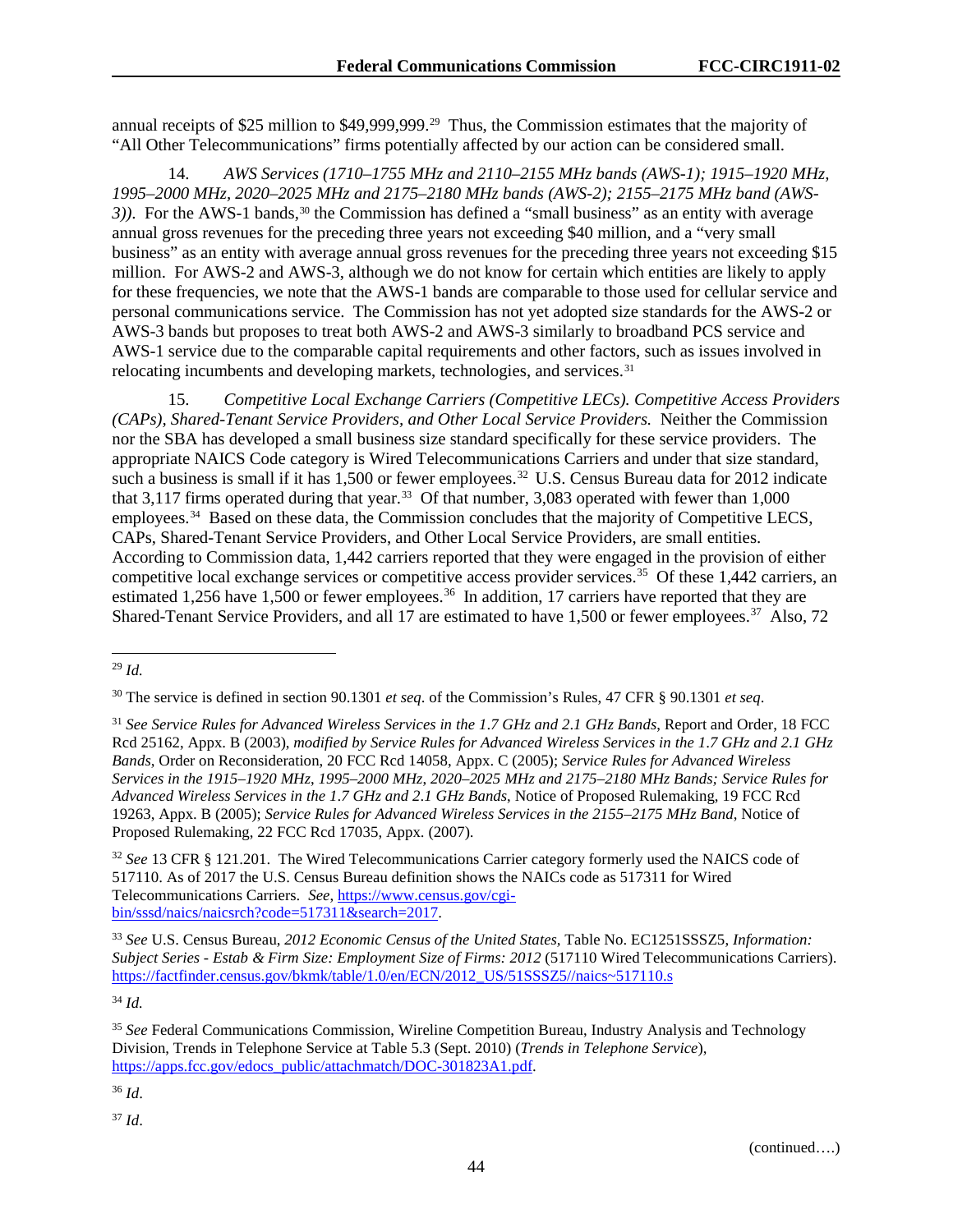carriers have reported that they are Other Local Service Providers.<sup>[38](#page-45-0)</sup> Of this total, 70 have 1,500 or fewer employees.[39](#page-45-1) Consequently, based on internally researched FCC data, the Commission estimates that most providers of competitive local exchange service, competitive access providers, Shared-Tenant Service Providers, and Other Local Service Providers are small entities.

16. *Incumbent Local Exchange Carriers (LECs).* Neither the Commission nor the SBA has developed a small business size standard specifically for incumbent local exchange services. The closest applicable NAICS Code category is Wired Telecommunications Carriers[.40](#page-45-2) Under the applicable SBA size standard, such a business is small if it has 1,500 or fewer employees.<sup>41</sup> U.S. Census Bureau data for 2012 indicate that 3,117 firms operated the entire year.<sup>[42](#page-45-4)</sup> Of this total, 3,083 operated with fewer than 1,000 employees.[43](#page-45-5) Consequently, the Commission estimates that most providers of incumbent local exchange service are small businesses that may be affected by our actions. According to Commission data, one thousand three hundred and seven (1,307) Incumbent Local Exchange Carriers reported that they were incumbent local exchange service providers.<sup>[44](#page-45-6)</sup> Of this total, an estimated 1,006 have 1,500 or fewer employees.[45](#page-45-7) Thus using the SBA's size standard the majority of incumbent LECs can be considered small entities.

17. *Narrowband Personal Communications Services.* Two auctions of narrowband personal communications services (PCS) licenses have been conducted. To ensure meaningful participation of small business entities in future auctions, the Commission has adopted a two-tiered small business size standard in the Narrowband PCS Second Report and Order. Through these auctions, the Commission has awarded a total of 41 licenses, out of which 11 were obtained by small businesses.<sup>[46](#page-45-8)</sup> A "small business" is an entity that, together with affiliates and controlling interests, has average gross revenues for the three preceding years of not more than \$40 million. A "very small business" is an entity that, together with affiliates and controlling interests, has average gross revenues for the three preceding years of not more than \$15 million. The SBA has approved these small business size standards. $47$ 

18. *Offshore Radiotelephone Service.* This service operates on several UHF television broadcast channels that are not used for television broadcasting in the coastal areas of states bordering the Gulf of Mexico.<sup>[48](#page-45-10)</sup> The closest applicable SBA size standard is for Wireless Telecommunications Carriers

<span id="page-45-1"></span><sup>39</sup> *Id*.

<span id="page-45-2"></span><sup>40</sup> *See* 13 CFR § 121.201. The Wired Telecommunications Carrier category formerly used the NAICS code of 517110. As of 2017 the U.S. Census Bureau definition shows the NAICs code as 517311 for Wired Telecommunications Carriers. *See* <https://www.census.gov/cgi-bin/sssd/naics/naicsrch?code=517311&search=2017>

<span id="page-45-3"></span><sup>41</sup> *Id.*

<span id="page-45-4"></span><sup>42</sup> *See* U.S. Census Bureau, *2012 Economic Census of the United States,* Table No. EC1251SSSZ5, *Information: Subject Series - Estab & Firm Size: Employment Size of Firms: 2012* (517110 Wired Telecommunications Carriers). [https://factfinder.census.gov/bkmk/table/1.0/en/ECN/2012\\_US/51SSSZ5//naics~517110.](https://factfinder.census.gov/bkmk/table/1.0/en/ECN/2012_US/51SSSZ5/naics%7E517110)

<span id="page-45-5"></span><sup>43</sup> *Id.*

<span id="page-45-6"></span><sup>44</sup> *See Trends in Telephone Service*, Federal Communications Commission, Wireline Competition Bureau, Industry Analysis and Technology Division at Table 5.3 (Sept. 2010) (*Trends in Telephone Service*).

<span id="page-45-7"></span><sup>45</sup> *Id*.

<span id="page-45-8"></span><sup>46</sup> *Amendment of the Commission's Rules to Establish New Personal Communications Services, Narrowband PCS*, GEN Docket No. 90-314, ET Docket No. 92-100, PP Docket No. 93-253, Second Report and Order and Second Further Notice of Proposed Rulemaking, 15 FCC Rcd 10456 (2000).

<span id="page-45-9"></span><sup>47</sup> *See* Letter from Aida Alvarez, Administrator, SBA, to Amy Zoslov, Chief, Auctions and Industry Analysis Division, Wireless Telecommunications Bureau, FCC (filed Dec. 2, 1998) (*Alvarez Letter 1998*).

<span id="page-45-10"></span><sup>48</sup> This service is governed by Subpart I of Part 22 of the Commission's Rules. *See* 47 CFR §§ 22.1001-22.1037.

(continued….)

<span id="page-45-0"></span> <sup>38</sup> *Id*.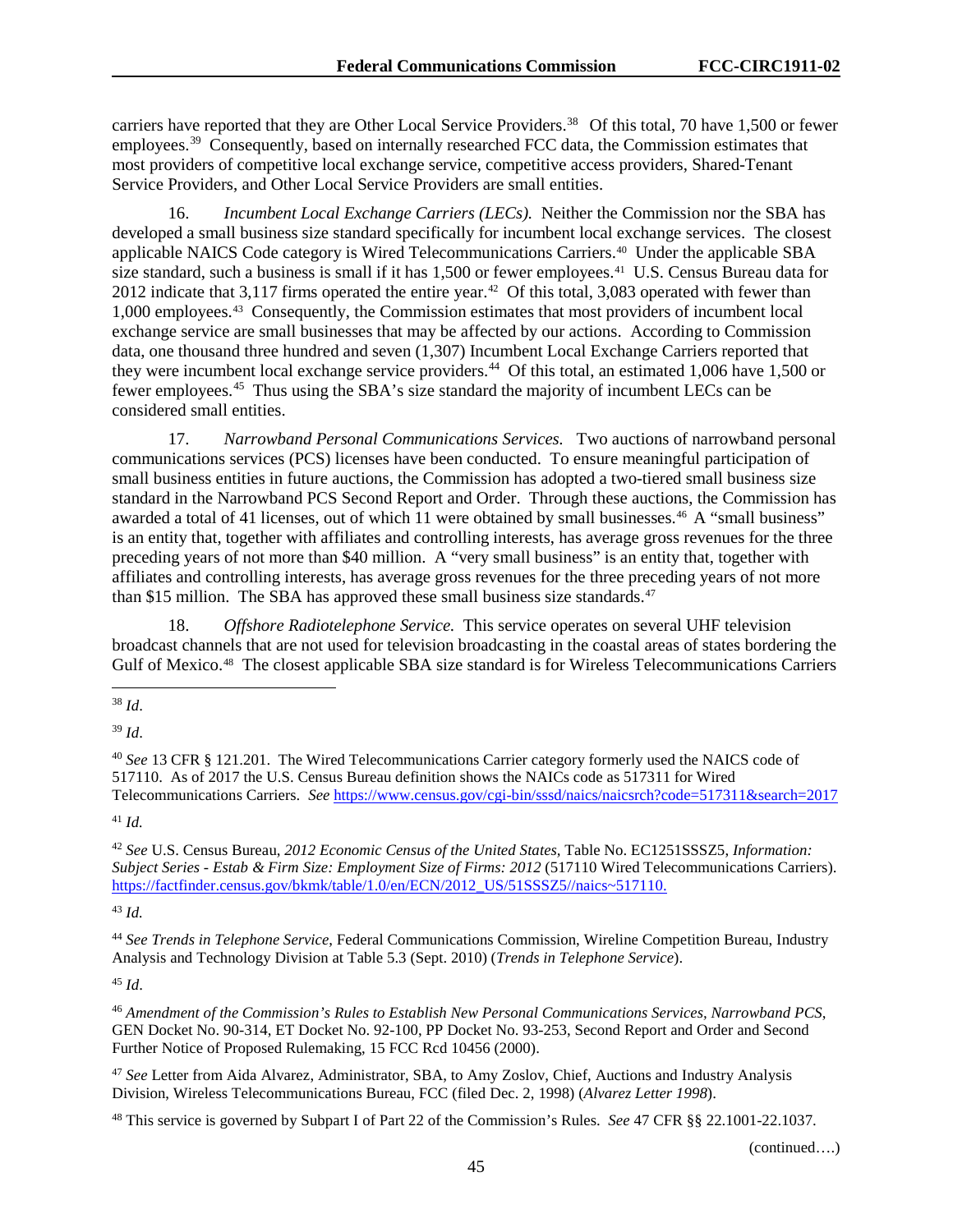(except Satellite), which is an entity employing no more than  $1,500$  persons.<sup>[49](#page-46-0)</sup> U.S. Census Bureau data in this industry for 2012 show that there were 967 firms that operated for the entire year.<sup>50</sup> Of this total, 955 firms had employment of 999 or fewer employees and 12 had employment of 1000 employees or more.[51](#page-46-2) Thus, under this SBA category and the associated small business size standard, the majority of Offshore Radiotelephone Service firms can be considered small. There are presently approximately 55 licensees in this service. However, the Commission is unable to estimate at this time the number of licensees that would qualify as small under the SBA's small business size standard for the category of Wireless Telecommunications Carriers (except Satellite).

19. *Radio and Television Broadcasting and Wireless Communications Equipment Manufacturing*. This industry comprises establishments primarily engaged in manufacturing radio and television broadcast and wireless communications equipment.[52](#page-46-3) Examples of products made by these establishments are: transmitting and receiving antennas, cable television equipment, GPS equipment, pagers, cellular phones, mobile communications equipment, and radio and television studio and broadcasting equipment.[53](#page-46-4) The SBA has established a small business size standard for this industry of 1,250 employees or less.[54](#page-46-5) U.S. Census Bureau data for 2012 shows that 841 establishments operated in this industry in that year.<sup>55</sup> Of that number, 828 establishments operated with fewer than  $1,000$ employees, 7 establishments operated with between 1,000 and 2,499 employees and 6 establishments operated with 2,500 or more employees.<sup>56</sup> Based on this data, we conclude that a majority of manufacturers in this industry are small.

20. *Rural Radiotelephone Service.* The Commission has not adopted a size standard for small businesses specific to the Rural Radiotelephone Service.<sup>[57](#page-46-8)</sup> A significant subset of the Rural Radiotelephone Service is the Basic Exchange Telephone Radio System (BETRS).<sup>[58](#page-46-9)</sup> The closest applicable SBA size standard is for Wireless Telecommunications Carriers (except Satellite), which is an entity employing no more than 1,500 persons.<sup>[59](#page-46-10)</sup> For this industry, U.S. Census Bureau data for 2012

<span id="page-46-4"></span><sup>53</sup> *Id*.

<span id="page-46-7"></span><sup>56</sup> *Id*.

<span id="page-46-0"></span> <sup>49</sup> 13 CFR § 121.201, NAICS codes 517210.

<span id="page-46-1"></span><sup>50</sup> U.S. Census Bureau, *2012 Economic Census of the United States*, Table EC1251SSSZ5, Information: Subject Series: Estab and Firm Size: Employment Size of Firms for the U.S.: 2012 NAICS Code 517210 (rel. Jan. 8, 2016). [https://factfinder.census.gov/bkmk/table/1.0/en/ECN/2012\\_US/51SSSZ5//naics~5172100.](https://factfinder.census.gov/bkmk/table/1.0/en/ECN/2012_US/51SSSZ5/naics%7E5172100)

<span id="page-46-2"></span><sup>&</sup>lt;sup>51</sup> *Id.* Available census data does not provide a more precise estimate of the number of firms that have employment of 1,500 or fewer employees; the largest category provided is for firms with "1000 employees or more."

<span id="page-46-3"></span><sup>52</sup> The NAICS Code for this service is 334220. 13 CFR § 121.201. *See also* U.S. Census Bureau, 2012 NAICS Definitions, "334220 Radio and Television Broadcasting and Wireless Communications Equipment Manufacturing" *[https://factfinder.census.gov/faces/affhelp/jsf/pages/metadata.xhtml?lang=en&type=ib&id=ib.en./ECN.NAICS2012.](https://factfinder.census.gov/faces/affhelp/jsf/pages/metadata.xhtml?lang=en&type=ib&id=ib.en./ECN.NAICS2012.334220) [334220#.](https://factfinder.census.gov/faces/affhelp/jsf/pages/metadata.xhtml?lang=en&type=ib&id=ib.en./ECN.NAICS2012.334220)* 

<span id="page-46-5"></span><sup>54</sup> 13 CFR § 121.201, NAICS Code 334220.

<span id="page-46-6"></span><sup>55</sup> U.S. Census Bureau, *2012 Economic Census of the United States*, Table EC1231SG2, Manufacturing: Summary Series: General Summary: Industry Statistics for Subsectors and Industries by Employment Size: 2012, NAICS Code 334220[, https://factfinder.census.gov/bkmk/table/1.0/en/ECN/2012\\_US/31SG2//naics~334220.](https://factfinder.census.gov/bkmk/table/1.0/en/ECN/2012_US/31SG2/naics%7E334220)

<span id="page-46-8"></span><sup>57</sup> The service is defined in 47 CFR § 22.99.

<span id="page-46-9"></span><sup>58</sup> BETRS is defined in 47 CFR §§ 22.757 and 22.759.

<span id="page-46-10"></span><sup>59</sup> 13 CFR § 121.201, NAICS codes 517210.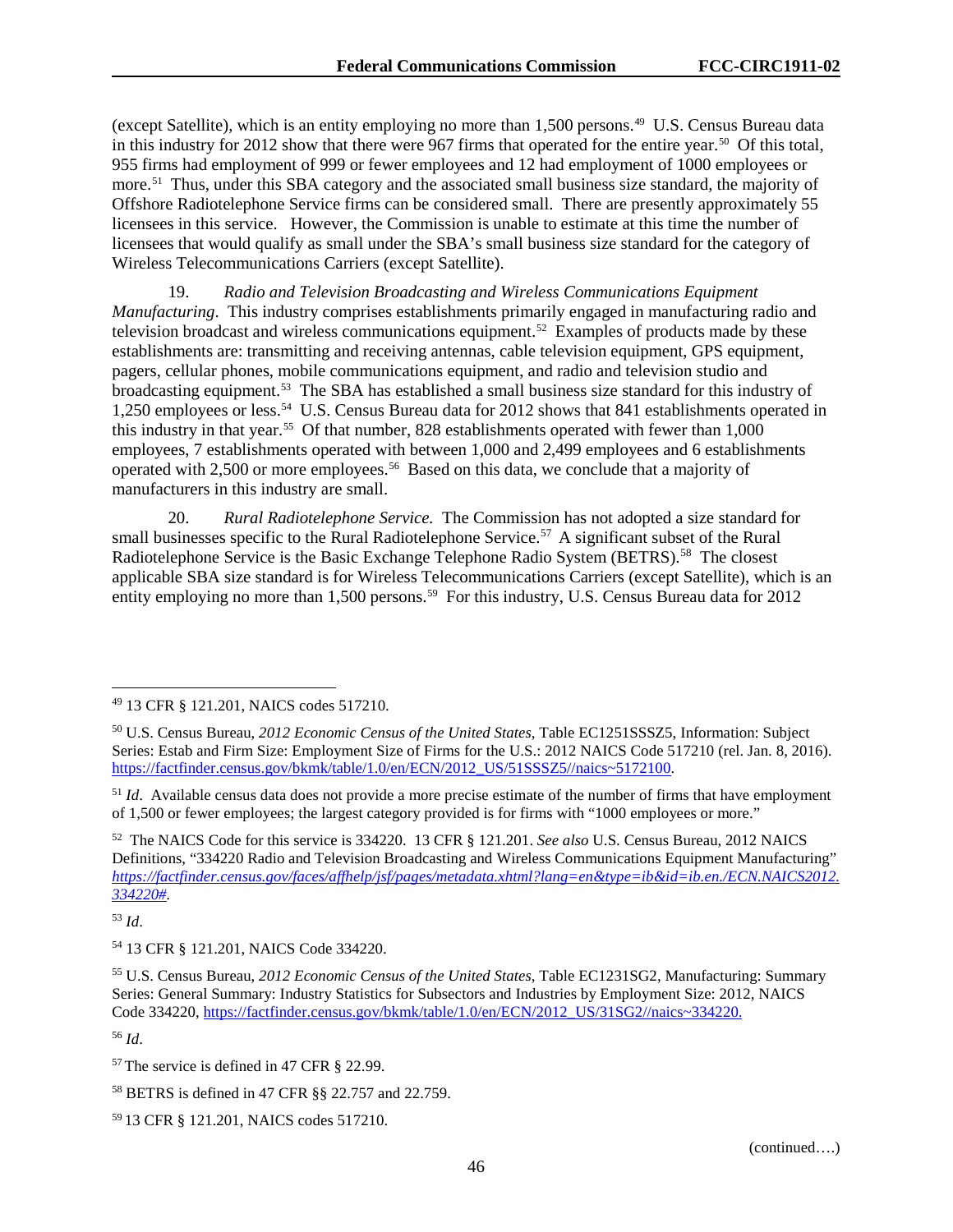show that there were 967 firms that operated for the entire year.<sup>[60](#page-47-0)</sup> Of this total, 955 firms had employment of 999 or fewer employees and 12 had employment of 1000 employees or more.<sup>61</sup> Thus under this category and the associated size standard, the Commission estimates that the majority of Rural Radiotelephone Services firm are small entities. There are approximately 1,000 licensees in the Rural Radiotelephone Service, and the Commission estimates that there are 1,000 or fewer small entity licensees in the Rural Radiotelephone Service that may be affected by the rules and policies herein.

21. *Wireless Communications Services*. This service can be used for fixed, mobile, radiolocation, and digital audio broadcasting satellite uses. The Commission defined "small business" for the wireless communications services (WCS) auction as an entity with average gross revenues of \$40 million for each of the three preceding years, and a "very small business" as an entity with average gross revenues of \$15 million for each of the three preceding years.<sup>62</sup> The SBA has approved these small business size standards.<sup>[63](#page-47-3)</sup> In the Commission's auction for geographic area licenses in the WCS there were seven winning bidders that qualified as "very small business" entities, and one that qualified as a "small business" entity.

22. *Wireless Telecommunications Carriers (except Satellite).* This industry comprises establishments engaged in operating and maintaining switching and transmission facilities to provide communications via the airwaves. Establishments in this industry have spectrum licenses and provide services using that spectrum, such as cellular services, paging services, wireless internet access, and wireless video services.<sup>[64](#page-47-4)</sup> The appropriate size standard under SBA rules is that such a business is small if it has 1,500 or fewer employees. [65](#page-47-5) For this industry, U.S. Census Bureau data for 2012 show that there were 967 firms that operated for the entire year.<sup>[66](#page-47-6)</sup> Of this total, 955 firms had employment of 999 or fewer employees and 12 had employment of 1000 employees or more.<sup>[67](#page-47-7)</sup> Thus under this category and the associated size standard, the Commission estimates that the majority of wireless telecommunications carriers (except satellite) are small entities.

23. *Wireless Telephony*. Wireless telephony includes cellular, personal communications services, and specialized mobile radio telephony carriers. The closest applicable SBA category is Wireless Telecommunications Carriers (except Satellite).<sup>68</sup> Under the SBA small business size standard,

<span id="page-47-0"></span> <sup>60</sup> U.S. Census Bureau, *<sup>2012</sup> Economic Census of the United States*, Table EC1251SSSZ5, Information: Subject Series: Estab and Firm Size: Employment Size of Firms for the U.S.: 2012 NAICS Code 517210. [https://factfinder.census.gov/bkmk/table/1.0/en/ECN/2012\\_US/51SSSZ5//naics~517210.](https://factfinder.census.gov/bkmk/table/1.0/en/ECN/2012_US/51SSSZ5/naics%7E517210)

<span id="page-47-1"></span><sup>&</sup>lt;sup>61</sup> *Id.* Available census data does not provide a more precise estimate of the number of firms that have employment of 1,500 or fewer employees; the largest category provided is for firms with "1000 employees or more."

<span id="page-47-2"></span><sup>62</sup> *Amendment of the Commission's Rules to Establish Part 27*, *the Wireless Communications Service (WCS)*, Report and Order, 12 FCC Rcd 10785, 10879, para. 194 (1997).

<span id="page-47-3"></span><sup>63</sup> *See* Letter from Aida Alvarez, Administrator, SBA, to Amy Zoslov, Chief, Auctions and Industry Analysis Division, Wireless Telecommunications Bureau, FCC (filed Dec. 2, 1998) (*Alvarez Letter 1998*).

<span id="page-47-4"></span><sup>64</sup> U.S. Census Bureau, 2012 NAICS Definitions, "517210 Wireless Telecommunications Carriers (Except Satellite)," *See* [https://factfinder.census.gov/faces/affhelp/jsf/pages/metadata.xhtml?lang=en&type=](https://factfinder.census.gov/faces/affhelp/jsf/pages/metadata.xhtml?lang=en&type=ib&id=ib.en./ECN.NAICS2012.517210) [ib&id=ib.en./ECN.NAICS2012.517210.](https://factfinder.census.gov/faces/affhelp/jsf/pages/metadata.xhtml?lang=en&type=ib&id=ib.en./ECN.NAICS2012.517210)

<span id="page-47-5"></span><sup>65</sup> 13 CFR § 121.201, NAICS code 517210.

<span id="page-47-6"></span><sup>66</sup> U.S. Census Bureau, *2012 Economic Census of the United States*, Table EC1251SSSZ5, Information: Subject Series: Estab and Firm Size: Employment Size of Firms for the U.S.: 2012 NAICS Code 517210. [https://factfinder.census.gov/bkmk/table/1.0/en/ECN/2012\\_US/51SSSZ5//naics~517210.](https://factfinder.census.gov/bkmk/table/1.0/en/ECN/2012_US/51SSSZ5/naics%7E517210)

<span id="page-47-7"></span><sup>67</sup> *Id*. Available census data does not provide a more precise estimate of the number of firms that have employment of 1,500 or fewer employees; the largest category provided is for firms with "1000 employees or more."

<span id="page-47-8"></span><sup>68</sup> 13 CFR § 121.201, NAICS code 517210.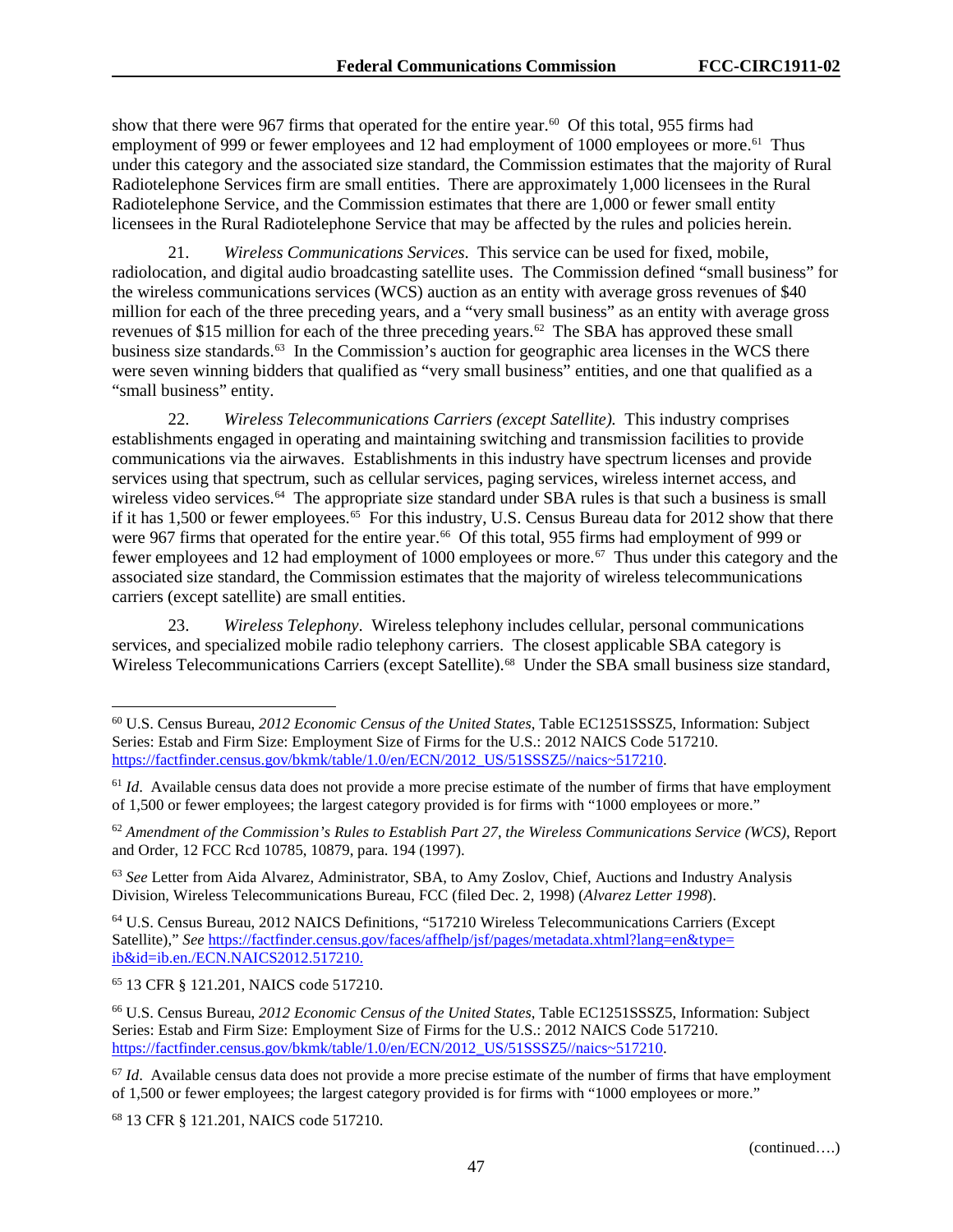a business is small if it has 1,500 or fewer employees.<sup>[69](#page-48-0)</sup> For this industry, U.S. Census Bureau data for 2012 show that there were 967 firms that operated for the entire year.<sup>[70](#page-48-1)</sup> Of this total, 955 firms had fewer than 1,000 employees and 12 firms had 1000 employees or more.<sup>71</sup> Thus under this category and the associated size standard, the Commission estimates that a majority of these entities can be considered small. According to Commission data, 413 carriers reported that they were engaged in wireless telephony.[72](#page-48-3) Of these, an estimated 261 have 1,500 or fewer employees and 152 have more than 1,500 employees.<sup>73</sup> Therefore, more than half of these entities can be considered small.

24. *700 MHz Guard Band Licensees*. In 2000, in the *700 MHz Guard Band Order*, the Commission adopted size standards for "small businesses" and "very small businesses" for purposes of determining their eligibility for special provisions such as bidding credits and installment payments.[74](#page-48-5) A small business in this service is an entity that, together with its affiliates and controlling principals, has average gross revenues not exceeding \$40 million for the preceding three years.[75](#page-48-6) Additionally, a very small business is an entity that, together with its affiliates and controlling principals, has average gross revenues that are not more than \$15 million for the preceding three years.<sup>[76](#page-48-7)</sup> SBA approval of these definitions is not required.[77](#page-48-8) An auction of 52 Major Economic Area licenses commenced on September 6, 2000, and closed on September 21, 2000.[78](#page-48-9) Of the 104 licenses auctioned, 96 licenses were sold to nine bidders. Five of these bidders were small businesses that won a total of 26 licenses. A second auction of 700 MHz Guard Band licenses commenced on February 13, 2001 and closed on February 21, 2001. All

<span id="page-48-3"></span><sup>72</sup> *See* Federal Communications Commission, Wireline Competition Bureau, Industry Analysis and Technology Division, Trends in Telephone Service at Table 5.3 (Sept. 2010) (*Trends in Telephone Service*), [https://apps.fcc.gov/edocs\\_public/attachmatch/DOC-301823A1.pdf.](https://apps.fcc.gov/edocs_public/attachmatch/DOC-301823A1.pdf)

<span id="page-48-4"></span><sup>73</sup> *Id*.

<span id="page-48-5"></span><sup>74</sup> *See Service Rules for the 746–764 MHz Bands*, *and Revisions to Part 27 of the Commission's Rules*, Second Report and Order, 15 FCC Rcd 5299 (2000) (*746–764 MHz Band Second Report and Order*). Service rules were amended in 2007, but no changes were made to small business size categories. *See* Service Rules for the 698-746, 747-762 and 777-792 MHz Bands, WT Docket No. 06-150, Revision of the Commission's Rules to Ensure Compatibility with Enhanced 911 Emergency Calling Systems, CC Docket No. 94-102, Section 68.4(a) of the Commission's Rules Governing Hearing Aid-Compatible Telephones, WT Docket No. 01-309, Biennial Regulatory Review – Amendment of Parts 1, 22, 24, 27, and 90 to Streamline and Harmonize Various Rules Affecting Wireless Radio Services, WT Docket 03-264, Former Nextel Communications, Inc. Upper 700 MHz Guard Band Licenses and Revisions to Part 27 of the Commission's Rules, WT Docket No. 06-169, Implementing a Nationwide, Broadband, Interoperable Public Safety Network in the 700 MHz Band, PS Docket No. 06-229, Development of Operational, Technical and Spectrum Requirements for Meeting Federal, State and Local Public Safety Communications Requirements Through the Year 2010, WT Docket No. 96-86, *Report and Order and Further Notice of Proposed Rulemaking*, 22 FCC Rcd 8064 (2007).

<span id="page-48-6"></span><sup>75</sup> *See id*. at 5343, para. 108.

<span id="page-48-7"></span><sup>76</sup> *See id*.

<span id="page-48-0"></span> <sup>69</sup> *Id*.

<span id="page-48-1"></span><sup>70</sup> U.S. Census Bureau, *2012 Economic Census of the United States*, Table EC1251SSSZ5, Information: Subject Series: Estab and Firm Size: Employment Size of Firms for the U.S.: 2012 NAICS Code 517210 (rel. Jan. 8, 2016). [https://factfinder.census.gov/bkmk/table/1.0/en/ECN/2012\\_US/51SSSZ5//naics~517210.](https://factfinder.census.gov/bkmk/table/1.0/en/ECN/2012_US/51SSSZ5/naics%7E517210)

<span id="page-48-2"></span><sup>&</sup>lt;sup>71</sup> *Id*. Available census data do not provide a more precise estimate of the number of firms that have employment of 1,500 or fewer employees; the largest category provided is for firms with "1000 employees or more."

<span id="page-48-8"></span><sup>77</sup> *See id*. at 5343, para. 108 n.246 (for the 746–764 MHz and 776–794 MHz bands, the Commission is exempt from 15 U.S.C. § 632, which requires Federal agencies to obtain SBA approval before adopting small business size standards).

<span id="page-48-9"></span><sup>78</sup> *See 700 MHz Guard Bands Auction Closes: Winning Bidders Announced*, Public Notice, 15 FCC Rcd 18026 (WTB 2000).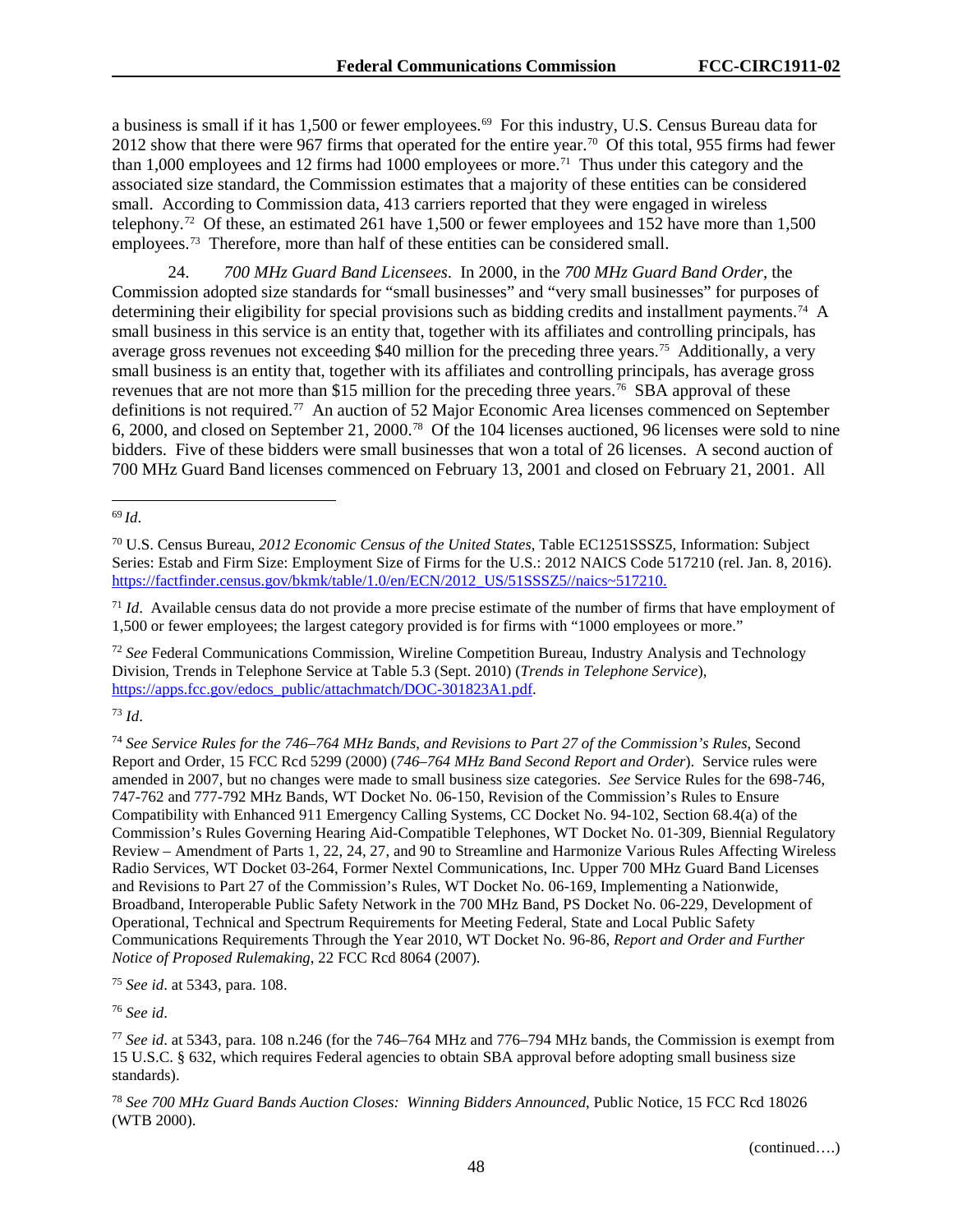eight of the licenses auctioned were sold to three bidders. One of these bidders was a small business that won a total of two licenses.<sup>[79](#page-49-0)</sup>

25. *Lower 700 MHz Band Licenses*. The Commission previously adopted criteria for defining three groups of small businesses for purposes of determining their eligibility for special provisions such as bidding credits.<sup>[80](#page-49-1)</sup> The Commission defined a "small business" as an entity that, together with its affiliates and controlling principals, has average gross revenues not exceeding \$40 million for the preceding three years.<sup>81</sup> A "very small business" is defined as an entity that, together with its affiliates and controlling principals, has average gross revenues that are not more than \$15 million for the preceding three years. $82$  Additionally, the lower 700 MHz Service had a third category of small business status for Metropolitan/Rural Service Area (MSA/RSA) licenses—"entrepreneur"—which is defined as an entity that, together with its affiliates and controlling principals, has average gross revenues that are not more than \$3 million for the preceding three years.<sup>83</sup> The SBA approved these small size standards.<sup>84</sup> An auction of 740 licenses (one license in each of the 734 MSAs/RSAs and one license in each of the six Economic Area Groupings (EAGs)) commenced on August 27, 2002, and closed on September 18, 2002. Of the 740 licenses available for auction, 484 licenses were won by 102 winning bidders. Seventy-two of the winning bidders claimed small business, very small business or entrepreneur status and won a total of 329 licenses.<sup>[85](#page-49-6)</sup> A second auction commenced on May 28, 2003, closed on June 13, 2003, and included 256 licenses: 5 EAG licenses and 476 Cellular Market Area licenses.<sup>86</sup> Seventeen winning bidders claimed small or very small business status and won 60 licenses, and nine winning bidders claimed entrepreneur status and won 154 licenses.<sup>87</sup> On July 26, 2005, the Commission completed an auction of 5 licenses in the Lower 700 MHz band (Auction No. 60). There were three winning bidders for five licenses. All three winning bidders claimed small business status.

26. In 2007, the Commission reexamined its rules governing the 700 MHz band in the *700*  MHz Second Report and Order.<sup>[88](#page-49-9)</sup> An auction of 700 MHz licenses commenced January 24, 2008, and

<span id="page-49-2"></span><sup>81</sup> *See id*. at 1087-88, para. 172.

<span id="page-49-3"></span><sup>82</sup> *See id*.

<span id="page-49-4"></span><sup>83</sup> *See id*., at 1088, para. 173.

<span id="page-49-5"></span><sup>84</sup> *See* Letter from Aida Alvarez, Administrator, SBA, to Amy Zoslov, Chief, Auctions and Industry Analysis Division, Wireless Telecommunications Bureau, FCC (filed Dec. 2, 1998) (*Alvarez Letter 1998*).

<span id="page-49-6"></span><sup>85</sup> *See Lower 700 MHz Band Auction Closes*, Public Notice, 17 FCC Rcd 17272 (WTB 2002).

<span id="page-49-7"></span><sup>86</sup> *See id*.

<span id="page-49-8"></span><sup>87</sup> *See id*.

<span id="page-49-9"></span><sup>88</sup> *Service Rules for the 698*–*746*, *747*–*762 and 777*–*792 MHz Band; Revision of the Commission's Rules to Ensure Compatibility with Enhanced 911 Emergency Calling Systems; Section 68.4(a) of the Commission's Rules Governing Hearing Aid-Compatible Telephones; Biennial Regulatory Review*—*Amendment of Parts 1*, *22*, *24*, *27*, *and 90 to Streamline and Harmonize Various Rules Affecting Wireless Radio Services; Former Nextel Communications*, *Inc. Upper 700 MHz Guard Band Licenses and Revisions to Part 27 of the Commission's Rules; Implementing a Nationwide*, *Broadband*, *Interoperable Public Safety Network in the 700 MHz Band; Development of Operational*, *Technical and Spectrum Requirements for Meeting Federal*, *State and Local Public Safety Communications Requirements Through the Year 2010; Declaratory Ruling on Reporting Requirement under Commission's Part 1 Anti-Collusion Rule*, WT Docket Nos. 07-166, 06-169, 06-150, 03-264, and 96-86, PS Docket No. 06-229, CC Docket No. 94-102, Second Report and Order, 22 FCC Rcd 15289, 15359 n.434 (2007) (*700 MHz Second Report and Order*).

<span id="page-49-0"></span> <sup>79</sup> *See 700 MHz Guard Bands Auction Closes: Winning Bidders Announced*, Public Notice, 16 FCC Rcd 4590 (WTB 2001).

<span id="page-49-1"></span><sup>80</sup> *See Reallocation and Service Rules for the 698*–*746 MHz Spectrum Band (Television Channels 52*–*59)*, Report and Order, 17 FCC Rcd 1022 (2002) (*Channels 52*–*59 Report and Order*).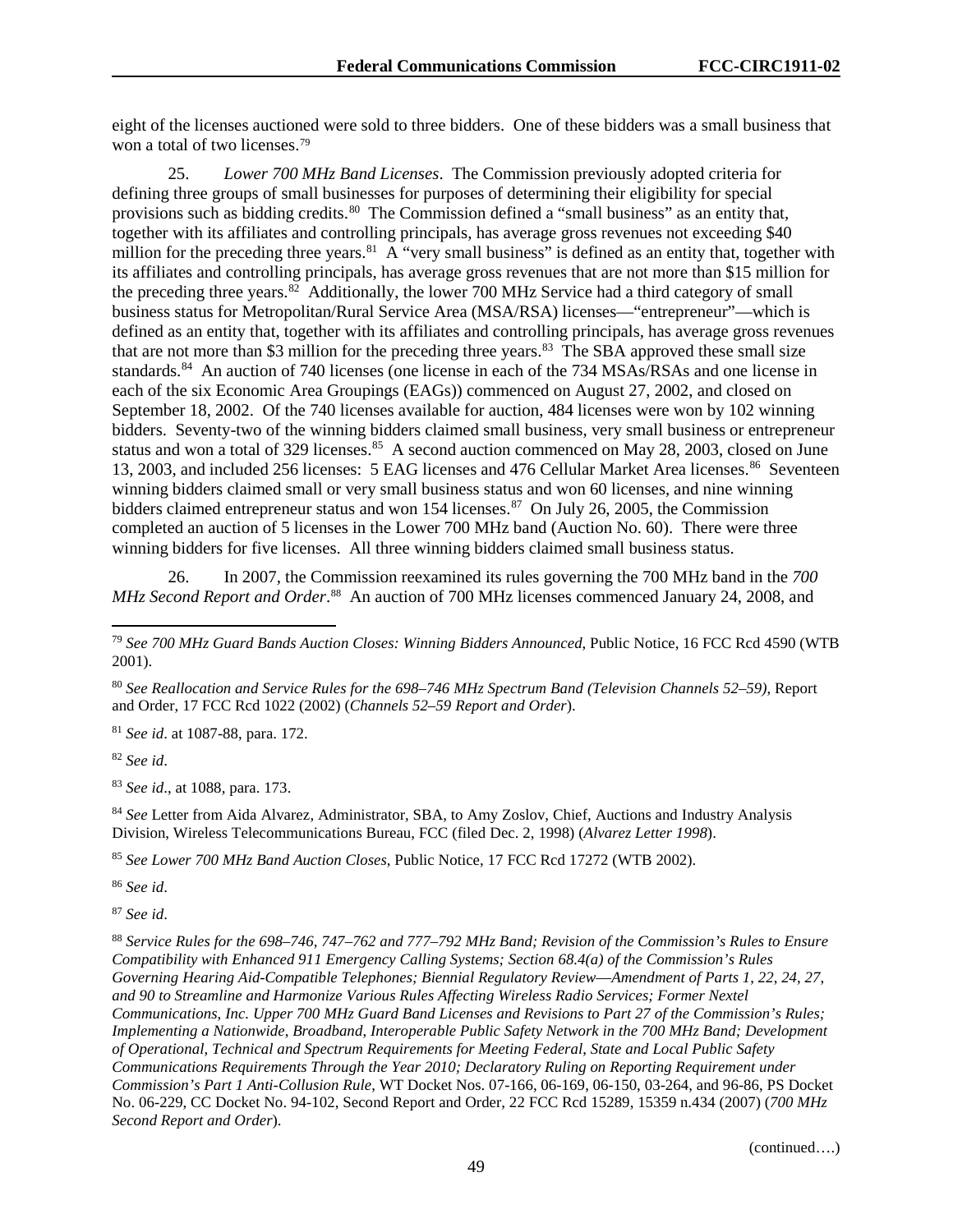closed on March 18, 2008, which included: 176 Economic Area licenses in the A-Block, 734 Cellular Market Area licenses in the B-Block, and 176 EA licenses in the E-Block.<sup>[89](#page-50-0)</sup> Twenty winning bidders, claiming small business status (those with attributable average annual gross revenues that exceed \$15 million and do not exceed \$40 million for the preceding three years) won 49 licenses. Thirty-three winning bidders claiming very small business status (those with attributable average annual gross revenues that do not exceed \$15 million for the preceding three years) won 325 licenses.

27. *Upper 700 MHz Band Licenses*. In the *700 MHz Second Report and Order*, the Commission revised its rules regarding Upper 700 MHz licenses.<sup>[90](#page-50-1)</sup> On January 24, 2008, the Commission commenced Auction 73 in which several licenses in the Upper 700 MHz band were available for licensing: 12 Regional Economic Area Grouping licenses in the C Block, and one nationwide license in the D Block.<sup>[91](#page-50-2)</sup> The auction concluded on March 18, 2008, with 3 winning bidders claiming very small business status (those with attributable average annual gross revenues that do not exceed \$15 million for the preceding three years) and winning five licenses.

28. *Wireless Resellers.* The SBA has not developed a small business size standard specifically for Wireless Resellers. The SBA category of Telecommunications Resellers is the closest NAICS code category for wireless resellers.<sup>92</sup> The Telecommunications Resellers industry comprises establishments engaged in purchasing access and network capacity from owners and operators of telecommunications networks and reselling wired and wireless telecommunications services (except satellite) to businesses and households.<sup>[93](#page-50-4)</sup> Establishments in this industry resell telecommunications; they do not operate transmission facilities and infrastructure. Mobile virtual network operators (MVNOs) are included in this industry.<sup>94</sup> Under the SBA's size standard, such a business is small if it has 1,500 or fewer employees.[95](#page-50-6) U.S. Census Bureau data for 2012 show that 1,341 firms provided resale services for the entire year.<sup>96</sup> Of that number, all operated with fewer than  $1,000$  employees.<sup>97</sup> Thus, under this category and the associated small business size standard, the majority of these resellers can be considered small entities. According to Commission data, 213 carriers have reported that they are engaged in the provision of local resale services.<sup>98</sup> Of these, an estimated 211 have 1,500 or fewer employees.<sup>99</sup> Consequently, the Commission estimates that the majority of Wireless Resellers are small entities.

## **b. Equipment Manufacturers**

29. *Radio and Television Broadcasting and Wireless Communications Equipment Manufacturing.* This industry comprises establishments primarily engaged in manufacturing radio and

<span id="page-50-5"></span><sup>94</sup> *Id.*

<span id="page-50-6"></span><sup>95</sup> 13 CFR § 121.201; NAICS Code 517911.

<span id="page-50-7"></span><sup>96</sup> *See* U.S. Census Bureau, *North American Industry Classification System*, *2017 NAICS Definition, 517911 Telecommunications Resellers*,<https://www.census.gov/cgi-bin/sssd/naics/naicsrch?code=517911&search=2017> (last visited Dec. 7, 2018).

<span id="page-50-8"></span><sup>97</sup> *Id.* 

<span id="page-50-10"></span><sup>99</sup> *Id.*

<span id="page-50-0"></span> <sup>89</sup> *See Auction of 700 MHz Band Licenses Closes*, Public Notice, 23 FCC Rcd 4572 (WTB 2008).

<span id="page-50-1"></span><sup>90</sup> *700 MHz Second Report and Order*, 22 FCC Rcd 15289.

<span id="page-50-2"></span><sup>91</sup> *See Auction of 700 MHz Band Licenses Closes*, Public Notice, 23 FCC Rcd 4572 (WTB 2008).

<span id="page-50-3"></span><sup>92</sup> *See* 13 CFR § 121.201; NAICS Code 517911.

<span id="page-50-4"></span><sup>93</sup> U.S. Census Bureau, *North American Industry Classification System*, *2017 NAICS Definition, 517911 Telecommunications Resellers*,<https://www.census.gov/cgi-bin/sssd/naics/naicsrch?code=517911&search=2017> (last visited Dec. 7, 2018).

<span id="page-50-9"></span><sup>98</sup> *See Trends in Telephone Service,* at tbl. 5.3.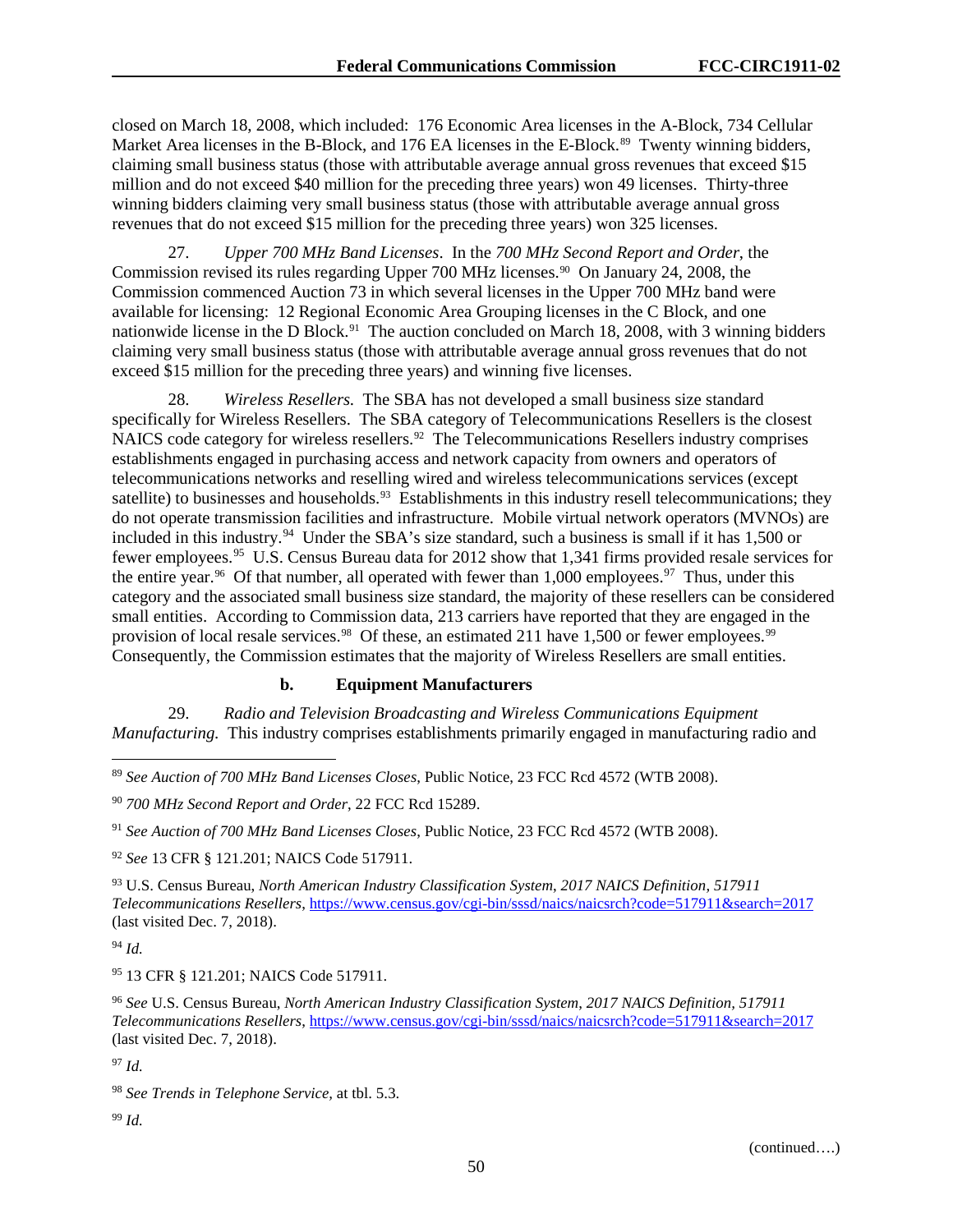television broadcast and wireless communications equipment.<sup>100</sup> Examples of products made by these establishments are: transmitting and receiving antennas, cable television equipment, GPS equipment, pagers, cellular phones, mobile communications equipment, and radio and television studio and broadcasting equipment.<sup>[101](#page-51-1)</sup> The SBA has established a small business size standard for this industry of 1,250 employees or less.[102](#page-51-2) U.S. Census Bureau data for 2012 show that 841 establishments operated in this industry in that year.[103](#page-51-3) Of that number, 828 establishments operated with fewer than 1,000 employees, 7 establishments operated with between 1,000 and 2,499 employees and 6 establishments operated with 2,500 or more employees.[104](#page-51-4) Based on this data, we conclude that a majority of manufacturers in this industry can be considered small.

30. *Semiconductor and Related Device Manufacturing*. This industry comprises establishments primarily engaged in manufacturing semiconductors and related solid state devices.<sup>[105](#page-51-5)</sup> Examples of products made by these establishments are integrated circuits, memory chips, microprocessors, diodes, transistors, solar cells and other optoelectronic devices[.106](#page-51-6) The SBA has developed a small business size standard for Semiconductor and Related Device Manufacturing, which consists of all such companies having 1,250 or fewer employees.<sup>107</sup> U.S. Census Bureau data for 2012 show that there were 862 establishments that operated that year.<sup>108</sup> Of this total, 843 operated with fewer than 1,000 employees[.109](#page-51-9) Thus, under this size standard, the majority of firms in this industry can be considered small.

## **E. Description of Projected Reporting, Recordkeeping, and Other Compliance Requirements for Small Entities**

31. The *Fifth Report and Order* enacts a z-axis (vertical) location accuracy metric that will affect the reporting, recordkeeping and/or other compliance requirements of small and other size CMRS providers – both nationwide and non-nationwide. Under the current E911 location accuracy rules, by 2021, nationwide CMRS providers must deploy either (1) dispatchable location, or (2) z-axis technology that achieves the Commission-adopted z-axis metric in each of the top 25 Cellular Market Areas. If zaxis technology is used, CMRS providers must deploy z-axis technology to cover 80 percent of the

<span id="page-51-3"></span><sup>103</sup> U.S. Census Bureau, *2012 Economic Census of the United States*, Table EC1231SG2, Manufacturing: Summary Series: General Summary: Industry Statistics for Subsectors and Industries by Employment Size: 2012, NAICS Code 334220[, https://factfinder.census.gov/bkmk/table/1.0/en/ECN/2012\\_US/31SG2//naics~334220.](https://factfinder.census.gov/bkmk/table/1.0/en/ECN/2012_US/31SG2/naics%7E334220)

<span id="page-51-5"></span><sup>105</sup> *See* U.S. Census Bureau, 2017 NAICS Definition, NAICS Code 334413 "Semiconductor and related device Manufacturing,"

[https://factfinder.census.gov/faces/affhelp/jsf/pages/metadata.xhtml?lang=en&type=ib&id=ib.en./ECN.NAICS2012.](https://factfinder.census.gov/faces/affhelp/jsf/pages/metadata.xhtml?lang=en&type=ib&id=ib.en./ECN.NAICS2012.334413) [334413#.](https://factfinder.census.gov/faces/affhelp/jsf/pages/metadata.xhtml?lang=en&type=ib&id=ib.en./ECN.NAICS2012.334413)

<span id="page-51-6"></span><sup>106</sup> *Id.*

<span id="page-51-7"></span><sup>107</sup> 13 CFR § 121.201.

<span id="page-51-0"></span> <sup>100</sup> U.S. Census Bureau, 2012 NAICS Definitions, "334220 Radio and Television Broadcasting and Wireless Communications Equipment Manufacturing"

*[https://factfinder.census.gov/faces/affhelp/jsf/pages/metadata.xhtml?lang=en&type=ib&id=ib.en./ECN.NAICS2012.](https://factfinder.census.gov/faces/affhelp/jsf/pages/metadata.xhtml?lang=en&type=ib&id=ib.en./ECN.NAICS2012.334220) [334220#.](https://factfinder.census.gov/faces/affhelp/jsf/pages/metadata.xhtml?lang=en&type=ib&id=ib.en./ECN.NAICS2012.334220)*

<span id="page-51-1"></span> $101$  *Id.* 

<span id="page-51-2"></span><sup>102</sup> 13 CFR § 121.201, NAICS Code 334220.

<span id="page-51-4"></span> $104$  *Id.* 

<span id="page-51-8"></span><sup>108</sup> U.S. Census Bureau, *2012 Economic Census of the United States*, Table EC1231SG2, Manufacturing: Summary Series: General Summary: Industry Statistics for Subsectors and Industries by Employment Size: 2012 [https://factfinder.census.gov/bkmk/table/1.0/en/ECN/2012\\_US/31SG2//naics~334413.](https://factfinder.census.gov/bkmk/table/1.0/en/ECN/2012_US/31SG2/naics%7E334413)

<span id="page-51-9"></span><sup>&</sup>lt;sup>109</sup> *Id.* Available census data does not provide a more precise estimate of the number of firms that have employment of 1,250 or fewer employees; the largest category provided is for firms with "1000 employees or more."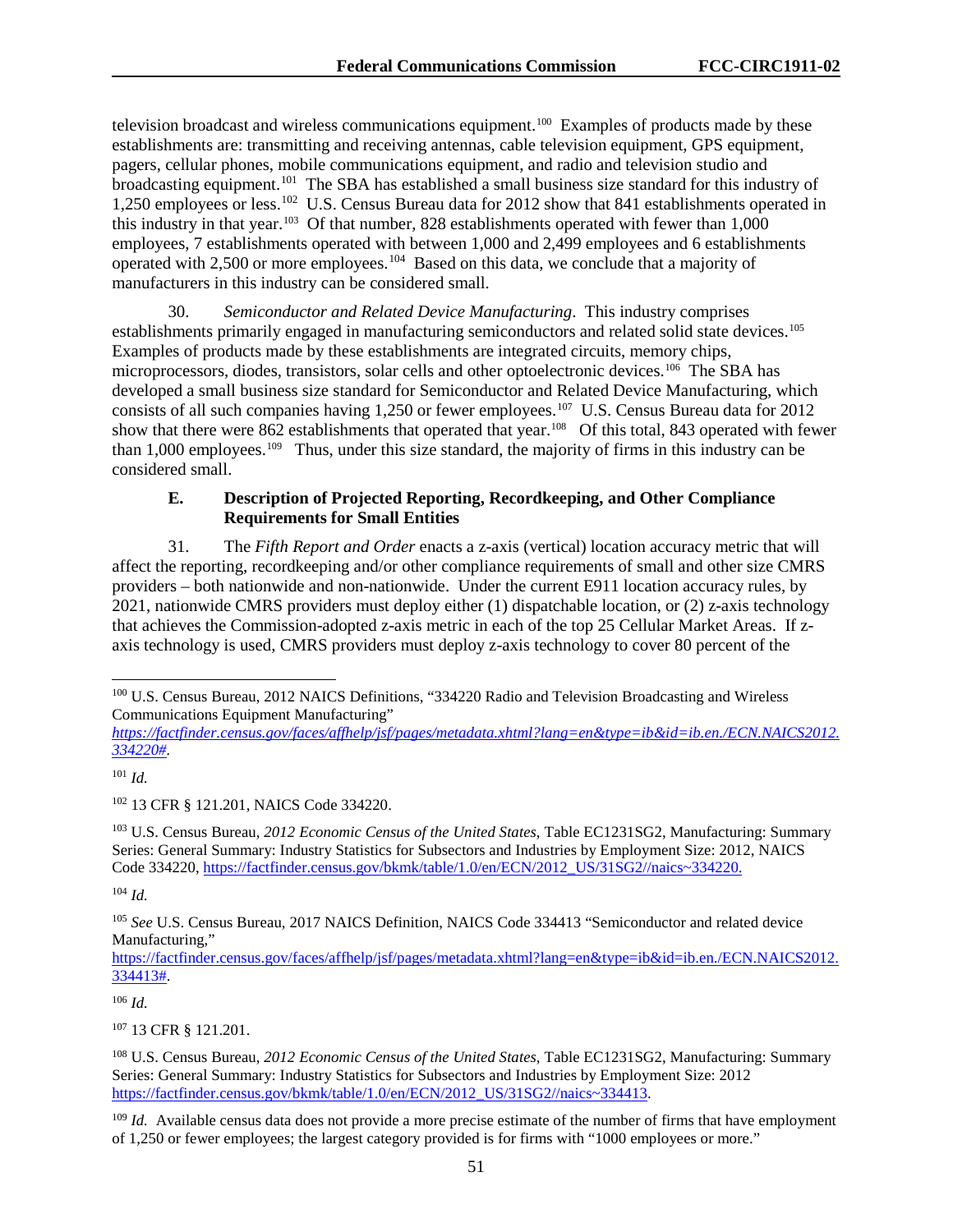Cellular Market Areas population. By 2021, nationwide CMRS providers must deploy dispatchable location or z-axis technology complying with the Commission-adopted z-axis metric in each of the top 50 Cellular Market Areas. Small entities that are non-nationwide carriers, including resellers, that serve any of the top 25 or 50 CMAs will have an additional year to meet the two benchmarks (i.e., until 2022 for the top 25 Cellular Market Areas and 2024 for the top 50 Cellular Market Areas). CMRS providers must deliver z-axis information in Height Above Ellipsoid if floor level is not technically feasible. If technically feasible, CMRS providers must deliver floor level information with z-axis location.

32. The *Fifth Report and Order* requires nationwide and non-nationwide CMRS providers that deploy z-axis technology to provide vertical location information within a 3 meters metric under the Commission's existing location accuracy requirements timelines. While the Commission does not mandate a specific technology for z-axis compliance, we require CMRS providers to use a technology proven to meet the 3-meters metric in the test bed. In order to be deemed in compliance, CMRS providers using z-axis technology for vertical location must certify that the z-axis technology is deployed consistently with the manner in which it was tested in the test bed. The *Fifth Report and Order* also requires CMRS providers to comply with the Commission's current confidence and uncertainty (C/U) requirements for x/y location information for z-axis location information in addition to horizontal location, for 911 calls in the top 50 CMAs. As we stated in the *Fifth Report and Order*, we anticipate this data "can be furnished to PSAPs at minimal cost to CMRS providers given that they already provide C/U data for x/y calls."

33. In order to be deemed in compliance under our existing rules, we clarify that nationwide CMRS providers electing to use z-axis technology for vertical location shall certify for purposes of the April 2021 and April 2023 compliance deadlines that z-axis technology is deployed consistent with the manner in which it was tested in the test bed. Non-nationwide providers will have an additional year to make each certification. In addition, to more fully inform the Commission's understanding of location accuracy progress, we extend the live data calling reporting obligations existing in the rules to z-axis. The Commission live call data reporting rules require nationwide CMRS providers to file quarterly reports of their aggregate live 911 call location data for each location technology used within four geographic morphologies within six representative cities (Test Cities). Non-nationwide CMRS providers must report the aggregate live 911 call data collected in one or more of the Test Cities or the largest county in their footprint, depending on the area served by the provider. We extend these reporting requirements to include z-axis information in the live call data reporting already in the Commission's rules for our informational purposes.

34. The Commission clarifies in the *Fifth Report and Order* that CMRS providers may only use z-axis location information for 911 purposes except as required by law. Prior to use of z-axis information, including z-axis information contained in the NEAD, CMRS providers are required to certify that they will not use z-axis or associated data for any non-911 purpose, except as otherwise required by law. The certification must state that the CMRS provider will provide z-axis location information privacy and security protection equivalent to the NEAD. This requirement is necessary to ensure the privacy and security of any personally identifiable information that may be collected in generating z-axis data.

35. In the *Fourth Further Notice*, the Commission tentatively concluded based on the z-axis solution test results and other comments, that a metric of 3 meters for 80% of indoor calls is technically achievable and that z-axis solutions capable of meeting this metric can be deployed within the timeframes established in the E911 location accuracy rules. We also tentatively concluded that the cost of compliance with the 3-meter metric is relatively low. We affirm these conclusions with our adoption of the 3-meters metric requirement in the *Fifth Report and Order.* In order to comply with the 3-meters metric requirement, small entities may incur costs associated with software and/or hardware changes and may need to employ engineers or other experts. While the Commission cannot quantify the cost of compliance with the requirements, the technology solution a small entity chooses to implement the requirement will ultimately determine the nature of the costs it incurs.

36. Evidence in the record indicates that small entities have a choice of vendors with z-axis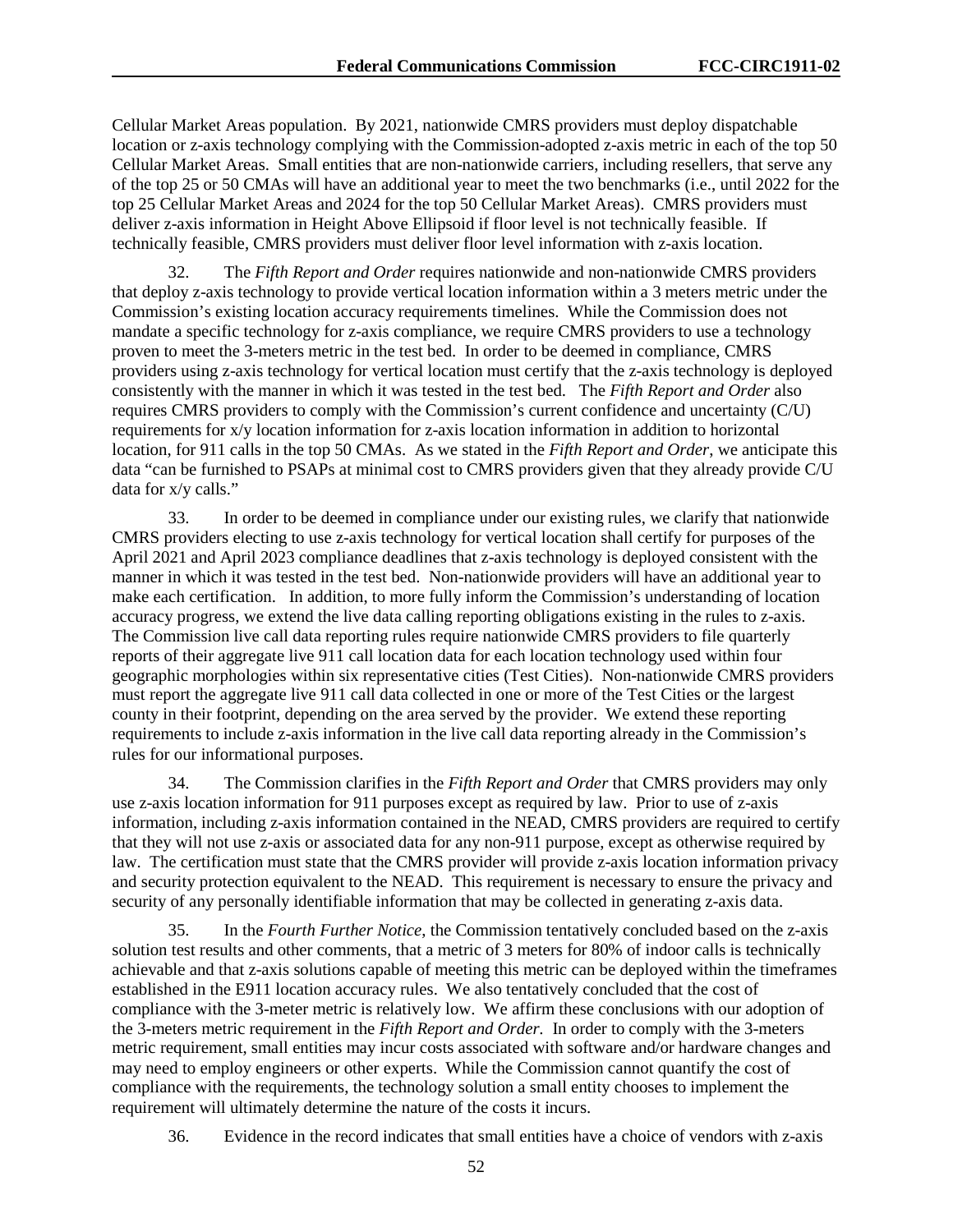technology solutions, which will allow them to manage their costs. Moreover, having a competitive market for such solutions should lessen the costs for small entities to comply with the rules. In the proceeding, parties provided examples of various technology solutions that are currently available to small entities and other CMRS providers and general information on the implementation requirements. NextNav a vendor that participated in Stage Z testing indicated that its z-axis solution which only requires software changes to be made to each handset, could be made available for a nominal cost that amounts to significantly less than a penny per month per handset. Another test vendor, Polaris, indicated that its solution is instantly available and deployable throughout a carrier's nationwide network. Polaris also asserted that its solution is "objectively affordable" because it is software-based, does not require hardware in networks or markets, and "does not require anything special in devices beyond implementation of adopted 3GPP and OMA standards." Google who announced development and deployment of its Emergency Location System (ELS) in the U.S. for Android devices and testing in Stage Za, indicated that ELS is "a supplemental service that sends enhanced location directly from Android handsets to emergency services when an emergency call is placed." Google also indicated that ELS is part of the Android operating system and does not require any special hardware or updates. With the addition of other vertical location technologies and vendors into the market, the Commission expects small entities will have more implementation options and that technology costs will decline as demand grows, which could further reduce their cost of compliance.

37. The Commission does not believe that the new or modified information collection requirements in sections  $9.10(i)(2)(ii)(C)$  and  $(D), 9.10(i)(4)(v)$  and  $(i)(4)$ , will be unduly burdensome on small businesses. Applying these new or modified information collections will promote 911 service and emergency response, to the benefit of all size governmental jurisdictions, businesses, equipment manufacturers, and business associations by providing greater confidence in 911 location accuracy and greater consistency between the Commission's horizontal and vertical location rules. We provide the following analysis:

38. The Commission amends Section  $9.10(i)(2)(ii)(C)$  and (D) to require the provisioning of dispatchable location or z-axis location information. Where available to CMRS Providers, floor level information must be reported with z-axis location information. The Commission adopts Section  $9.10(i)(4)(v)$  to require all CMRS providers to "certify that they will not use z-axis information or associated data for any non-911 purpose, except as otherwise required by law. The certification must state that CMRS providers will provide z-axis location information privacy and security protection equivalent to the NEAD." This requirement is necessary to ensure the privacy and security of any personally identifiable information that may be collected in generating z-axis data. The Commission adopts section  $9.10(i)(4)$  to extend confidence and uncertainty (C/U) requirements to z-axis calls in the top 50 CMAs, for CMRS providers, in addition to horizontal location. As we stated in the *Fifth Report and Order*, we also anticipate this data "can be furnished to PSAPs at minimal cost to CMRS providers given that they already provide C/U data for x/y calls." The Commission anticipates the burden and cost levels of these requirements to be similar to the existing collections which OMB approved under OMB Control No. 3060-1210, ICR Reference No: 201801-3060-010.[110](#page-53-0) Additionally, the Commission anticipates extending the burden and cost burdens associated with extending the existing compliance certification and live call data report requirements to CMRS Providers that deploy z-axis information to be similar to the existing collections which OMB approved under OMB Control No. 3060-1210, ICR Reference No: 201801-3060-010. The Commission seeks comment on these costs in its upcoming Paperwork Reduction Act comment periods.

<span id="page-53-0"></span> <sup>110</sup> *See generally* Exec. Office of the President, Office of Info. & Regulatory Affairs, View ICR – OIRA Conclusion, [https://www.reginfo.gov/public/do/PRAViewICR?ref\\_nbr=201801-3060-010](https://www.reginfo.gov/public/do/PRAViewICR?ref_nbr=201801-3060-010) (OIRA review for Wireless E911 Location Accuracy Requirements, OMB Control No. 3060-1210).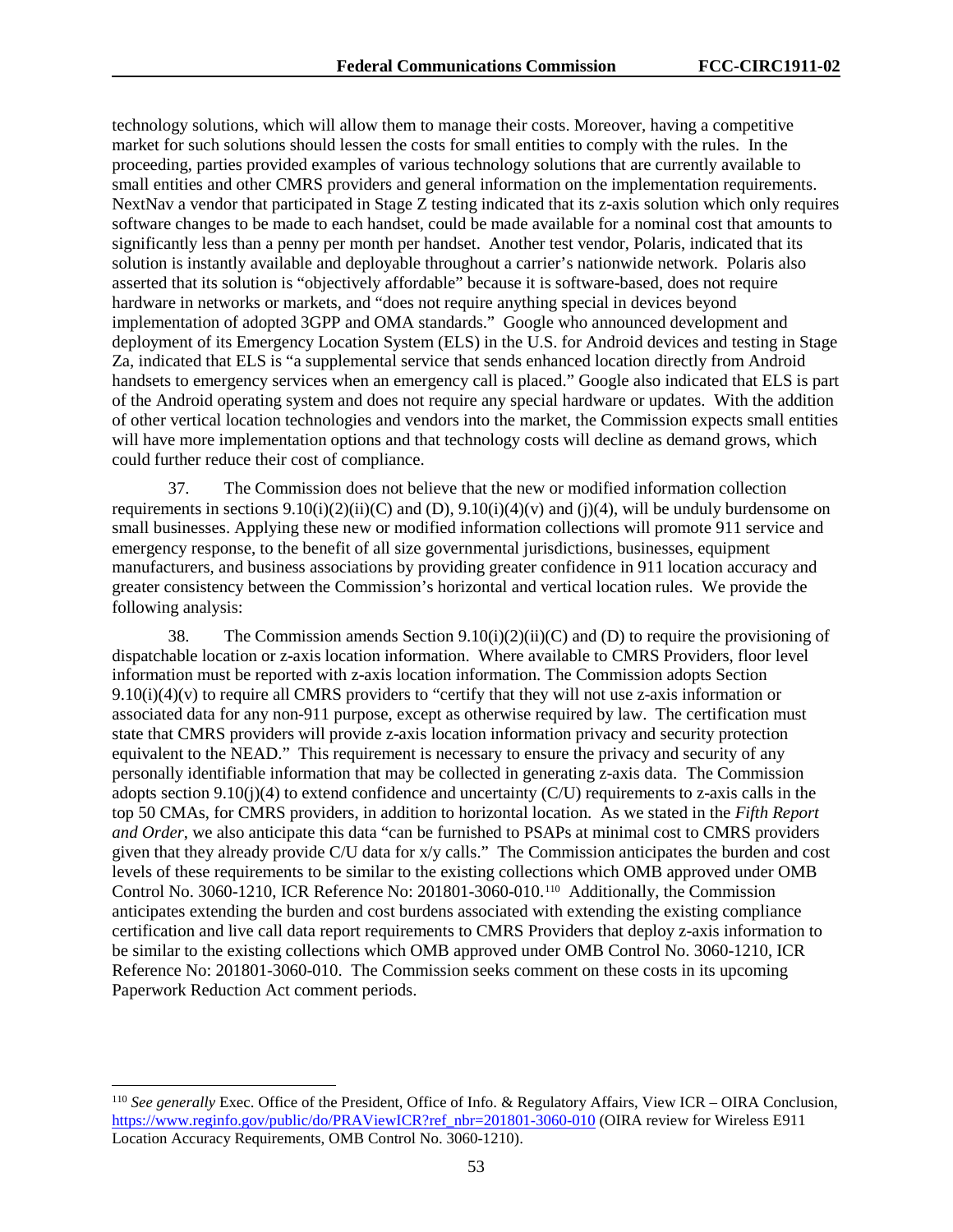# **F. Steps Taken to Minimize the Significant Economic Impact on Small Entities, and Significant Alternatives Considered**

39. The RFA requires an agency to describe any significant, specifically small business alternatives that it has considered in reaching its approach, which may include the following four alternatives (among others): (1) the establishment of differing compliance or reporting requirements or timetables that take into account the resources available to small entities; (2) the clarification, consolidation, or simplification of compliance or reporting requirements under the rule for such small entities; (3) the use of performance, rather than design, standards; and (4) an exemption from coverage of the rule, or any part thereof, for small entities. $111$ 

40. Based on a comparison of the benefits and costs to alternatives metrics, the Commission believes that the 3-meter metric adopted in the *Fifth Report and Order* is the most cost-effective option for achieving the Commission's location accuracy and public safety objectives in this proceeding while avoiding placing undue burdens on small entities and other CMRS providers. While the rules adopted in the *Fifth Report and Order* will apply to all nationwide and non-nationwide CMRS in the same manner, the Commission has taken steps to accommodate non-nationwide CMRS providers by supplying additional time to comply with the adopted vertical location accuracy benchmarks. Non-nationwide CMRS providers which tend to be small entities have an additional year to comply with the Commission's z-axis benchmarks. The Commission also declined to mandate a specific technological solution but instead, nationwide and non-nationwide CMRS providers may choose to provide a dispatchable location solution or deploy z-axis technology. Thus, small entities have the freedom to choose a solution that best fits their financial situation rather than being subjected to a specific z-axis technology solution, which should minimize the economic impact on these entities.

41. In implementing the z-axis metric, there were several alternatives considered by the Commission but not adopted that may have presented an increased economic impact for small entities. Specifically, the Commission declined to adopt a more stringent z-axis metric or a requirement to convey "floor level" information. Small entities will benefit as a result of the certainty provided by the Commission's adoption of 3 meters metric requirement. The Commission also declined to mandate the application of the 3-meters for barometric pressure sensor capable handsets but instead applied the requirement only to z-axis capable devices. This action by the Commission will allow small entities and other CMRS providers to avoid having to retrofit older devices that may not have barometric sensors and avoid incurring the associated costs. Additionally, the Commission declined to adopt a less stringent 5 meter metric, which could increase emergency response time. Lastly, the Commission declined to adopt a specific measurement standard that must be used to report vertical location information and declined to adopt or require proof of performance testing to measure compliance with the z-axis metric.

42. The Commission believes the adoption of the 3 meters metric and allowing CMRS providers the flexibility to choose a compliant technology solution rather than mandating a one size fits all solution is the best approach to meet its public safety and location accuracy objectives and should minimize some economic impact for small entities. The Commission's action also provides CMRS providers a level of certainty which should benefit providers in their selection of a complaint technology solution. In addition, by adopting a single metric, small entities and other CMRS providers should benefit from the economies of scale equipment manufacturers will incur from the ability to provision devices uniformly using 3-meters standard.

43. *Report to Congress*. The Commission will send a copy of the *Fifth Report and Order*, including this FRFA, in a report to Congress pursuant to the Congressional Review Act.<sup>112</sup> In addition, the Commission will send a copy of the *Fifth Report and Order*, including this FRFA, to the Chief

<span id="page-54-0"></span> <sup>111</sup> *See* 5 U.S.C. § 603(c)(1)-(4).

<span id="page-54-1"></span><sup>112</sup> *See* 5 U.S.C. § 801(a)(1)(A).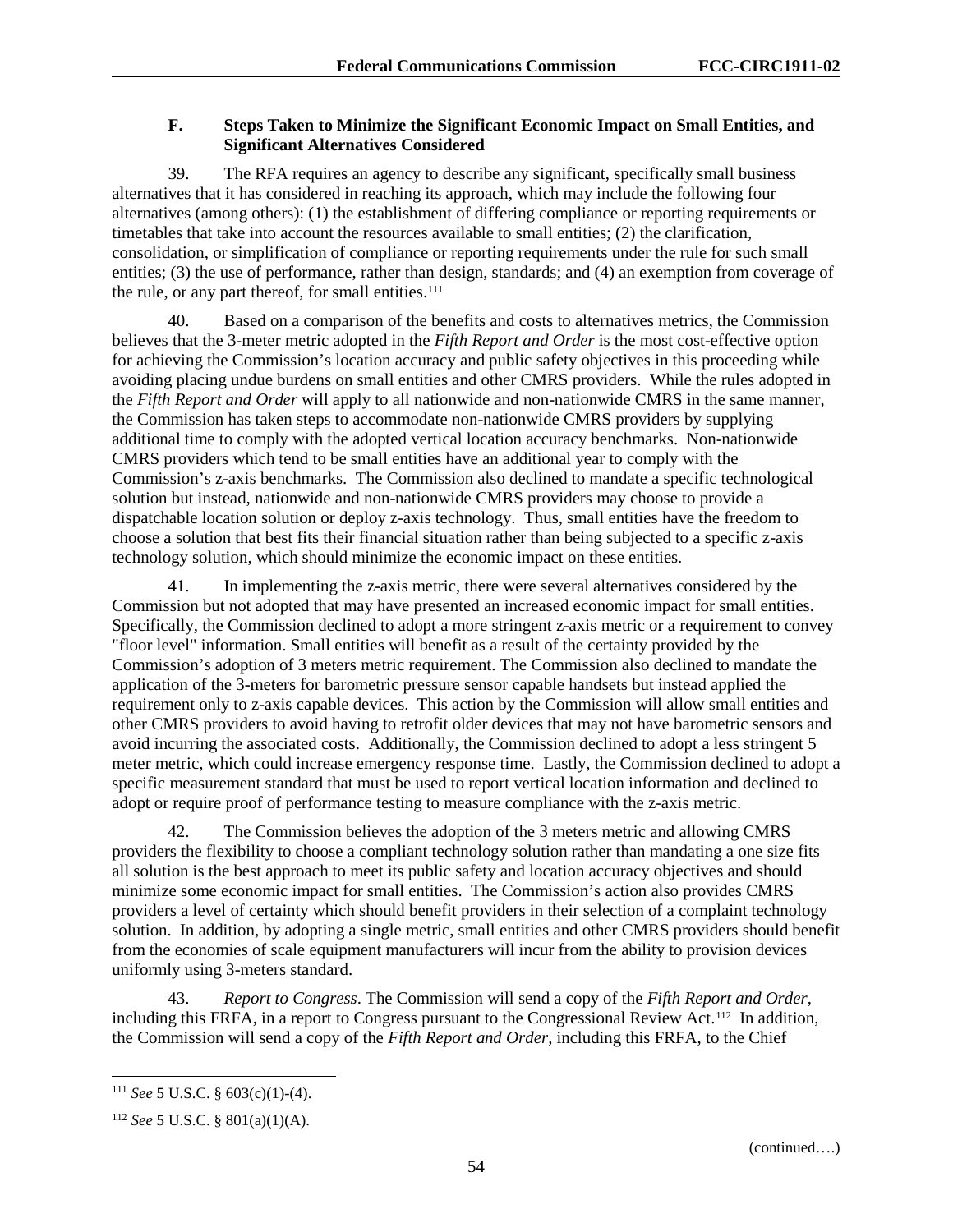Counsel for Advocacy of the SBA. A copy of the *Fifth Report and Order,* and FRFA (or summaries thereof) will also be published in the *Federal Register*. [113](#page-55-0)

<span id="page-55-0"></span> <sup>113</sup> *See* 5 U.S.C. § 604(b).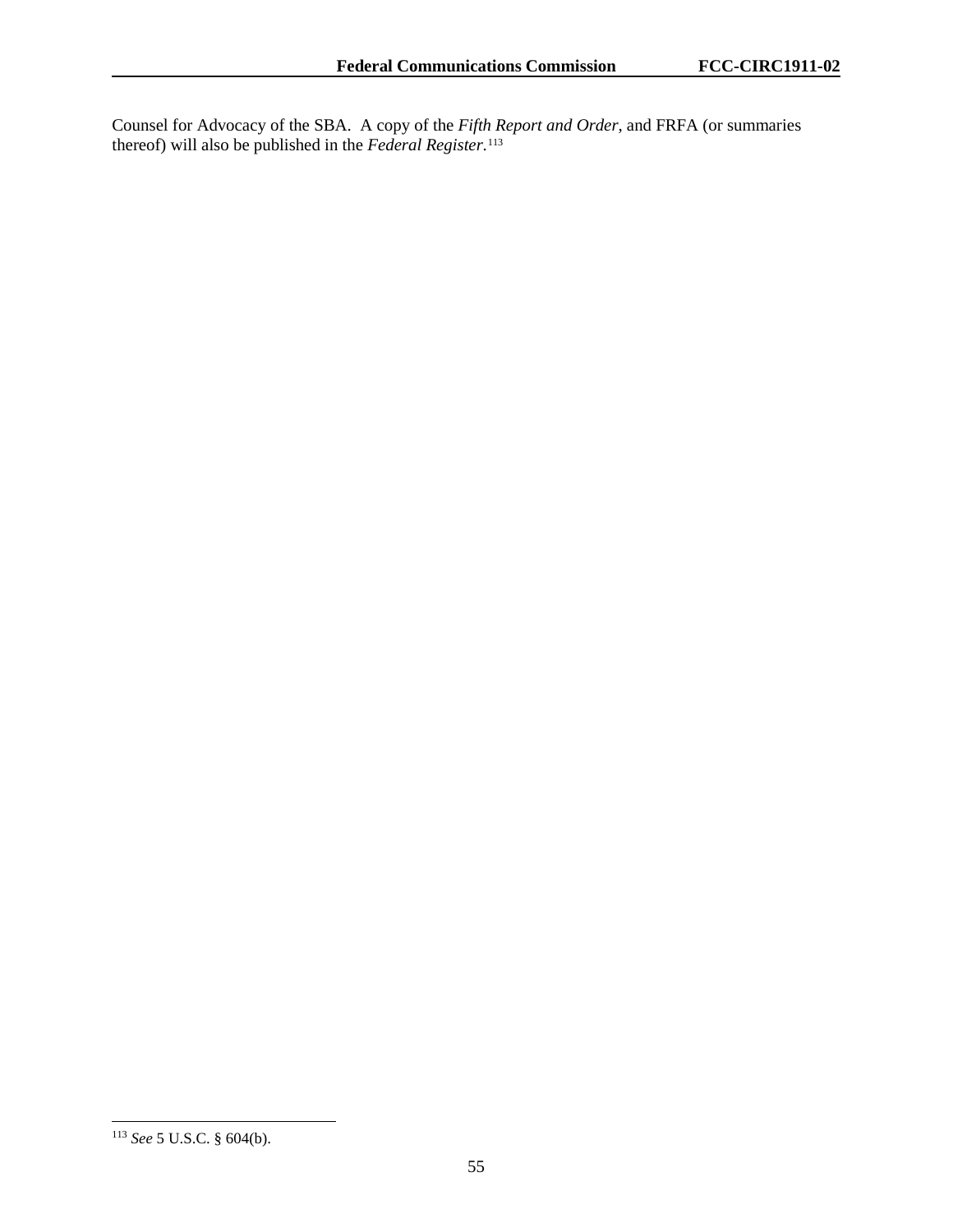## **APPENDIX D**

## **Initial Regulatory Flexibility Analysis**

[1](#page-56-0). As required by the Regulatory Flexibility Act of 1980, as amended  $(RFA)$ ,<sup>1</sup> the Commission has prepared this Initial Regulatory Flexibility Analysis (IRFA) of the possible significant economic impact on a substantial number of small entities by the policies and rules proposed in the *Fifth Further Notice of Proposed Rule Making* (*Fifth Further Notice*). Written public comments are requested on this IRFA. Comments must be identified as responses to the IRFA and must be filed by the deadlines in this *Fifth Further Notice*. The Commission will send a copy of the *Fifth Further Notice*, including this IRFA, to the Chief Counsel for Advocacy of the Small Business Administration (SBA).<sup>[2](#page-56-1)</sup> In addition, the Fifth *Further Notice* and IRFA (or summaries thereof) will be published in the *Federal Register*. [3](#page-56-2)

## **A. Need for, and Objectives of, the Proposed Rules**

2. In the *Fifth Further Notice*, we propose changes to, and seek comment on, our E911 location accuracy rules to expand options for z-axis deployment and provisioning of dispatchable location, in order to address long term public safety requirements in the Commission's indoor location framework, while balancing technological neutrality and flexibility. More specifically, we seek comment on a timeline for narrowing the z-axis metric and requiring carriers to deliver floor level information to Public Safety Answering Points (PSAPs) in conjunction with a wireless indoor 911 call. We inquire whether a five-year timeline is sufficient to achieve floor level accuracy, and, if so, what actions should the Commission take in order to ensure that CMRS providers can provide floor level information. For zaxis deployment, we seek comment on providing alternative ways for carriers to demonstrate that they have deployed z-axis technology, such as deploying z-axis capable handsets nationwide. With respect to dispatchable location, the Commission seeks comment on expanding dispatchable location solutions, provided that any new sources of dispatchable locations would be subject to privacy and security protection equivalent to those in effect for the National Emergency Address Database (NEAD).

## **B. Legal Basis**

3. The proposed action is authorized under Sections 1, 2,  $4(i)$ , 7, 10, 201, 214, 222, 251(e), 301, 302, 303, 307, 309, 316, and 332, of the Communications Act of 1934, as amended, 47 U.S.C. §§ 151, 152(a), 154(i), 157, 160, 201, 214, 222, 251(e), 301, 302, 303, 307, 309, 316, 332; the Wireless Communications and Public Safety Act of 1999, Pub. L. No. 106-81, 47 U.S.C. §§ 615 note, 615, 615a, 615b; and Section 106 of the Twenty-First Century Communications and Video Accessibility Act of 2010, Pub. L. No. 111-260, 47 U.S.C. § 615c.

# **C. Description and Estimate of the Number of Small Entities To Which the Proposed Rules Will Apply**

4. The RFA directs agencies to provide a description of and, where feasible, an estimate of the number of small entities that may be affected by the proposed rules, if adopted.<sup>[4](#page-56-3)</sup> The RFA generally defines the term "small entity" as having the same meaning as the terms "small business," "small organization," and "small governmental jurisdiction."[5](#page-56-4) In addition, the term "small business" has the

<span id="page-56-0"></span><sup>&</sup>lt;sup>1</sup> 5 U.S.C. § 603. The RFA, 5 U.S.C. §§ 601–612, has been amended by the Small Business Regulatory Enforcement Fairness Act of 1996 (SBREFA), Pub. L. No. 104-121, Title II, 110 Stat. 857 (1996).

<span id="page-56-1"></span><sup>2</sup> *See* 5 U.S.C. § 603(a).

<span id="page-56-2"></span><sup>3</sup> *See id*.

<span id="page-56-3"></span> $45$  U.S.C. § 603(b)(3).

<span id="page-56-4"></span> $55$  U.S.C. § 601(6).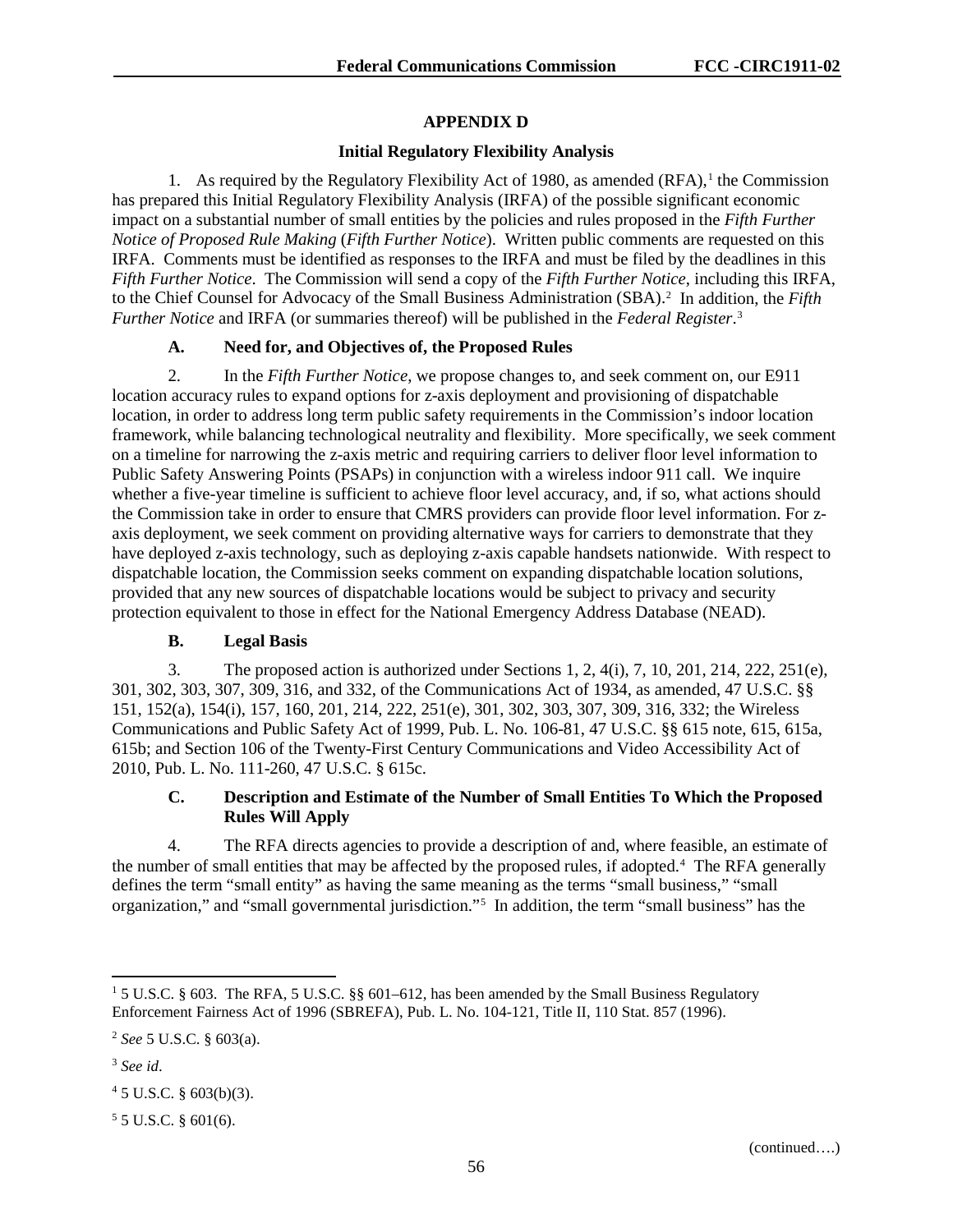same meaning as the term "small business concern" under the Small Business Act.<sup>6</sup> A small business concern is one which: (1) is independently owned and operated; (2) is not dominant in its field of operation; and (3) satisfies any additional criteria established by the SBA.[7](#page-57-1)

5. *Small Businesses, Small Organizations, Small Governmental Jurisdictions*. Our actions, over time, may affect small entities that are not easily categorized at present. We therefore describe here, at the outset, three broad groups of small entities that could be directly affected herein.<sup>[8](#page-57-2)</sup> First, while there are industry specific size standards for small businesses that are used in the regulatory flexibility analysis, according to data from the SBA's Office of Advocacy, in general a small business is an independent business having fewer than 500 employees.[9](#page-57-3) These types of small businesses represent 99.9% of all businesses in the United States which translates to 28.8 million businesses.<sup>[10](#page-57-4)</sup>

6. Next, the type of small entity described as a "small organization" is generally "any not-for-profit enterprise which is independently owned and operated and is not dominant in its field."<sup>[11](#page-57-5)</sup> Nationwide, as of August 2016, there were approximately 356,494 small organizations based on registration and tax data filed by nonprofits with the Internal Revenue Service (IRS).[12](#page-57-6)

7. Finally, the small entity described as a "small governmental jurisdiction" is defined generally as "governments of cities, counties, towns, townships, villages, school districts, or special districts, with a population of less than fifty thousand."<sup>[13](#page-57-7)</sup> U.S. Census Bureau data from the 2012 Census of Governments[14](#page-57-8) indicate that there were 90,056 local governmental jurisdictions consisting of general

<span id="page-57-1"></span><sup>7</sup> 15 U.S.C. § 632.

<span id="page-57-2"></span><sup>8</sup> *See* 5 U.S.C. § 601(3)-(6).

<span id="page-57-3"></span><sup>9</sup> *See* SBA, Office of Advocacy, "Frequently Asked Questions, Question 1 – What is a small business?" [https://www.sba.gov/sites/default/files/advocacy/SB-FAQ-2016\\_WEB.pdf](https://www.sba.gov/sites/default/files/advocacy/SB-FAQ-2016_WEB.pdf) (June 2016)

<span id="page-57-4"></span><sup>10</sup> *See* SBA, Office of Advocacy, "Frequently Asked Questions, Question 2- How many small businesses are there in the U.S.?" [https://www.sba.gov/sites/default/files/advocacy/SB-FAQ-2016\\_WEB.pdf](https://www.sba.gov/sites/default/files/advocacy/SB-FAQ-2016_WEB.pdf) (June 2016).

<span id="page-57-5"></span> $11\,5$  U.S.C. § 601(4).

<span id="page-57-6"></span><sup>12</sup> Data from the Urban Institute, National Center for Charitable Statistics (NCCS) reporting on nonprofit organizations registered with the IRS was used to estimate the number of small organizations. Reports generated using the NCCS online database indicated that as of August 2016 there were 356,494 registered nonprofits with total revenues of less than \$100,000. Of this number, 326,897 entities filed tax returns with 65,113 registered nonprofits reporting total revenues of \$50,000 or less on the IRS Form 990-N for Small Exempt Organizations and 261,784 nonprofits reporting total revenues of \$100,000 or less on some other version of the IRS Form 990 within 24 months of the August 2016 data release date. *See* [http://nccs.urban.org/sites/all/nccs-archive/html//tablewiz/tw.php](http://nccs.urban.org/sites/all/nccs-archive/html/tablewiz/tw.php) where the report showing this data can be generated by selecting the following data fields: Report: "The Number and Finances of All Registered 501(c) Nonprofits"; Show: "Registered Nonprofits"; By: "Total Revenue Level (years 1995, Aug to 2016, Aug)"; and For: "2016, Aug" then selecting "Show Results."

<span id="page-57-7"></span> $13$  5 U.S.C. § 601(5).

<span id="page-57-8"></span><sup>14</sup> *See* 13 U.S.C. § 161. The Census of Government is conducted every five (5) years compiling data for years ending with "2" and "7." *See also* Program Description Census of Government *[https://factfinder.census.gov/faces/affhelp/jsf/pages/metadata.xhtml?lang=en&type=program&id=program.en.CO](https://factfinder.census.gov/faces/affhelp/jsf/pages/metadata.xhtml?lang=en&type=program&id=program.en.COG) [G#](https://factfinder.census.gov/faces/affhelp/jsf/pages/metadata.xhtml?lang=en&type=program&id=program.en.COG)*.

<span id="page-57-0"></span> <sup>6</sup> 5 U.S.C. § 601(3) (incorporating by reference the definition of "small business concern" in Section 3 of the Small Business Act, which is codified at 15 U.S.C. § 632). Pursuant to the RFA, the statutory definition of a small business applies "unless an agency, after consultation with the Office of Advocacy of the Small Business Administration and after opportunity for public comment, establishes one or more definitions of such term which are appropriate to the activities of the agency and publishes such definition(s) in the Federal Register." 5 U.S.C. § 601(3).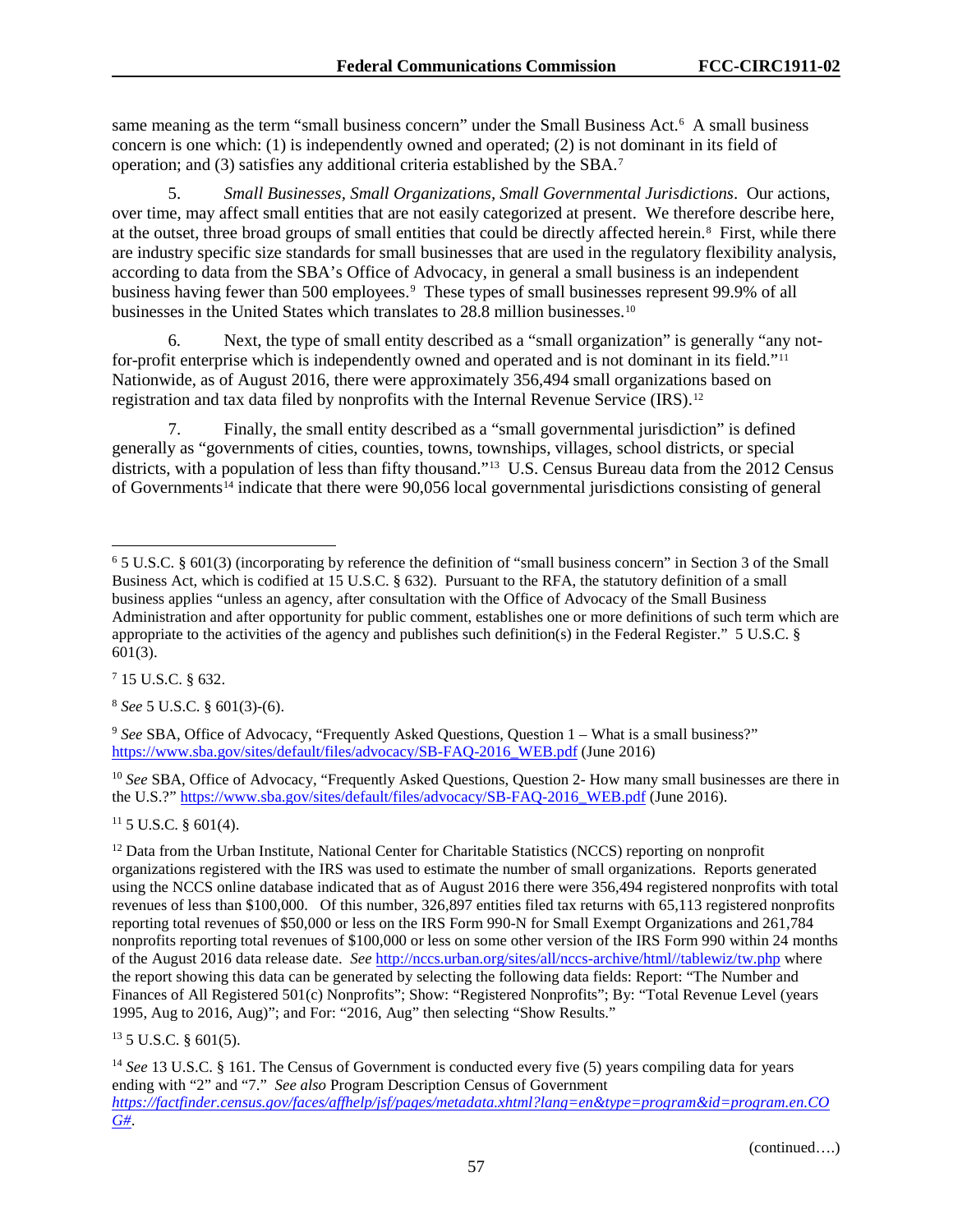purpose governments and special purpose governments in the United States.[15](#page-58-0) Of this number there were 37,132 General purpose governments (county,<sup>[16](#page-58-1)</sup> municipal and town or township<sup>[17](#page-58-2)</sup>) with populations of less than 50,000 and 12,[18](#page-58-3)4 Special purpose governments (independent school districts<sup>18</sup> and special districts<sup>19</sup>) with populations of less than 50,000. The 2012 U.S. Census Bureau data for most types of governments in the local government category show that the majority of these governments have populations of less than 50,000.[20](#page-58-5) Based on this data we estimate that at least 49,316 local government jurisdictions fall in the category of "small governmental jurisdictions."[21](#page-58-6)

## **1. Telecommunications Service Providers**

## **a. Wireless Telecommunications Providers**

8. Pursuant to 47 CFR § 9.10(a), the Commission's 911 service requirements are only applicable to Commercial Mobile Radio Service (CMRS) "[providers], excluding mobile satellite service operators, to the extent that they: (1) Offer real-time, two way switched voice service that is interconnected with the public switched network; and (2) Utilize an in-network switching facility that enables the provider to reuse frequencies and accomplish seamless hand-offs of subscriber calls. These requirements are applicable to entities that offer voice service to consumers by purchasing airtime or capacity at wholesale rates from CMRS licensees."

9. Below, for those services subject to auctions, we note that, as a general matter, the number of winning bidders that qualify as small businesses at the close of an auction does not necessarily represent the number of small businesses currently in service. Also, the Commission does not generally track subsequent business size unless, in the context of assignments or transfers, unjust enrichment issues are

<span id="page-58-1"></span><sup>16</sup> *See* U.S. Census Bureau, 2012 Census of Governments, County Governments by Population-Size Group and State: 2012 **-** United States-States. [https://factfinder.census.gov/bkmk/table/1.0/en/COG/2012/ORG06.US01.](https://factfinder.census.gov/bkmk/table/1.0/en/COG/2012/ORG06.US01) There were 2,114 county governments with populations less than 50,000.

<span id="page-58-2"></span><sup>17</sup> See U.S. Census Bureau, 2012 Census of Governments, Subcounty General-Purpose Governments by Population-Size Group and State: 2012 - United States – States.

[https://factfinder.census.gov/bkmk/table/1.0/en/COG/2012/ORG07.US01.](https://factfinder.census.gov/bkmk/table/1.0/en/COG/2012/ORG07.US01) There were 18,811 municipal and 16,207 town and township governments with populations less than 50,000.

<span id="page-58-3"></span><sup>18</sup> *See* U.S. Census Bureau, 2012 Census of Governments, Elementary and Secondary School Systems by Enrollment-Size Group and State: 2012 - United States-States. [https://factfinder.census.gov/bkmk/table/1.0/en/COG/2012/ORG11.US01.](https://factfinder.census.gov/bkmk/table/1.0/en/COG/2012/ORG11.US01) There were 12,184 independent school districts with enrollment populations less than 50,000.

<span id="page-58-4"></span><sup>19</sup> *See* U.S. Census Bureau, 2012 Census of Governments, Special District Governments by Function and State: 2012 - United States-States. [https://factfinder.census.gov/bkmk/table/1.0/en/COG/2012/ORG09.US01.](https://factfinder.census.gov/bkmk/table/1.0/en/COG/2012/ORG09.US01) The U.S. Census Bureau data did not provide a population breakout for special district governments.

<span id="page-58-5"></span><sup>20</sup> *See* U.S. Census Bureau, 2012 Census of Governments, **C**ounty Governments by Population-Size Group and State: 2012 - United States-States **-** [https://factfinder.census.gov/bkmk/table/1.0/en/COG/2012/ORG06.US01;](https://factfinder.census.gov/bkmk/table/1.0/en/COG/2012/ORG06.US01) Subcounty General-Purpose Governments by Population-Size Group and State: 2012 - United States–States [https://factfinder.census.gov/bkmk/table/1.0/en/COG/2012/ORG07.US01;](https://factfinder.census.gov/bkmk/table/1.0/en/COG/2012/ORG07.US01) and Elementary and Secondary School Systems by Enrollment-Size Group and State: 2012 - United States-States.

<span id="page-58-6"></span>[https://factfinder.census.gov/bkmk/table/1.0/en/COG/2012/ORG11.US01.](https://factfinder.census.gov/bkmk/table/1.0/en/COG/2012/ORG11.US01) While U.S. Census Bureau data did not provide a population breakout for special district governments, if the population of less than 50,000 for this category of local government is consistent with the other types of local governments the majority of the 38, 266 special district governments have populations of less than 50,000.

<span id="page-58-0"></span><sup>&</sup>lt;sup>15</sup> See U.S. Census Bureau, 2012 Census of Governments, Local Governments by Type and State: 2012 - United States-States. [https://factfinder.census.gov/bkmk/table/1.0/en/COG/2012/ORG02.US01.](https://factfinder.census.gov/bkmk/table/1.0/en/COG/2012/ORG02.US01) Local governmental jurisdictions are classified in two categories - General purpose governments (county, municipal and town or township) and Special purpose governments (special districts and independent school districts).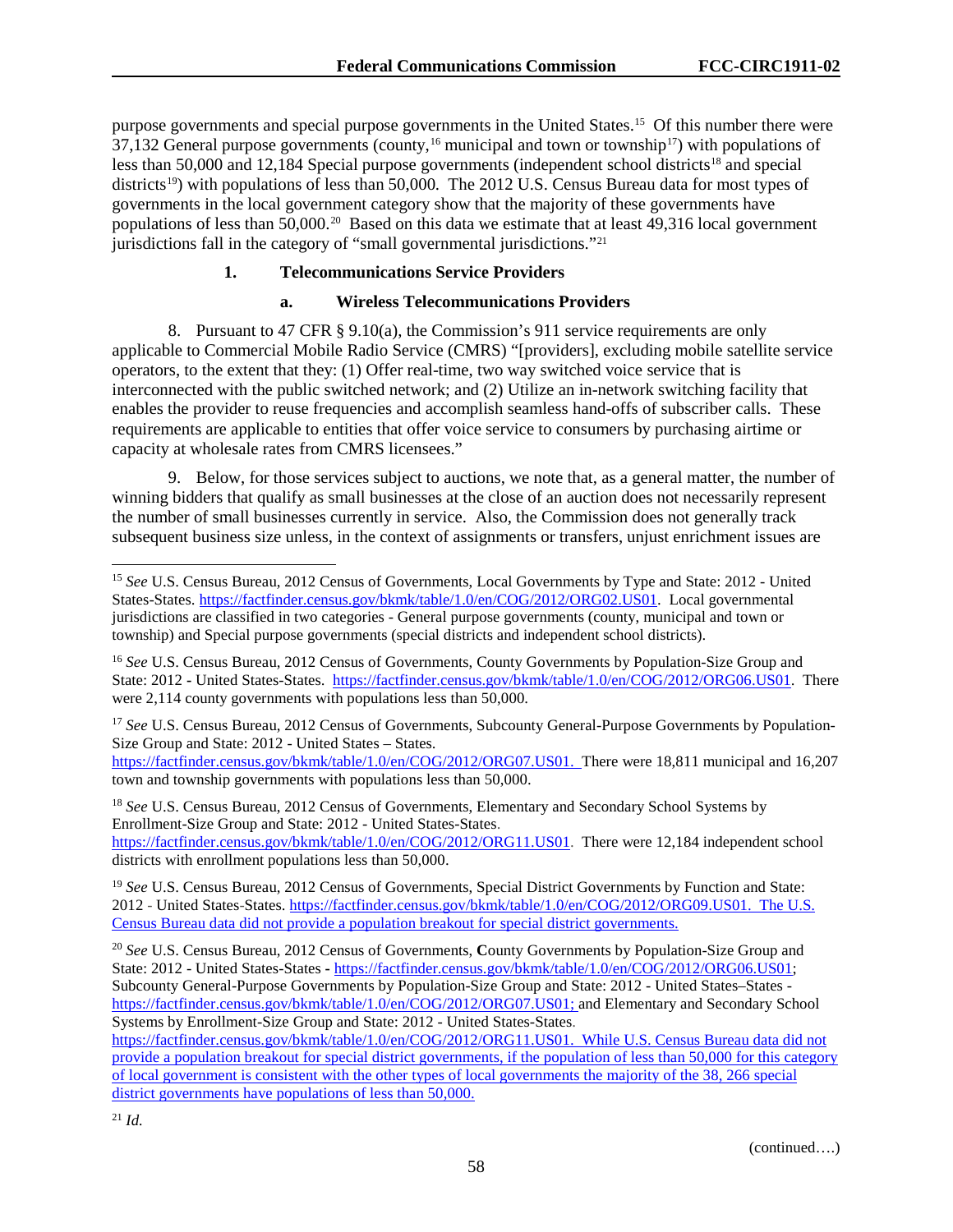implicated.

10. *All Other Telecommunications.* The "All Other Telecommunications" category is comprised of establishments primarily engaged in providing specialized telecommunications services, such as satellite tracking, communications telemetry, and radar station operation.<sup>[22](#page-59-0)</sup> This industry also includes establishments primarily engaged in providing satellite terminal stations and associated facilities connected with one or more terrestrial systems and capable of transmitting telecommunications to, and receiving telecommunications from, satellite systems.[23](#page-59-1) Establishments providing Internet services or voice over Internet protocol (VoIP) services via client-supplied telecommunications connections are also included in this industry.<sup>[24](#page-59-2)</sup> The SBA has developed a small business size standard for All Other Telecommunications, which consists of all such firms with annual receipts of \$32.5 million or less.[25](#page-59-3) For this category, U.S. Census Bureau data for 2012 shows that there were 1,442 firms that operated for the entire year.[26](#page-59-4) Of those firms, a total of 1,400 had annual receipts less than \$25 million and 42 firms had annual receipts of \$25 million to \$49,999,999.[27](#page-59-5) Thus, the Commission estimates that the majority of "All Other Telecommunications" firms potentially affected by our action can be considered small.

11. *AWS Services (1710–1755 MHz and 2110–2155 MHz bands (AWS-1); 1915–1920 MHz, 1995–2000 MHz, 2020–2025 MHz and 2175–2180 MHz bands (AWS-2); 2155–2175 MHz band (AWS-3))*.For the AWS-1 bands,[28](#page-59-6) the Commission has defined a "small business" as an entity with average annual gross revenues for the preceding three years not exceeding \$40 million, and a "very small business" as an entity with average annual gross revenues for the preceding three years not exceeding \$15 million. For AWS-2 and AWS-3, although we do not know for certain which entities are likely to apply for these frequencies, we note that the AWS-1 bands are comparable to those used for cellular service and personal communications service. The Commission has not yet adopted size standards for the AWS-2 or AWS-3 bands but proposes to treat both AWS-2 and AWS-3 similarly to broadband PCS service and AWS-1 service due to the comparable capital requirements and other factors, such as issues involved in relocating incumbents and developing markets, technologies, and services.<sup>[29](#page-59-7)</sup>

12. *Competitive Local Exchange Carriers (Competitive LECs). Competitive Access Providers (CAPs), Shared-Tenant Service Providers, and Other Local Service Providers.* Neither the Commission nor the SBA has developed a small business size standard specifically for these service providers. The appropriate NAICS Code category is Wired Telecommunications Carriers and under that size standard,

<span id="page-59-2"></span><sup>24</sup> *Id*.

<span id="page-59-5"></span><sup>27</sup> *Id.*

<span id="page-59-6"></span><sup>28</sup> The service is defined in section 90.1301 *et seq*. of the Commission's Rules, 47 CFR § 90.1301 *et seq*.

<span id="page-59-0"></span> <sup>22</sup> *See* U.S. Census Bureau, 2017 NAICS Definitions, NAICS Code "517919 All Other Telecommunications", [https://www.census.gov/cgi-bin/sssd/naics/naicsrch?input=517919&search=2017+NAICS+Search&search=2017.](https://www.census.gov/cgi-bin/sssd/naics/naicsrch?input=517919&search=2017+NAICS+Search&search=2017)

<span id="page-59-1"></span><sup>23</sup> *Id.*

<span id="page-59-3"></span><sup>25</sup> *See* 13 CFR § 121.201, NAICS code 517919.

<span id="page-59-4"></span><sup>26</sup> U.S. Census Bureau, *2012 Economic Census of the United States*, Table EC1251SSSZ4, Information: Subject Series - Estab and Firm Size: Receipts Size of Firms for the United States: 2012, NAICS code 517919, [https://factfinder.census.gov/bkmk/table/1.0/en/ECN/2012\\_US/51SSSZ4//naics~517919.](https://factfinder.census.gov/bkmk/table/1.0/en/ECN/2012_US/51SSSZ4/naics%7E517919)

<span id="page-59-7"></span><sup>29</sup> *See Service Rules for Advanced Wireless Services in the 1*.*7 GHz and 2*.*1 GHz Bands*, Report and Order, 18 FCC Rcd 25162, Appx. B (2003), *modified by Service Rules for Advanced Wireless Services in the 1*.*7 GHz and 2*.*1 GHz Bands*, Order on Reconsideration, 20 FCC Rcd 14058, Appx. C (2005); *Service Rules for Advanced Wireless Services in the 1915–1920 MHz*, *1995–2000 MHz*, *2020–2025 MHz and 2175–2180 MHz Bands; Service Rules for Advanced Wireless Services in the 1*.*7 GHz and 2*.*1 GHz Bands*, Notice of Proposed Rulemaking, 19 FCC Rcd 19263, Appx. B (2005); *Service Rules for Advanced Wireless Services in the 2155–2175 MHz Band*, Notice of Proposed Rulemaking, 22 FCC Rcd 17035, Appx. (2007).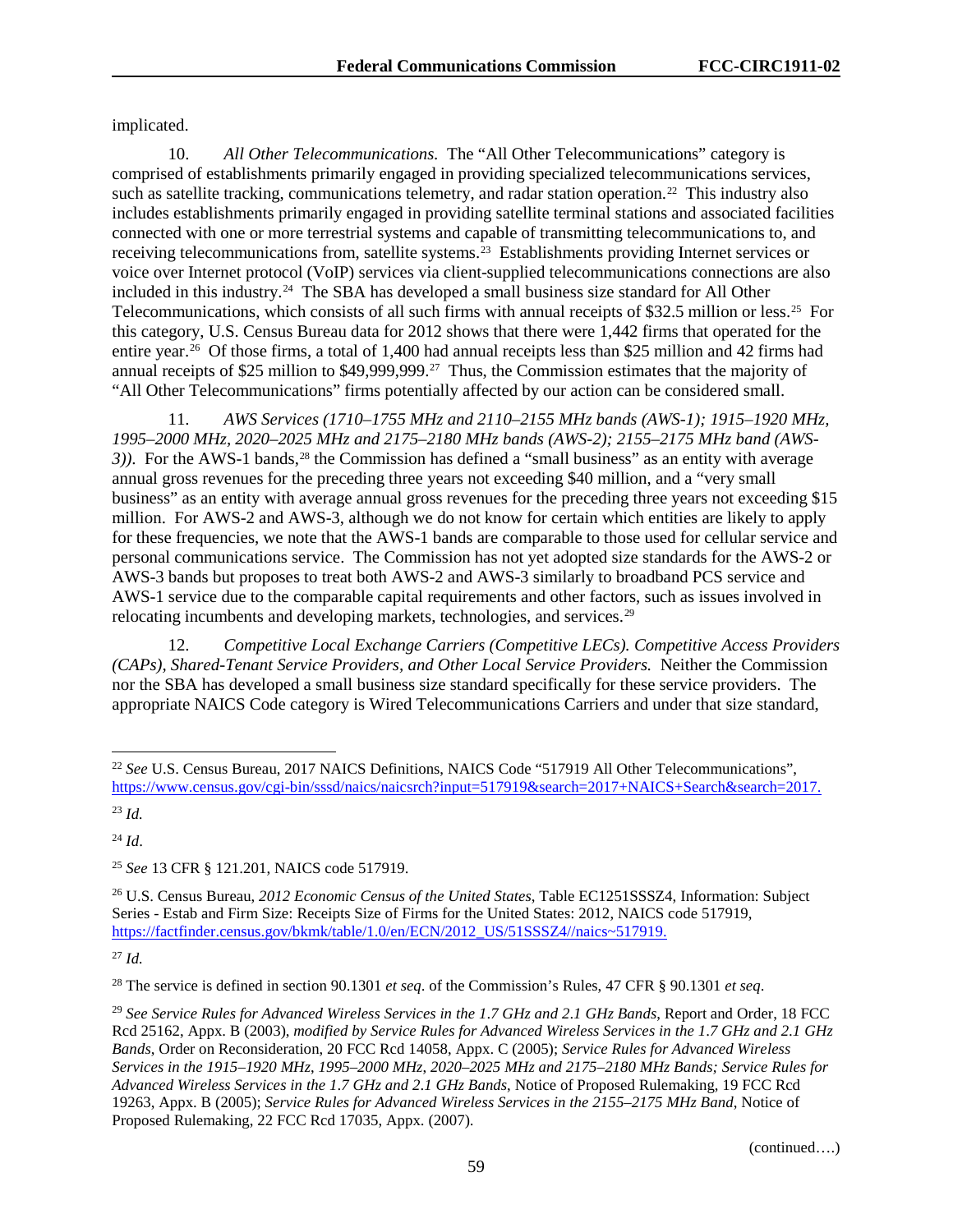such a business is small if it has 1,500 or fewer employees.<sup>[30](#page-60-0)</sup> U.S. Census Bureau data for 2012 indicate that 3,117 firms operated during that year.<sup>31</sup> Of that number, 3,083 operated with fewer than 1,000 employees.<sup>32</sup> Based on these data, the Commission concludes that the majority of Competitive LECS, CAPs, Shared-Tenant Service Providers, and Other Local Service Providers, are small entities. According to Commission data, 1,442 carriers reported that they were engaged in the provision of either competitive local exchange services or competitive access provider services.<sup>33</sup> Of these 1,442 carriers, an estimated 1,256 have 1,500 or fewer employees.<sup>[34](#page-60-4)</sup> In addition, 17 carriers have reported that they are Shared-Tenant Service Providers, and all 17 are estimated to have 1,500 or fewer employees.<sup>[35](#page-60-5)</sup> Also, 72 carriers have reported that they are Other Local Service Providers.<sup>[36](#page-60-6)</sup> Of this total, 70 have 1,500 or fewer employees.<sup>[37](#page-60-7)</sup> Consequently, based on internally researched FCC data, the Commission estimates that most providers of competitive local exchange service, competitive access providers, Shared-Tenant Service Providers, and Other Local Service Providers are small entities.

13. *Incumbent Local Exchange Carriers (LECs).* Neither the Commission nor the SBA has developed a small business size standard specifically for incumbent local exchange services. The closest applicable NAICS Code category is Wired Telecommunications Carriers.<sup>38</sup> Under the applicable SBA size standard, such a business is small if it has 1,500 or fewer employees.<sup>39</sup> U.S. Census Bureau data for 2012 indicate that 3,117 firms operated the entire year.[40](#page-60-10) Of this total, 3,083 operated with fewer than 1,000 employees.[41](#page-60-11) Consequently, the Commission estimates that most providers of incumbent local exchange service are small businesses that may be affected by our actions. According to Commission data, one thousand three hundred and seven (1,307) Incumbent Local Exchange Carriers reported that they were incumbent local exchange service providers.<sup>[42](#page-60-12)</sup> Of this total, an estimated 1,006 have 1,500 or

<span id="page-60-2"></span><sup>32</sup> *Id.*

<span id="page-60-3"></span><sup>33</sup> See Federal Communications Commission, Wireline Competition Bureau, Industry Analysis and Technology Division, Trends in Telephone Service at Table 5.3 (Sept. 2010) (*Trends in Telephone Service*), [https://apps.fcc.gov/edocs\\_public/attachmatch/DOC-301823A1.pdf.](https://apps.fcc.gov/edocs_public/attachmatch/DOC-301823A1.pdf)

<span id="page-60-4"></span><sup>34</sup> *Id*.

<span id="page-60-5"></span><sup>35</sup> *Id*.

<span id="page-60-6"></span><sup>36</sup> *Id*.

<span id="page-60-7"></span><sup>37</sup> *Id*.

<span id="page-60-8"></span><sup>38</sup> *See* 13 CFR § 121.201. The Wired Telecommunications Carrier category formerly used the NAICS code of 517110. As of 2017 the U.S. Census Bureau definition shows the NAICs code as 517311 for Wired Telecommunications Carriers. *See* <https://www.census.gov/cgi-bin/sssd/naics/naicsrch?code=517311&search=2017>

<span id="page-60-9"></span><sup>39</sup> *Id.*

<span id="page-60-10"></span><sup>40</sup> *See* U.S. Census Bureau, *2012 Economic Census of the United States,* Table No. EC1251SSSZ5, *Information: Subject Series - Estab & Firm Size: Employment Size of Firms: 2012* (517110 Wired Telecommunications Carriers). [https://factfinder.census.gov/bkmk/table/1.0/en/ECN/2012\\_US/51SSSZ5//naics~517110.](https://factfinder.census.gov/bkmk/table/1.0/en/ECN/2012_US/51SSSZ5/naics%7E517110)

<span id="page-60-11"></span><sup>41</sup> *Id.*

<span id="page-60-12"></span><sup>42</sup> *See Trends in Telephone Service*, Federal Communications Commission, Wireline Competition Bureau, Industry Analysis and Technology Division at Table 5.3 (Sept. 2010) (*Trends in Telephone Service*).

(continued….)

<span id="page-60-0"></span> <sup>30</sup> *See* 13 CFR § 121.201. The Wired Telecommunications Carrier category formerly used the NAICS code of 517110. As of 2017 the U.S. Census Bureau definition shows the NAICs code as 517311 for Wired Telecommunications Carriers. *See*, [https://www.census.gov/cgi](https://www.census.gov/cgi-bin/sssd/naics/naicsrch?code=517311&search=2017)[bin/sssd/naics/naicsrch?code=517311&search=2017.](https://www.census.gov/cgi-bin/sssd/naics/naicsrch?code=517311&search=2017)

<span id="page-60-1"></span><sup>31</sup> *See* U.S. Census Bureau, *2012 Economic Census of the United States,* Table No. EC1251SSSZ5, *Information: Subject Series - Estab & Firm Size: Employment Size of Firms: 2012* (517110 Wired Telecommunications Carriers). [https://factfinder.census.gov/bkmk/table/1.0/en/ECN/2012\\_US/51SSSZ5//naics~517110.](https://factfinder.census.gov/bkmk/table/1.0/en/ECN/2012_US/51SSSZ5/naics%7E517110)s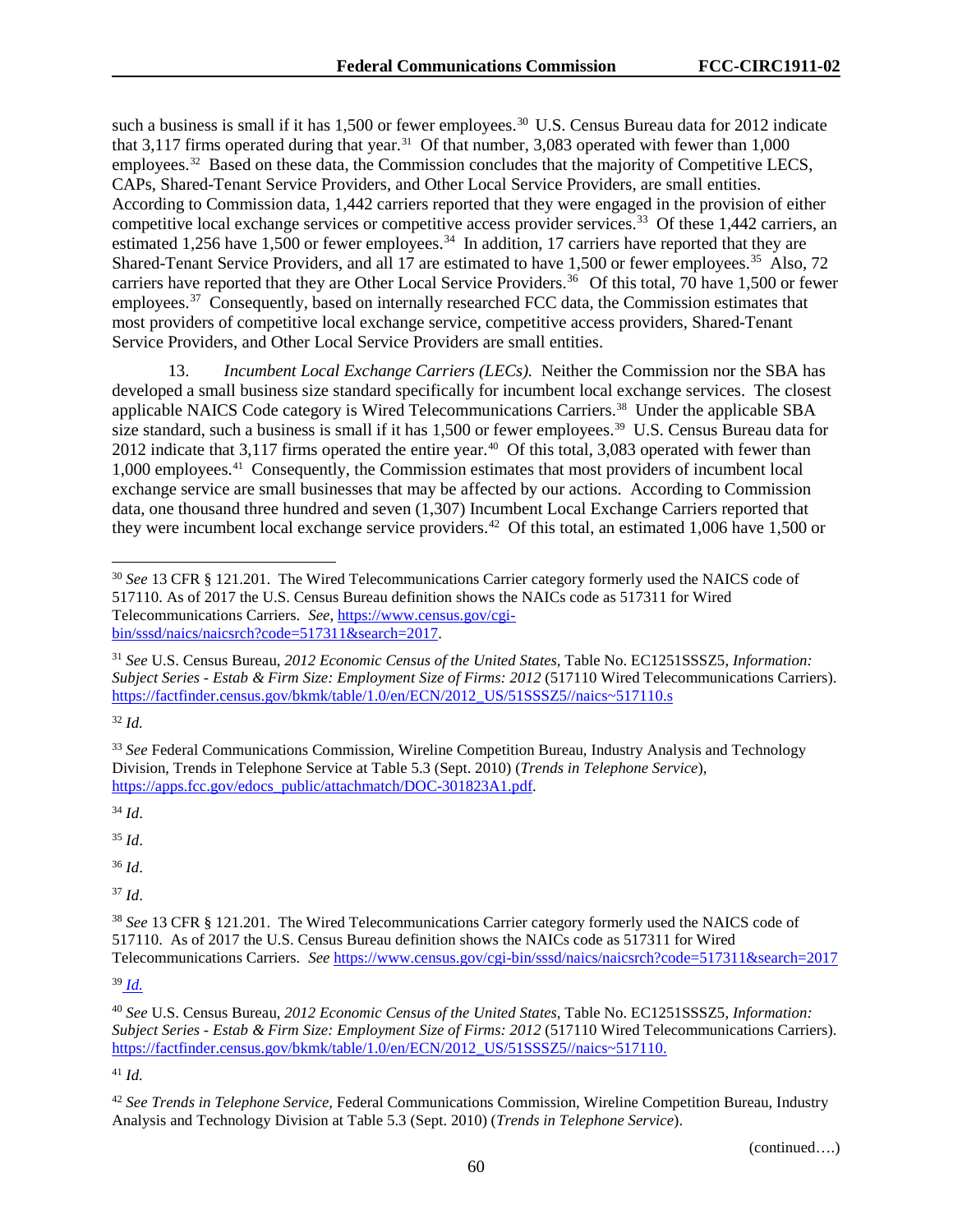fewer employees.[43](#page-61-0) Thus using the SBA's size standard the majority of incumbent LECs can be considered small entities.

14. *Narrowband Personal Communications Services.* Two auctions of narrowband personal communications services (PCS) licenses have been conducted. To ensure meaningful participation of small business entities in future auctions, the Commission has adopted a two-tiered small business size standard in the Narrowband PCS Second Report and Order. Through these auctions, the Commission has awarded a total of 41 licenses, out of which 11 were obtained by small businesses.<sup>[44](#page-61-1)</sup> A "small business" is an entity that, together with affiliates and controlling interests, has average gross revenues for the three preceding years of not more than \$40 million. A "very small business" is an entity that, together with affiliates and controlling interests, has average gross revenues for the three preceding years of not more than \$15 million. The SBA has approved these small business size standards.<sup>[45](#page-61-2)</sup>

15. *Offshore Radiotelephone Service.* This service operates on several UHF television broadcast channels that are not used for television broadcasting in the coastal areas of states bordering the Gulf of Mexico.<sup>[46](#page-61-3)</sup> The closest applicable SBA size standard is for Wireless Telecommunications Carriers (except Satellite), which is an entity employing no more than 1,500 persons.[47](#page-61-4) U.S. Census Bureau data in this industry for 2012 show that there were 967 firms that operated for the entire year.<sup>48</sup> Of this total, 955 firms had employment of 999 or fewer employees and 12 had employment of 1000 employees or more.[49](#page-61-6) Thus, under this SBA category and the associated small business size standard, the majority of Offshore Radiotelephone Service firms can be considered small. There are presently approximately 55 licensees in this service. However, the Commission is unable to estimate at this time the number of licensees that would qualify as small under the SBA's small business size standard for the category of Wireless Telecommunications Carriers (except Satellite).

16. *Radio and Television Broadcasting and Wireless Communications Equipment Manufacturing*. This industry comprises establishments primarily engaged in manufacturing radio and television broadcast and wireless communications equipment.<sup>[50](#page-61-7)</sup> Examples of products made by these establishments are: transmitting and receiving antennas, cable television equipment, GPS equipment, pagers, cellular phones, mobile communications equipment, and radio and television studio and broadcasting equipment.<sup>[51](#page-61-8)</sup> The SBA has established a small business size standard for this industry of

<span id="page-61-3"></span><sup>46</sup> This service is governed by Subpart I of Part 22 of the Commission's Rules. *See* 47 CFR §§ 22.1001-22.1037.

<span id="page-61-4"></span><sup>47</sup> 13 CFR § 121.201, NAICS codes 517210.

<span id="page-61-5"></span><sup>48</sup> U.S. Census Bureau, *2012 Economic Census of the United States*, Table EC1251SSSZ5, Information: Subject Series: Estab and Firm Size: Employment Size of Firms for the U.S.: 2012 NAICS Code 517210 (rel. Jan. 8, 2016). [https://factfinder.census.gov/bkmk/table/1.0/en/ECN/2012\\_US/51SSSZ5//naics~5172100.](https://factfinder.census.gov/bkmk/table/1.0/en/ECN/2012_US/51SSSZ5/naics%7E5172100)

<span id="page-61-6"></span><sup>49</sup> *Id.* Available census data does not provide a more precise estimate of the number of firms that have employment of 1,500 or fewer employees; the largest category provided is for firms with "1000 employees or more."

<span id="page-61-0"></span> <sup>43</sup> *Id*.

<span id="page-61-1"></span><sup>44</sup> *Amendment of the Commission's Rules to Establish New Personal Communications Services, Narrowband PCS*, GEN Docket No. 90-314, ET Docket No. 92-100, PP Docket No. 93-253, Second Report and Order and Second Further Notice of Proposed Rulemaking, 15 FCC Rcd 10456 (2000).

<span id="page-61-2"></span><sup>45</sup> *See* Letter from Aida Alvarez, Administrator, SBA, to Amy Zoslov, Chief, Auctions and Industry Analysis Division, Wireless Telecommunications Bureau, FCC (filed Dec. 2, 1998) (*Alvarez Letter 1998*).

<span id="page-61-7"></span><sup>50</sup> The NAICS Code for this service is 334220. 13 CFR § 121.201. *See also* U.S. Census Bureau, 2012 NAICS Definitions, "334220 Radio and Television Broadcasting and Wireless Communications Equipment Manufacturing" *[https://factfinder.census.gov/faces/affhelp/jsf/pages/metadata.xhtml?lang=en&type=ib&id=ib.en./ECN.NAICS2012.](https://factfinder.census.gov/faces/affhelp/jsf/pages/metadata.xhtml?lang=en&type=ib&id=ib.en./ECN.NAICS2012.334220) [334220#.](https://factfinder.census.gov/faces/affhelp/jsf/pages/metadata.xhtml?lang=en&type=ib&id=ib.en./ECN.NAICS2012.334220)* 

<span id="page-61-8"></span><sup>51</sup> *Id*.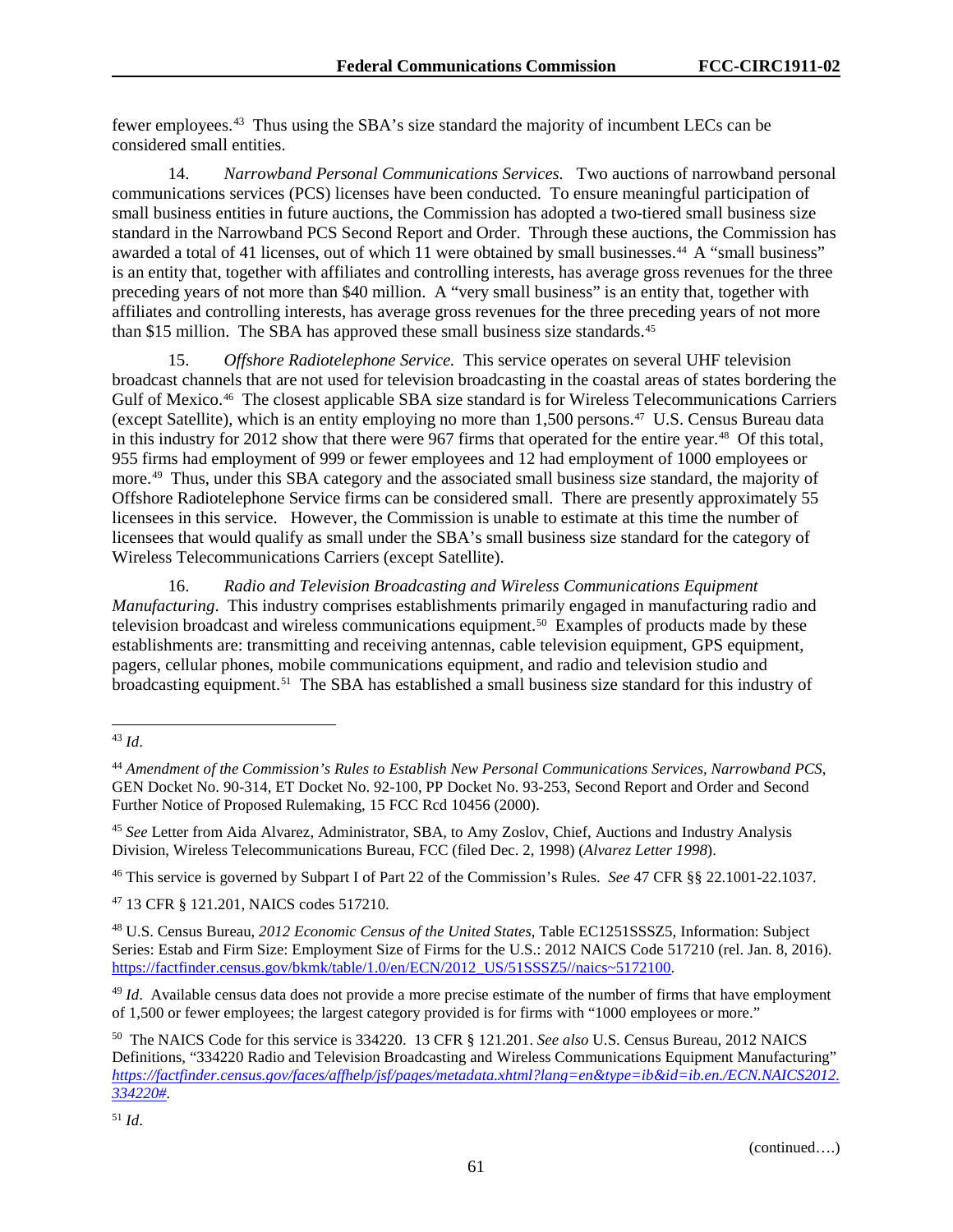1,250 employees or less.[52](#page-62-0) U.S. Census Bureau data for 2012 shows that 841 establishments operated in this industry in that year.<sup>53</sup> Of that number, 828 establishments operated with fewer than  $1,000$ employees, 7 establishments operated with between 1,000 and 2,499 employees and 6 establishments operated with 2,500 or more employees.[54](#page-62-2) Based on this data, we conclude that a majority of manufacturers in this industry are small.

17. *Rural Radiotelephone Service.* The Commission has not adopted a size standard for small businesses specific to the Rural Radiotelephone Service.<sup>[55](#page-62-3)</sup> A significant subset of the Rural Radiotelephone Service is the Basic Exchange Telephone Radio System (BETRS).<sup>[56](#page-62-4)</sup> The closest applicable SBA size standard is for Wireless Telecommunications Carriers (except Satellite), which is an entity employing no more than 1,500 persons.<sup>[57](#page-62-5)</sup> For this industry, U.S. Census Bureau data for 2012 show that there were 967 firms that operated for the entire year.<sup>[58](#page-62-6)</sup> Of this total, 955 firms had employment of 999 or fewer employees and 12 had employment of 1000 employees or more.<sup>59</sup> Thus under this category and the associated size standard, the Commission estimates that the majority of Rural Radiotelephone Services firm are small entities. There are approximately 1,000 licensees in the Rural Radiotelephone Service, and the Commission estimates that there are 1,000 or fewer small entity licensees in the Rural Radiotelephone Service that may be affected by the rules and policies proposed herein.

18. *Wireless Communications Services*. This service can be used for fixed, mobile, radiolocation, and digital audio broadcasting satellite uses. The Commission defined "small business" for the wireless communications services (WCS) auction as an entity with average gross revenues of \$40 million for each of the three preceding years, and a "very small business" as an entity with average gross revenues of \$15 million for each of the three preceding years.<sup>60</sup> The SBA has approved these small business size standards.<sup>[61](#page-62-9)</sup> In the Commission's auction for geographic area licenses in the WCS there were seven winning bidders that qualified as "very small business" entities, and one that qualified as a "small business" entity.

19. *Wireless Telecommunications Carriers (except Satellite).* This industry comprises establishments engaged in operating and maintaining switching and transmission facilities to provide communications via the airwaves. Establishments in this industry have spectrum licenses and provide services using that spectrum, such as cellular services, paging services, wireless internet access, and

<span id="page-62-2"></span><sup>54</sup> *Id*.

<span id="page-62-3"></span><sup>55</sup> The service is defined in 47 CFR § 22.99.

<span id="page-62-4"></span><sup>56</sup> BETRS is defined in 47 CFR §§ 22.757 and 22.759.

<span id="page-62-5"></span><sup>57</sup> 13 CFR § 121.201, NAICS codes 517210.

<span id="page-62-6"></span><sup>58</sup> U.S. Census Bureau, *2012 Economic Census of the United States*, Table EC1251SSSZ5, Information: Subject Series: Estab and Firm Size: Employment Size of Firms for the U.S.: 2012 NAICS Code 517210. [https://factfinder.census.gov/bkmk/table/1.0/en/ECN/2012\\_US/51SSSZ5//naics~517210.](https://factfinder.census.gov/bkmk/table/1.0/en/ECN/2012_US/51SSSZ5/naics%7E517210)

<span id="page-62-7"></span><sup>59</sup> *Id.* Available census data does not provide a more precise estimate of the number of firms that have employment of 1,500 or fewer employees; the largest category provided is for firms with "1000 employees or more."

<span id="page-62-8"></span><sup>60</sup> *Amendment of the Commission's Rules to Establish Part 27*, *the Wireless Communications Service (WCS)*, Report and Order, 12 FCC Rcd 10785, 10879, para. 194 (1997).

<span id="page-62-9"></span><sup>61</sup> *See* Letter from Aida Alvarez, Administrator, SBA, to Amy Zoslov, Chief, Auctions and Industry Analysis Division, Wireless Telecommunications Bureau, FCC (filed Dec. 2, 1998) (*Alvarez Letter 1998*).

(continued….)

<span id="page-62-0"></span> <sup>52</sup> 13 CFR § 121.201, NAICS Code 334220.

<span id="page-62-1"></span><sup>53</sup> U.S. Census Bureau, *2012 Economic Census of the United States*, Table EC1231SG2, Manufacturing: Summary Series: General Summary: Industry Statistics for Subsectors and Industries by Employment Size: 2012, NAICS Code 334220[, https://factfinder.census.gov/bkmk/table/1.0/en/ECN/2012\\_US/31SG2//naics~334220.](https://factfinder.census.gov/bkmk/table/1.0/en/ECN/2012_US/31SG2/naics%7E334220)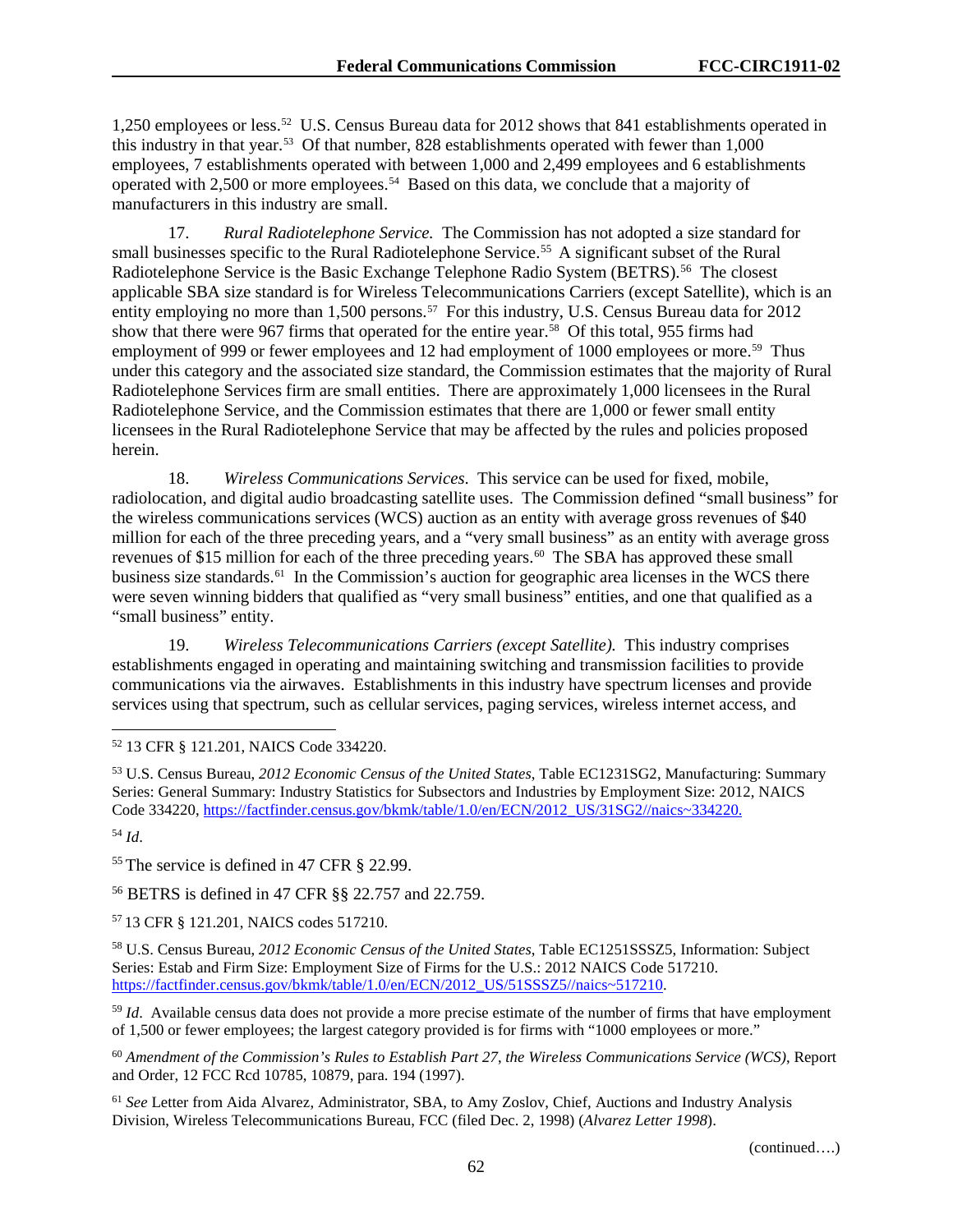wireless video services.<sup>[62](#page-63-0)</sup> The appropriate size standard under SBA rules is that such a business is small if it has 1,500 or fewer employees. [63](#page-63-1) For this industry, U.S. Census Bureau data for 2012 show that there were 967 firms that operated for the entire year.<sup>[64](#page-63-2)</sup> Of this total, 955 firms had employment of 999 or fewer employees and 12 had employment of 1000 employees or more.<sup>[65](#page-63-3)</sup> Thus under this category and the associated size standard, the Commission estimates that the majority of wireless telecommunications carriers (except satellite) are small entities.

20. *Wireless Telephony*. Wireless telephony includes cellular, personal communications services, and specialized mobile radio telephony carriers. The closest applicable SBA category is Wireless Telecommunications Carriers (except Satellite).<sup>66</sup> Under the SBA small business size standard, a business is small if it has 1,500 or fewer employees.<sup>[67](#page-63-5)</sup> For this industry, U.S. Census Bureau data for 2012 show that there were 967 firms that operated for the entire year.<sup>[68](#page-63-6)</sup> Of this total, 955 firms had fewer than 1,000 employees and 12 firms had 1000 employees or more.<sup>69</sup> Thus under this category and the associated size standard, the Commission estimates that a majority of these entities can be considered small. According to Commission data, 413 carriers reported that they were engaged in wireless telephony.[70](#page-63-8) Of these, an estimated 261 have 1,500 or fewer employees and 152 have more than 1,500 employees.<sup>71</sup> Therefore, more than half of these entities can be considered small.

21. *700 MHz Guard Band Licensees*. In 2000, in the *700 MHz Guard Band Order*, the Commission adopted size standards for "small businesses" and "very small businesses" for purposes of determining their eligibility for special provisions such as bidding credits and installment payments.<sup>[72](#page-63-10)</sup> A

<span id="page-63-2"></span><sup>64</sup> U.S. Census Bureau, *2012 Economic Census of the United States*, Table EC1251SSSZ5, Information: Subject Series: Estab and Firm Size: Employment Size of Firms for the U.S.: 2012 NAICS Code 517210. [https://factfinder.census.gov/bkmk/table/1.0/en/ECN/2012\\_US/51SSSZ5//naics~517210.](https://factfinder.census.gov/bkmk/table/1.0/en/ECN/2012_US/51SSSZ5/naics%7E517210)

<span id="page-63-3"></span><sup>65</sup> *Id.* Available census data does not provide a more precise estimate of the number of firms that have employment of 1,500 or fewer employees; the largest category provided is for firms with "1000 employees or more."

<span id="page-63-4"></span><sup>66</sup> 13 CFR § 121.201, NAICS code 517210.

<span id="page-63-5"></span> $^{67}$  *Id.* 

<span id="page-63-6"></span><sup>68</sup> U.S. Census Bureau, *2012 Economic Census of the United States*, Table EC1251SSSZ5, Information: Subject Series: Estab and Firm Size: Employment Size of Firms for the U.S.: 2012 NAICS Code 517210 (rel. Jan. 8, 2016). [https://factfinder.census.gov/bkmk/table/1.0/en/ECN/2012\\_US/51SSSZ5//naics~517210.](https://factfinder.census.gov/bkmk/table/1.0/en/ECN/2012_US/51SSSZ5/naics%7E517210)

<span id="page-63-7"></span><sup>69</sup> *Id*. Available census data do not provide a more precise estimate of the number of firms that have employment of 1,500 or fewer employees; the largest category provided is for firms with "1000 employees or more."

<span id="page-63-8"></span><sup>70</sup> *See* Federal Communications Commission, Wireline Competition Bureau, Industry Analysis and Technology Division, Trends in Telephone Service at Table 5.3 (Sept. 2010) (*Trends in Telephone Service*), [https://apps.fcc.gov/edocs\\_public/attachmatch/DOC-301823A1.pdf.](https://apps.fcc.gov/edocs_public/attachmatch/DOC-301823A1.pdf)

<span id="page-63-9"></span><sup>71</sup> *Id*.

<span id="page-63-10"></span><sup>72</sup> *See Service Rules for the 746–764 MHz Bands*, *and Revisions to Part 27 of the Commission's Rules*, Second Report and Order, 15 FCC Rcd 5299 (2000) (*746–764 MHz Band Second Report and Order*). Service rules were amended in 2007, but no changes were made to small business size categories. *See* Service Rules for the 698-746, 747-762 and 777-792 MHz Bands, WT Docket No. 06-150, Revision of the Commission's Rules to Ensure Compatibility with Enhanced 911 Emergency Calling Systems, CC Docket No. 94-102, Section 68.4(a) of the Commission's Rules Governing Hearing Aid-Compatible Telephones, WT Docket No. 01-309, Biennial Regulatory Review – Amendment of Parts 1, 22, 24, 27, and 90 to Streamline and Harmonize Various Rules Affecting Wireless Radio Services, WT Docket 03-264, Former Nextel Communications, Inc. Upper 700 MHz Guard Band Licenses

(continued….)

<span id="page-63-0"></span> <sup>62</sup> U.S. Census Bureau, 2012 NAICS Definitions, "517210 Wireless Telecommunications Carriers (Except Satellite)," *See* [https://factfinder.census.gov/faces/affhelp/jsf/pages/metadata.xhtml?lang=en&type=](https://factfinder.census.gov/faces/affhelp/jsf/pages/metadata.xhtml?lang=en&type=ib&id=ib.en./ECN.NAICS2012.517210) [ib&id=ib.en./ECN.NAICS2012.517210.](https://factfinder.census.gov/faces/affhelp/jsf/pages/metadata.xhtml?lang=en&type=ib&id=ib.en./ECN.NAICS2012.517210)

<span id="page-63-1"></span><sup>63</sup> 13 CFR § 121.201, NAICS code 517210.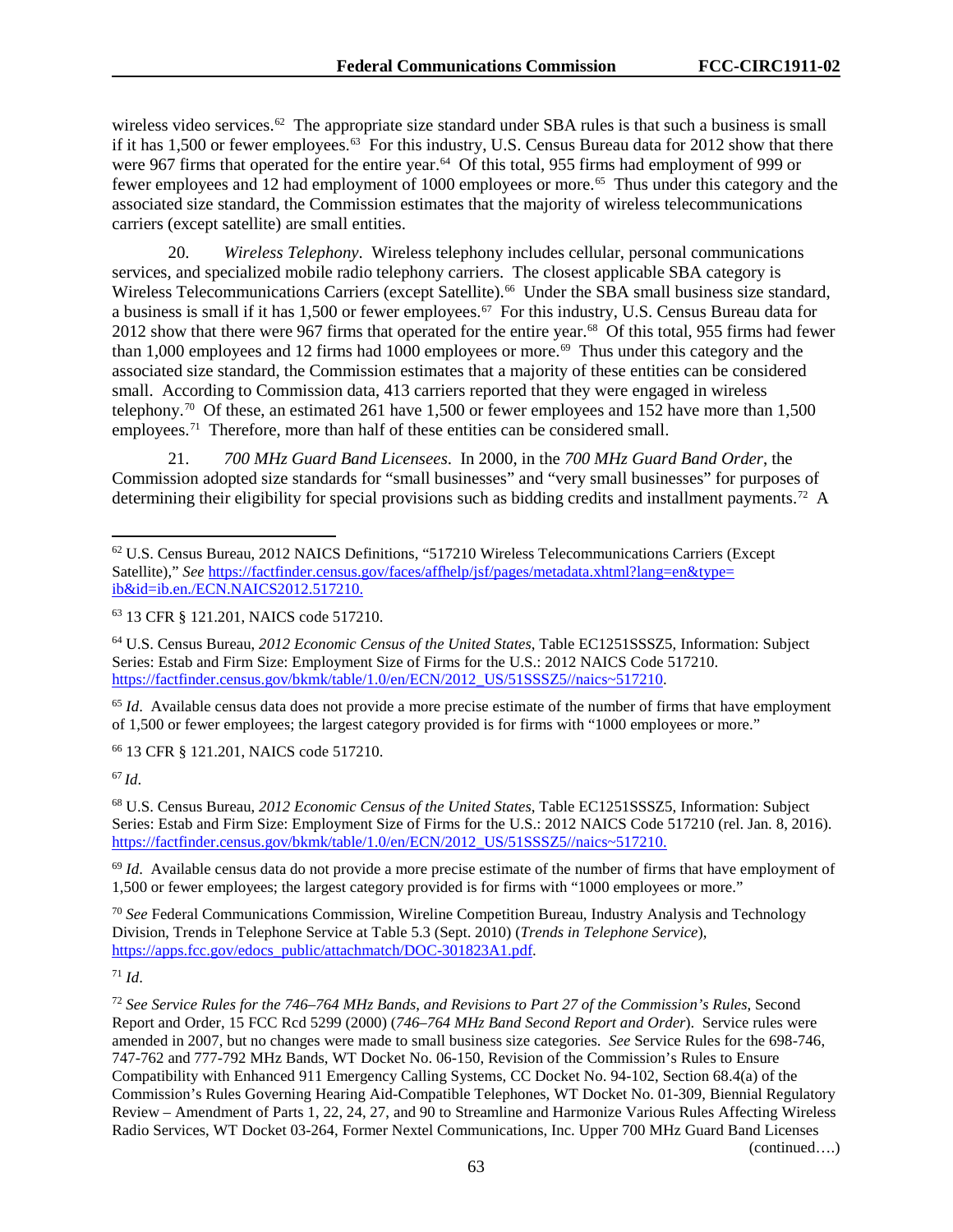small business in this service is an entity that, together with its affiliates and controlling principals, has average gross revenues not exceeding \$40 million for the preceding three years.[73](#page-64-0) Additionally, a very small business is an entity that, together with its affiliates and controlling principals, has average gross revenues that are not more than \$15 million for the preceding three years.<sup>[74](#page-64-1)</sup> SBA approval of these definitions is not required.[75](#page-64-2) An auction of 52 Major Economic Area licenses commenced on September 6, 2000, and closed on September 21, 2000.[76](#page-64-3) Of the 104 licenses auctioned, 96 licenses were sold to nine bidders. Five of these bidders were small businesses that won a total of 26 licenses. A second auction of 700 MHz Guard Band licenses commenced on February 13, 2001 and closed on February 21, 2001. All eight of the licenses auctioned were sold to three bidders. One of these bidders was a small business that won a total of two licenses.<sup>[77](#page-64-4)</sup>

22. *Lower 700 MHz Band Licenses*. The Commission previously adopted criteria for defining three groups of small businesses for purposes of determining their eligibility for special provisions such as bidding credits.<sup>[78](#page-64-5)</sup> The Commission defined a "small business" as an entity that, together with its affiliates and controlling principals, has average gross revenues not exceeding \$40 million for the preceding three years.<sup>79</sup> A "very small business" is defined as an entity that, together with its affiliates and controlling principals, has average gross revenues that are not more than \$15 million for the preceding three years.[80](#page-64-7) Additionally, the lower 700 MHz Service had a third category of small business status for Metropolitan/Rural Service Area (MSA/RSA) licenses—"entrepreneur"—which is defined as an entity that, together with its affiliates and controlling principals, has average gross revenues that are not more than \$3 million for the preceding three years.<sup>81</sup> The SBA approved these small size standards.<sup>82</sup> An auction of 740 licenses (one license in each of the 734 MSAs/RSAs and one license in each of the six Economic Area Groupings (EAGs)) commenced on August 27, 2002, and closed on September 18, 2002. Of the 740 licenses available for auction, 484 licenses were won by 102 winning bidders. Seventy-two of the winning bidders claimed small business, very small business or entrepreneur

<span id="page-64-0"></span><sup>73</sup> *See id*. at 5343, para. 108.

<span id="page-64-1"></span><sup>74</sup> *See id*.

 $\overline{a}$ 

<span id="page-64-6"></span><sup>79</sup> *See id*. at 1087-88, para. 172.

<span id="page-64-7"></span><sup>80</sup> *See id*.

<span id="page-64-8"></span><sup>81</sup> *See id*., at 1088, para. 173.

and Revisions to Part 27 of the Commission's Rules, WT Docket No. 06-169, Implementing a Nationwide, Broadband, Interoperable Public Safety Network in the 700 MHz Band, PS Docket No. 06-229, Development of Operational, Technical and Spectrum Requirements for Meeting Federal, State and Local Public Safety Communications Requirements Through the Year 2010, WT Docket No. 96-86, *Report and Order and Further Notice of Proposed Rulemaking*, 22 FCC Rcd 8064 (2007).

<span id="page-64-2"></span><sup>75</sup> *See id*. at 5343, para. 108 n.246 (for the 746–764 MHz and 776–794 MHz bands, the Commission is exempt from 15 U.S.C. § 632, which requires Federal agencies to obtain SBA approval before adopting small business size standards).

<span id="page-64-3"></span><sup>76</sup> *See 700 MHz Guard Bands Auction Closes: Winning Bidders Announced*, Public Notice, 15 FCC Rcd 18026 (WTB 2000).

<span id="page-64-4"></span><sup>77</sup> *See 700 MHz Guard Bands Auction Closes: Winning Bidders Announced*, Public Notice, 16 FCC Rcd 4590 (WTB 2001).

<span id="page-64-5"></span><sup>78</sup> *See Reallocation and Service Rules for the 698*–*746 MHz Spectrum Band (Television Channels 52*–*59)*, Report and Order, 17 FCC Rcd 1022 (2002) (*Channels 52*–*59 Report and Order*).

<span id="page-64-9"></span><sup>&</sup>lt;sup>82</sup> See Letter from Aida Alvarez, Administrator, SBA, to Amy Zoslov, Chief, Auctions and Industry Analysis Division, Wireless Telecommunications Bureau, FCC (filed Dec. 2, 1998) (*Alvarez Letter 1998*).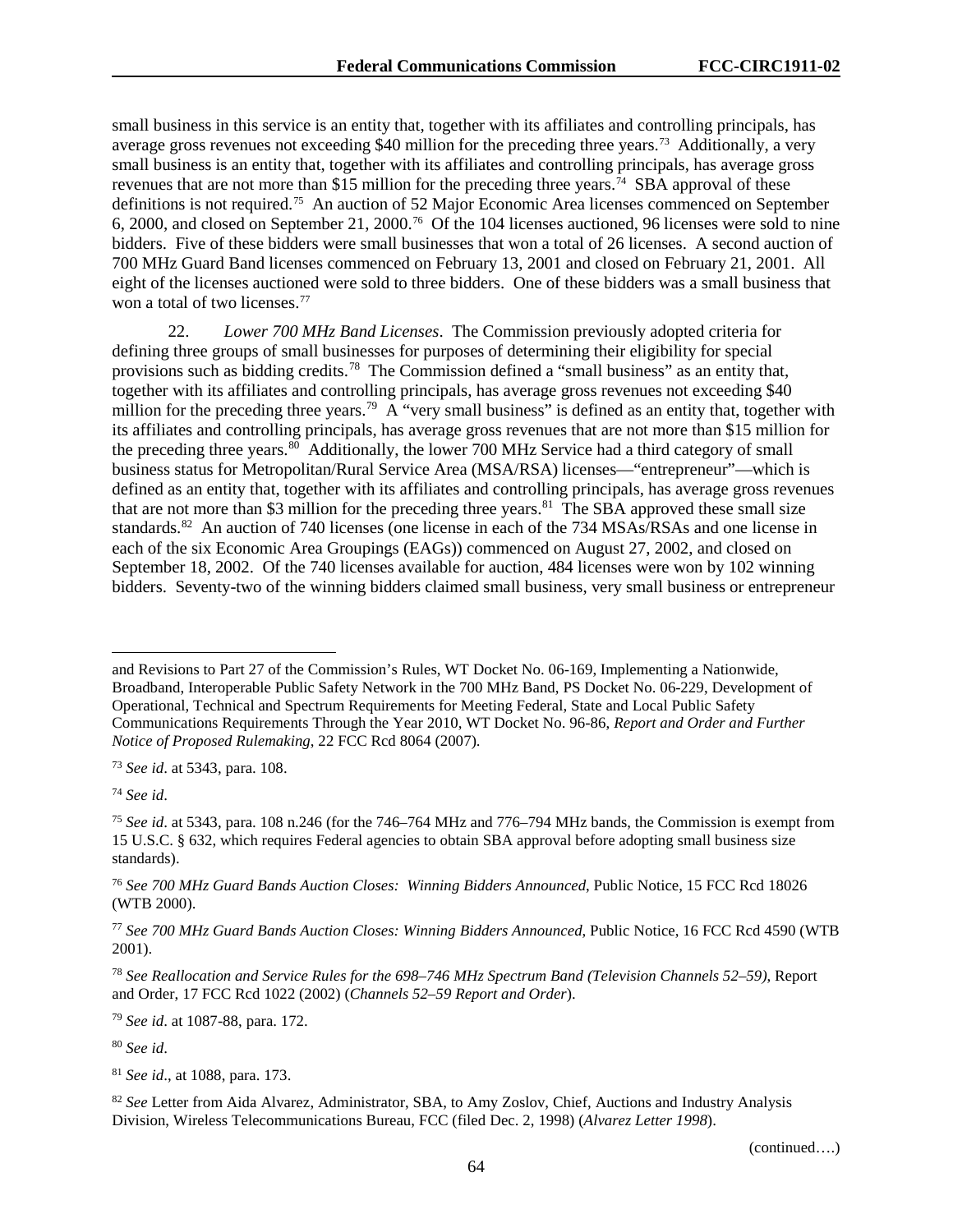status and won a total of 329 licenses.<sup>[83](#page-65-0)</sup> A second auction commenced on May 28, 2003, closed on June 13, 2003, and included 256 licenses: 5 EAG licenses and 476 Cellular Market Area licenses.[84](#page-65-1) Seventeen winning bidders claimed small or very small business status and won 60 licenses, and nine winning bidders claimed entrepreneur status and won  $154$  licenses.<sup>85</sup> On July 26, 2005, the Commission completed an auction of 5 licenses in the Lower 700 MHz band (Auction No. 60). There were three winning bidders for five licenses. All three winning bidders claimed small business status.

23. In 2007, the Commission reexamined its rules governing the 700 MHz band in the *700*  MHz Second Report and Order.<sup>[86](#page-65-3)</sup> An auction of 700 MHz licenses commenced January 24, 2008, and closed on March 18, 2008, which included: 176 Economic Area licenses in the A-Block, 734 Cellular Market Area licenses in the B-Block, and 176 EA licenses in the E-Block.<sup>[87](#page-65-4)</sup> Twenty winning bidders, claiming small business status (those with attributable average annual gross revenues that exceed \$15 million and do not exceed \$40 million for the preceding three years) won 49 licenses. Thirty-three winning bidders claiming very small business status (those with attributable average annual gross revenues that do not exceed \$15 million for the preceding three years) won 325 licenses.

24. *Upper 700 MHz Band Licenses*. In the *700 MHz Second Report and Order*, the Commission revised its rules regarding Upper 700 MHz licenses.<sup>[88](#page-65-5)</sup> On January 24, 2008, the Commission commenced Auction 73 in which several licenses in the Upper 700 MHz band were available for licensing: 12 Regional Economic Area Grouping licenses in the C Block, and one nationwide license in the D Block.<sup>[89](#page-65-6)</sup> The auction concluded on March 18, 2008, with 3 winning bidders claiming very small business status (those with attributable average annual gross revenues that do not exceed \$15 million for the preceding three years) and winning five licenses.

25. *Wireless Resellers.* The SBA has not developed a small business size standard specifically for Wireless Resellers. The SBA category of Telecommunications Resellers is the closest NAICS code category for wireless resellers.<sup>90</sup> The Telecommunications Resellers industry comprises establishments engaged in purchasing access and network capacity from owners and operators of telecommunications networks and reselling wired and wireless telecommunications services (except

<span id="page-65-2"></span><sup>85</sup> *See id*.

<span id="page-65-0"></span> <sup>83</sup> *See Lower 700 MHz Band Auction Closes*, Public Notice, 17 FCC Rcd 17272 (WTB 2002).

<span id="page-65-1"></span><sup>84</sup> *See id*.

<span id="page-65-3"></span><sup>86</sup> *Service Rules for the 698*–*746*, *747*–*762 and 777*–*792 MHz Band; Revision of the Commission's Rules to Ensure Compatibility with Enhanced 911 Emergency Calling Systems; Section 68.4(a) of the Commission's Rules Governing Hearing Aid-Compatible Telephones; Biennial Regulatory Review*—*Amendment of Parts 1*, *22*, *24*, *27*, *and 90 to Streamline and Harmonize Various Rules Affecting Wireless Radio Services; Former Nextel Communications*, *Inc. Upper 700 MHz Guard Band Licenses and Revisions to Part 27 of the Commission's Rules; Implementing a Nationwide*, *Broadband*, *Interoperable Public Safety Network in the 700 MHz Band; Development of Operational*, *Technical and Spectrum Requirements for Meeting Federal*, *State and Local Public Safety Communications Requirements Through the Year 2010; Declaratory Ruling on Reporting Requirement under Commission's Part 1 Anti-Collusion Rule*, WT Docket Nos. 07-166, 06-169, 06-150, 03-264, and 96-86, PS Docket No. 06-229, CC Docket No. 94-102, Second Report and Order, 22 FCC Rcd 15289, 15359 n.434 (2007) (*700 MHz Second Report and Order*).

<span id="page-65-4"></span><sup>87</sup> *See Auction of 700 MHz Band Licenses Closes*, Public Notice, 23 FCC Rcd 4572 (WTB 2008).

<span id="page-65-5"></span><sup>88</sup> *700 MHz Second Report and Order*, 22 FCC Rcd 15289.

<span id="page-65-6"></span><sup>89</sup> *See Auction of 700 MHz Band Licenses Closes*, Public Notice, 23 FCC Rcd 4572 (WTB 2008).

<span id="page-65-7"></span><sup>90</sup> *See* 13 CFR § 121.201; NAICS Code 517911.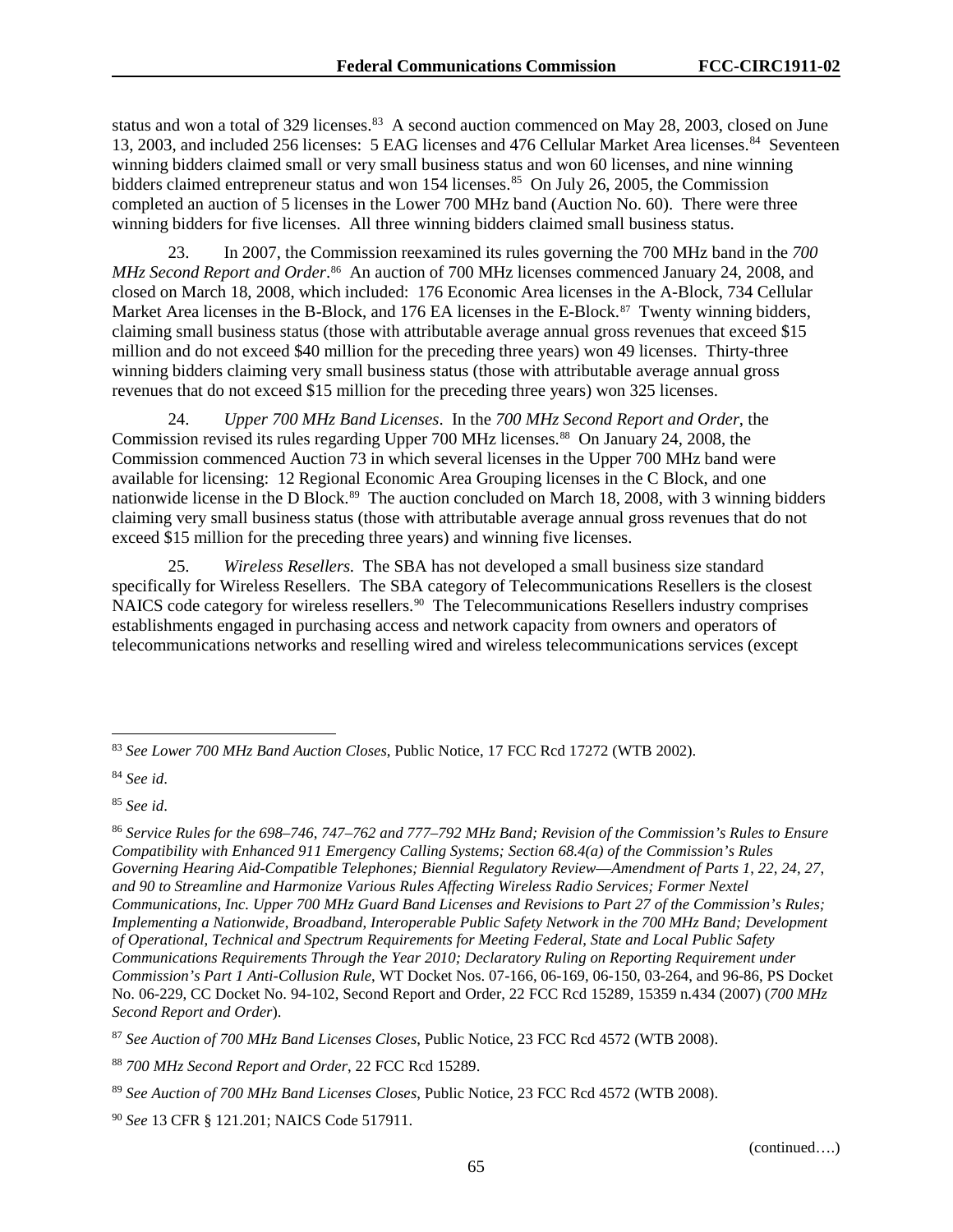satellite) to businesses and households.<sup>[91](#page-66-0)</sup> Establishments in this industry resell telecommunications; they do not operate transmission facilities and infrastructure. Mobile virtual network operators (MVNOs) are included in this industry.<sup>92</sup> Under the SBA's size standard, such a business is small if it has 1,500 or fewer employees.[93](#page-66-2) U.S. Census Bureau data for 2012 show that 1,341 firms provided resale services for the entire year.<sup>94</sup> Of that number, all operated with fewer than  $1,000$  employees.<sup>95</sup> Thus, under this category and the associated small business size standard, the majority of these resellers can be considered small entities. According to Commission data, 213 carriers have reported that they are engaged in the provision of local resale services.<sup>96</sup> Of these, an estimated 211 have 1,500 or fewer employees.<sup>97</sup> Consequently, the Commission estimates that the majority of Wireless Resellers are small entities.

## **b. Equipment Manufacturers**

26. *Radio and Television Broadcasting and Wireless Communications Equipment Manufacturing.* This industry comprises establishments primarily engaged in manufacturing radio and television broadcast and wireless communications equipment.[98](#page-66-7) Examples of products made by these establishments are: transmitting and receiving antennas, cable television equipment, GPS equipment, pagers, cellular phones, mobile communications equipment, and radio and television studio and broadcasting equipment.<sup>99</sup> The SBA has established a small business size standard for this industry of 1,250 employees or less.[100](#page-66-9) U.S. Census Bureau data for 2012 shows that 841 establishments operated in this industry in that year.[101](#page-66-10) Of that number, 828 establishments operated with fewer than 1,000 employees, 7 establishments operated with between 1,000 and 2,499 employees and 6 establishments operated with 2,500 or more employees.<sup>102</sup> Based on this data, we conclude that a majority of manufacturers in this industry can be considered small.

<span id="page-66-1"></span><sup>92</sup> *Id.*

<span id="page-66-2"></span><sup>93</sup> 13 CFR § 121.201; NAICS Code 517911.

<span id="page-66-3"></span><sup>94</sup> *See* U.S. Census Bureau, *North American Industry Classification System*, *2017 NAICS Definition, 517911 Telecommunications Resellers*,<https://www.census.gov/cgi-bin/sssd/naics/naicsrch?code=517911&search=2017> (last visited Dec. 7, 2018).

<span id="page-66-4"></span><sup>95</sup> *Id.* 

<span id="page-66-5"></span><sup>96</sup> *See Trends in Telephone Service,* at tbl. 5.3.

<span id="page-66-6"></span><sup>97</sup> *Id.*

<span id="page-66-7"></span><sup>98</sup> U.S. Census Bureau, 2012 NAICS Definitions, "334220 Radio and Television Broadcasting and Wireless Communications Equipment Manufacturing"

*[https://factfinder.census.gov/faces/affhelp/jsf/pages/metadata.xhtml?lang=en&type=ib&id=ib.en./ECN.NAICS2012.](https://factfinder.census.gov/faces/affhelp/jsf/pages/metadata.xhtml?lang=en&type=ib&id=ib.en./ECN.NAICS2012.334220) [334220#.](https://factfinder.census.gov/faces/affhelp/jsf/pages/metadata.xhtml?lang=en&type=ib&id=ib.en./ECN.NAICS2012.334220)*

<span id="page-66-8"></span><sup>99</sup> *Id.*

<span id="page-66-9"></span><sup>100</sup> 13 CFR § 121.201, NAICS Code 334220.

<span id="page-66-10"></span><sup>101</sup> U.S. Census Bureau, *2012 Economic Census of the United States*, Table EC1231SG2, Manufacturing: Summary Series: General Summary: Industry Statistics for Subsectors and Industries by Employment Size: 2012, NAICS Code 334220[, https://factfinder.census.gov/bkmk/table/1.0/en/ECN/2012\\_US/31SG2//naics~334220.](https://factfinder.census.gov/bkmk/table/1.0/en/ECN/2012_US/31SG2/naics%7E334220)

102

<span id="page-66-0"></span> <sup>91</sup> U.S. Census Bureau, *North American Industry Classification System*, *2017 NAICS Definition, 517911 Telecommunications Resellers*,<https://www.census.gov/cgi-bin/sssd/naics/naicsrch?code=517911&search=2017> (last visited Dec. 7, 2018).

<span id="page-66-11"></span>[http://factfinder.census.gov/faces/tableservices/jsf/pages/productview.xhtml?pid=ECN\\_2012\\_US\\_31SG2&prodTyp](http://factfinder.census.gov/faces/tableservices/jsf/pages/productview.xhtml?pid=ECN_2012_US_31SG2&prodType=table) [e=table.](http://factfinder.census.gov/faces/tableservices/jsf/pages/productview.xhtml?pid=ECN_2012_US_31SG2&prodType=table)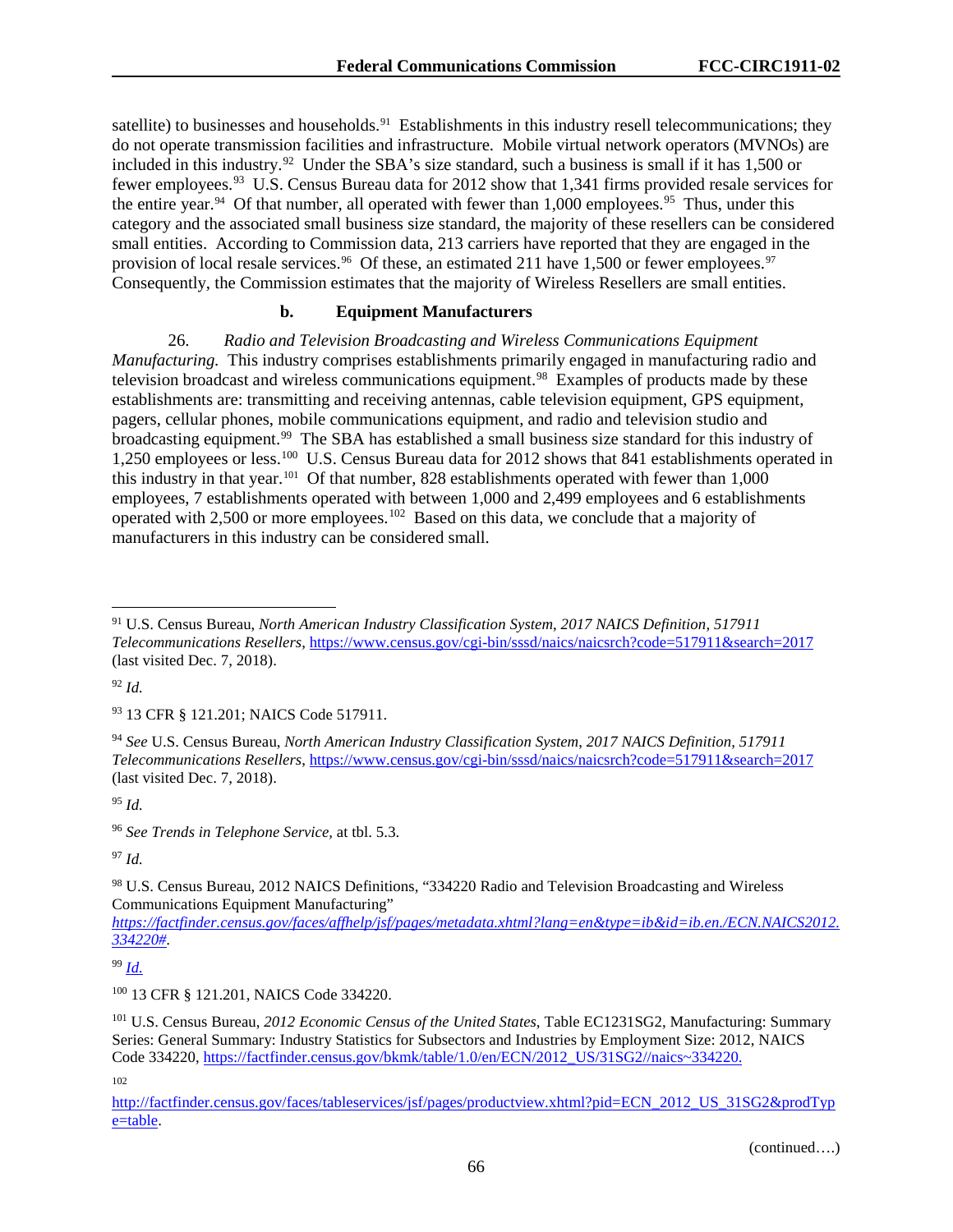27. *Semiconductor and Related Device Manufacturing*. This industry comprises establishments primarily engaged in manufacturing semiconductors and related solid state devices.<sup>[103](#page-67-0)</sup> Examples of products made by these establishments are integrated circuits, memory chips, microprocessors, diodes, transistors, solar cells and other optoelectronic devices[.104](#page-67-1) The SBA has developed a small business size standard for Semiconductor and Related Device Manufacturing, which consists of all such companies having 1,250 or fewer employees.<sup>105</sup> U.S. Census Bureau data for 2012 show that there were  $862$  establishments that operated that year.<sup>106</sup> Of this total, 843 operated with fewer than 1,000 employees.<sup>107</sup> Thus, under this size standard, the majority of firms in this industry can be considered small.

## **D. Description of Projected Reporting, Recordkeeping, and Other Compliance Requirements for Small Entities**

28. The *Fifth Further Notice* proposes and seeks comment on E911 location accuracy rule changes that may affect reporting, recordkeeping, and other compliance requirements for small entities. In particular, the *Fifth Further Notice* seeks comment on: (1) timelines for requiring carriers to provide floor-level emergency caller information (whether 5 years or an alternative number) to Public Safety Access Points (PSAP); (2) focusing z-axis technology deployment on building size vs. population coverage, and; (3) use of alternative information—third party and crowd sourced information—to provide dispatchable location.

29. The proposed rules in the *Fifth Further Notice* if adopted may require small entities to hire engineers, consultants, or other professionals for compliance. The Commission cannot however, quantify the cost of compliance with the potential rule changes and obligations that may result in this proceeding. In our discussion of the proposals in the *Fifth Further Notice* we have sought comments from the parties in the proceeding, including cost and benefit analyses, and expect the information we received in the comments to help the Commission identify and evaluate relevant matters for small entities, including any compliance costs and burdens that may result from the matters raised in the *Fifth Further Notice*.

## **E. Steps Taken to Minimize the Significant Economic Impact on Small Entities, and Significant Alternatives Considered**

30. The RFA requires an agency to describe any significant, specifically small business, alternatives that it has considered in reaching its proposed approach, which may include the following four alternatives (among others): (1) the establishment of differing compliance or reporting requirements or timetables that take into account the resources available to small entities; (2) the clarification, consolidation, or simplification of compliance or reporting requirements under the rule for such small entities; (3) the use of performance, rather than design, standards; and (4) an exemption from coverage of the rule, or any part thereof, for such small entities.<sup>[108](#page-67-5)</sup>

31. The Commission determined in the *Fifth Report and Order* that benefit floor from the

[https://factfinder.census.gov/faces/affhelp/jsf/pages/metadata.xhtml?lang=en&type=ib&id=ib.en./ECN.NAICS2012.](https://factfinder.census.gov/faces/affhelp/jsf/pages/metadata.xhtml?lang=en&type=ib&id=ib.en./ECN.NAICS2012.334413) [334413#.](https://factfinder.census.gov/faces/affhelp/jsf/pages/metadata.xhtml?lang=en&type=ib&id=ib.en./ECN.NAICS2012.334413)

<span id="page-67-1"></span><sup>104</sup> *Id.*

<span id="page-67-2"></span><sup>105</sup> 13 CFR § 121.201.

<span id="page-67-3"></span><sup>106</sup> U.S. Census Bureau, *2012 Economic Census of the United States*, Table EC1231SG2, Manufacturing: Summary Series: General Summary: Industry Statistics for Subsectors and Industries by Employment Size: 2012 [https://factfinder.census.gov/bkmk/table/1.0/en/ECN/2012\\_US/31SG2//naics~334413.](https://factfinder.census.gov/bkmk/table/1.0/en/ECN/2012_US/31SG2/naics%7E334413)

<span id="page-67-4"></span> $107$  *Id.* 

<span id="page-67-5"></span><sup>108</sup> *See* 5 U.S.C. § 603(c)(1)-(4).

<span id="page-67-0"></span><sup>&</sup>lt;sup>103</sup> See U.S. Census Bureau, 2017 NAICS Definition, NAICS Code 334413 "Semiconductor and related device Manufacturing,"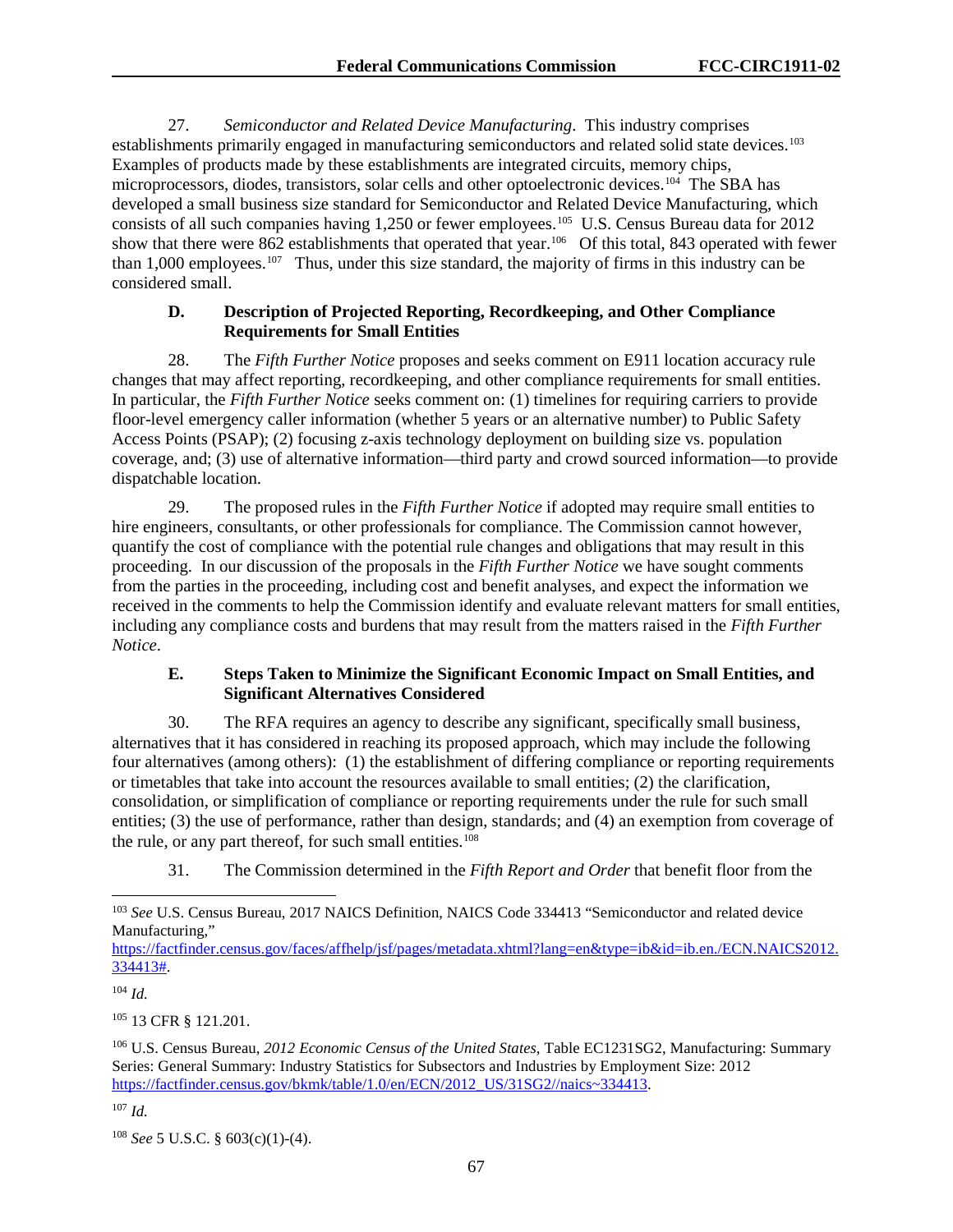enhanced horizontal and vertical location accuracy requirements adopted for wireless phones is expected to be \$97 billion and far exceeds its costs. In the *Fifth Further Notice* the Commission continues to refine its indoor location accuracy framework to meet long term public safety objectives and seeks comment on a variety of proposals to best implement its objectives, while ensuring information privacy and security. While doing so, the Commission is mindful that small entities and other CMRS providers will incur costs should the proposals we make, and the alternatives upon which we seek comment in the *Fifth Further Notice*, be adopted. We believe however that the economic costs of compliance for small entities will be reduced by some of the steps we have taken in the *Fifth Further Notice* such as our proposals, (1) to expand options for the z-axis deployment, (2) to expand options for the dispatchable location portion of our rules, provided that any new sources of dispatchable locations would be subject to privacy and security protection equivalent to those in currently in effect.

32. To assist in the Commission's evaluation of the economic impact on small entities and other CMRS providers, the Commission seeks comment on the costs and benefits of various proposals and alternatives in the *Fifth Further Notice* and specifically on how to reduce compliance costs and increase benefits.

33. In particular, the Commission seeks comment on the costs and benefits of narrowing the z-axis metric from 3 meters to 1 meter and information on the costs to carriers and public safety to develop database solutions that can be used to convert altitude measurements to an actual floor-level. The Commission also seeks comment on the costs and benefits as applied to a nationwide deployment of the z-axis metric, resulting in a nationwide x, y and z location accuracy standard and associated with a phased-in, nationwide deployment of the z-axis metric; and on how a nationwide deployment would impact compliance costs. Further, the Commission seeks comment on alternatives to the NEAD including the costs and benefits of requiring the reporting of both (1) dispatchable location and (2) z-axis information in the top 50 Cellular Market Areas, and the associated costs and benefits of relying on alternative data sources for dispatchable location.

34. Aside from the costs and benefits information in the *Fifth Further Notice*, the Commission seeks comment on the appropriate timeline for requiring carriers to provide floor level information—or more granular requirements—and considers a five-year timeline for doing so. In the alternative, the Commission seeks comment on whether other timelines would better account for the time needed to achieve technical feasibility and the associated costs for the provision of floor level information rather than meeting the 3-meter vertical location accuracy standard. To help secure E911 location information, the *Fifth Further Notice* also seeks comment on whether alternative sources of caller location information would best help provide timely and accurate dispatchable location information, and queries whether such information can be secured by applying security and privacy requirements similar to those of the NEAD.

35. The Commission expects to consider more fully the economic impact on small entities following its review of comments filed in response to the *Fifth Further Notice*, including costs and benefits analyses. The Commission's evaluation of the comments filed in this proceeding will shape the final alternatives it considers, the final conclusions it reaches, and any final actions it ultimately takes in this proceeding to minimize any significant economic impact that may occur on small entities.

## **F. Federal Rules that May Duplicate, Overlap, or Conflict with the Proposed Rules**

36. None.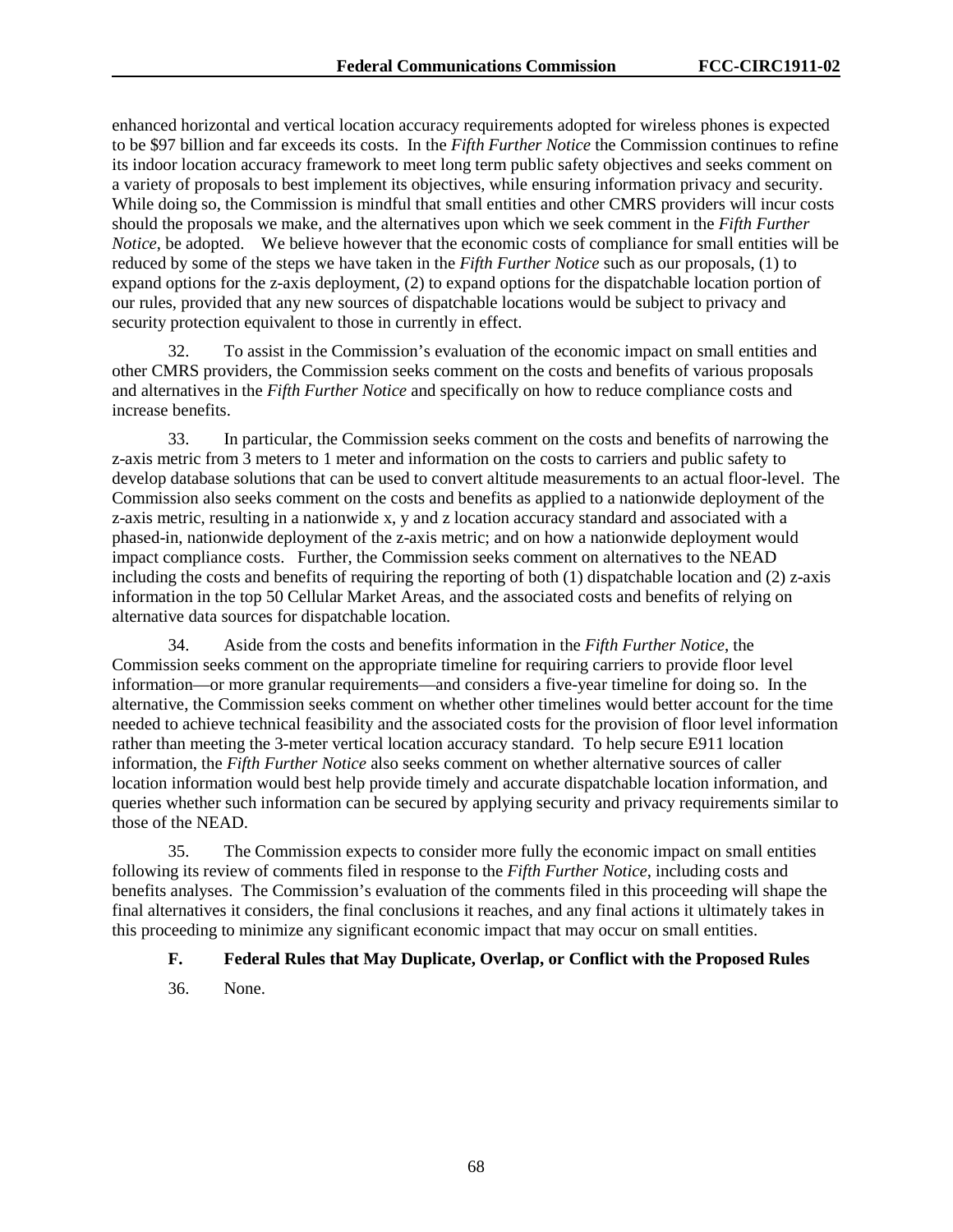# **APPENDIX E**

#### **List of Commenting Parties**

**Comments**

ADT LLC d/b/a ADT Security Services ("ADT") Airwave Developers LLC (AWD) Association of Public-Safety Communications Officials-International, Inc. (APCO) AT&T Services, Inc. (AT&T) Alliance for Telecommunications Industry Solutions (ATIS) Boulder Emergency Telephone Service Authority (BRETSA) Competitive Carriers Association (CCA) CTIA Google LLC (Google) International Association of Fire Chiefs (IAFC), *et al*. International Association of Fire Fighters (IAFF) NENA: The 9-1-1 Association (NENA) NextNav, LLC (NextNav) Precision Broadband LLC (Precision Broadband) Public Knowledge Qualcomm Inc. (Qualcomm) State of Florida Department of Management Services, Division of Telecommunications, Bureau of Public Safety (Florida) Texas 9-1-1 Alliance, the Texas Commission on State Emergency Communications ("CSEC"), and the Municipal Emergency Communication Districts Association (Texas 9-1-1 Entities) T-Mobile Verizon

#### **Reply Comments**

AT&T BRETSA CTIA IAFC IAFF NCTA – The Internet & Television Association (NCTA) NENA NextNav Polaris Wireless (Polaris) Precision Broadband T-Mobile

#### *Ex Parte* **Comments Related to Issues Resolved in the** *Fifth Report and Order and Fifth Notice of Proposed Rulemaking*

APCO April 18, 2019, July 26, 2019, Aug. 7, 2019, Oct. 25, 2019 AT&T July 17, 2019 Charter Communications, Comcast Communications May 24, 2019 City of Roswell, GA CTIA April 26, 2019, May 14, 2019, May 21, 2019, May 23, 2019, Sept. 3, 2019, Sept. 11, 2019, Oct. 9, 2019 International Association of Fire Chiefs April 30, 2019 International Association of Fire Fighters Sept. 16, 2019 Klickitat County (WA) Department of Emergency Management NCTA May 13, 2019 NextNav June 14, 2019, June 17, 2019, June 21, 2019, July 30, 2019, Oct. 10, 2019, Oct. 15, 2019, Oct.